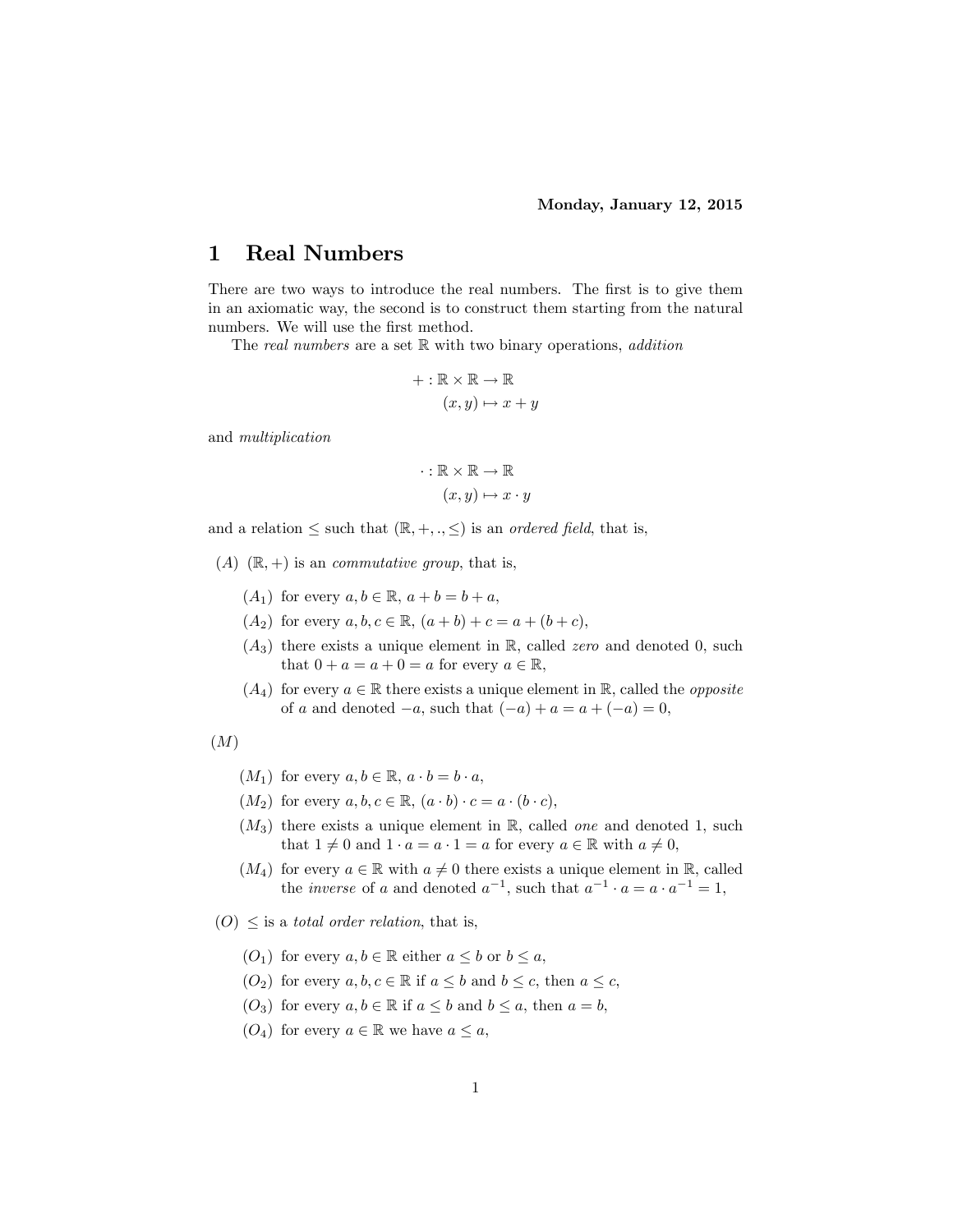- $(AM)$  for every  $a, b, c \in \mathbb{R}$ ,  $a \cdot (b + c) = (a \cdot b) + (a \cdot c)$ ,
- (AO) for every  $a, b, c \in \mathbb{R}$  if  $a \leq b, a + c \leq b + c$ ,
- (*MO*) for every  $a, b \in \mathbb{R}$  if  $0 \le a$  and  $0 \le b$ , then  $0 \le a \cdot b$ ,

#### (S) (supremum property)

**Remark 1** Properties  $(A)$ ,  $(M)$ ,  $(O)$ ,  $(AM)$ ,  $(AO)$ ,  $(MO)$ , and  $(S)$  completely characterize the real numbers in the sense that if  $(\mathbb{R}', \oplus, \odot, \preccurlyeq)$  satisfies the same properties, then there exists a bijection  $T : \mathbb{R} \to \mathbb{R}'$  such that T is an isomorphism between the two fields, that is,

$$
T(a + b) = T(a) \oplus T(b), \qquad T(a \cdot b) = T(a) \odot T(b)
$$

for all  $a, b \in \mathbb{R}$ , and  $a \leq b$  if and only if  $T(a) \preccurlyeq T(b)$ . Hence, for all practical purposes, we cannot distinguish  $\mathbb R$  from  $\mathbb R'$ .

If  $a \leq b$  and  $a \neq b$ , we write  $a \leq b$ .

**Exercise 2** Using only the axioms  $(A)$ ,  $(M)$ ,  $(O)$ ,  $(AO)$ ,  $(AM)$  and  $(MO)$  of  $\mathbb{R}$ , prove the following properties of  $\mathbb{R}$ :

- (i) if  $a \cdot b = 0$  then either  $a = 0$  or  $b = 0$ .
- (ii) if  $a > 0$  then  $-a \le 0$ ,
- (iii) if  $a \leq b$  and  $c \leq 0$  then  $ac \geq bc$ ,
- (iv) for every  $a \in \mathbb{R}$  we have  $a^2 \geq 0$ ,
- $(v)$  1 > 0.

**Definition 3** Let  $E \subseteq \mathbb{R}$  be a nonempty set.

- (i) An element  $L \in \mathbb{R}$  is called an upper bound of E if  $x \leq L$  for all  $x \in E$ ;
- (ii) E is said to be bounded from above if it has at least an upper bound;
- (iii) if  $E$  is bounded from above, the least of all its upper bounds, if it exists, is called the supremum of  $E$  and is denoted sup  $E$ .
- (iv) E has a maximum if there exists  $L \in E$  such that  $x \leq L$  for all  $x \in E$ . We write  $L = \max E$ .

We are now ready to state the supremum property.

(S) (supremum property) every nonempty set  $E \subseteq \mathbb{R}$  bounded from above has a supremum in R.

The supremum property says that in  $\mathbb R$  the supremum of a nonempty set bounded from above always exists in R. We will see that this is not the case for the rationals numbers.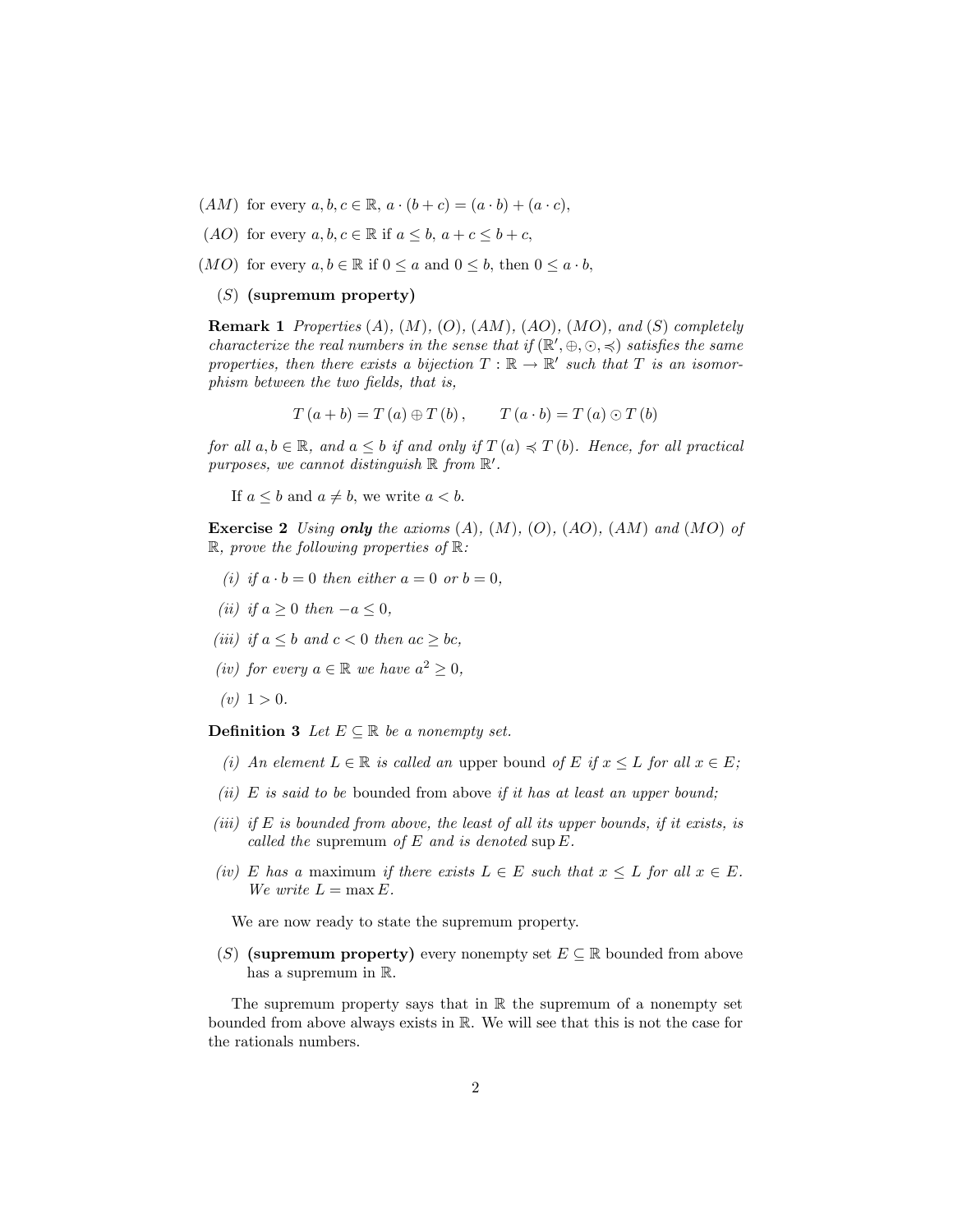- **Remark 4** (i) Note that if a set has a maximum L, then L is also the supremum of the set.
- (ii) If  $E \subseteq \mathbb{R}$  is a set bounded from above, to prove that a number  $L \in \mathbb{R}$  is the supremum of  $E$ , we need to show that  $L$  is an upper bound of  $E$ , that is, that  $x \leq L$  for every  $x \in E$ , and that any number  $s < L$  cannot be an upper bound of E, that is, that there exists  $x \in E$  such that  $s < x$ .

**Example 5** Let  $E := \{x \in \mathbb{R} : x < 1\}$ . Then 1 is an upper bound of the set  $E$  and so  $E$  is bounded from above. We claim that 1 is the supremum of the set E. To see this, let  $y \in \mathbb{R}$  with  $y < 1$ . We need to prove that y is not an upper bound of the set  $E$ , that is, we need to show that there are elements in the set  $E$ that are larger than y. Take  $x := \frac{1+y}{2}$ . Since  $y < 1$ , we have that  $1 + y < 1 + 1$ , and so  $\frac{1+y}{2} < 1$ . Thus x belongs to E. On the other hand,  $x = \frac{1+y}{2} > y$ , and so y is not an upper bound of E. This shows that  $1 = \sup E$ . Note that 1 does not belong to the set E and so the set E has no maximum.

**Definition 6** Let  $E \subseteq \mathbb{R}$  be a nonempty set.

- (i) An element  $\ell \in \mathbb{R}$  is called a lower bound of E if  $\ell \le x$  for all  $x \in E$ ;
- (ii)  $E$  is said to be bounded from below if it has at least a lower bound;
- (iii) if  $E$  is bounded from below, the greatest of all its lower bounds, if it exists, is called the infimum of  $E$  and is denoted inf  $E$ ;
- (iv) E has a minimum if there exists  $\ell \in E$  such that  $\ell \leq x$  for all  $x \in E$ . We write  $\ell = \min E$ .
- **Remark 7** (i) Note that if a set has a minimum  $\ell$ , then  $\ell$  is also the infimum of the set.
- (ii) If  $E \subseteq \mathbb{R}$  is a set bounded from below, to prove that a number  $\ell \in \mathbb{R}$  is the infimum of E, we need to show that  $\ell$  is a lower bound of E, that is, that  $\ell \leq x$  for every  $x \in E$ , and that any number  $\ell < s$  cannot be a lower bound of E, that is, that there exists  $x \in E$  such that  $x < s$ .

## 2 Natural Numbers

**Definition 8** A set  $E \subseteq \mathbb{R}$  is called an inductive set if it has the following properties

- (i) the number 1 belongs to  $E$ .
- (ii) if a number x belongs to E, then  $x + 1$  also belongs to E.

**Example 9** The sets  $[0, \infty) = \{x \in \mathbb{R} : 0 \leq x\}$ ,  $[1, \infty) = \{x \in \mathbb{R} : 1 \leq x\}$ , and R are all inductive sets.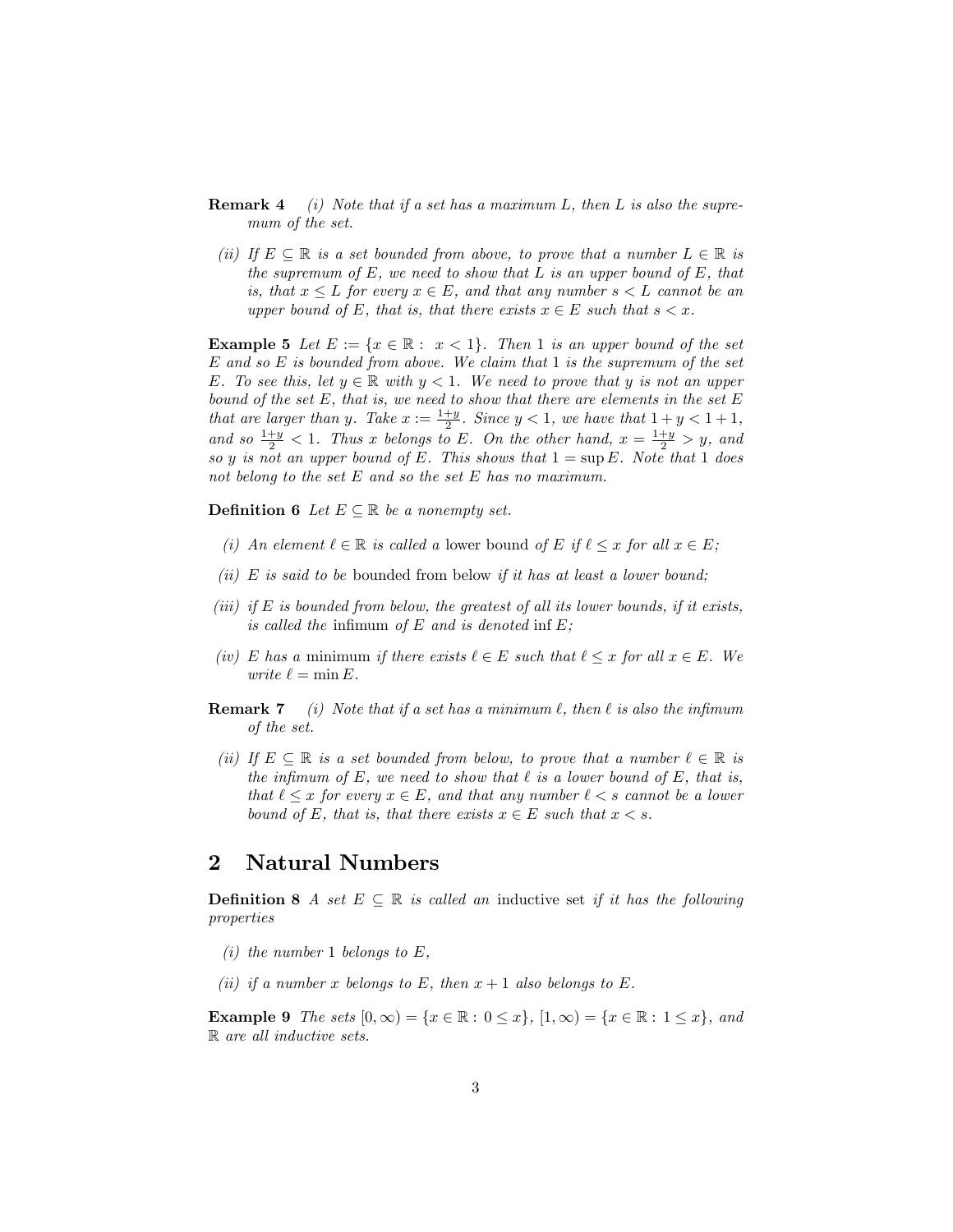**Definition 10** The set of the natural numbers  $\mathbb N$  is defined as the intersection of all inductive sets of R.

Note that  $\mathbb N$  is nonempty, since 1 belongs to every inductive set, and so also to  $N$ . We also define

$$
\mathbb{N}_0=\mathbb{N}\cup\{0\}\,.
$$

**Example 11** The number  $\frac{1}{2}$  is not a natural number. Indeed,  $[1,\infty)$  is an inductive set and  $\frac{1}{2}$  does not belong to E, so  $\frac{1}{2}$  cannot belong to N. Also  $\frac{3}{2}$  is not a natural number. Indeed, the set  $E = \{1\} \cup \{n \in \mathbb{N} : n \geq 2\}$  is an inductive set that does not contain  $\frac{3}{2}$ . Hence,  $\frac{3}{2}$  cannot be a natural number.

**Proposition 12** The set  $\mathbb N$  is an inductive set.

**Proof.** We already know that 1 belongs to N. If x belongs to N, then it belongs to every inductive set  $E$  but then, since  $E$  is an inductive set, it follows that  $x+1$  belongs E. Hence,  $x+1$  belongs to every inductive set, and so by definition of N, we have that  $x + 1$  also belongs to N.

The next result is very important.

**Theorem 13 (Principle of mathematical induction)** Let  $\{p_n\}$ ,  $n \in \mathbb{N}$ , be a family of propositions such that

- $(i)$   $p_1$  is true,
- (ii) if  $p_n$  is true for some  $n \in \mathbb{N}$ , then  $p_{n+1}$  is also true.

Then  $p_n$  is true for every  $n \in \mathbb{N}$ .

**Proof.** Let  $E := \{n \in \mathbb{N} \text{ such that } p_n \text{ is true}\}.$  Note that  $E \subseteq \mathbb{N}$ . It follows by (i) and (ii) that E is an inductive set, and so E contains  $\mathbb N$  (since  $\mathbb N$  is the intersection of all inductive sets). Hence,  $E = N$ .

If  $x \in \mathbb{R}$  and  $n \in \mathbb{N}$ , we define

$$
x = x \qquad x
$$

 $x^n := x \cdot \dots \cdot x.$ <br>*n* times

If  $x \neq 0$ , we define  $x^0 := 1$ . We do not define  $0^0$ . The following will be used later on.

**Exercise 14** Let  $x \ge -1$ . Prove that

$$
(1+x)^n \ge 1+nx \tag{1}
$$

Wednesday, January 14, 2015

for every  $n \in \mathbb{N}$ .

Exercise 15 Prove that

$$
1 + \dots + n = \frac{n(n+1)}{2} \tag{2}
$$

for every  $n \in \mathbb{N}$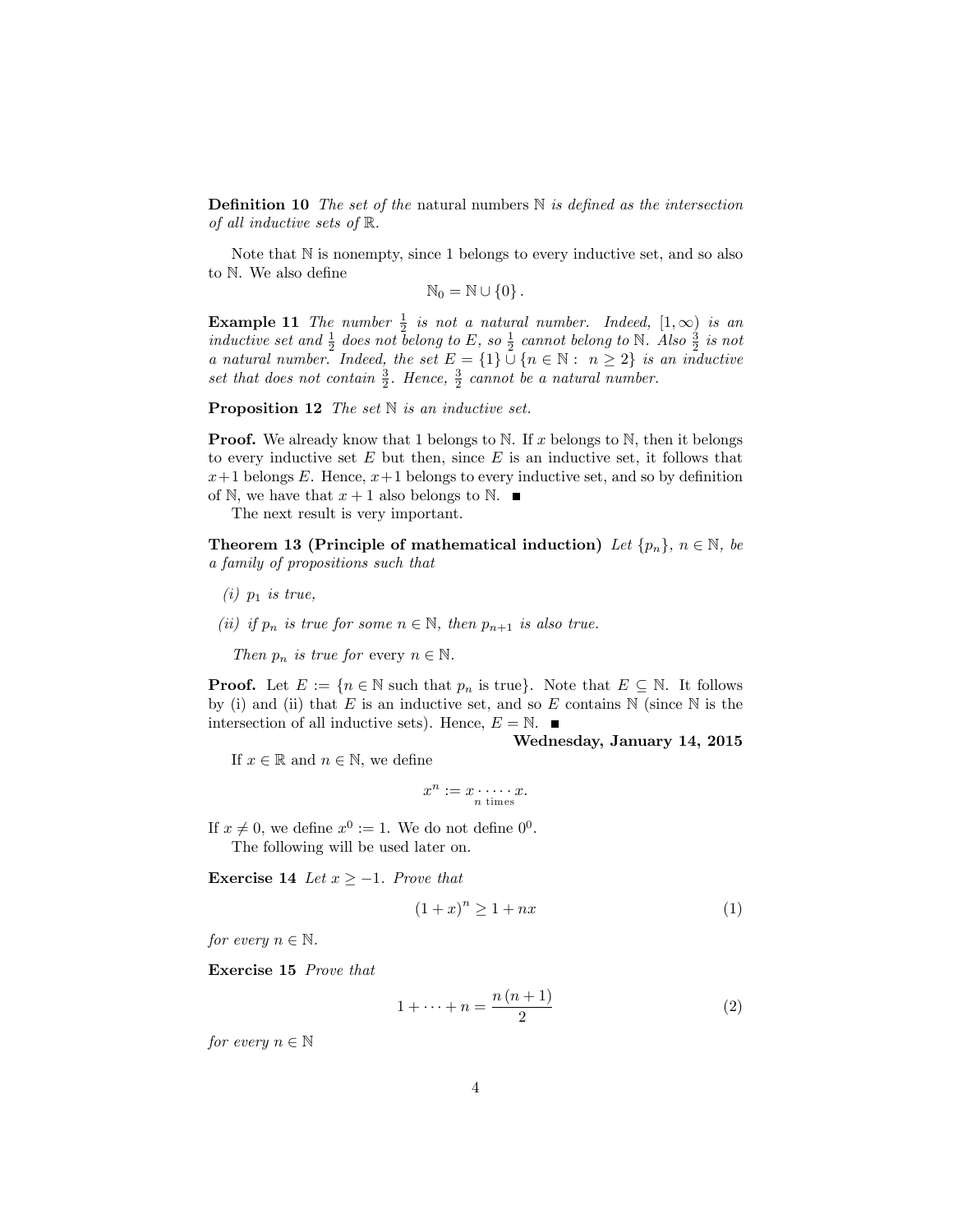**Exercise 16** Let  $x \neq 1$ . Prove that

$$
1 + x \cdots + x^{n} = \frac{x^{n+1} - 1}{x - 1}
$$

for all  $n \in \mathbb{N}$ .

In what follows  $0! := 1, 1! := 1$  and  $n! := 1 \cdot 2 \cdot \cdots \cdot n$  for all  $n \in \mathbb{N}$ . The number *n*! is called the *factorial* of *n*. For  $n \in \mathbb{N}$  and  $k \in \mathbb{N}_0$ , we define

$$
\binom{n}{k} := \frac{n!}{k! \, (n-k)!}.
$$

**Exercise 17** Let  $j, k \in \mathbb{N}$  and  $a \in \mathbb{R}$ . Given the function  $f(x) = (x + a)^j$ , prove that

$$
\frac{d^k f}{dx^k}(x) = \begin{cases} 0 & \text{if } k > j, \\ j(j-1)\cdots(j-k+1)(x+a)^{j-k} & \text{if } k < j, \\ k! & \text{if } k = j. \end{cases}
$$

**Exercise 18** Let  $x, y \in \mathbb{R} \setminus \{0\}$  and let  $n \in \mathbb{N}$ .

(i) Prove that for every  $1 \leq k \leq n$ ,

$$
\binom{n}{k} + \binom{n}{k-1} = \binom{n+1}{k}.
$$

(ii) Prove that

$$
(x+y)^n = \sum_{k=0}^n \binom{n}{k} x^k y^{n-k}.
$$

Remark 19 If in Theorem 13 we replace property (i) with

(i)' if  $p_{n_0}$  is true for some  $n_0 \in \mathbb{N}$ ,

then we can conclude that  $p_n$  is true for all  $n \in \mathbb{N}$  with  $n \geq n_0$ . To see this, it is enough to define

$$
E := \{ n \in \mathbb{N} \text{ such that } p_{n+n_0-1} \text{ is true} \},
$$

which is still an inductive set.

Exercise 20 Prove that

$$
n^n>2^nn!
$$

for all  $n > 6$ . Hint: Use the binomial theorem.

**Proposition 21 (Archimedean Property)** If  $a, b \in \mathbb{R}$  with  $a > 0$ , then there exists  $n \in \mathbb{N}$  such that  $na > b$ .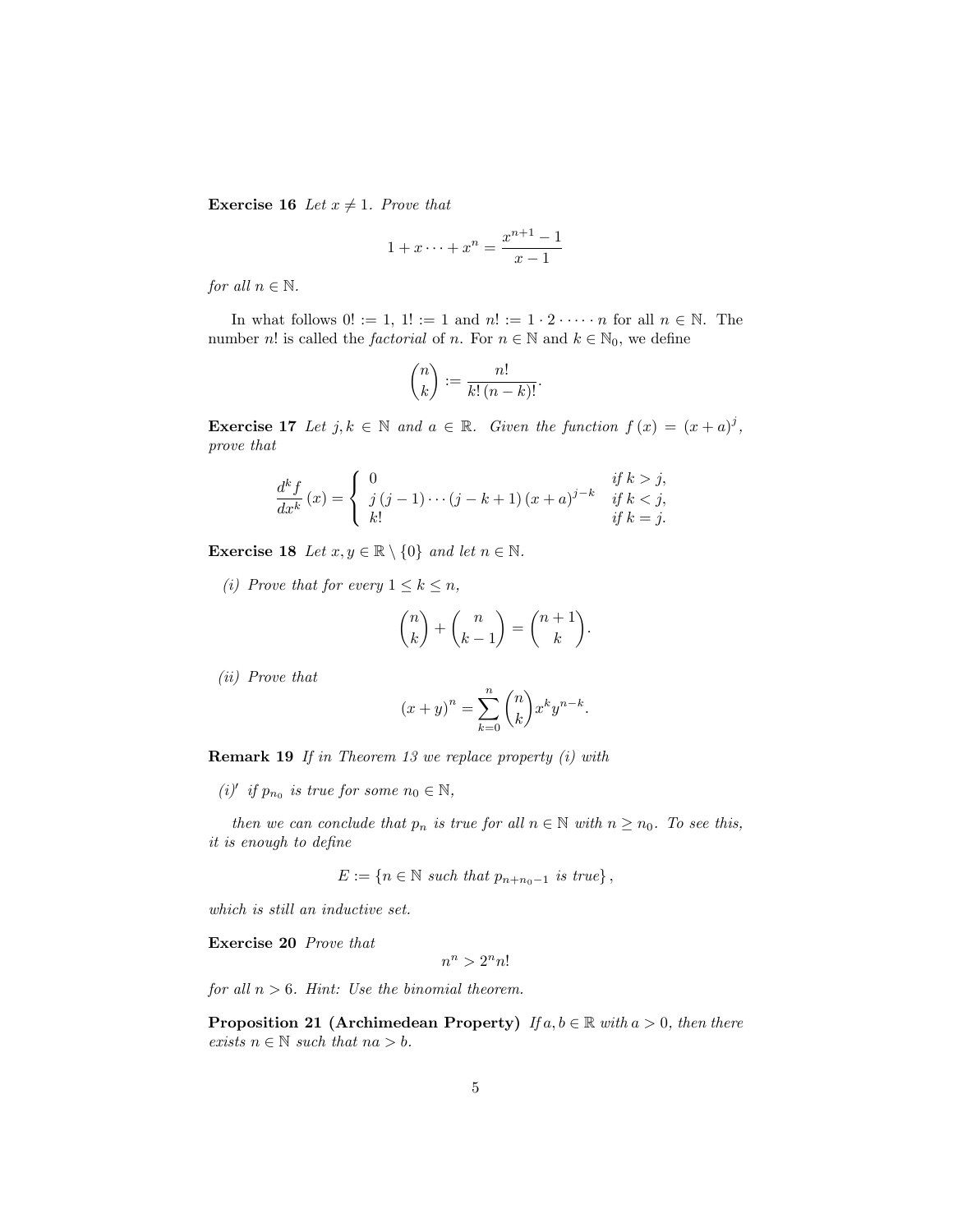**Proof.** If  $b \leq 0$ , then  $n = 1$  will do. Thus, assume that  $b > 0$ . Assume by contradiction that  $na \leq b$  for all  $n \in \mathbb{N}$  and define the set

 $E = \{na : n \in \mathbb{N}\}.$ 

Then the set  $E$  is nonempty and has an upper bound,  $b$ . By the supremum property, there exists  $L = \sup E$ . Hence, for every  $m \in \mathbb{N}$ , we have that  $(m+1)a \leq L$ , or, equivalently,  $ma \leq L - a$  for all  $m \in \mathbb{N}$ . But this shows that  $L - a$  is an upper bound of E, which contradicts the fact that L is the least upper bound.

In the previous section we have defined the natural numbers. Note that  $(N, +, \cdot, \leq)$  does not satisfy properties  $(A_3)$ ,  $(A_4)$ , and  $(M_4)$ . In particular, we cannot subtract two numbers  $a, b \in \mathbb{N}$  unless,  $a \geq b + 1$ . For this reason, we define the set of integers  $\mathbb Z$  as follows

$$
\mathbb{Z} := \{\pm n : n \in \mathbb{N}\} \cup \{0\}.
$$

The next result is left as an exercise.

Corollary 22 (The integer part) Given a real number  $x \in \mathbb{R}$ , there exists an integer  $k \in \mathbb{Z}$  such that  $k \leq x \leq k+1$ .

**Definition 23** Given a real number  $x \in \mathbb{R}$ , the integer k given by the previous corollary is called the integer part of x and is denoted |x|. The number  $x - |x|$ is called the fractional part of x and is denoted frac x (or  $\{x\}$ ). Note that  $0 \leq \operatorname{frac} x < 1$ .

Exercise 24 Prove that every nonempty subset of the natural numbers has a minimum.

# 3 The Rationals Numbers and the Supremum Property

Now  $(\mathbb{Z}, +, \cdot, \leq)$  satisfies properties  $(A_3), (A_4)$ , but not  $(M_4)$ . To resolve this issue, we introduce the set of rational numbers  $\mathbb Q$  defined by

$$
\mathbb{Q}:=\left\{\frac{p}{q}:\, p,q\in\mathbb{Z},\, q\neq 0\right\},
$$

where  $\frac{p}{q} := p \cdot q^{-1}$ . Then  $(\mathbb{Q}, +, \cdot, \leq)$  satisfies properties  $(A)$ ,  $(M)$ ,  $(O)$ ,  $(AM)$ ,  $(AO)$ ,  $(MO)$ . So, what's wrong? We will see that the rational numbers do not satisfy the supremum property.

**Theorem 25** There does not exist a rational number r such that  $r^2 = 2$ .

#### Proof. Exercise.

Thus in the set of rational numbers the square root  $\sqrt{r}$  is not defined, in general.

This follows from the Archimedean Property.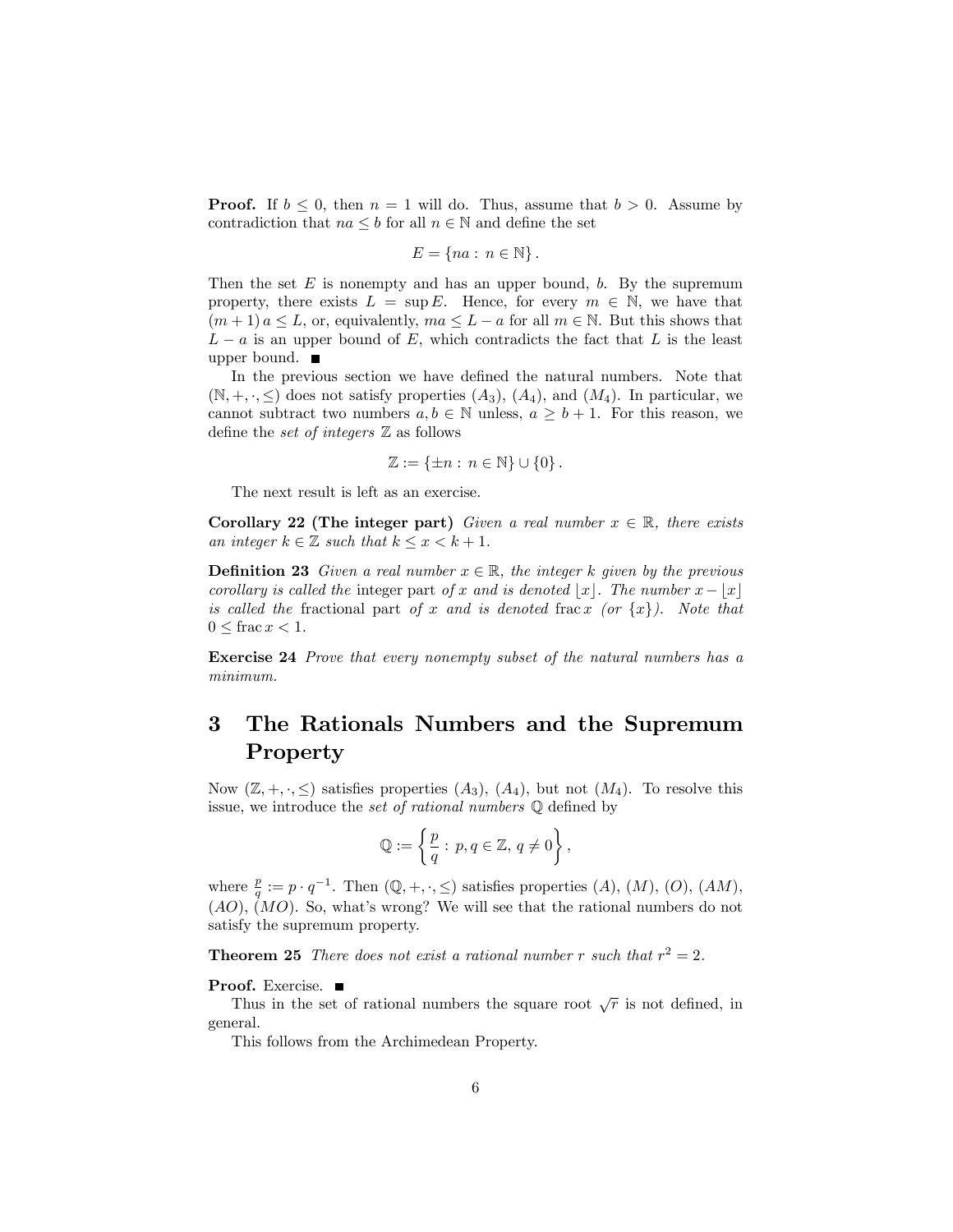Corollary 26 (Density of the rationals) If  $a, b \in \mathbb{R}$  with  $a < b$ , then there exists  $r \in \mathbb{Q}$  such that  $a < r < b$ .

**Proof.** By the Archimedean property (applied with 1 and  $\frac{1}{b-a}$  in place of a and b) there exists  $q \in \mathbb{N}$  such that  $0 < \frac{1}{b-a} < q$ . By the previous corollary there exists an integer  $p \in \mathbb{Z}$  such that

$$
p \le qa < p + 1. \tag{3}
$$

Note that since  $1 < q(b-a)$ ,

$$
p + 1 \le qa + 1 < qa + q(b - a) = qb. \tag{4}
$$

It follows by (3) and (4) that

$$
qa < p + 1 < qb.
$$

Multiplying by  $\frac{1}{q} > 0$  gives

$$
a < \frac{p+1}{q} < b.
$$

It suffices to define  $r := \frac{p+1}{q}$ .

Corollary 27 (Density of the irrationals) If  $a, b \in \mathbb{R}$  with  $a < b$ , then there exists  $x \in \mathbb{R} \setminus \mathbb{O}$  such that  $a < x < b$ .

**Proof.** Since  $a < b$ , we have that  $\sqrt{2}a < \sqrt{2}b$ . By the density of the rationals, there exists  $r \in \mathbb{Q}$  such that  $\sqrt{2a} < r < \sqrt{2b}$ . Without loss of generality, we may assume that  $r \neq 0$  (why?). Hence,  $a < \frac{r}{\sqrt{2}} < b$ . Since  $\frac{r}{\sqrt{2}}$  is irrational  $(\text{why?})$ , the result is proved.  $\blacksquare$ 

Theorem 28 The rational numbers do not satisfy the supremum property.

**Proof.** We need a nonempty set  $E \subseteq \mathbb{Q}$  bounded from below but for which there exists no supremum in  $\mathbb Q$ . Define

$$
E := \{ x \in \mathbb{Q} : \, 0 < x \text{ and } x^2 < 2 \} \, .
$$

Then E is nonempty, since  $1 \in E$ . Moreover, E is bounded from below, since 2 is an upper bound.

Let's prove that if  $y \in \mathbb{Q} \setminus E$  and  $y > 0$ , then y is an upper bound of E. Indeed, let  $x \in E$ . If  $x > 0$ , then  $x^2 < 2 < y^2$ , which, since  $y > 0$ , implies that  $x < y$  (why?).

Assume by contradiction that there exists  $L \in \mathbb{Q}$  such that  $L = \sup E$ . It cannot be  $L \leq 0$ , since  $1 \in E$  and  $1 > 0$ . Hence,  $L > 0$ . Let's prove that it cannot be  $L^2 < 2$ .

Choose  $n \in \mathbb{N}$  so large that  $n > \frac{2L+1}{2-L^2}$ . Then

$$
\left(L+\frac{1}{n}\right)^2 = L^2 + \frac{1}{n^2} + \frac{2L}{n} < L^2 + \frac{1}{n} + \frac{2L}{n} = L^2 + \frac{2L+1}{n} < 2,
$$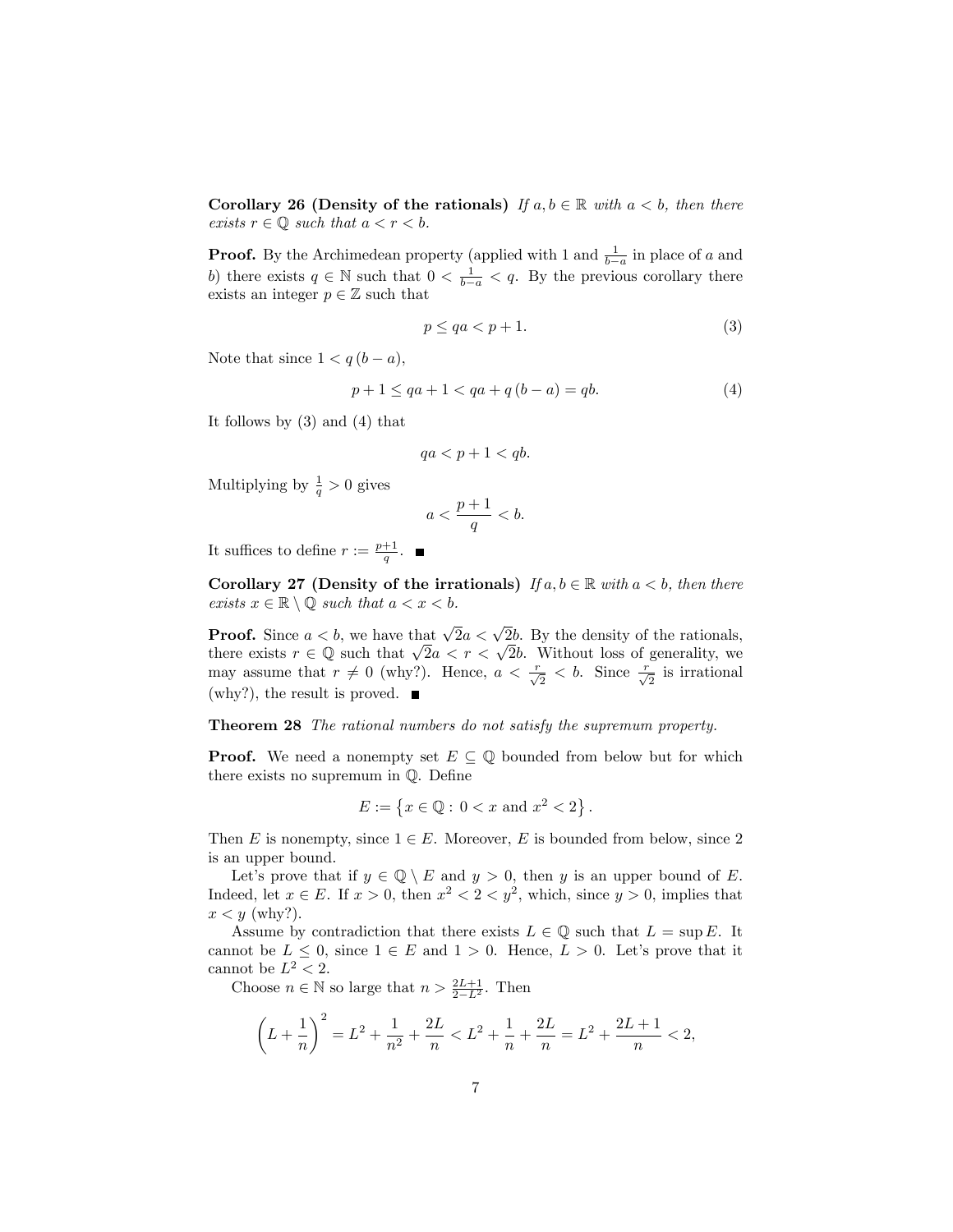by the choice of n. Hence,  $L + \frac{1}{n}$  belongs to E, which contradicts the fact that L is an upper bound of E. Similarly, taking  $L - \frac{1}{n}$ , for n large, we can show that  $(L-\frac{1}{n})^2 > 2$  and  $L-\frac{1}{n} > 0$ , which, by what we proved before, shows that  $\hat{L} - \frac{1}{n}$  is an upper bound of E. This contradicts the fact that L is the least upper bound of E. Hence, it cannot be  $L^2 > 2$ , Thus,  $L^2 = 2$ , which is again a contradiction by Theorem 25.  $\blacksquare$ 

The set  $\mathbb{R} \setminus \mathbb{O}$  is called the set of *irrational numbers*.

**Theorem 29** The set of irrational numbers is nonempty.

Proof. Take

 $E := \{x \in \mathbb{R} : 0 < x \text{ and } x^2 < 2\}.$ 

Exactly as in the previous proof, we have that  $E$  is nonempty and bounded from above. Hence, by the supremum property there exists  $L \in \mathbb{R}$  such that  $L = \sup E$ . It follows as in the previous proof that  $L^2 = 2$ , and so L belongs to  $\mathbb{R} \setminus \mathbb{Q}$ .

The number L is denoted  $\sqrt{2}$  and called *square root* of 2.

### Friday, January 16, 2015

Similarly, for every  $n \in \mathbb{N}$  with n even and every  $x \in \mathbb{R}$  with  $x \geq 0$ , we can show that there exists a unique  $y \in \mathbb{R}$  with  $y \geq 0$  such that  $x^n = y$ . On the other hand, for every  $n \in \mathbb{N}$  with n odd and every  $x \in \mathbb{R}$ , we can show that there exists a unique  $y \in \mathbb{R}$  such that  $x^n = y$ .

The number y is denoted  $\sqrt[n]{x}$  and called *n-th root* of x.

**Exercise 30 (The** *n***-th root of a)** Given  $x > 0$  and  $n \in \mathbb{N}$ , with  $n \ge 2$ , we want to define the n-th root of  $x$ .

- (i) Prove that if  $r, s \in \mathbb{Q}$  with  $r < s$ , then  $r^n < s^n$ .
- (ii) Prove that the set

 $E := \{r^n : r \in \mathbb{Q}, r > 1\}$ 

does not have a minimum and that inf  $E = 1$ .

(iii) Given  $x > 0$  consider the set

$$
F:=\left\{y\in\mathbb{R}:\,y>0,\ y^n\leq x\right\}.
$$

Prove that F is bounded from above and nonempty. Let  $\ell := \sup F$ . Prove that  $\ell^n = x$ .

## 4 Powers with Real Exponents

If  $x \in \mathbb{R}$  and  $n \in \mathbb{N}$ , then

$$
x^n := x \cdot \dots \cdot x.
$$
<sup>n times</sup>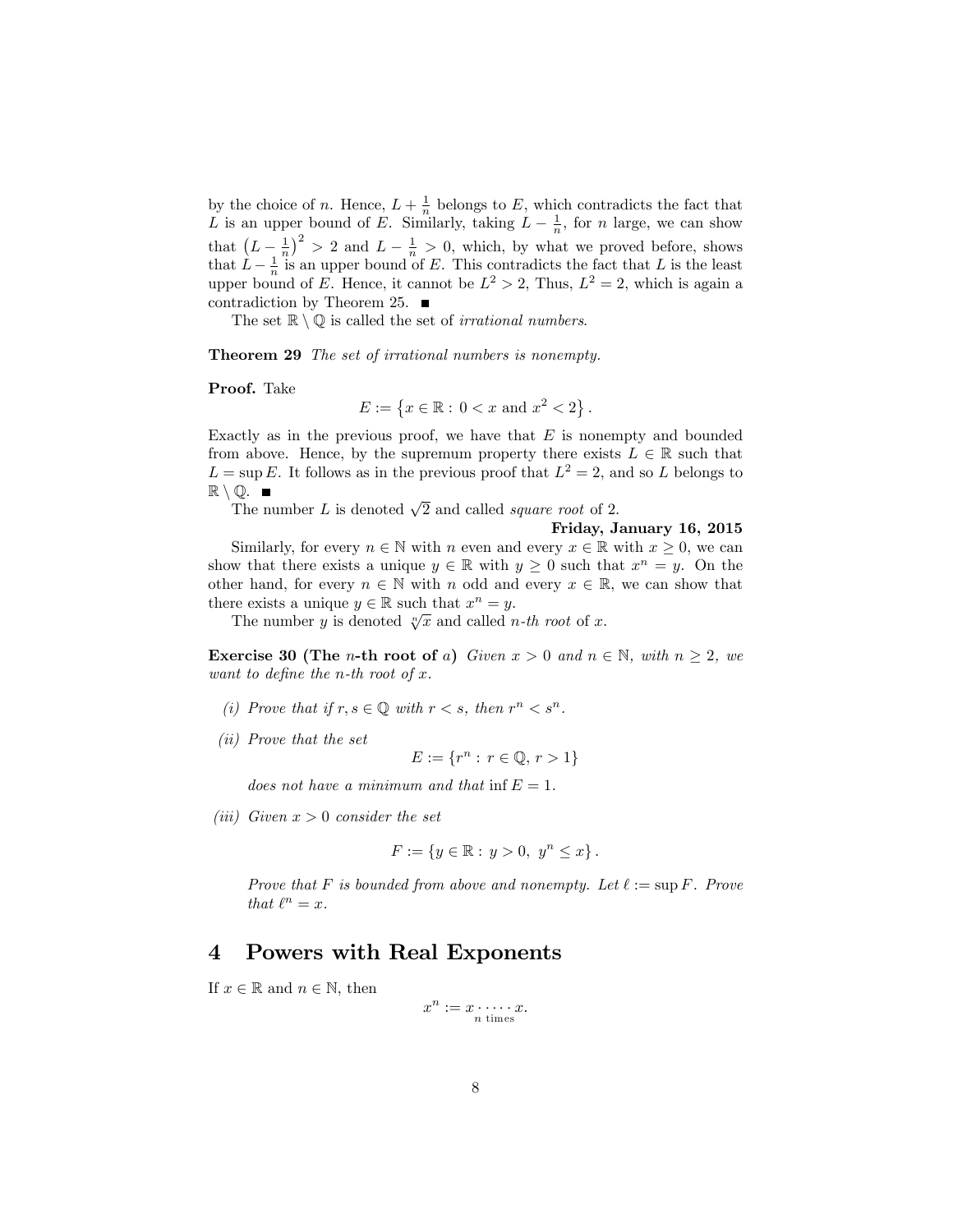But what does it mean  $x^{\sqrt{2}}$ ? Or more generally,  $x^a$  if  $a \in \mathbb{R}$ ? To define this, we will assume that  $x > 0$  (this is needed to preserve the properties of powers). If a is positive and rational, say  $a = \frac{n}{m}$ , where  $m, n \in \mathbb{N}$ , then we define

$$
x^{\frac{n}{m}}:=\left(\sqrt[m]{x}\right)^n.
$$

**Remark 31** Note that  $x^{\frac{n}{m}} = \sqrt[m]{x^n}$ . Indeed, let  $y = \sqrt[m]{x}$ . Then

$$
(y^n)^m = (y^m)^n = x^n,
$$

and so  $y^n = \sqrt[m]{x^n}$ , that is,  $(\sqrt[m]{x})^n = \sqrt[m]{x^n}$ .

If a is rational and negative, say  $a = -\frac{n}{m}$ , where  $m, n \in \mathbb{N}$ , then we define

$$
x^{-\frac{n}{m}} := \left(x^{-1}\right)^{\frac{n}{m}}.
$$

**Exercise 32** Prove that if  $x > 0$  and  $r, q \in \mathbb{Q}$ , then

$$
x^r \cdot x^s = x^{r+s},
$$

$$
(x^r)^s = (x^s)^r = x^{rs}.
$$

Exercise 33 Let  $x > 1$  and  $r, q \in \mathbb{Q}$ .

- (i) Prove that if  $r > 0$ , then  $x^r > 1$ .
- (ii) Prove that if  $r < s$ , then  $x^r < x^s$ .

DeÖne

$$
\mathbb{Q}^+ := \{ r \in \mathbb{Q} : r > 0 \}.
$$

We are now ready to define  $x^a$  for a real. Assume that  $x > 1$  and  $a > 0$ . Consider the set

$$
E_a := \{ x^r : \ r \in \mathbb{Q}^+, \ r < a \}.
$$

The set  $E_a$  is bounded from above and nonempty. We define  $x^a := \sup E_a$ .

**Theorem 34** Let  $a, b \in \mathbb{R}$  with  $a > 0$  and  $b > 0$  and let  $x \in \mathbb{R}$  with  $x > 1$ . Then

 $x^a \cdot x^b = x^{a+b}$ 

Proof. Consider the three sets

$$
E_a := \{x^r : r \in \mathbb{Q}^+, r < a\},
$$
\n
$$
E_b := \{x^s : s \in \mathbb{Q}^+, s < b\},
$$
\n
$$
E_{a+b} := \{x^t : t \in \mathbb{Q}^+, t < a + b\},
$$

and let  $\ell_a = \sup E_a$ ,  $\ell_b = \sup E_b$ , and  $\ell_{a+b} = \sup E_{a+b}$ . Let's prove that

$$
\ell_a \ell_b \le \ell_{a+b}.
$$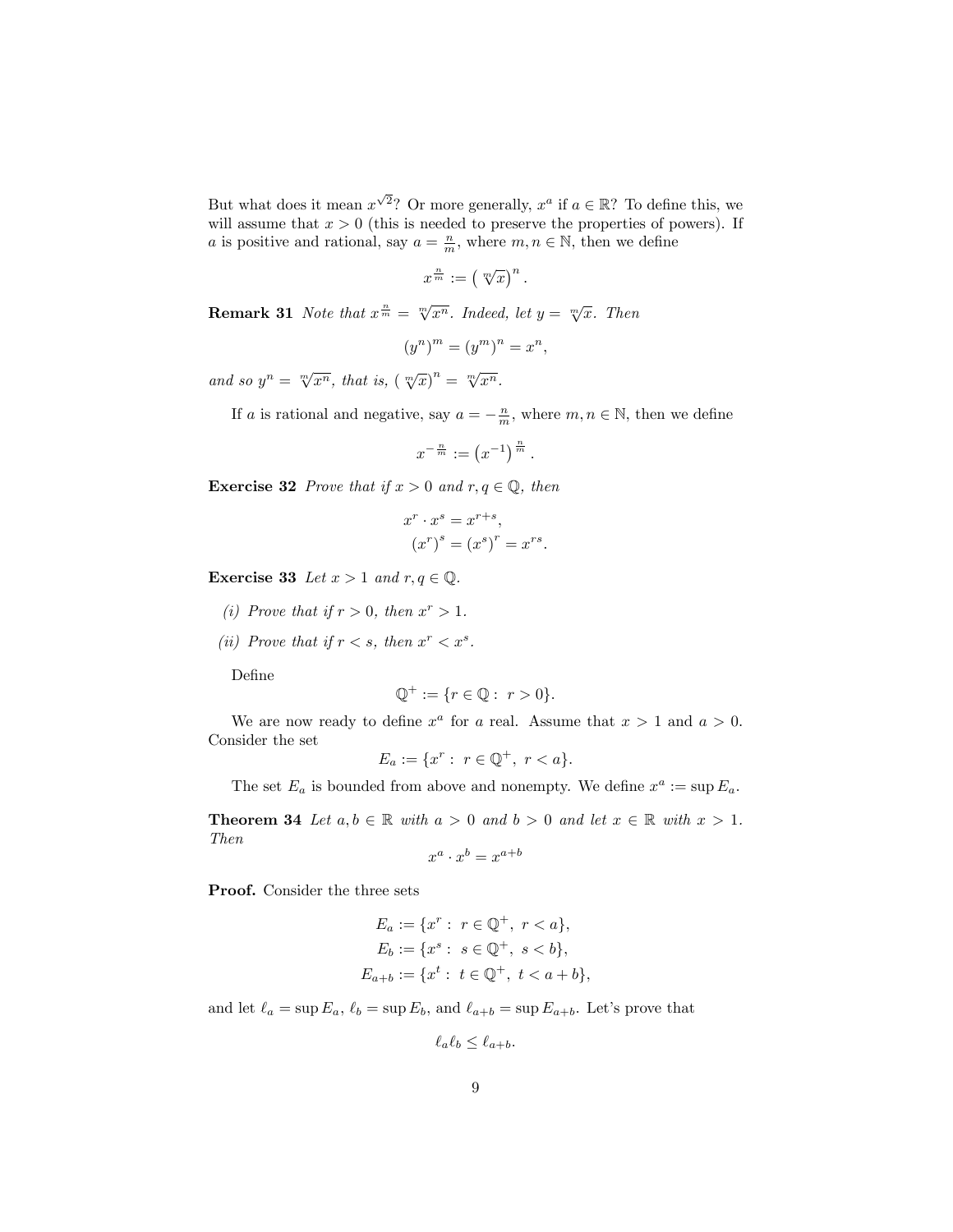If  $r \in \mathbb{Q}^+$  is such that  $r < a$  and  $s \in \mathbb{Q}^+$  is such that  $s < b$ , then  $r + s \in \mathbb{Q}^+$ and  $r + s < a + b$ . Hence,

$$
x^r x^s = x^{r+s} \le \ell_{a+b}.
$$

Fix  $s \in \mathbb{Q}^+$  with  $s < b$  and divide by  $x^s$ . Then

$$
x^r \le \frac{\ell_{a+b}}{x^s}
$$

for all  $r \in \mathbb{Q}^+$  with  $r < a$ . This shows that the number  $\frac{\ell_{a+b}}{x^s}$  is an upper bound for the set  $E_a$ . Hence,

$$
\ell_a \le \frac{\ell_{a+b}}{x^s}.
$$

Now rewrite this inequality as

$$
x^s \le \frac{\ell_{a+b}}{\ell_a}.
$$

Recall that  $s \in \mathbb{Q}^+$  with  $s < b$ . Since the previous inequality is true for all such s, it shows that the number  $\frac{\ell_{a+b}}{\ell_a}$  is an upper bound for the set  $E_a$ . Hence,

$$
\ell_b \le \frac{\ell_{a+b}}{\ell_a}.
$$

Thus, we have proved that

 $\ell_a \ell_b \leq \ell_{a+b}$ .

Next let's prove that

$$
\ell_{a+b} \le \ell_a \ell_b.
$$

Consider  $t \in \mathbb{Q}^+$  with  $t < a + b$ . We want to find  $p, q \in \mathbb{Q}^+$  with  $t < p + q$ ,  $p < a$  and  $q < b$ . Since  $t - a < b$ , by the density of the rationals there exists  $q \in \mathbb{Q}$  such that  $t - a < q < b$ . Since  $b > 0$  we can assume that  $q > 0$  (if not apply the density of the rationals once more). Since  $t - a < q$  we have that  $t - q < a$  and so again by the density of the rationals there exists  $p \in \mathbb{Q}$  such that  $t - q < p < a$ . Again, since  $a > 0$  we can assume that  $p > 0$  (if not apply the density of the rationals once more). Thus,  $t < p + q$  and so by Exercises 32 and 33,

$$
x^t < x^{p+q} = x^p \cdot x^q \le \ell_a \ell_b.
$$

Since this is true for all  $t \in \mathbb{Q}^+$  with  $t < a + b$  we have that  $\ell_a \ell_b$  is an upper bound of the set  $E_{a+b}$  and so  $\ell_{a+b} \leq \ell_a \ell_b$ .

If  $0 < x < 1$ , we set

$$
x^a := \left(x^{-1}\right)^{-a}.
$$

**Exercise 35** Let  $x > 0$  and  $a, b \in \mathbb{R}$ . Prove that

$$
(x^a)^b = (x^b)^a = x^{ab}.
$$

Hint: It is enough to show  $(x^a)^b = x^{ab}$ . Consider first the case in which a is real and b is rational.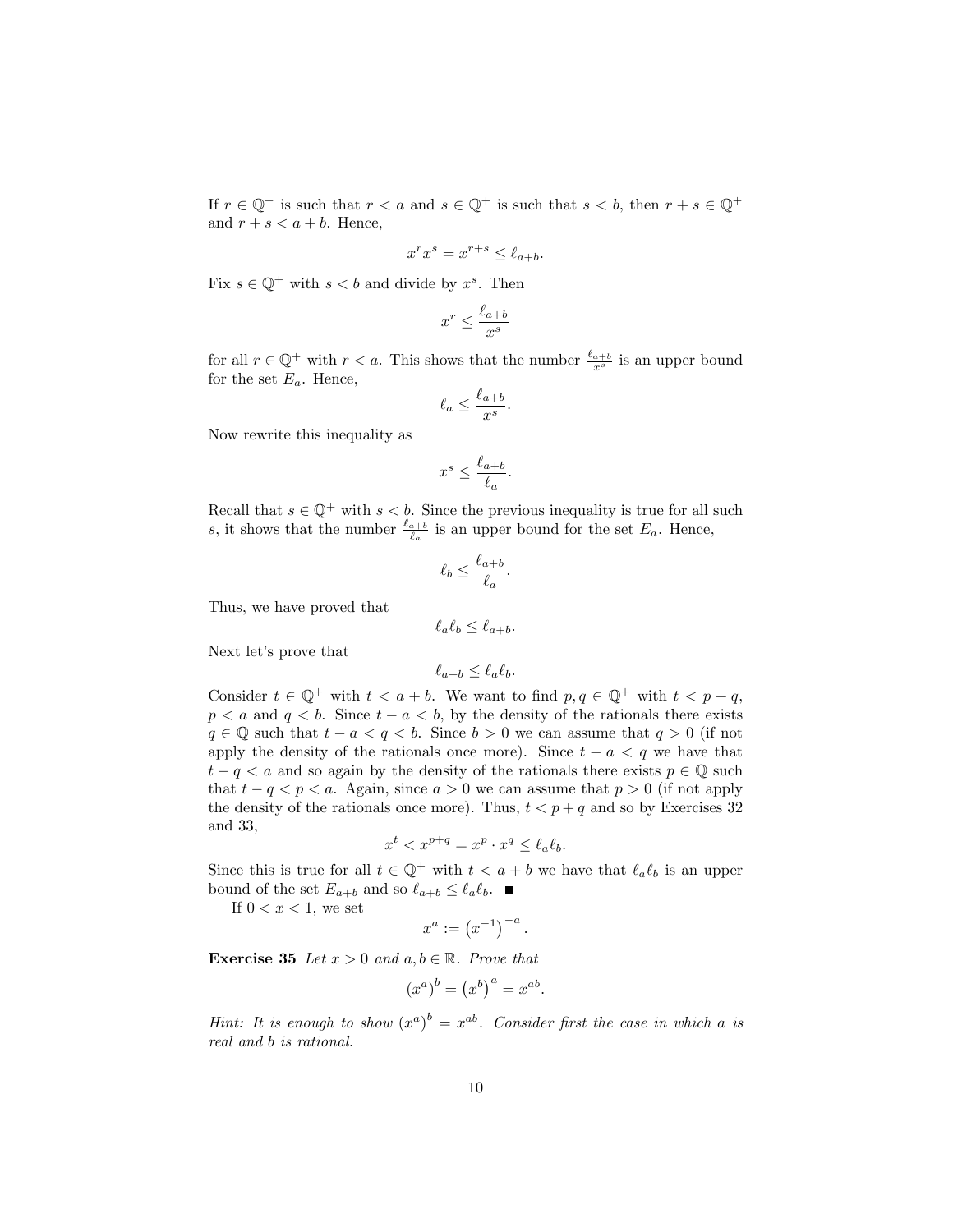#### Monday, January 19, 2015

MLK day, no classes.

### Wednesday, January 21, 2015

Given a number  $x \in \mathbb{R}$ , the *absolute value* of x is the number

$$
|x| := \begin{cases} +x & \text{if } x \ge 0, \\ -x & \text{if } x < 0. \end{cases}
$$

The absolute value satisfies the following properties, which are left as as exercise.

**Theorem 36** Let  $x, y, z \in \mathbb{R}$ . Then the following properties hold.

- (i)  $|x| \geq 0$  for all  $x \in \mathbb{R}$ , with  $|x| = 0$  if and only if  $x = 0$ ,
- (ii)  $|-x| = |x|$  for all  $x \in \mathbb{R}$ ,
- (iii) if  $y \ge 0$  and  $x \in \mathbb{R}$ , then  $|x| \le y$  if and only if  $-y \le x \le y$ ,
- $(iv) |x| \leq x \leq |x|$  for all  $x \in \mathbb{R}$ ,
- (iii)  $|xy| = |x| |y|$  for all  $x, y \in \mathbb{R}$ ,
- (iv)  $|x + y| \leq |x| + |y|$  for all  $x, y \in \mathbb{R}$ .

## 5 Inner Products, Norms, Distances

**Definition 37** A vector space, or linear space, over  $\mathbb{R}$  is a nonempty set X, whose elements are called vectors, together with two operations, addition and multiplication by scalars,

$$
\begin{array}{ccc}\nX \times X \to X & and & \mathbb{R} \times X \to X \\
(x, y) \mapsto x + y & and & (t, x) \mapsto tx\n\end{array}
$$

with the properties that

- (i)  $(X,+)$  is a commutative group, that is,
	- (a)  $x + y = y + x$  for all  $x, y \in X$  (commutative property),
	- (b)  $x + (y + z) = (x + y) + z$  for all  $x, y, z \in X$  (associative property),
	- (c) there is a vector  $0 \in X$ , called zero, such that  $x + 0 = 0 + x = x$  for all  $x \in X$ ,
	- (d) for every  $x \in X$  there exists a vector in X, called the opposite of x and denoted  $-x$ , such that  $x + (-x) = 0$ ,

(ii) for all  $x, y \in X$  and  $s, t \in \mathbb{R}$ ,

$$
(a) s(tx) = (st)x,
$$

$$
(b) 1x = x,
$$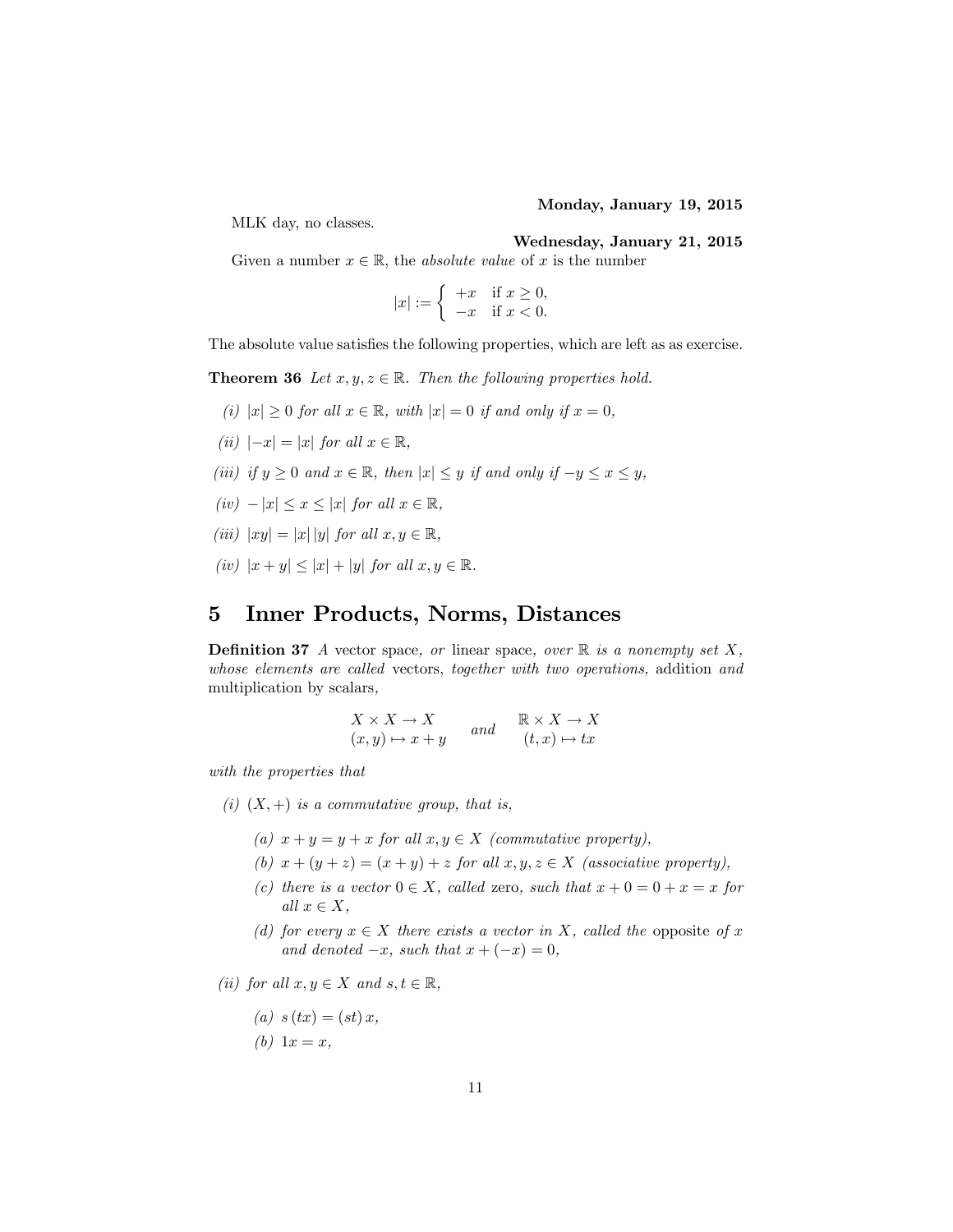(c)  $s(x + y) = (sx) + (sy),$ (d)  $(s + t)x = (sx) + (tx)$ .

**Remark 38** Instead of using real numbers, one can use a field F. For most or our purposes the real numbers will suffice. From now on, whenever we don't specify, it is understood that a vector space is over  $\mathbb{R}$ .

Example 39 Some important examples of vector spaces over  $\mathbb R$  are the following.

(i) The Euclidean space  $\mathbb{R}^N$  is the space of all N-tuples  $\mathbf{x} = (x_1, \ldots, x_N)$ of real numbers. The elements of  $\mathbb{R}^N$  are called vectors or points. The Euclidean space is a vector space with the following operations

 $\mathbf{x} + \mathbf{y} := (x_1 + y_1, \dots, x_N + y_N), \quad \mathbf{tx} := (tx_1, \dots, tx_N)$ 

for every  $t \in \mathbb{R}$  and  $\mathbf{x} = (x_1, \dots, x_N)$  and  $\mathbf{y} = (y_1, \dots, y_N)$  in  $\mathbb{R}^N$ .

- (ii) The collection of all polynomials  $p : \mathbb{R} \to \mathbb{R}$ .
- (iii) The space of continuous functions  $f : [a, b] \to \mathbb{R}$ .

**Definition 40** Given a set E and a function  $f : E \to \mathbb{R}$ , we say that f is bounded from above if the set

$$
f(E) := \{ y \in \mathbb{R} : y = f(x), x \in E \}
$$

is bounded from above. We say that f is bounded from below if the set  $f(E)$ is bounded from below. Finally, we say that f is bounded if the set  $f(E)$  is bounded. We write

$$
\sup_{E}f:=\sup f\left(E\right),\quad \inf_{E}f:=\inf f\left(E\right).
$$

**Exercise 41** Given a set E, consider the vector space  $X := \{f : E \to \mathbb{R} \text{ bounded}\}\.$ Prove that X is a vector space.

Given  $a < b$ , consider the interval  $[a, b] := \{x \in \mathbb{R} : a \leq x \leq b\}$ . A partition of  $[a, b]$  is a finite set  $P := \{x_0, \ldots, x_n\} \subset [a, b]$ , where

$$
a = x_0 < x_1 < \dots < x_n = b.
$$

Given a function  $f : [a, b] \to \mathbb{R}$ , the *pointwise variation* of f on the interval  $[a, b]$ is

$$
Var f := \sup \left\{ \sum_{i=1}^{n} |f(x_i) - f(x_{i-1})| \right\},\
$$

where the supremum is taken over all partitions  $P := \{x_0, \ldots, x_n\}$  of  $[a, b]$ , and all  $n \in \mathbb{N}$ . A function  $f : [a, b] \to \mathbb{R}$  has finite or bounded pointwise variation if Var  $f < \infty$ . The space of all functions  $f : [a, b] \to \mathbb{R}$  of bounded pointwise variation is denoted by  $BPV([a, b])$ .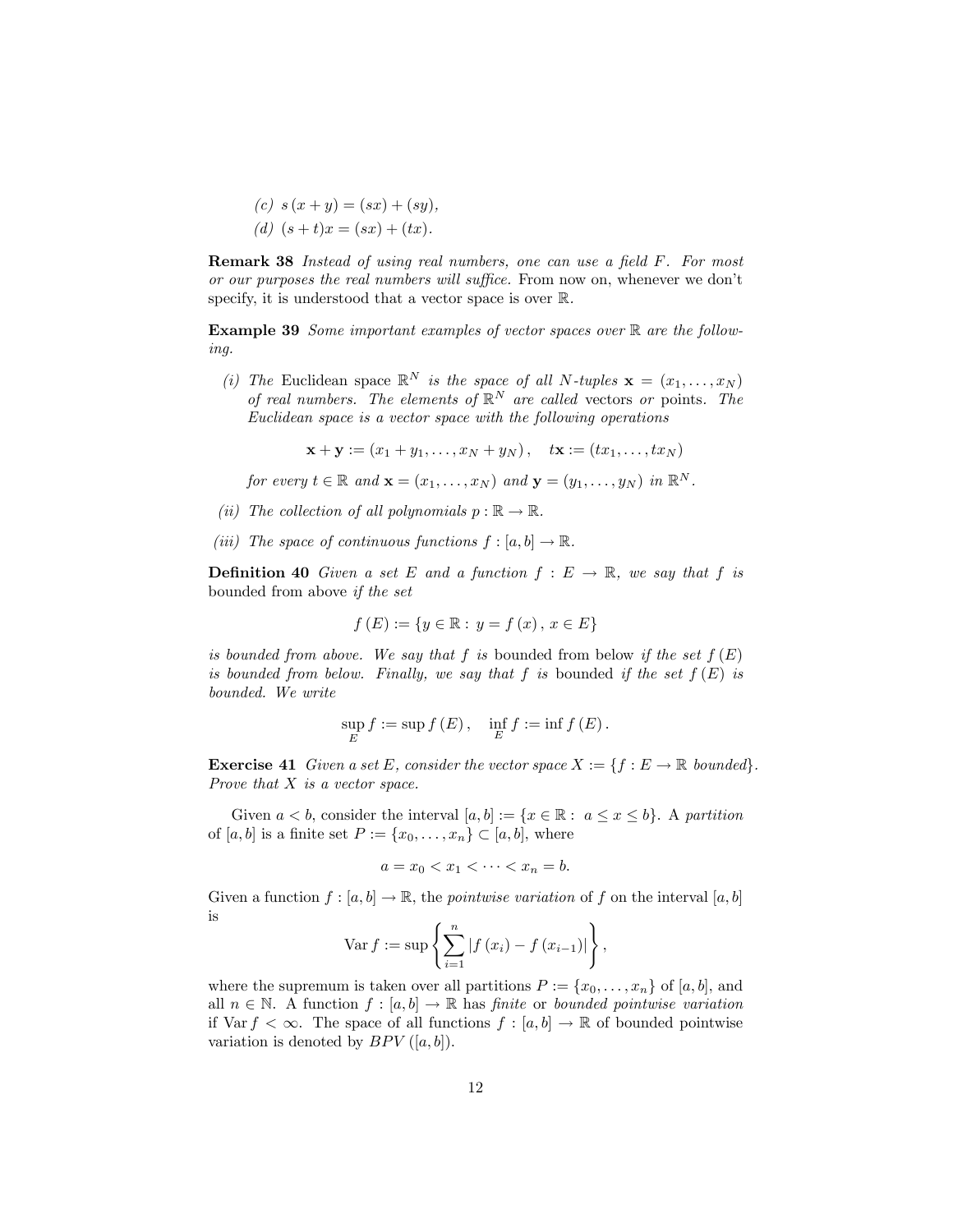**Exercise 42** Prove that BPV  $([a, b])$  is a vector space.

**Definition 43** An inner product, or scalar product, on a vector space  $X$  is a function

$$
(\cdot,\cdot):X\times X\to\mathbb{R}
$$

such that

- (i)  $(x, x) > 0$  for every  $x \in X$ ,  $(x, x) = 0$  if and only if  $x = 0$  (positivity);
- (ii)  $(x, y) = (y, x)$  for all  $x, y \in X$  (symmetry);
- (iii)  $(sx + ty, z) = s(x, z) + t(y, z)$  for all  $x, y, z \in X$  and  $s, t \in \mathbb{R}$  (bilinearity).

An *inner product space*  $(X, \langle \cdot, \cdot \rangle)$  is a vector space X endowed with an inner product  $(\cdot, \cdot)$ .

Example 44 Some important examples of inner products are the following.

(i) Consider the Euclidean space  $\mathbb{R}^N$ , then

$$
\mathbf{x} \cdot \mathbf{y} := x_1 y_1 + \cdots + x_N y_N,
$$

where  $\mathbf{x} = (x_1, \ldots, x_N)$  and  $\mathbf{y} = (y_1, \ldots, y_N)$ , is an inner product.

(ii) Consider the space of X of all integrable functions  $f : [a, b] \to \mathbb{R}$ . Then

$$
(f,g) := \int_{a}^{b} f(x) g(x) dx
$$

is not an inner product. Indeed, if  $f(x) = 0$  for all  $x \in [a, b]$ ,  $x \neq \frac{a+b}{2}$  and  $f\left(\frac{a+b}{2}\right) = 1$ , then  $\int_a^b f^2(x) dx = 0$  but f is not 0.

To fix this problem one can take  $X$  to be the space of all continuous functions  $f : [a, b] \rightarrow \mathbb{R}$ . Then

$$
(f,g) := \int_{a}^{b} f(x) g(x) dx
$$

is an inner product.

Friday, January 23, 2015

**Definition 45**  $A$  norm on a vector space  $X$  is a map

$$
\|\cdot\|: X \to [0, \infty)
$$

such that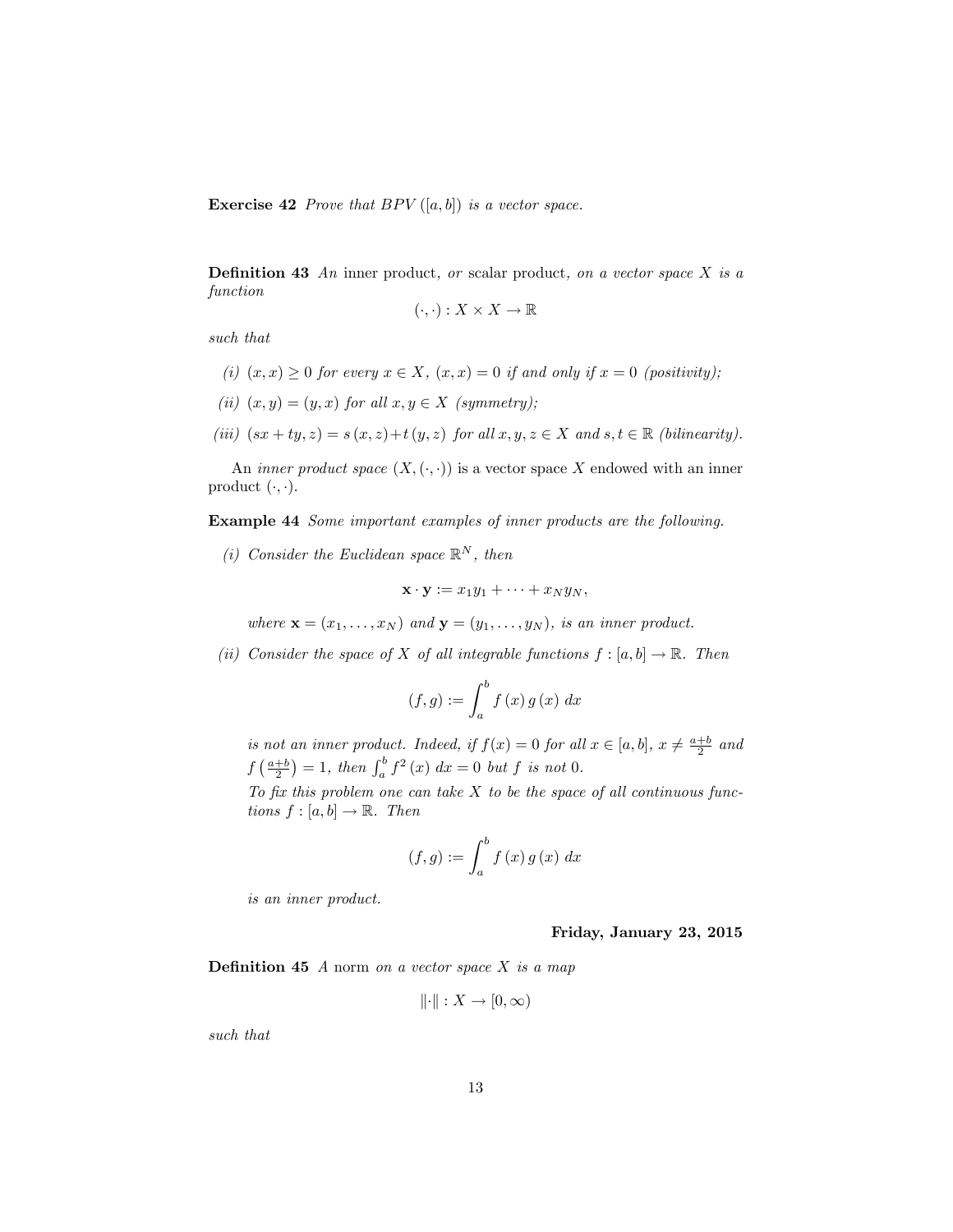- (i)  $||x|| = 0$  implies  $x = 0$ ;
- (ii)  $||tx|| = |t| ||x||$  for all  $x \in X$  and  $t \in \mathbb{R}$ ;
- (iii)  $||x + y|| \le ||x|| + ||y||$  for all  $x, y \in X$ .

A normed space  $(X, \|\cdot\|)$  is a vector space X endowed with a norm  $\|\cdot\|$ . For simplicity, we often say that  $X$  is a normed space.

Example 46 Some important examples of norms are the following.

- (i) Consider the space  $\mathbb R$ . By Theorem 36, the absolute value is a norm.
- (ii) Consider the Euclidean space  $\mathbb{R}^N$ , then

$$
\|\mathbf{x}\| := \sqrt{\mathbf{x} \cdot \mathbf{x}} = \sqrt{(x_1)^2 + \dots + (x_N)^2},
$$

where  $\mathbf{x} = (x_1, \ldots, x_N)$ , is a norm. We will prove this below.

**Exercise 47** Given a set E, consider the vector space  $X := \{f : E \to \mathbb{R} \text{ bounded}\}\.$ For  $f \in X$ , define

$$
||f||:=\sup_E|f|.
$$

Prove that  $\left\| \cdot \right\|$  is a norm.

Given an inner product  $(.,.): X \times X \to \mathbb{R}$  on a vector space X, it turns out that the function

$$
||x|| := \sqrt{(x,x)}, \quad x \in X,\tag{5}
$$

is a norm. This follows from the following result.

**Proposition 48 (Cauchy–Schwarz's inequality)** Given an inner product  $( \cdot, \cdot )$ :  $X \times X \to \mathbb{R}$  on a vector space X,

$$
\left|(x,y)\right|\leq\left\Vert x\right\Vert \left\Vert y\right\Vert
$$

for all  $x, y \in X$ .

**Proof.** If  $y = 0$ , then both sides of the previous inequality are zeros, and so there is nothing to prove. Thus, assume that  $y \neq 0$  and let  $t \in \mathbb{R}$ . By properties  $(i)$ - $(iii)$ ,

$$
0 \le (x + ty, x + ty) = ||x||^{2} + t^{2} ||y||^{2} + 2t (x, y).
$$
 (6)

Taking

$$
t:=-\frac{(x,y)}{\left\|y\right\|^2}
$$

in the previous inequality gives

$$
0 \leq ||x||^{2} + \frac{(x, y)^{2}}{||y||^{4}} ||y||^{2} - 2 \frac{(x, y)^{2}}{||y||^{2}},
$$

or, equivalently,

$$
(x, y)^2 \le ||x||^2 ||y||^2
$$
.

It now suffices to take the square root on both sides.  $\blacksquare$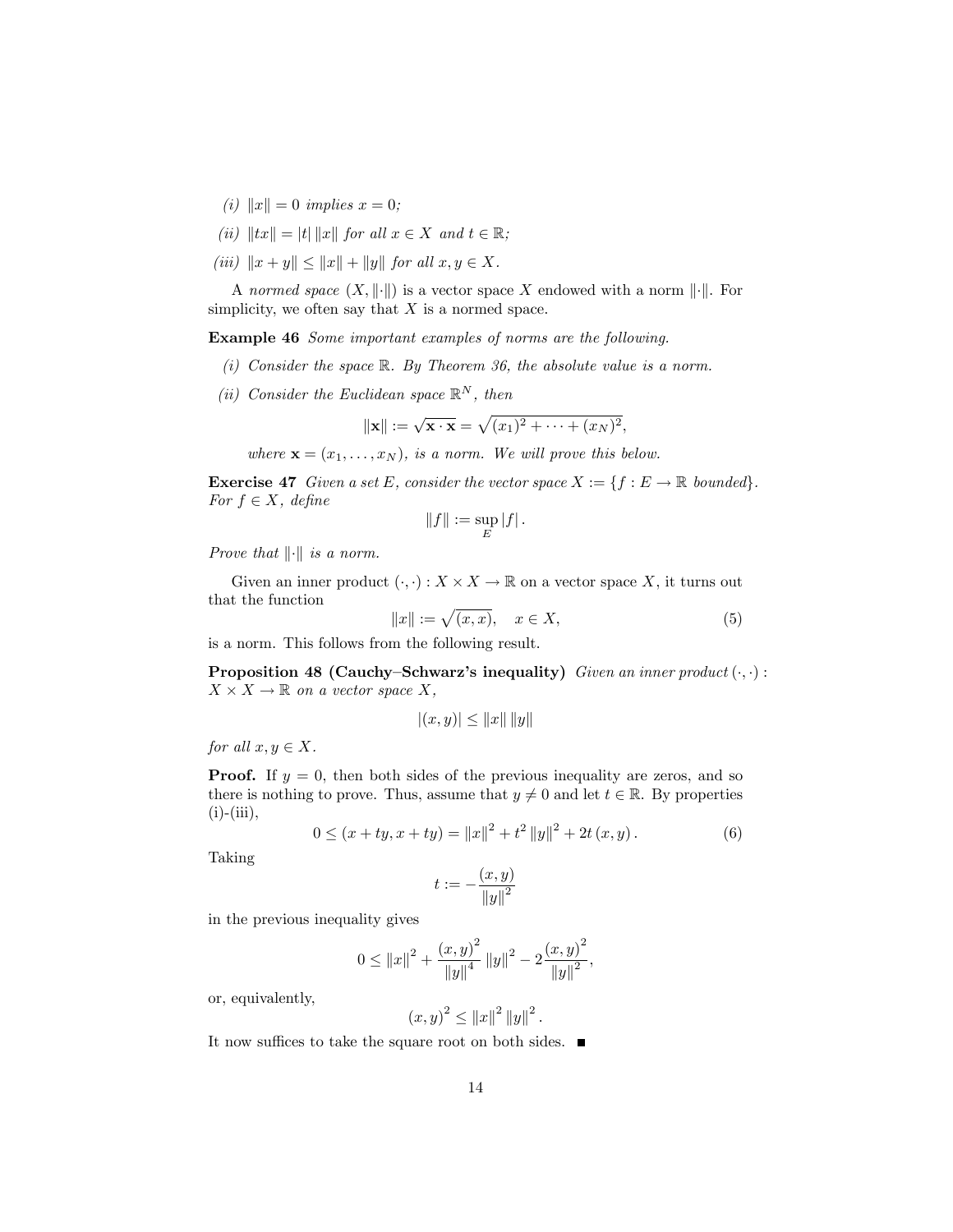Remark 49 It follows from the proof that equality holds in the Cauchy-Schwarz inequality if and only you have equality in (6), that is, if  $x + ty = 0$  for some  $t \in \mathbb{R}$  or  $y = 0$ .

**Corollary 50** Given a scalar product  $( \cdot, \cdot) : X \times X \to \mathbb{R}$  on a vector space X, the function

$$
||x||:=\sqrt{(x,x)},\quad x\in X,
$$

is a norm.

**Proof.** By property (i),  $\|\cdot\|$  is well-defined and  $\|x\| = 0$  if and only if  $x = 0$ . Taking  $t = 1$  in (6) and using the Cauchy–Schwarz inequality gives

$$
0 \le ||x + y||^{2} = ||x||^{2} + ||y||^{2} + 2 (x, y)
$$
  
\n
$$
\le ||x||^{2} + ||y||^{2} + 2 ||x|| ||y|| = (||x|| + ||y||)^{2},
$$

which is the triangle inequality for the norm. Moreover, by properties (ii) and (iii) for every  $t \in \mathbb{R}$ ,

$$
||tx|| = \sqrt{(tx, tx)} = \sqrt{t(x, tx)} = \sqrt{t(x, x)} = \sqrt{t^2(x, x)} = |t| ||x||.
$$

Thus  $\|\cdot\|$  is a norm.  $\blacksquare$ 

**Example 51** Other important norms that one can put in  $\mathbb{R}^N$  are

$$
||\mathbf{x}||_{\infty} := \max \{ |x_1|, \dots, |x_N| \},
$$
  
\n
$$
||\mathbf{x}||_1 := |x_1| + \dots + |x_N|,
$$
  
\n
$$
||\mathbf{x}||_p := (|x_1|^p + \dots + |x_N|^p)^{1/p},
$$

for  $\mathbf{x} = (x_1, \dots, x_N) \in \mathbb{R}^N$  and where  $1 \leq p < \infty$ .

**Theorem 52** Let  $(X, \|\cdot\|)$  be a normed space. Then there exists an inner product  $(\cdot, \cdot) : X \times X \to \mathbb{R}$  such that  $||x|| = \sqrt{(x, x)}$  for all  $x \in X$  if and only if  $||\cdot||$ satisfies the parallelogram law

$$
||x + y||^{2} + ||x - y||^{2} = 2 ||x||^{2} + 2 ||y||^{2}
$$

for all  $x, y \in X$ .

**Exercise 53** Consider the vector space  $X := \{f : [0,1] \to \mathbb{R} \text{ bounded}\}\$  with

$$
||f||:=\sup_{[0,1]}|f|.
$$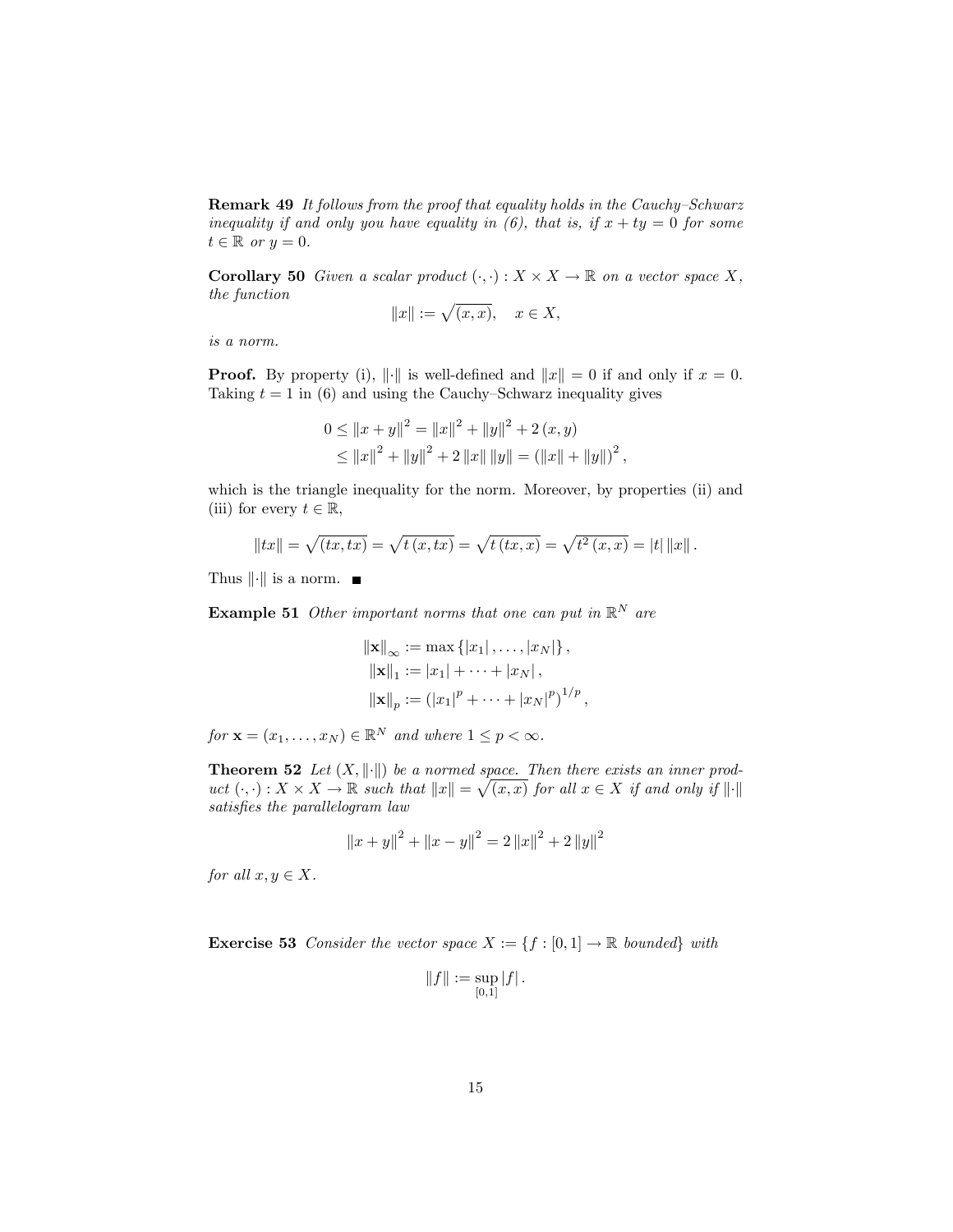Let's prove that  $\|\cdot\|$  does not satsify the parallelogram law. Take  $f(x) = -x^2$ and  $g(x) = x$ . Then

$$
\sup_{[0,1]} |f + g| = \sup_{[0,1]} |-x^2 + x| = \max_{[0,1]} (x - x^2) = \frac{1}{4},
$$
  
\n
$$
\sup_{[0,1]} |f - g| = \sup_{[0,1]} |-x^2 - x| = \max_{[0,1]} (x^2 + x) = 2,
$$
  
\n
$$
\sup_{[0,1]} |f| = \sup_{[0,1]} |-x^2| = \max_{[0,1]} x^2 = 1,
$$
  
\n
$$
\sup_{[0,1]} |g| = \sup_{[0,1]} |g| = \max_{[0,1]} x = 1,
$$

and so

$$
\left(\sup_{[0,1]} |f+g|\right)^2 + \left(\sup_{[0,1]} |f-g|\right)^2 = \frac{1}{16} + 4 =
$$
  

$$
\neq 2 \left(\sup_{[0,1]} |f|\right)^2 + 2 \left(\sup_{[0,1]} |g|\right)^2
$$
  

$$
= 2 + 2.
$$

**Example 54** In  $\mathbb{R}^N$  the norm  $\|\cdot\|_{\infty}$  does not satsify the parallelogram law. Take  $\mathbf{x} = (1, 1, 0, \ldots), \mathbf{y} = (1, -1, 0, \ldots).$  Then  $\mathbf{x} + \mathbf{y} = (2, 0, \ldots), \mathbf{x} - \mathbf{y} = (0, 2, 0, \ldots).$ Hence,

$$
\|\mathbf{x} + \mathbf{y}\|_{\infty}^{2} + \|\mathbf{x} - \mathbf{y}\|_{\infty}^{2} = 4 + 4 = 8
$$
  

$$
\neq 2 \|\mathbf{x}\|_{\infty}^{2} + 2 \|\mathbf{y}\|_{\infty}^{2}
$$
  

$$
= 2 + 2.
$$

**Example 55** In  $\mathbb{R}^N$  the norm  $\|\cdot\|_p$  for  $p \neq 2$  does not satsify the parallelogram law. Take  $\mathbf{x} = (1, 1, 0, \ldots), \mathbf{y} = (1, -1, 0, \ldots).$  Then  $\mathbf{x} + \mathbf{y} = (2, 0, \ldots), \mathbf{x} - \mathbf{y} = (2, 0, \ldots).$  $(0, 2, 0, \ldots)$ . Hence,

$$
\|\mathbf{x} + \mathbf{y}\|_{\ell^p}^2 + \|\mathbf{x} - \mathbf{y}\|_{\ell^p}^2 = (2^p)^{\frac{2}{p}} + (2^p)^{\frac{2}{p}} = 8
$$
  

$$
\neq 2 \|\mathbf{x}\|_{\ell^p}^2 + 2 \|\mathbf{y}\|_{\ell^p}^2
$$
  

$$
= 2 (1^p + 1^p)^{\frac{2}{p}} + 2 (1^p + 1^p)^{\frac{2}{p}} = 2^{2 + \frac{2}{p}}.
$$

### Monday, January 26, 2015

Proposition 56 (Parallelogram law) Given an inner product  $(\cdot, \cdot) : X \times$  $X \to \mathbb{R}$  on a vector space X,

$$
||x + y||^{2} + ||x - y||^{2} = 2 ||x||^{2} + 2 ||y||^{2}
$$

for all  $x, y \in X$ .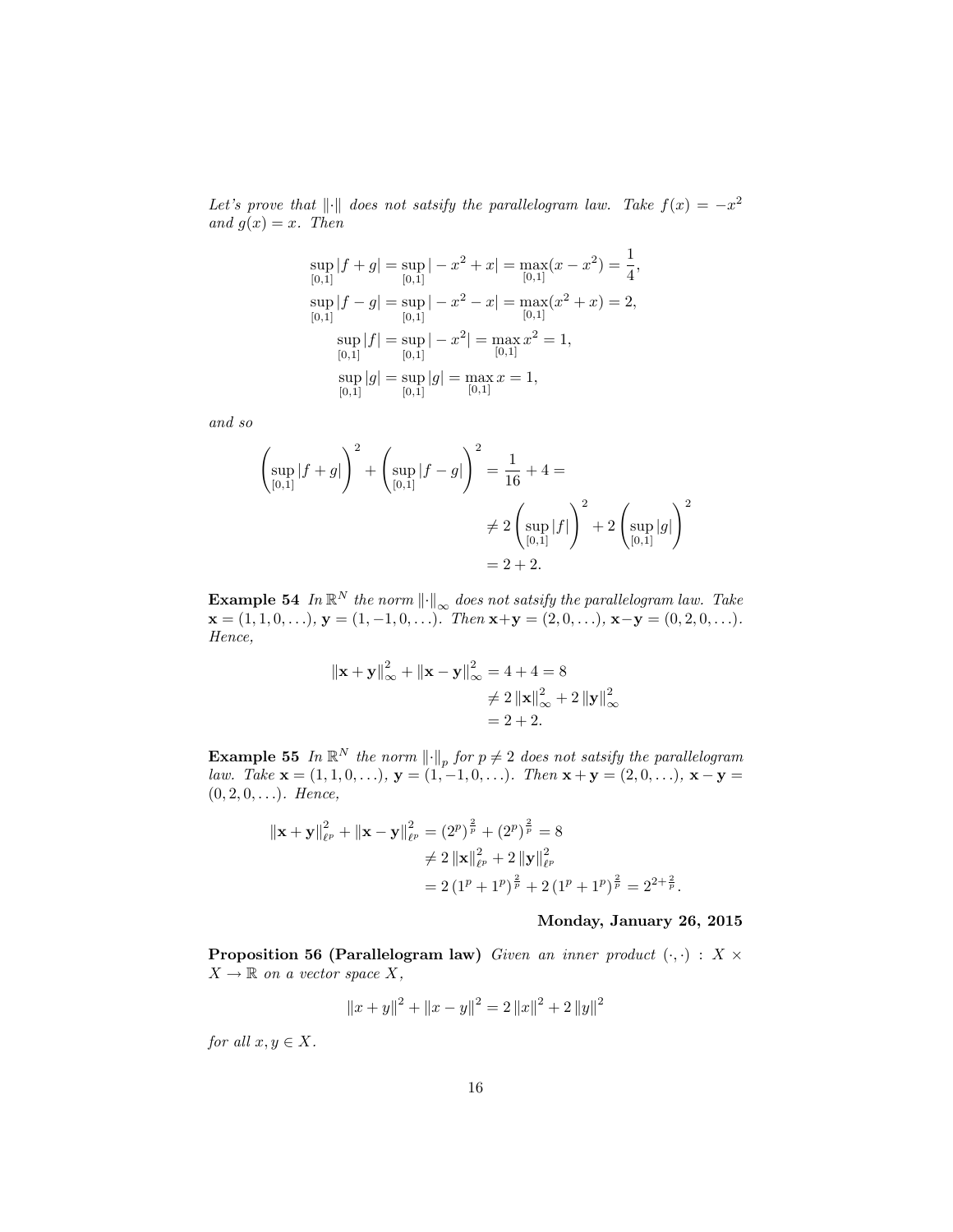**Proof.** Taking  $t = \pm 1$  in (6), we get

$$
||x + y||^{2} = ||x||^{2} + ||y||^{2} + 2 (x, y),
$$
  

$$
||x - y||^{2} = ||x||^{2} + ||y||^{2} - 2 (x, y).
$$

By adding these identities, we obtain the desired result.  $\blacksquare$ 

**Theorem 57** Let  $(X, \|\cdot\|)$  be a normed space. Then there exists an inner product  $(\cdot, \cdot) : X \times X \to \mathbb{R}$  such that  $||x|| = \sqrt{(x, x)}$  for all  $x \in X$  if and only if  $||\cdot||$ satisfies the parallelogram law

$$
||x + y||^{2} + ||x - y||^{2} = 2 ||x||^{2} + 2 ||y||^{2}
$$

for all  $x, y \in X$ .

**Proof.** In view of the previous two propositions, we only need to prove one direction of the theorem. Assume that  $\left\Vert \cdot\right\Vert$  satisfies the parallelogram law. Define

$$
(x, y) := \frac{1}{4} \left[ \|x + y\|^2 - \|x - y\|^2 \right]
$$

for all  $x, y \in X$ . We claim that  $( \cdot, \cdot ) : X \times X \to \mathbb{R}$  is an inner product.

Indeed,

$$
(x, x) := \frac{1}{4} \left[ \|2x\|^2 - \|0\|^2 \right] = \|x\| \ge 0
$$

with the equality holding if and only if  $x = 0$ . Hence, property (i) holds. Concerning property (ii), using the fact that  $\|-z\| = |-1| \|z\| = \|z\|$ , we have that

$$
(y,x) = \frac{1}{4} \left[ \left\| y + x \right\|^2 - \left\| y - x \right\|^2 \right] = \frac{1}{4} \left[ \left\| x + y \right\|^2 - \left\| x - y \right\|^2 \right] = (x,y).
$$

Finally, by the parallelogram law,

$$
||u + v + w||^{2} + ||u + v - w||^{2} = 2 ||u + v||^{2} + 2 ||w||^{2},
$$
  

$$
||u - v + w||^{2} + ||u - v - w||^{2} = 2 ||u - v||^{2} + 2 ||w||^{2}.
$$

Subtracting these identities and rewriting some of the terms, we get

$$
||(u+w) + v||^{2} - ||(u+w) - v||^{2} + ||(u-w) + v||^{2}
$$

$$
- ||(u-w) - v||^{2} = 2 ||u+v||^{2} - 2 ||u-v||^{2},
$$

or, equivalently,

$$
(u + w, v) + (u - w, v) = 2 (u, v).
$$

Taking  $u = w$  gives  $(2u, v) = 2(u, v)$ . Given  $x, y, z \in X$ , let  $u = \frac{x+y}{2}$  and  $w = \frac{x-y}{2}$  and  $v = z$ . Then

$$
(x, z) + (y, z) = 2\left(\frac{x+y}{2}, z\right) = (x + y, z).
$$

To prove that  $(tu, v) = t(u, v)$  for  $t \in \mathbb{R}$ , we need first to prove it for  $t \in \mathbb{N}$ , then for rationals, and then for reals. We leave it as an exercise.  $\blacksquare$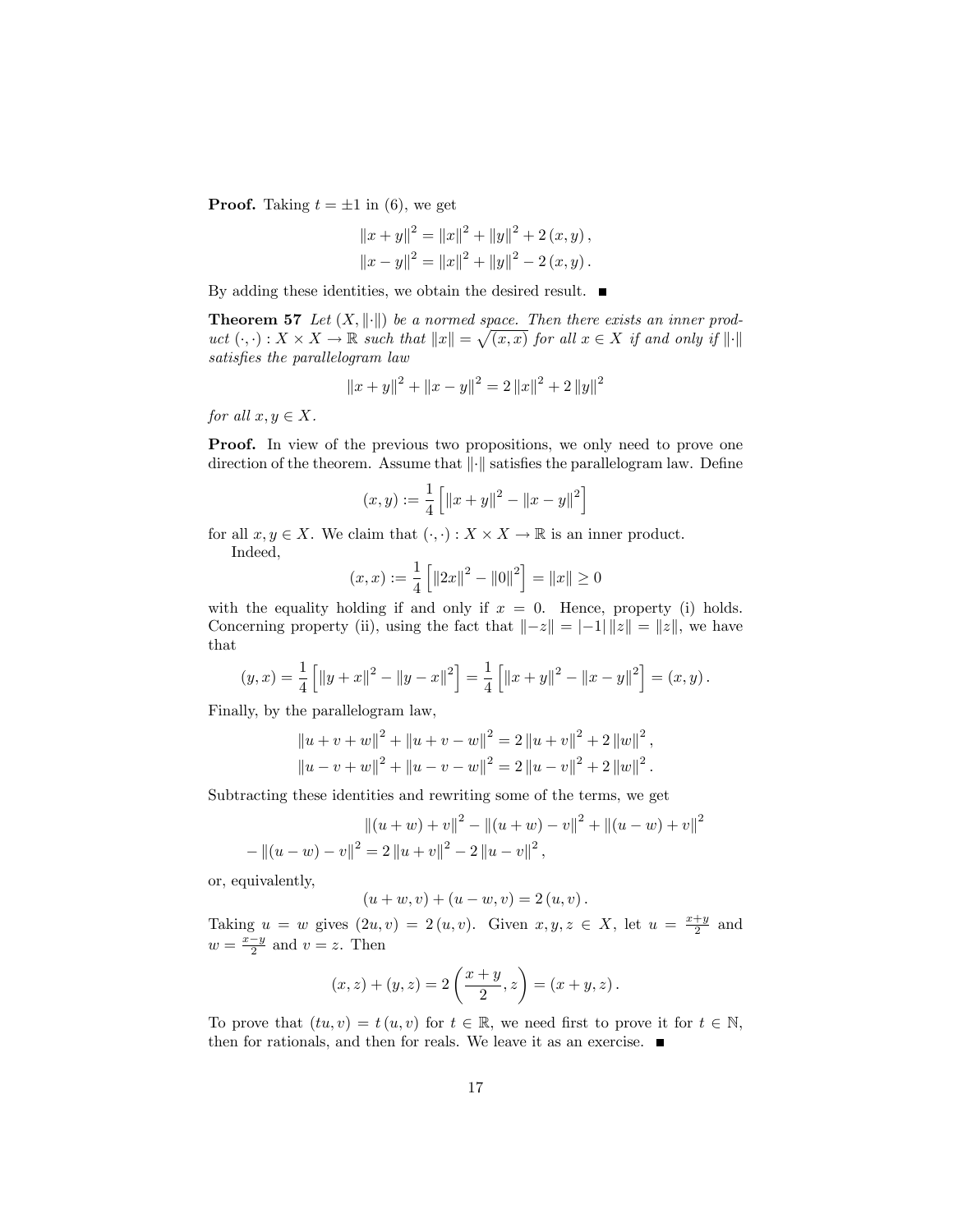**Definition 58** A metric on a set X is a map  $d: X \times X \rightarrow [0, \infty)$  such that

(i) 
$$
d(x, y) = 0
$$
 if and only if  $x = y$ ,

- (ii)  $d(x, y) = d(y, x)$  for all  $x, y \in X$  (symmetry),
- (iii)  $d(x, y) \leq d(x, z) + d(z, y)$  for all  $x, y, z \in X$  (triangle inequality).

A metric space  $(X, d)$  is a set X endowed with a metric d. When there is no possibility of confusion, we abbreviate by saying that  $X$  is a metric space.

**Proposition 59** Let  $(X, \|\cdot\|)$  be a normed space. Then

$$
d(x, y) := \|x - y\|
$$

is a metric.

**Proof.** By property (i) in Definition 45, we have that  $0 = d(x, y) = ||x - y||$  if and only if  $x - y = 0$ , that is,  $x = y$ .

By property (ii) in Definition 45, we obtain that

$$
d(y,x) = ||y-x|| = ||-1(x-y)|| = |-1| \cdot ||x-y|| = ||x-y|| = d(x,y).
$$

Finally, by property (ii) in Definition 45,

$$
d(x,y) = \|x - y\| = \|x - z + z - y\| \le \|x - z\| + \|z - y\| = d(x,z) + d(z,y).
$$

**Exercise 60** Prove that in  $\mathbb R$  the function

$$
d_1(x,y) := \left| \frac{x}{1+|x|} - \frac{y}{1+|y|} \right| \tag{7}
$$

is a metric.

#### Wednesday, January 28, 2015

**Definition 61** Given a metric space  $(X,d)$ , a point  $x_0 \in X$ , and  $r > 0$ , the ball centered at  $x_0$  and of radius r is the set

$$
B(x_0,r) := \{x \in X : d(x,x_0) < r\}.
$$

**Definition 62** Given a metric space  $(X,d)$ , and a nonempty set  $E \subseteq X$ , a point  $x \in E$  is called an interior point of E if there exists  $r > 0$  such that  $B(x,r) \subseteq E$ . The interior  $E^{\circ}$  of a set  $E \subseteq \mathbb{R}^{N}$  is the union of all its interior points. A subset  $U \subseteq X$  is open if every  $x \in U$  is an interior point of U.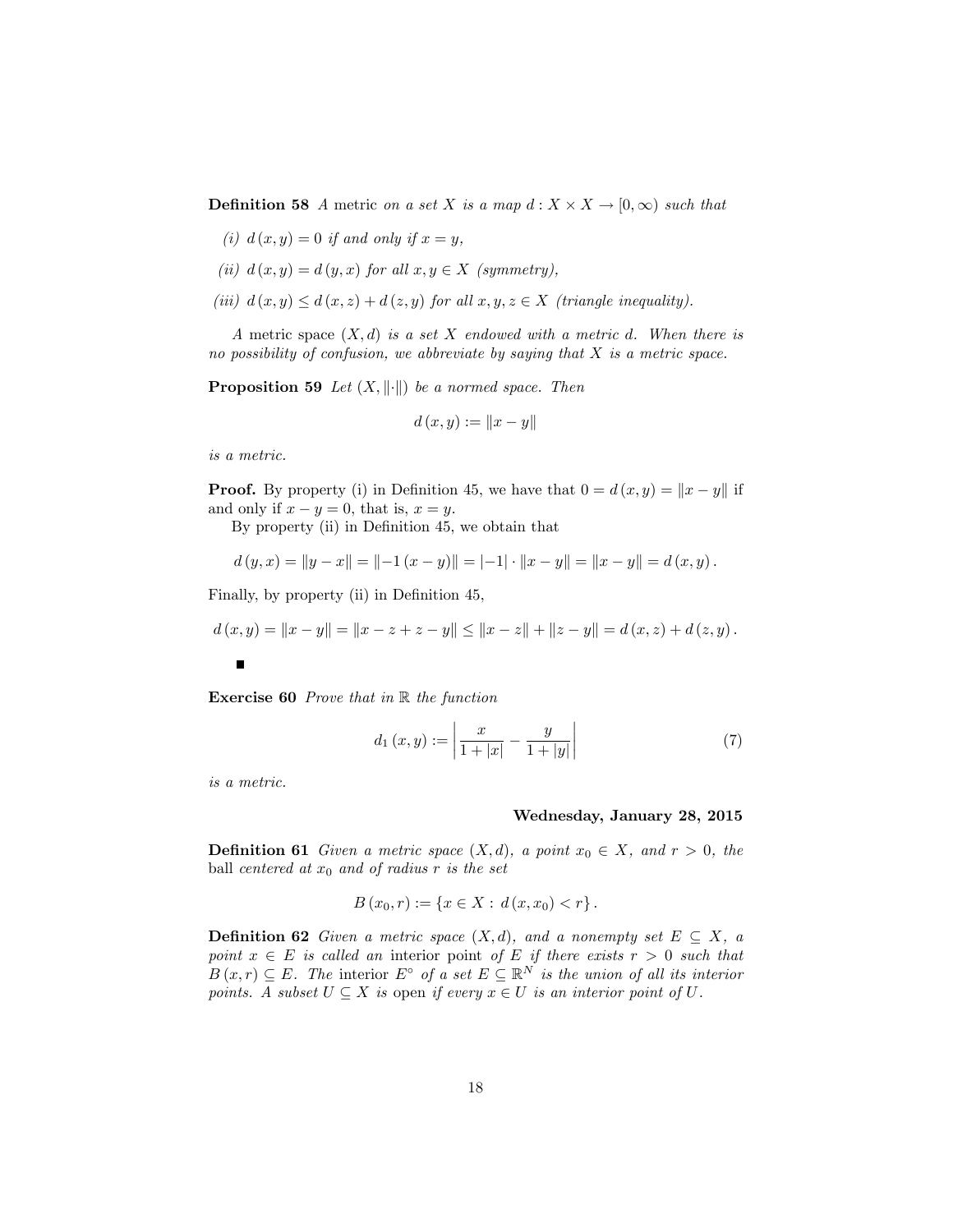**Example 63** Given a metric space  $(X, d)$ , the ball  $B(x_0, r)$  is open. To see this, let  $x \in B(x_0, r)$ . Then  $B(x, r - d(x, x_0))$  is contained in  $B(x_0, r)$ . Indeed, if  $y \in B(x_0, r - d(x, x_0))$ , then

$$
d(y, x_0) \le d(y, x) + d(x, x_0) < r - d(x, x_0) + d(x, x_0) = r,
$$

and so  $y \in B(x_0, r)$ .

Example 64 Some simple examples of sets that are open and of some that are not.

- (i) The set  $(a, \infty) = \{x \in \mathbb{R} : x > a\}$  is open. Indeed, if  $x > a$ , take  $r :=$  $x - a > 0$ . Then  $B(x, r) \subset (a, \infty)$ . Similarly, the set  $(-\infty, a)$  is open.
- (ii) The set  $(a, b) = \{x \in \mathbb{R} : a < x < b\}$  is open. Indeed, given  $a < x < b$ , take  $r := \min \{b - x, x - a\} > 0$ . Then  $B(x, r) \subseteq (a, b)$ .
- (iii) The set  $(a, b] = \{x \in \mathbb{R} : a < x \le b\}$  is not open, since b belongs to the set but there is no ball  $B(b,r)$  contained in  $(a,b]$ .

Example 65 Consider the set

$$
U = \mathbb{R} \setminus \left( \{0\} \cup \left\{ \frac{1}{n} : n \in \mathbb{N} \right\} \right).
$$

Let's prove that U is open. If  $x < 0$ , take  $r = -x > 0$ , then  $B(x,r) = (-2x,0) \subseteq$ U. If  $x > 1$ , take  $r = x - 1$ , then  $B(x, r) = (1, 2x - 1) \subseteq U$ . If  $\frac{1}{n+1} < x < \frac{1}{n}$ , take  $r = \min\left\{\frac{1}{n} - x, x - \frac{1}{n+1}\right\} = \frac{1}{n+1}$ , then  $B(x, r) \subseteq U$ . Hence, U is open.

Example 66 Consider the set

$$
E = \mathbb{R} \setminus \left( \left\{ \frac{1}{n} : n \in \mathbb{N} \right\} \right).
$$

Let's prove that E is not open. The point  $x = 0$  belongs to E, but for every  $r > 0$ , by the Archimedean principle we can find  $n \in \mathbb{N}$  such that  $n > \frac{1}{r}$  and so  $0 < \frac{1}{n} < r$ , which shows that  $\frac{1}{n} \in (-r, r)$ . Since  $\frac{1}{n}$  does not belong to E, the ball  $(-r, r)$  is not contained in E for any  $r > 0$ . Hence, E is not open.

The main properties of open sets are given in the next proposition.

In what follows by an arbitrary family of sets of  $\mathbb{R}^N$  we mean that there exists a set I and a function

$$
f: I \to \mathcal{P}(\mathbb{R}^N)
$$

$$
\alpha \in I \mapsto f(\alpha) = U_{\alpha}
$$

We write  $\{U_{\alpha}\}\$  or  $\{U_{\alpha}\}_I$  or  $\{U_{\alpha}\}_{{\alpha \in I}}$  to denote the set  $\{f(\alpha): \alpha \in I\}$ .

**Proposition 67** Given a metric space  $(X, d)$ , the following properties hold: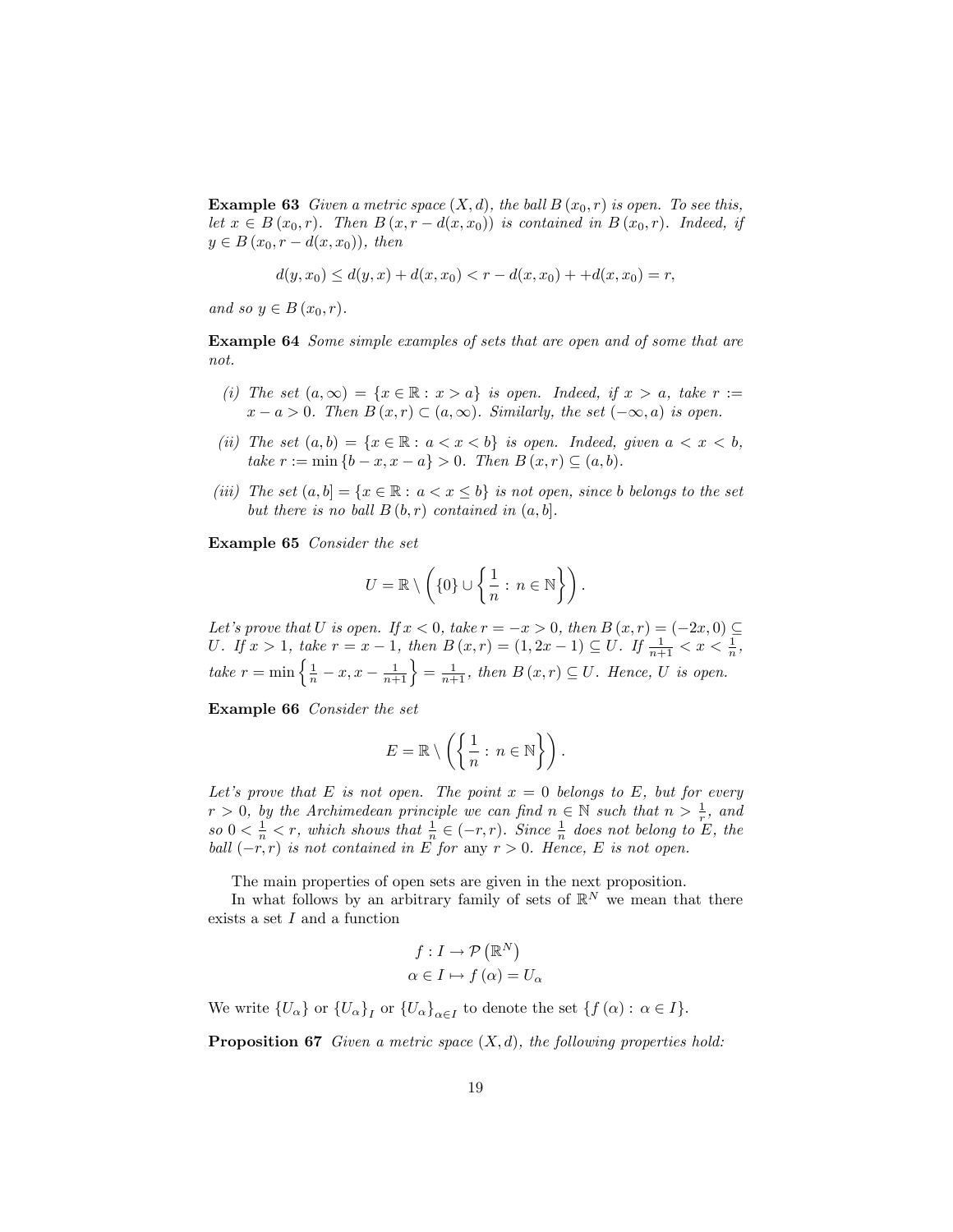- (i)  $\emptyset$  and X are open.
- (ii) If  $U_i \subseteq X$ ,  $i = 1, ..., n$ , is a finite family of open sets of X, then  $U_1 \cap$  $\cdots \cap U_n$  is open.
- (iii) If  $\{U_\alpha\}_\alpha$  is an arbitrary collection of open sets of X, then  $\bigcup_\alpha U_\alpha$  is open.

**Proof.** To prove (ii), let  $x \in U_1 \cap \cdots \cap U_M$ . Then  $x \in U_i$  for every  $i = 1, \ldots, n$ , and since  $U_i$  is open, there exists  $r_i > 0$  such that  $B(x, r_i) \subseteq U_i$ . Take  $r :=$  $\min \{r_1, \ldots, r_n\} > 0.$  Then

$$
B(x,r)\subseteq U_1\cap\cdots\cap U_n,
$$

which shows that  $U_1 \cap \cdots \cap U_n$  is open.

To prove (iii), let  $x \in U := \bigcup_{\alpha} U_{\alpha}$ . Then there is  $\alpha$  such that  $x \in U_{\alpha}$  and since  $U_{\alpha}$  is open, there exists  $r > 0$  such that  $B(x, r) \subseteq U_{\alpha} \subseteq U$ . This shows that U is open.  $\blacksquare$ 

Properties  $(i)$ – $(iii)$  are used to define topological spaces.

**Definition 68** Let X be a nonempty set and let  $\tau$  be a family of sets of X. The pair  $(X, \tau)$  is called a topological space if the following hold.

- (i)  $\emptyset, X \in \tau$ .
- (ii) If  $U_i \in \tau$  for  $i = 1, \ldots, M$ , then  $U_1 \cap \ldots \cap U_M \in \tau$ .
- (iii) If  $\{U_\alpha\}_\alpha$  is an arbitrary collection of elements of  $\tau$ , then  $\bigcup_\alpha U_\alpha \in \tau$ .

The elements of the family  $\tau$  are called open sets.

**Remark 69** The intersection of infinitely many open sets is not open in general. Take  $U_n := \left(-\frac{1}{n}, \frac{1}{n}\right)$  for  $n \in \mathbb{N}$ . Then

$$
\bigcap_{n=1}^{\infty} \left( -\frac{1}{n}, \frac{1}{n} \right) = \{0\} \,,
$$

but  $\{0\}$  is not open. Indeed, for every  $r > 0$ , the ball  $(-r, r)$  is not contained in  $\{0\}.$ 

**Remark 70** Proposition 67 shows that the family of open sets in  $\mathbb{R}^N$  defined in Definition 62 is a a topology, called the Euclidean topology. Unless specified, in  $\mathbb{R}^N$  we will always consider the Euclidean topology.

**Example 71** Given a nonempty set  $X$ , there are always at least two topologies on X, namely,

$$
\tau_1 = \{\emptyset, X\}
$$

(so according to  $\tau_1$ , the only open sets are the empty set and X) and

 $\tau_2 = \{ \text{all subsets of } X \}$ 

(so according to  $\tau_2$  every set  $E \subseteq X$  is open).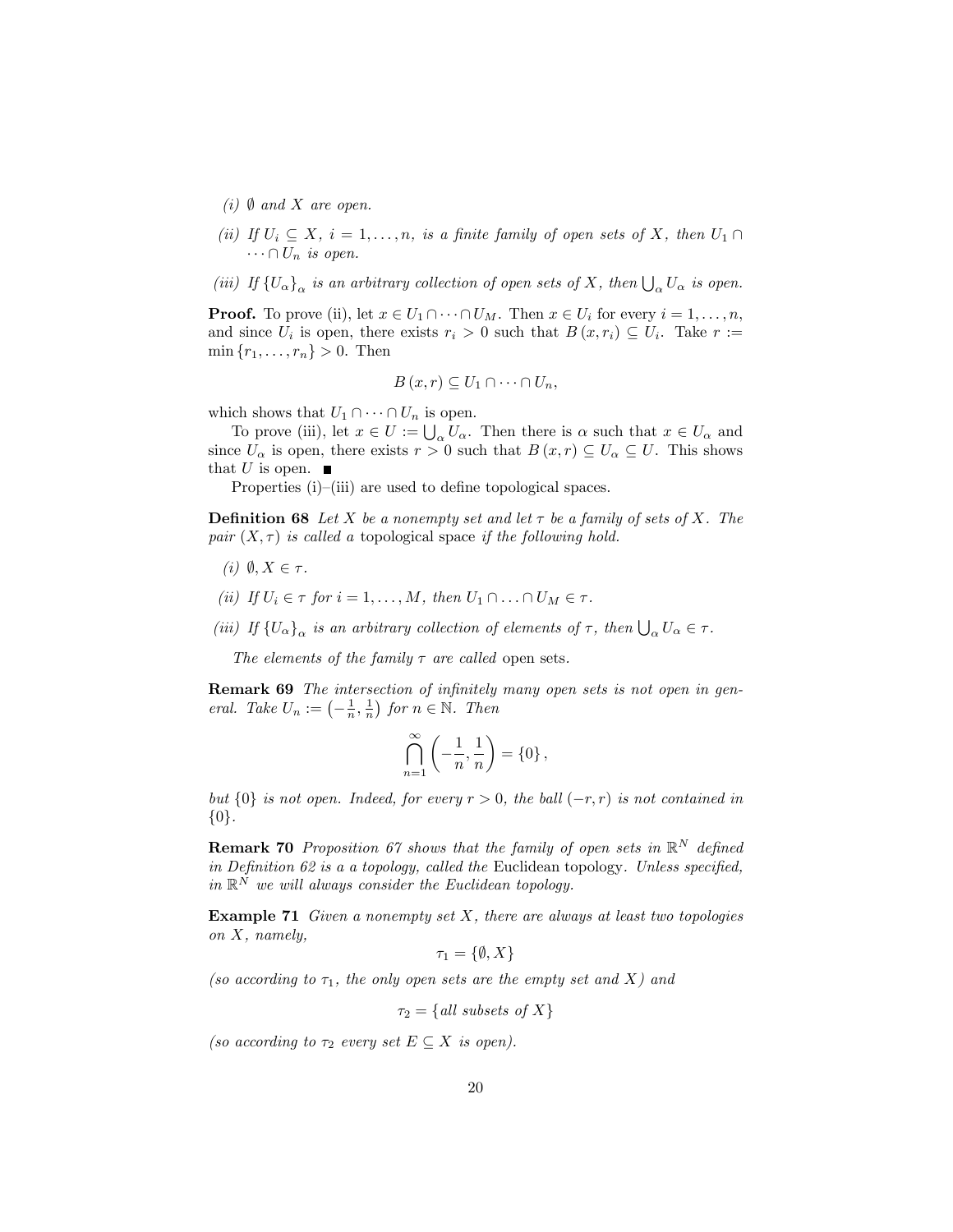**Exercise 72** Prove that in  $\mathbb{R}^N$  the norms

$$
\|\mathbf{x}\|_{\ell^{\infty}} := \max \{ |x_1|, \dots, |x_N| \},
$$
  

$$
\|\mathbf{x}\|_{\ell^1} := |x_1| + \dots + |x_N|,
$$
  

$$
\|\mathbf{x}\|_{\ell^p} := (|x_1|^p + \dots + |x_N|^p)^{1/p},
$$

generate the same topology.

**Remark 73** For a topological space  $(X, \tau)$ , given a point  $x \in X$ , a neighborhood of x is an open set containing x. Neighborhoods play the role of balls in metric spaces. Thus, given a set  $E \subseteq X$ , a point  $x \in E$  is called an interior point of E if there exists a neighborhood U of x such that  $U \subseteq E$ .

The proof of following proposition is left as an exercise.

**Proposition 74** Given a metric space  $(X, d)$ . Then

- (i)  $E^{\circ}$  is an open subset of E,
- (ii)  $E^{\circ}$  is given by the union of all open subsets contained in E; that is,  $E^{\circ}$  is the largest (in the sense of union) open set contained in E,
- (iii) E is open if and only if  $E = E^{\circ}$ ,
- $(iv)$   $(E^{\circ})^{\circ} = E^{\circ}$ .

**Example 75** Consider the set  $E = [0, 1)$ . Then 0 is not an in interior point of E, so  $E^{\circ} \subset (0,1)$ . On the other hand, since  $(0,1)$  is open and contained in E, by part (ii) of the previous proposition,  $E^{\circ} \supseteq (0,1)$ , which shows that  $E^{\circ} = (0, 1).$ 

Exercise 76 Some properties of the interior.

(i) Prove that if E, F are subsets of  $\mathbb{R}^N$ , then

$$
E^{\circ} \cap F^{\circ} = (E \cap F)^{\circ},
$$
  

$$
E^{\circ} \cup F^{\circ} \subseteq (E \cup F)^{\circ}.
$$

- (ii) Show that in general  $E^{\circ} \cup F^{\circ} \neq (E \cup F)^{\circ}$ .
- (iii) Let  ${E_{\alpha}}_{\alpha}$  be an arbitrary collection of sets of  $\mathbb{R}^{N}$ . What is the relation, if any, between  $\bigcap_{\alpha} (U_{\alpha})^{\circ}$  and  $(\bigcap_{\alpha} U_{\alpha})^{\circ}$ ? And between  $\bigcup_{\alpha} (U_{\alpha})^{\circ}$  and  $\left(\bigcup_{\alpha}U_{\alpha}\right)^{\circ}$ ?

**Definition 77** Given a metric space  $(X, d)$ , A subset  $C \subseteq X$  is closed if its complement  $X \setminus C$ .

The main properties of closed sets are given in the next proposition.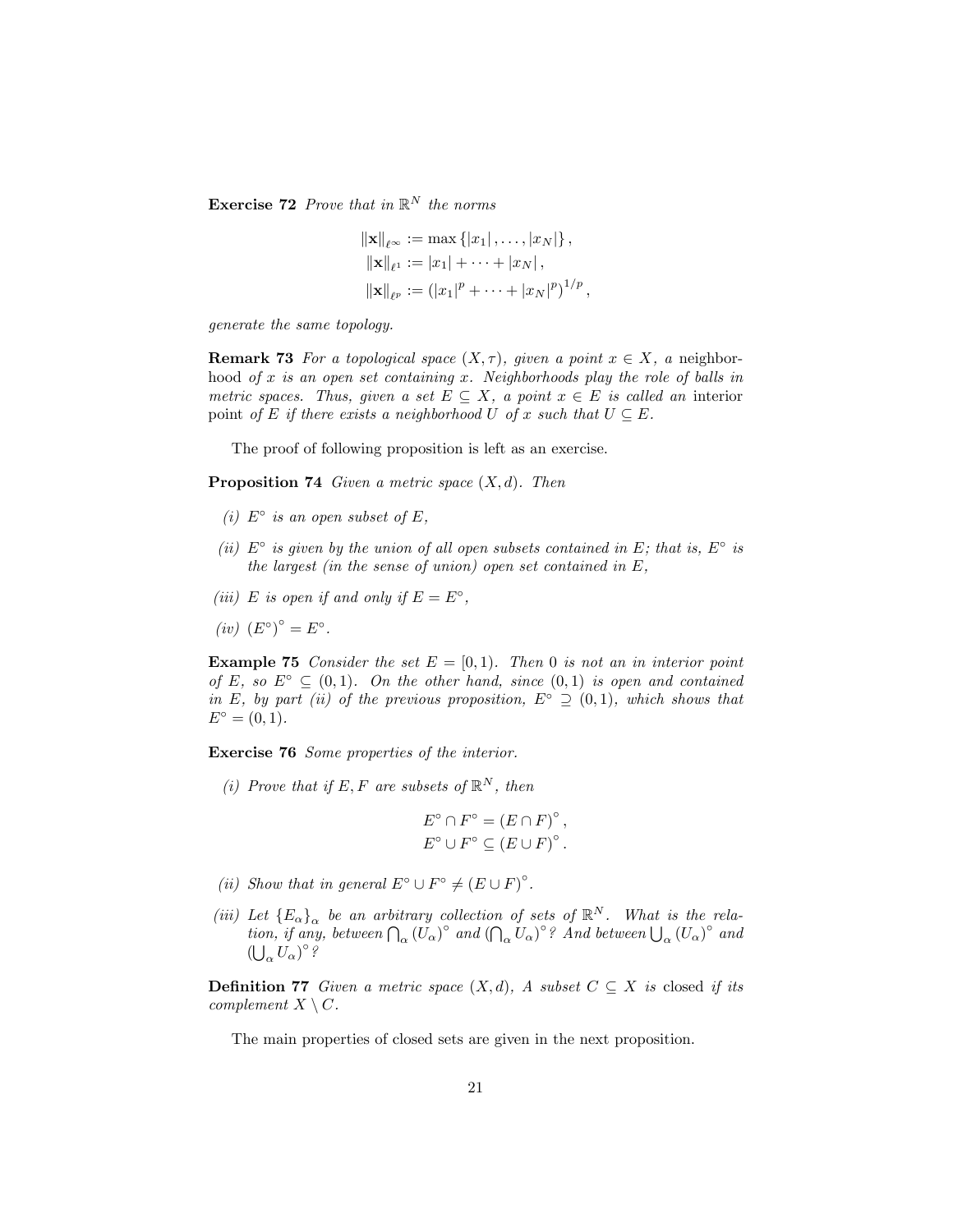**Proposition 78** Given a metric space  $(X, d)$ , the following properties hold:

- (i)  $\emptyset$  and X are closed.
- (ii) If  $C_i \subseteq X$ ,  $i = 1, ..., n$ , is a finite family of closed sets of X, then  $C_1 \cup$  $\cdots \cup C_n$  is closed.
- (iii) If  $\{C_{\alpha}\}_{\alpha}$  is an arbitrary collection of closed sets of X, then  $\bigcap_{\alpha} C_{\alpha}$  is closed.

The proof follows from Proposition 67 and De Morgan's laws. If  ${E_\alpha}_{\alpha}$  is an arbitrary collection of subsets of a set  $\mathbb{R}^N$ , then *De Morgan's laws* are

$$
X \setminus \left(\bigcup_{\alpha} E_{\alpha}\right) = \bigcap_{\alpha} \left(X \setminus E_{\alpha}\right),
$$

$$
X \setminus \left(\bigcap_{\alpha} E_{\alpha}\right) = \bigcup_{\alpha} \left(X \setminus E_{\alpha}\right).
$$

Remark 79 Note that the majority of sets are neither open nor closed. The set  $E = (0, 1)$  is neither open nor closed.

**Definition 80** Given a metric space  $(X,d)$  and a set  $E \subseteq X$ , the closure of E, denoted  $\overline{E}$ , is the intersection of all closed sets that contain  $E$ 

In other words, the closure of  $E$  is the smallest (with respect to inclusion) closed set that contains E. It follows by Proposition 78 that  $\overline{E}$  is closed.

The proof of following proposition is left as an exercise.

**Proposition 81** Given a metric space  $(X, d)$ , let  $C \subseteq X$ . Then C is closed if and only if  $C = \overline{C}$ .

#### Friday, January 30, 2015

**Proposition 82** Given a metric space  $(X, d)$ , let  $E \subseteq X$ , and let  $x \in X$ . Then  $x \in \overline{E}$  if and only if  $B(x, r) \cap E \neq \emptyset$  for every  $r > 0$ .

**Proof.** Let  $x \in \overline{E}$  and assume by contradiction that there exists  $r > 0$  such that  $B(x,r) \cap E = \emptyset$ . Since  $B(x,r)$  is open and  $B(x,r) \cap E = \emptyset$ , it follows that  $X \setminus B(x,r)$  is closed and contains E. By the definition of  $\overline{E}$  we have that  $E \subseteq X \setminus B (x, r)$ , which contradicts the fact that  $x \in \overline{E}$ .

Conversely, let  $x \in X$  and assume that  $B(x, r) \cap E \neq \emptyset$  for every  $r > 0$ . We claim that  $x \in \overline{E}$ . Indeed, if not, then  $x \in X \setminus \overline{E}$ , which is open. Thus, there exists  $B(x,r) \subset X \setminus \overline{E}$ , which contradicts the fact that  $B(x,r) \cap E \neq \emptyset$ .

The previous proposition leads us to the definition of accumulation points.

**Definition 83** Given a metric space  $(X,d)$  and a set  $E \subseteq X$ , a point  $x \in X$  is an accumulation point, or cluster point of E if for every  $r > 0$  the ball  $B(x, r)$ contains at least one point of  $E$  different from  $x$ . The set of all accumulation points of  $E$  is denoted  $\mathrm{acc}\,E$ .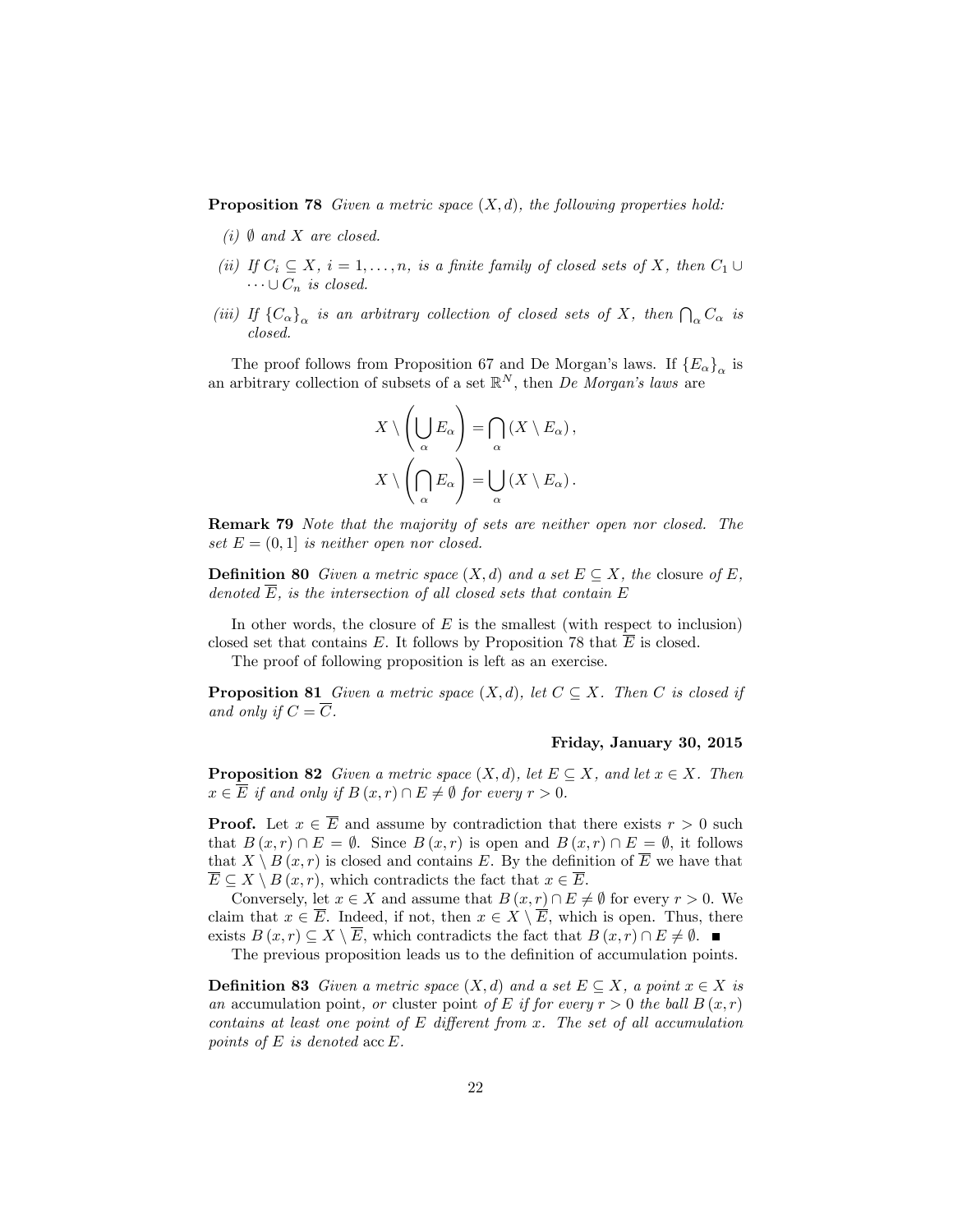Note that  $x$  does not necessarily belong to the set  $E$ .

**Remark 84** Note take if  $\mathbf{x} \in \mathbb{R}^N$  is an accumulation point of E, then by taking  $r = \frac{1}{n}$ ,  $n \in \mathbb{N}$ , there exists a sequence  $\{x_n\} \subseteq E$  with  $x_n \neq x$  for all  $n \in \mathbb{N}$ such that  $\|\mathbf{x}_n - \mathbf{x}\| < \frac{1}{n} \to 0$ . Thus  $\{x_n\}$  converges to x. Conversely, if there exists  $\{x_n\} \subseteq E$  with  $x_n \neq x$  for all  $n \in \mathbb{N}$  such that  $\|x_n - x\| \to 0$ , then  $x$  is an accumulation point of E.

It turns out that the closure of a set is given by the set and all its accumulations points.

**Proposition 85** Given a metric space  $(X, d)$  and a set  $E \subseteq X$ , then

$$
\overline{E} = E \cup \operatorname{acc} E.
$$

In particular, a set  $C \subseteq X$  is closed if and only if C contains all its accumulation points.

Proof. Exercise.

**Exercise 86** (i) Prove that if  $E_1, \ldots, E_n$  are subsets of  $\mathbb{R}^N$ , then

$$
\overline{E_1} \cap \dots \cap \overline{E_n} \supseteq \overline{E_1} \cap \dots \cap E_n,
$$
  

$$
\overline{E_1} \cup \dots \cup \overline{E_n} = \overline{E_1} \cup \dots \cup \overline{E_n}.
$$

- (ii) Show that in general  $\overline{E_1} \cap \cdots \cap \overline{E_n} \neq \overline{E_1 \cap \cdots \cap E_n}$ .
- (iii) Let  ${E_{\alpha}}_{\alpha}$  be an arbitrary collection of sets of  $\mathbb{R}^{N}$ . What is the relation, if any, between between  $\bigcap_{\alpha}\overline{U_{\alpha}}$  and  $\overline{\bigcap_{\alpha}U_{\alpha}}$ ? And between  $\bigcup_{\alpha}\overline{U_{\alpha}}$  and  $\overline{\bigcup_{\alpha}U_{\alpha}}$ ?

**Definition 87** Given a metric space  $(X, d)$ , a set  $E \subseteq X$  is bounded if it is contained in a ball.

**Theorem 88 (Bolzano–Weierstrass)** Every bounded set  $E \subseteq \mathbb{R}^N$  with infinitely many elements has at least one accumulation point.

The proof relies on a few preliminary results, which are of interest in themselves.

**Lemma 89** Let  $\{[a_n, b_n]\}_n$  be a sequence of closed bounded intervals such that  $[a_n, b_n] \supseteq [a_{n+1}, b_{n+1}]$  for all  $n \in \mathbb{N}$ . Then the intersection

$$
\bigcap_{n=1}^{\infty} [a_n, b_n]
$$

is nonempty.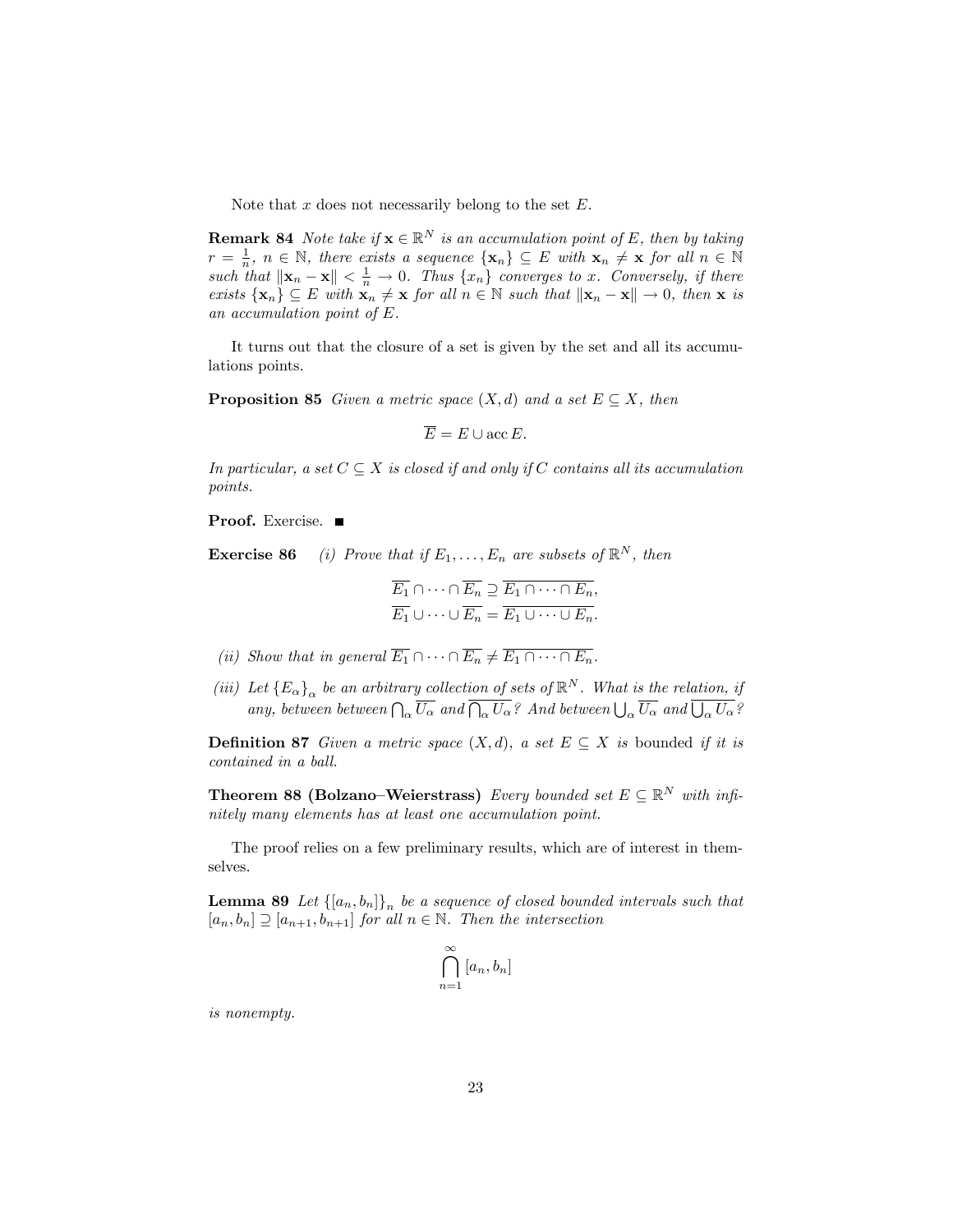Proof. Since

$$
\cdots \subseteq [a_{n+1}, b_{n+1}] \subseteq [a_n, b_n] \subseteq \cdots \subseteq [a_1, b_1],
$$

we have that

$$
a_1 \leq \cdots \leq a_n \leq a_{n+1} \leq \cdots,
$$
\n<sup>(8)</sup>

$$
b_1 \geq \cdots \geq b_n \geq b_{n+1} \geq \cdots \tag{9}
$$

Let

$$
A:=\left\{a_1,\ldots,a_n,\ldots\right\}.
$$

By (8) and (9), for  $n \in \mathbb{N}$ ,

$$
a_n \le b_n \le b_1.
$$

Hence, A is bounded from above, and so by the supremum property, there exists  $x := \sup A \in \mathbb{R}$  and

 $a_n \leq x$ 

for all  $n \in \mathbb{N}$ . We claim that  $x \leq b_n$  for all  $n \in \mathbb{N}$ . If not, then there exists  $m \in \mathbb{N}$  such that  $b_m < x$ . Since x is the least upper bound of A, there exists  $n \in \mathbb{N}$  such that  $b_m < a_n$ . Find  $k \ge m, n$ . Then by (8) and (9),

$$
a_n \le a_k \le b_k \le b_m,
$$

which is a contradiction. This proves the claim. Hence,  $x \in [a_n, b_n]$  for all  $n \in \mathbb{N}$ , and so  $x \in \bigcap_{n=1}^{\infty} [a_n, b_n]$ .

Given N bounded intervals  $I_1, \ldots, I_N \subset \mathbb{R}$ , a rectangle in  $\mathbb{R}^N$  is a set of the form

$$
R:=I_1\times\cdots\times I_N.
$$

If all the intervals have the same length, we call  $R$  a cube.

**Lemma 90** Let  ${R_n}_n$  be a sequence of closed bounded rectangles in  $\mathbb{R}^N$  such that  $R_n \supseteq R_{n+1}$  for all  $n \in \mathbb{N}$ . Then the intersection

$$
\bigcap_{n=1}^{\infty} R_n
$$

is nonempty.

**Proof.** Each rectangle  $R_n$  has the form

$$
R_n = [a_{n,1}, b_{n,1}] \times \cdots \times [a_{n,N}, b_{n,N}].
$$

Since  $R_n \supseteq R_{n+1}$  for all  $n \in \mathbb{N}$ , for every fixed  $k = 1, ..., N$ , we have that  $[a_{n,k}, b_{n,k}] \supseteq [a_{n+1,k}, b_{n+1,k}]$  for all  $n \in \mathbb{N}$ , and so by the previous lemma there exists  $x_k \in \bigcap_{n=1}^{\infty} [a_{n,k}, b_{n,k}]$ . Define  $\mathbf{x} = (x_1, \dots, x_N)$ . Then  $\mathbf{x} = (x_1, \dots, x_N) \in$  $[a_{n,1}, b_{n,1}] \times \cdots \times [a_{n,N}, b_{n,N}] = R_n$  for every  $n \in \mathbb{N}$ , and so  $\mathbf{x} \in \bigcap_{n=1}^{\infty} R_n$ . Monday, February 02, 2015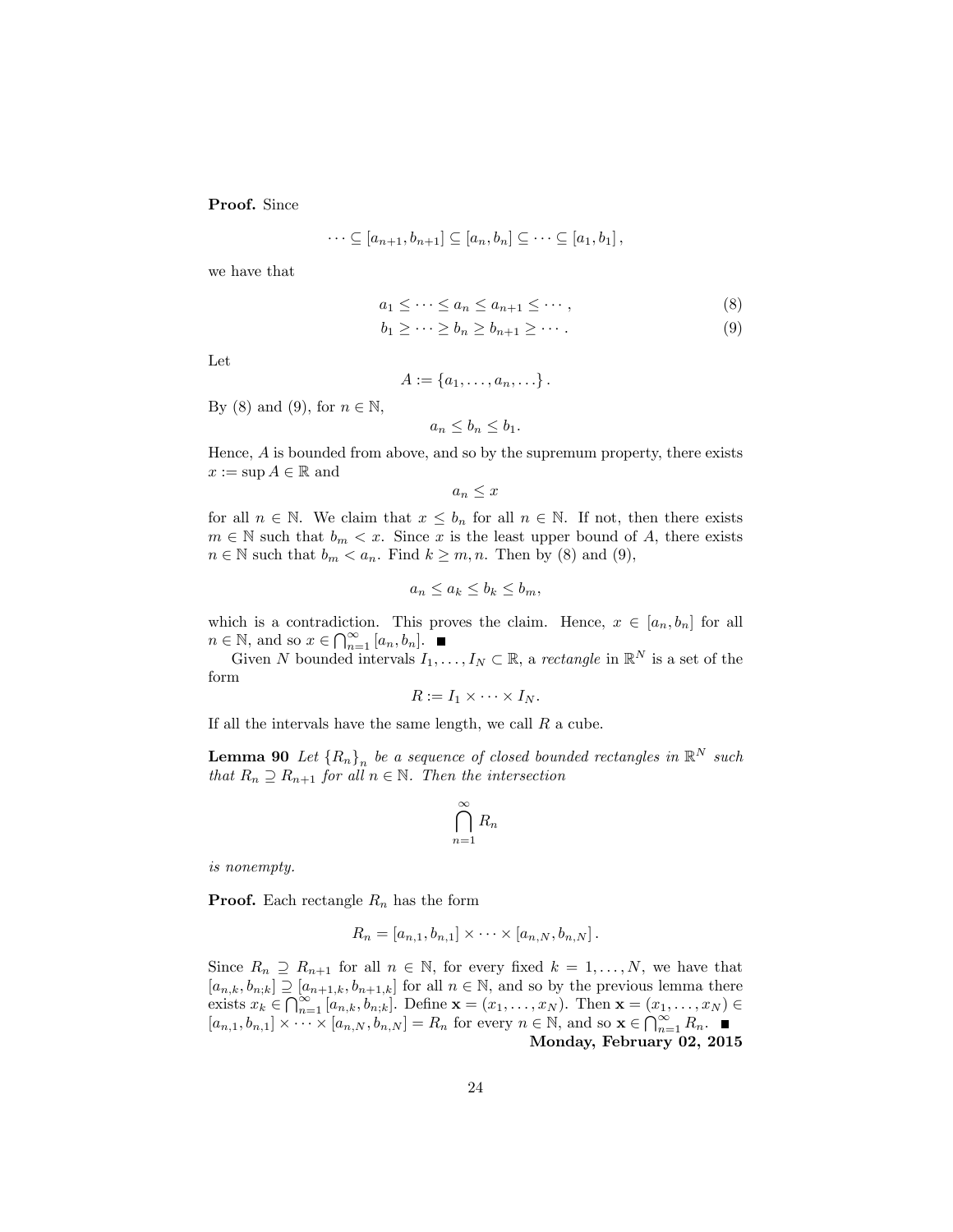We are now ready to prove the Bolzano–Weierstrass theorem.

**Proof of the Bolzano–Weierstrass theorem.** Since  $E$  is bounded, it is contained in ball, and in turn a ball is contained in a cube  $Q_1$  of side-length  $\ell$ . Divide  $Q_1$  into  $2^N$  two closed cubes of side-length  $\frac{\ell}{2}$ . Since E has infinitely many elements, at least one of these  $2^N$  closed cubes contains infinitely many elements of E. Let's call this closed interval  $Q_2$ . Then  $Q_2 \subset Q_1$ , and  $Q_2$ contains infinitely many elements of  $E$ .

Divide  $Q_2$  into into  $2^N$  two closed cubes of side-length  $\frac{\ell}{2^2}$ . Since E has infinitely many elements, at least one of these  $2^N$  closed cubes contains infinitely many elements of  $E$ . Let's call this closed interval  $Q_3$ . By induction, we construct a sequence of closed cubes  $Q_n$ ,  $n \in \mathbb{N}$ , with  $Q_n \supseteq Q_{n+1}$ , such that the side-length of  $Q_n$  is  $\frac{\ell}{2^{n-1}}$  and  $Q_n$  contains infinitely many elements of E. By the previous lemma, there exists  $\mathbf{x} \in \bigcap_{n=1}^{\infty} Q_n$ . We claim that **x** is an accumulation point of E.

Fix  $r > 0$  and consider the ball  $B(\mathbf{x}, r)$ . We claim that for n sufficiently large,  $Q_n \subset B(\mathbf{x}, r)$ . To see this, let  $\mathbf{y} \in Q_n$ . Then

$$
\|\mathbf{y} - \mathbf{x}\| = \sqrt{(y_1 - x_1)^2 + \dots + (y_1 - x_1)^2} < \sqrt{N \left(\frac{\ell}{2^{n-1}}\right)^2} = \frac{2\ell}{2^n} \sqrt{N}
$$

By the Archimedean property, there exists  $n \in \mathbb{N}$  such that

$$
\frac{2\ell\sqrt{N}}{r} < 1 + n \le 2^n,
$$

and so  $r > \frac{2\ell}{2^n} \sqrt{N}$ , which proves the claim. Since  $Q_n$  contains infinitely many elements of E, the same holds for  $B(\mathbf{x}, r)$  and so x is an accumulation point of  $E.$ 

**Definition 91** Given a metric space  $(X,d)$  and a set  $E \subseteq X$ , a point  $x \in i$ s a boundary point of E if for every  $r > 0$  the ball  $B(x, r)$  contains at least one point of E and one point of  $X \setminus E$ . The set of boundary points of E is denoted  $\partial E$ .

The following theorem is left as an exercise.

**Theorem 92** Let  $E \subseteq \mathbb{R}^N$ . Then

- (i)  $\overline{E} = E \cup \partial E$ .
- (ii)  $E$  is closed if and only if it contains all its boundary points,
- $(iii) \;\;\partial E = \partial \left( \mathbb{R}^N \smallsetminus E \right),$
- (iv)  $\partial E = \overline{(\mathbb{R}^N \setminus E)} \cap \overline{E}.$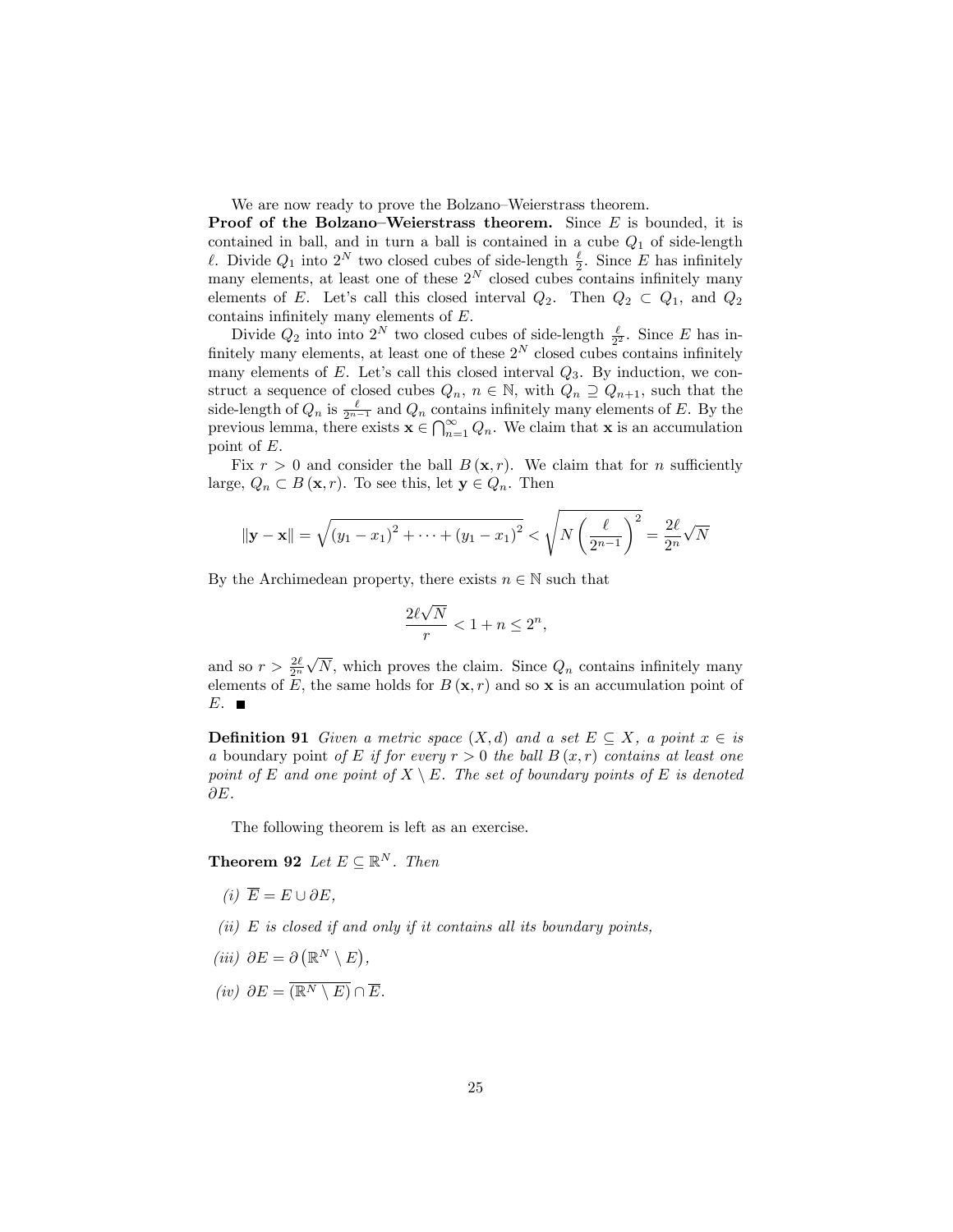## 6 Compactness

**Exercise 93** Let  $K \subseteq \mathbb{R}^N$  be closed and bounded. Prove that if  $E \subseteq K$  has infinitely many elements, then  $E$  has an accumulation point that belongs to  $K$ .

**Exercise 94** Let  $K_n \subset \mathbb{R}^N$  be nonempty, bounded, and closed. Assume that  $K_n \supseteq K_{n+1}$  for all  $n \in \mathbb{N}$ . Prove that  $\bigcap_{n=1}^{\infty} K_n$  is nonempty.

**Definition 95** Given a metric space  $(X,d)$ , a set  $K \subseteq X$  is compact if for every open cover of K, i.e., for every collection  ${U_{\alpha}}_{\alpha}$  of open sets such that  $\bigcup_{\alpha} U_{\alpha} \supseteq K$ , there exists a finite subcover (i.e., a finite subcollection of  $\{U_{\alpha}\}_{\alpha}$ whose union still contains  $K$ ).

**Example 96** The set  $(0,1]$  is not compact, since taking  $U_n := (\frac{1}{n},2)$ , a finite number of  $U_n$  does not cover  $(0, 1]$ .

Here the problem is that 0 does not belong to  $E$ . But what if  $E$  is closed? Wednesday, February 04, 2015

**Example 97** The set  $[0, \infty)$  is not compact, since taking  $U_n := (-1, n)$ , a finite number of  $U_n$  does not cover  $[0, \infty)$ .

Here  $E$  is closed but the problem is that  $E$  is not bounded.

**Theorem 98** Given a metric space  $(X, d)$ , a compact set  $K \subseteq X$  is closed and bounded.

**Proof.** To prove that K is closed, we show that  $X \setminus K$  is open. Fix  $x \in X \setminus K$ . For every  $y \in K$  consider the balls  $B(y, r_y)$  and  $B(x, r_y)$ , where  $r := \frac{d(x,y)}{4}$  $\frac{x,y_1}{4}$ . These two balls do not intersect each other (why?). Then  $\{B(y, r_y)\}_{y \in K}$  is an open cover of K, and so there exist  $y_1, \ldots, y_m \in K$  such that

$$
K\subseteq\bigcup_{i=1}^m B(y_i,r_{y_i}).
$$

Let  $r := \min\{r_{y_1}, \ldots, r_{y_m}\} > 0$ . Then  $x \in B(x, r)$  and the ball  $B(x, r)$  does not intersect  $B(y_i, r_{y_i})$  for any  $i = 1, \ldots, m$ . Hence,  $B(x, r)$  is contained in  $X \setminus K$ . This shows that every point x of  $X \setminus K$  is an interior point, and so  $X \setminus K$  is open.

To prove that K is bounded, consider a point  $x_0 \in X$  and  $B(x_0, n)$ . The family of balls  $\{B(x_0, n)\}_{n \in \mathbb{N}}$  covers the entire space X and in particular K. By compactness  $K$  is contained in a finite number of balls. Since the balls are one contained into the other, we have that  $K$  is contained in the ball of largest radius. Hence,  $K$  is bounded.

**Remark 99** For a topological space  $(X, \tau)$  we can still prove that a compact set  $K \subseteq X$  is closed, provided the topological space X is a Hausdorff space, that is,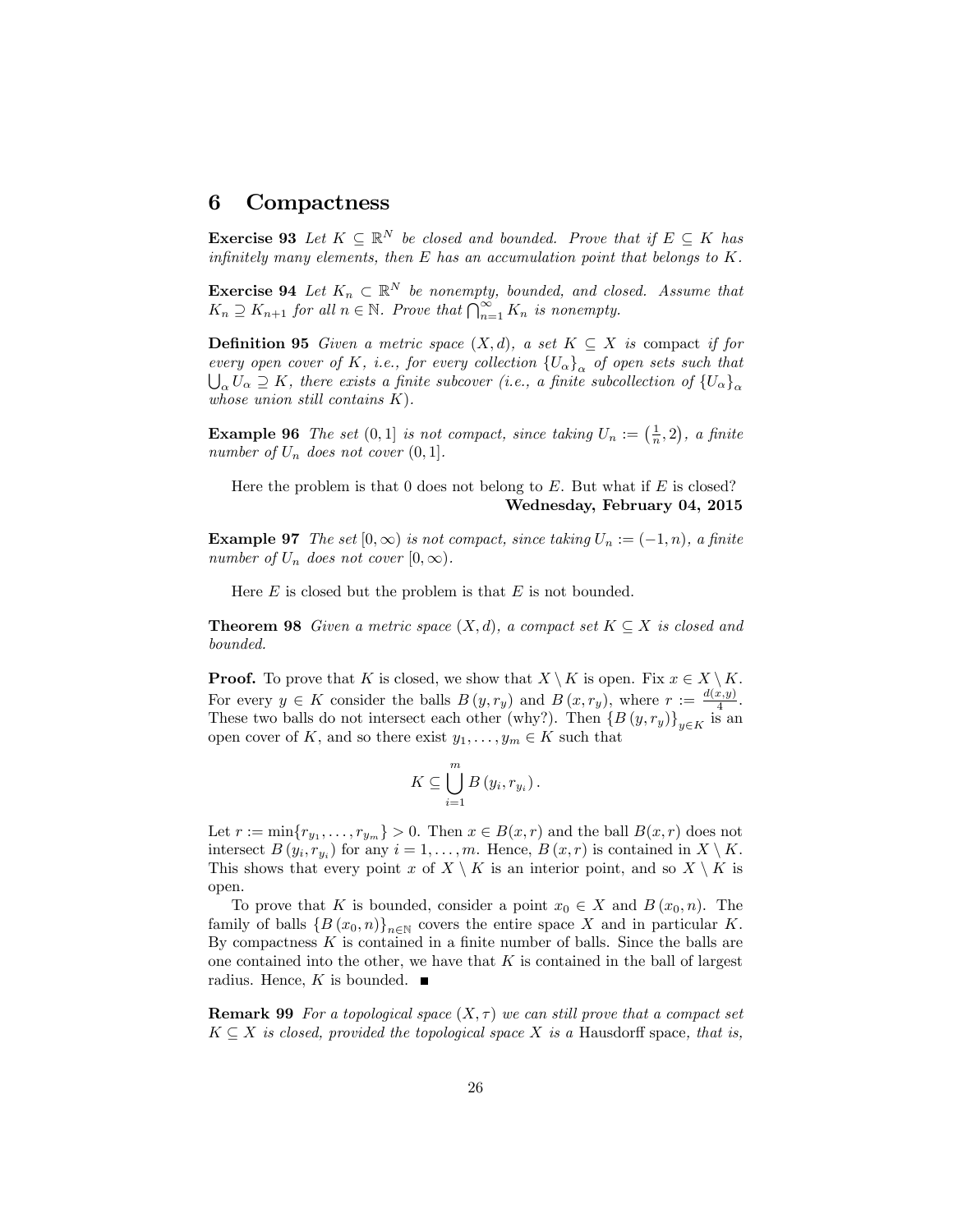for every x and  $y \in X$ , with  $x \neq y$ , there exist disjoint neighborhoods of x and  $y$ .

A very simple example of a space that is not Hausdorff can be obtained by considering a nonempty set X and taking as topology  $\tau := \{ \emptyset, X \}$ . If X has at least two elements, then any singleton  $\{x\}$  is compact but not closed.

There is a way to define a notion of boundedness for special topological spaces, called topological vector spaces.

**Theorem 100** A closed and bounded set  $K \subset \mathbb{R}^N$  is compact.

**Proof.** Let  ${U_\alpha}_{\alpha}$  be a family of open sets such that  $\bigcup_{\alpha} U_\alpha \supseteq K$  and assume by contradiction that no finite subcover covers  $K$ . Since  $K$  is bounded, it is contained in ball, and in turn a ball is contained in a cube  $Q_1$  of side-length  $\ell$ . Divide  $Q_1$  into  $2^N$  two closed cubes of side-length  $\frac{\ell}{2}$ . If  $K \cap Q'$  is contained in a finite subcover for every such subcube, then  $K$  would be contained in a finite subcover. Hence, there exists at least one subcube  $Q_1$  such that  $K \cap Q_1$  is not contained in a finite subcover of  ${U_\alpha}_{\alpha}$ .

By induction, we construct a sequence of closed cubes  $Q_n$ ,  $n \in \mathbb{N}$ , with  $Q_n \supseteq$  $Q_{n+1}$ , such that the side-length of  $Q_n$  is  $\frac{\ell}{2^{n-1}}$  and  $K \cap Q_n$  is not contained in a finite subcover of  $\{U_{\alpha}\}_{\alpha}$ . By Exercise 94, there exists  $\mathbf{x} \in \bigcap_{n=1}^{\infty} Q_n \cap K$ . Since  ${U_\alpha}_{\alpha}$  covers K, there exists  $\beta$  such that  $\mathbf{x} \in U_\beta$ . On the other hand,  $U_\beta$  is open, and so there is a ball  $B(\mathbf{x}, r)$  contained in  $U_{\beta}$ . As in the proof of the Bolzano-Weierstrass theorem, we have that for *n* sufficiently large,  $Q_n \subset B(\mathbf{x}, r) \subseteq U_\beta$ , which contradicts the fact that  $K \cap Q_n$  is not contained in a finite subcover of  ${U_\alpha\}_\alpha$ .

**Remark 101** The previous theorem fails for infinite dimensional normed spaces, and so, in general, for infinite dimensional metric spaces.

### Friday, February 06, 2015

## 7 Functions

Given two sets X and Y consider a function  $f: E \to Y$ , where  $E \subset X$ . The set E is called the *domain* of f. When  $X = \mathbb{R}^M$ , if E is not specified, then E should be taken to be the largest set of x for which  $f(x)$  makes sense. This means that:

If there are even roots, their arguments should be nonnegative. If there are logarithms, their arguments should be strictly positive. Denominators should be different from zero. If a function is raised to an irrational number, then the function should be nonnegative.

Given a set  $F \subseteq E$ , the set  $f(F) = \{y \in Y : y = f(x) \text{ for some } x \in F\}$  is called the *image* of  $F$  through  $f$ .

Given a set  $G \subseteq \mathbb{R}$ , the set  $f^{-1}(G) = \{x \in E : f(x) \in G\}$  is called the inverse image or preimage of  $F$  through  $f$ . It has NOTHING to do with the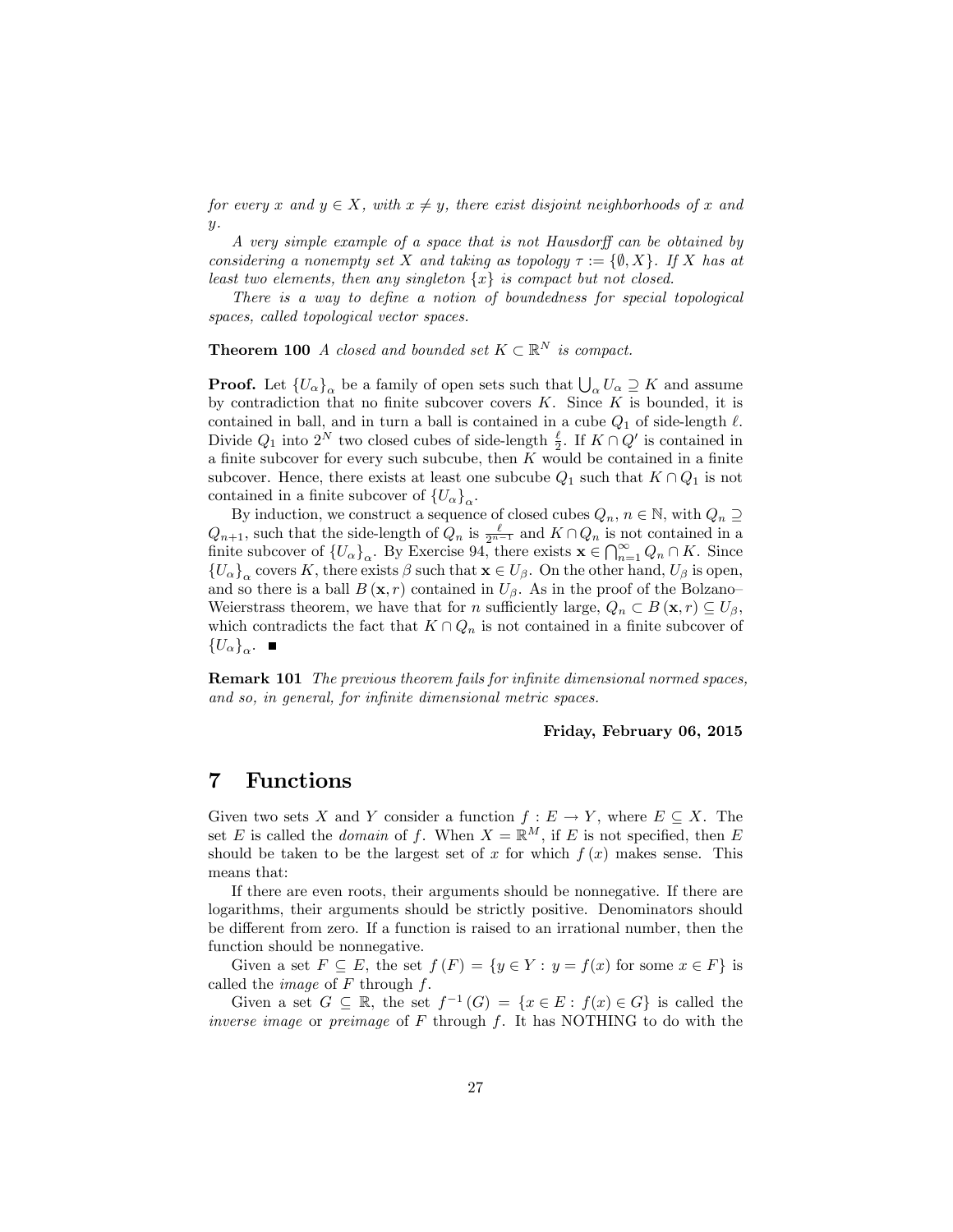inverse function. It is just one of those unfortunate cases in which we use the same symbol for two different objects.

The *graph* of a function is the set of  $X \times Y$  defined by

$$
\text{gr } f = \{ (x, f(x)) : x \in E \}.
$$

A function  $f$  is said to be

- one-to-one or injective if  $f(x) \neq f(z)$  for all  $x, z \in E$  with  $x \neq z$ .
- onto or surjective if  $f(E) = F$ ,
- bijective or invertible if it is one-to-one and onto. The function  $f^{-1}: F \to$ E, which assigns to each  $y \in F = f(E)$  the unique  $x \in E$  such that  $f(x) = y$ , is called the *inverse* function of f.

## 8 Limits of Functions

**Definition 102** If  $(X, d_X)$  and  $(Y, d_Y)$  are two metric spaces,  $E \subseteq X$ ,  $x_0 \in X$ is an accumulation point of E and  $f : E \to Y$ , we say that  $\ell \in Y$  is the limit of  $f(x)$  as x approaches  $x_0$  if for every  $\varepsilon > 0$  there exists a real number  $\delta = \delta (\varepsilon, x_0) > 0$  with the property that

$$
d_Y\left(f\left(x\right),\ell\right) < \varepsilon
$$

for all  $x \in E$  with  $0 < d_X(x, x_0) < \delta$ . We write

$$
\lim_{x \to x_0} f(x) = \ell \quad or \quad f(x) \to \ell \text{ as } x \to x_0.
$$

**Remark 103** Note that even when  $x \in E$ , we cannot take  $x = x_0$  since in the definition we require  $0 < d_X(x, x_0)$ .

**Remark 104** Let  $E \subseteq \mathbb{R}^N$ , let  $\mathbf{x}_0 \in \mathbb{R}^N$  be an accumulation point of E, and let  $f: E \to \mathbb{R}^N$ . We say that a number  $\ell \in \mathbb{R}^M$  is the limit of  $f(\mathbf{x})$  as x approaches  $\mathbf{x}_0$  if for every  $\varepsilon > 0$  there exists a real number  $\delta = \delta(\varepsilon, \mathbf{x}_0) > 0$ with the property that

$$
\|\mathbf{f}\left(\mathbf{x}\right)-\boldsymbol{\ell}\|<\varepsilon
$$

for all  $\mathbf{x} \in E$  with  $0 < ||\mathbf{x} - \mathbf{x}_0|| < \delta$ . We write

$$
\lim_{\mathbf{x}\to\mathbf{x}_0} \mathbf{f}(\mathbf{x}) = \boldsymbol{\ell} \quad or \quad \mathbf{f}(\mathbf{x}) \to \boldsymbol{\ell} \text{ as } \mathbf{x} \to \mathbf{x}_0.
$$

**Remark 105** If  $(X, \tau_X)$  and  $(Y, \tau_Y)$  are two topological spaces,  $E \subseteq X$ ,  $x_0 \in X$ is an accumulation point of E and  $f : E \to Y$ , we say that  $\ell \in Y$  is the limit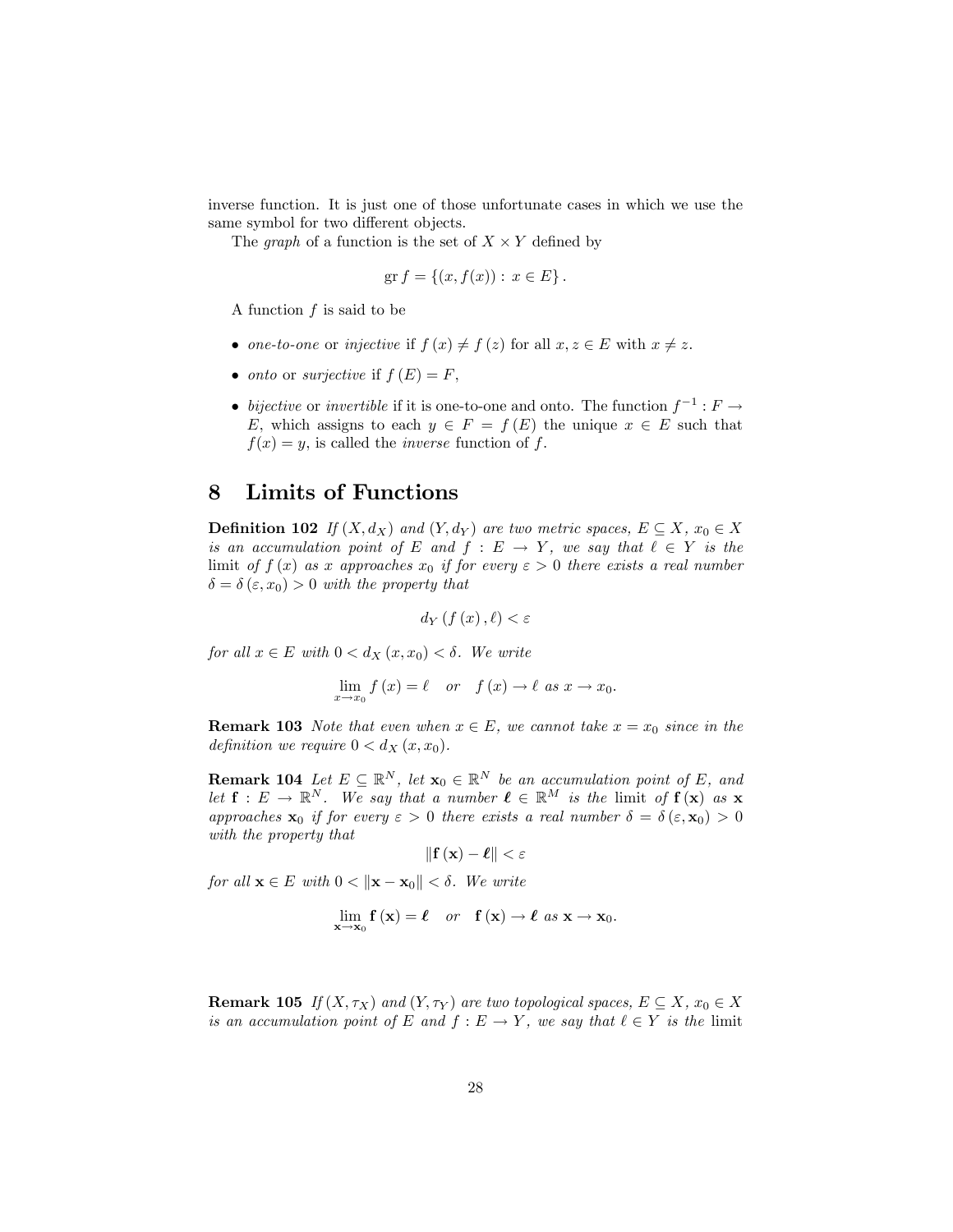of  $f(x)$  as x approaches  $x_0$  if for every neighborhood V of  $\ell$  there exists a neighborhood U of  $x_0$  with the property that

$$
f\left(x\right) \in V
$$

for all  $x \in E$  with  $x \in U \setminus \{x_0\}$ . We write

$$
\lim_{x \to x_0} f(x) = \ell.
$$

Note that unless the space  $Y$  is Hausdorff, the limit may not be unique.

**Definition 106** If  $(X, d_X)$  and  $(Y, d_Y)$  are two metric spaces,  $E \subseteq X$ , and  $f: E \to Y$ , given a subset  $F \subseteq E$  we denote by  $f|_F$  the restriction of the function f to the set F, that is, the function  $f : F \to Y$ .

**Remark 107** Let  $(X, d_X)$  and  $(Y, d_Y)$  be two metric spaces, let  $E \subseteq X$ , let  $x_0 \in X$  be an accumulation point of E and  $f : E \to Y$ . Assume that there exists

$$
\lim_{x \to x_0} f(x) = \ell.
$$

Then for every  $\varepsilon > 0$  there exists a real number  $\delta = \delta(\varepsilon, x_0) > 0$  with the property that

$$
d_Y\left(f\left(x\right),\ell\right) < \varepsilon\tag{10}
$$

for all  $x \in E$  with  $0 < d_X(x, x_0) < \delta$ . if  $F \subseteq E$  is a subset such that  $x_0$  is an accumulation point of  $F$ , then by restricting  $(10)$  we have that

$$
d_{Y}\left(f\left(x\right),\ell\right)<\varepsilon
$$

for all  $x \in F$  with  $0 < d_X(x, x_0) < \delta$ . Hence, there exists

$$
\lim_{x \to x_0} f|_F(x) = \ell.
$$

It follows that if we can find two sets  $F \subseteq E$  and  $G \subseteq E$  such that  $x_0 \in \mathrm{acc}\, F$ and  $x_0 \in \mathrm{acc}\,G$ 

$$
\lim_{x \to x_0} f|_F(x) = \ell_1 \neq \ell_2 = \lim_{x \to x_0} f|_G(x),
$$

then by the uniqueness of the limit (which we will prove later), it follows that the limit over E cannot exist.

Example 108 Let's study the limit

$$
\lim_{(x,y)\to(0,0)}\frac{xy}{x^2+y^2},
$$

where  $m \in \mathbb{N}$ . In this case  $f(x, y) = \frac{xy}{x^2 + y^2}$  and the domain is  $E = \mathbb{R}^2 \setminus \{(0, 0)\}.$ Note that  $(0,0)$  is an accumulation point of E.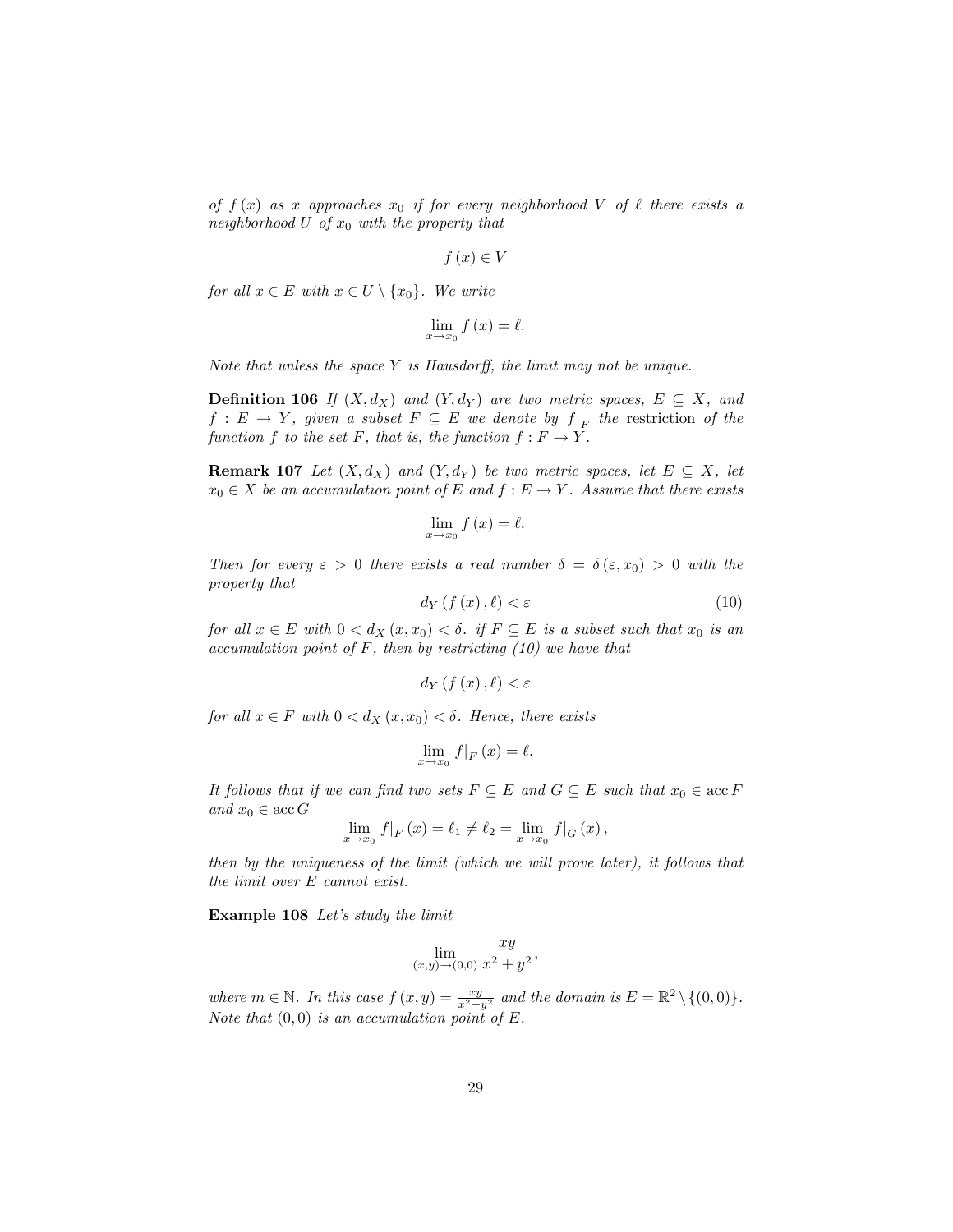Taking  $F = \{(x, x): x \in \mathbb{R} \setminus \{0\}\}\$ , we have that  $(0, 0)$  is an accumulation point of F. For  $(x, x) \in F$  we have

$$
f(x,x) = \frac{x^2}{x^2 + x^2} = \frac{1}{2} \to \frac{1}{2}
$$

as  $x \to 0$ , while taking  $G = \{(x, 0) : x \in \mathbb{R} \setminus \{0\}\}\$ , we have that  $(0, 0)$  is an accumulation point of G. For  $(x, 0) \in F$  we have

$$
f(x, 0) = \frac{0}{x^2 + 0} = 0 \to 0,
$$

and so the limit does not exist.

#### Monday, February 09, 2015

Example 109 Let's study the limit

$$
\lim_{(x,y)\to(0,0)}\frac{x^my}{x^2+y^2},
$$

where  $m \in \mathbb{N}$ . In this case  $f(x, y) = \frac{x^m y}{x^2 + y^2}$  and the domain is  $\mathbb{R}^2 \setminus \{(0, 0)\}.$ 

For  $m \ge 2$ , we have that the limit is 0. Indeed, using the fact that  $|x| = \sqrt{x^2} \le \sqrt{x^2 + y^2}$ , we have

$$
\left| \frac{x^m y}{x^2 + y^2} - 0 \right| = \frac{|x|^m |y|}{x^2 + y^2} \le \frac{\left(x^2 + y^2\right)^{m/2} \left(x^2 + y^2\right)^{1/2}}{x^2 + y^2} = \left(x^2 + y^2\right)^{(m-1)/2} \to 0
$$

 $as(x, y) \to (0, 0).$ 

**Remark 110** Note that the degree of the numerator is  $m + 1$  and the degree of the denominator is 2, so that in this particular example the limit exists if the degree of the numerator is higher than the degree of the denominator, that is, if  $m + 1 > 2$ .

The next example shows that checking the limit on every line passing through  $x_0$  is not enough to gaurantee the existence of the limit.

#### Example 111 Let

$$
f(x,y) := \begin{cases} 1 & \text{if } y = x^2, x \neq 0, \\ 0 & \text{otherwise.} \end{cases}
$$

Given the line  $y = mx$ , the line intersects the parabola  $y = x^2$  only in **0** and in at most one point. Hence, if  $x$  is very small,

$$
f\left(x, mx\right) = 0 \to 0
$$

as  $x \to 0$ . However, since  $f(x, x^2) = 1 \to 1$  as  $x \to 0$ , the limit does not exists.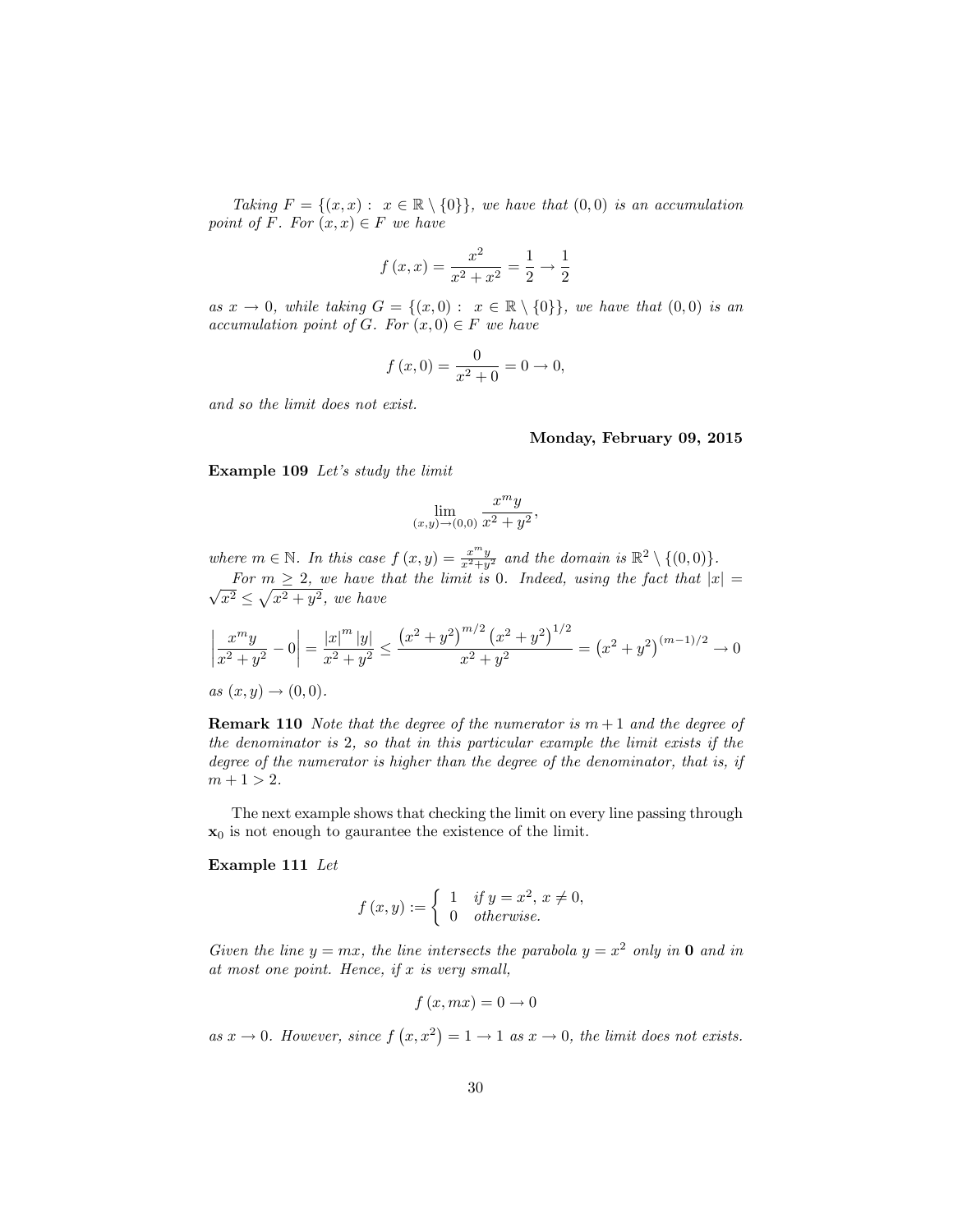**Theorem 112** Let  $(X, d_X)$  and  $(Y, d_Y)$  be two metric spaces, let  $E \subseteq X$ , let  $x_0 \in X$  be an accumulation point of E and  $f : E \to Y$ . If the limit

$$
\lim_{x \to x_0} f(x)
$$

exists, it is unique.

Proof. Assume by contradiction that there exist

$$
\lim_{x \to x_0} f(x) = \ell \quad \text{and} \quad \lim_{x \to x_0} f(x) = L
$$

with  $\ell \neq L$ . Then  $d_Y(\ell, L) > 0$ . Fix  $0 < \varepsilon = \frac{1}{2} d_Y(\ell, L)$ . Since  $\lim_{x \to x_0} f(x) = \ell$ , there exists  $\delta_1 > 0$  with the property that

$$
d_{Y}\left(f\left(x\right),\ell\right)<\varepsilon
$$

for all  $x \in E$  with  $0 < d_X(x, x_0) < \delta_1$ , while, since  $\lim_{x \to x_0} f(x) = L$ , there exists  $\delta_2 > 0$  with the property that

$$
d_{Y}\left( f\left( x\right) ,L\right) <\varepsilon
$$

for all  $\mathbf{x} \in E$  with  $0 < d_X(x, x_0) < \delta_2$ .

Take  $\delta = \min \{\delta_1, \delta_2\} > 0$  and take  $x \in E$  with  $0 < d_X(x, x_0) < \delta$ . Note that such x exists because  $x_0$  is an accumulation point of E. Then by the properties of the distance,

$$
d_Y(\ell, L) \le d_Y(f(x), \ell) + d_Y(f(x), L)
$$
  

$$
< \varepsilon + \varepsilon = d_Y(\ell, L),
$$

which implies that  $d_Y(\ell, L) < d_Y(\ell, L)$ . This contradiction proves the theorem.  $\blacksquare$ 

Remark 113 For topological spaces in general the limit is not unique. Given  $(X, \tau_X)$  and  $(Y, \tau_Y)$  are two topological spaces,  $E \subseteq X$ ,  $x_0 \in X$  is an accumulation point of E and  $f : E \to Y$ , it can be shown that the limit is unique if the space Y is Hausdorff. A topological space Y is a Hausdorff space, if for every x and  $y \in Y$ , with  $x \neq y$ , there exist disjoint neighborhoods of x and y.

Exercise 114 Study the limit

$$
\lim_{(x,y)\to(0,0)}\frac{x^2y}{x^4+y^2}.
$$

We now list some important operations for limits.

**Theorem 115** Let  $(X,d)$  be a metric space, let  $E \subseteq X$ , let  $x_0 \in X$  be an accumulation point of E. Given two functions  $f, g: E \to \mathbb{R}^M$ , assume that there exist

$$
\lim_{x \to x_0} \mathbf{f}(x) = \mathbf{\ell}_1 \in \mathbb{R}^M, \qquad \lim_{x \to x_0} \mathbf{g}(x) = \mathbf{\ell}_2 \in \mathbb{R}^M.
$$

Then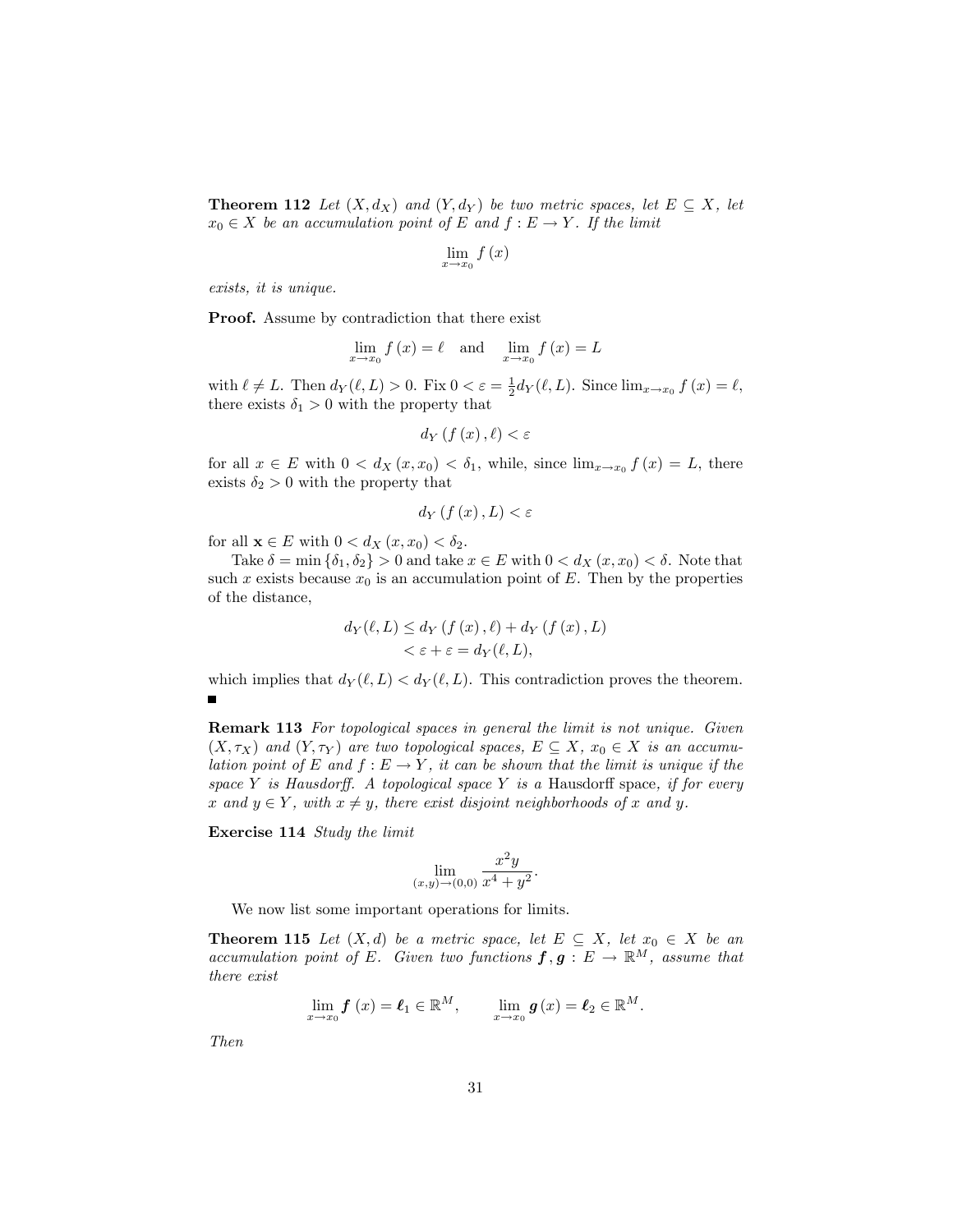- (i) there exists  $\lim_{x \to x_0} (\mathbf{f} + \mathbf{g}) (x) = \mathbf{\ell}_1 + \mathbf{\ell}_2$ ,
- (ii) there exists  $\lim_{x \to x_0} (\mathbf{f} \cdot \mathbf{g}) (x) = \mathbf{\ell}_1 \cdot \mathbf{\ell}_2$ ,

(iii) if 
$$
M = 1
$$
,  $\ell_2 \neq 0$  and  $g(x) \neq 0$  for all  $x \in E$ , then there exists  $\lim_{x \to x_0} \frac{f(x)}{g(x)} = \frac{\ell_1}{\ell_2}$ .

### Wednesday, February 11, 2015

Proof. Parts (i) and (ii) are left as an exercise. We prove part (iii). Write

$$
\left| \frac{f(x)}{g(x)} - \frac{\ell_1}{\ell_2} \right| = \left| \frac{f(x)\ell_2 - g(x)\ell_1}{g(x)\ell_2} \right| = \left| \frac{f(x)\ell_2 \pm \ell_1\ell_2 - g(x)\ell_1}{g(x)\ell_2} \right|
$$

$$
= \frac{1}{|g(x)| |\ell_2|} |\ell_2 (f(x) - \ell_1) + \ell_1 (\ell_2 - g(x))|
$$

$$
\leq \frac{1}{|g(x)|} |f(x) - \ell_1| + \frac{1}{|g(x)|} \frac{|\ell_1|}{|\ell_2|} |g(x) - \ell_2|.
$$

Thus we need to bound  $\frac{1}{|g(x)|}$  from above, or, equivalently, we need  $|g(x)|$  to stay away from zero. Since  $\ell_2 \neq 0$ , taking  $\varepsilon = \frac{|\ell_2|}{2} > 0$ , there exist  $\delta_1 > 0$  such that  $\lvert \ell_2 \rvert$ 

$$
|g(x) - \ell_2| \le \frac{|\ell_2|}{2}
$$

for all  $x \in E$  with  $0 < d_X(x, x_0) < \delta_1$ . Hence, using the inequality  $|a| \ge$  $|b| - |b - a|,$ 

$$
|g(x)| \ge |\ell_2| - |g(x) - \ell_2| \ge |\ell_2| - \frac{|\ell_2|}{2} = \frac{|\ell_2|}{2}
$$

for all  $x \in E$  with  $0 < d_X(x, x_0) < \delta_1$ . It follows that

$$
\left| \frac{f(x)}{g(x)} - \frac{\ell_1}{\ell_2} \right| \le \frac{1}{|g(x)|} |f(x) - \ell_1| + \frac{1}{|g(x)|} \frac{|\ell_1|}{|\ell_2|} |g(x) - \ell_2|
$$
  

$$
\le \frac{2}{|\ell_2|} |f(x) - \ell_1| + \frac{2}{|\ell_2|} \frac{|\ell_1|}{|\ell_2|} |g(x) - \ell_2|.
$$

Given  $\varepsilon > 0$  there exist  $\delta_2 > 0$  such that

$$
|f(x) - \ell_1| \le \frac{\varepsilon |\ell_2|}{4}
$$

for all  $x \in E$  with  $0 < d_X(x, x_0) < \delta_2$  and  $\delta_3 > 0$  such that

$$
|g(x) - \ell_2| \le \frac{\varepsilon |\ell_2|^2}{4 (1 + |\ell_1|)}
$$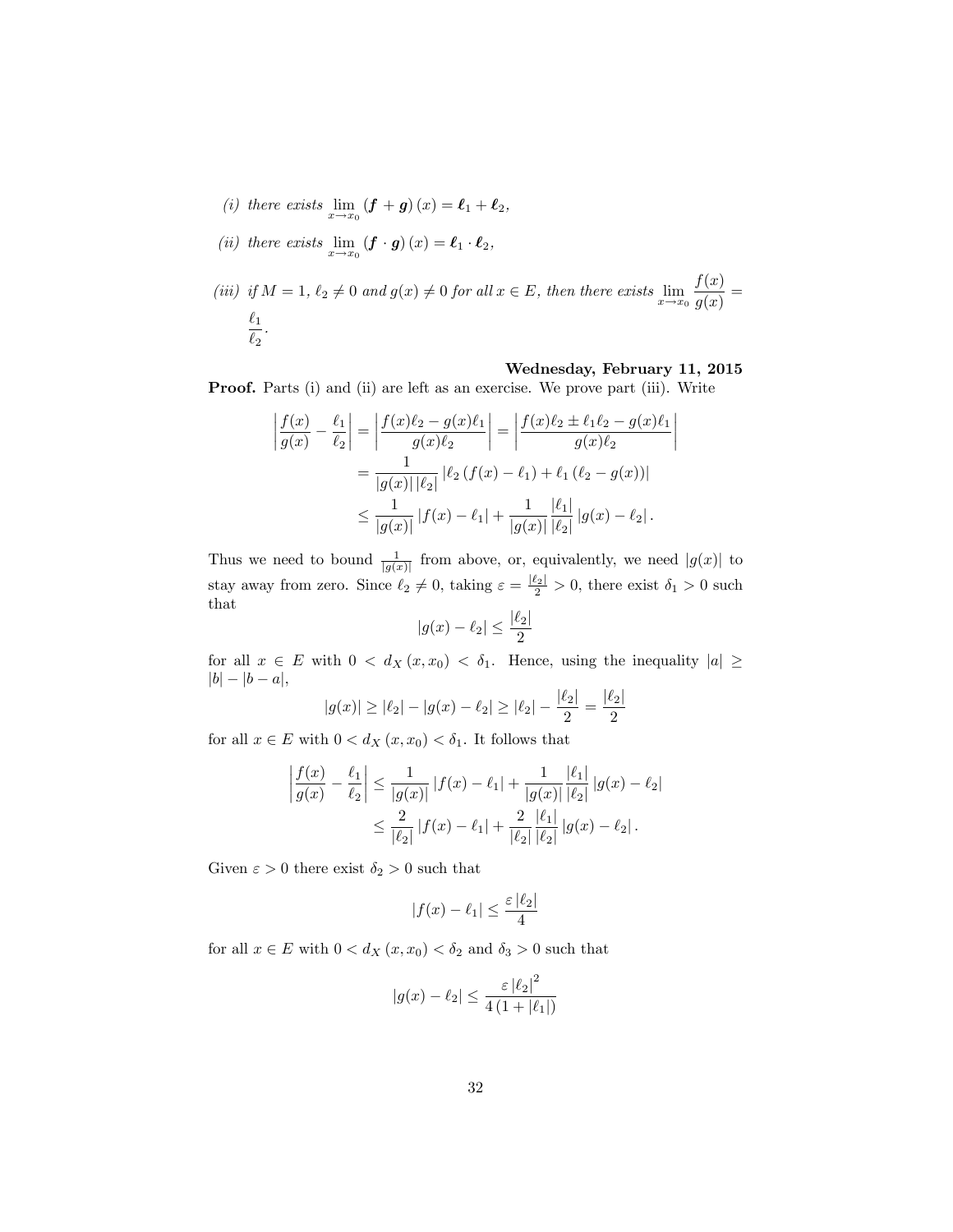for all  $x \in E$  with  $0 < d_X(x, x_0) < \delta_3$ . Then for all  $x \in E$  with  $0 < d_X(x, x_0)$  $\delta := \min \{\delta_1, \delta_2, \delta_3\},\$  we have that

$$
\left|\frac{f(x)}{g(x)} - \frac{\ell_1}{\ell_2}\right| \le \frac{2}{|\ell_2|} |f(x) - \ell_1| + \frac{2}{|\ell_2|} \frac{|\ell_1|}{|\ell_2|} |g(x) - \ell_2|
$$

$$
\le \frac{\varepsilon}{2} + \frac{\varepsilon}{2} \frac{|\ell_1|}{1 + |\ell_1|} \le \frac{\varepsilon}{2} + \frac{\varepsilon}{2} 1 = \varepsilon.
$$

This completes the proof. ■

**Remark 116** The previous theorem continues to hold if  $\ell_1, \ell_2 \in [-\infty, \infty]$ , provided we avoid the cases  $\infty - \infty$ ,  $0\infty$ ,  $\frac{0}{0}$ ,  $\frac{\infty}{\infty}$ .

**Exercise 117 (Important)** Let  $(X, d_X)$  and  $(Y, d_Y)$  be two metric spaces, let  $E \subseteq X$ , let  $x_0 \in X$  be an accumulation point of E and let  $f : E \to Y$ . Assume that there exists  $\ell \in Y$  and a function  $g : [0, \infty) \to \mathbb{R}^+$  with

$$
\lim_{s \to 0^+} g(s) = 0,
$$

such that for every  $\varepsilon > 0$  there exists a real number  $\delta = \delta(\varepsilon, x_0) > 0$  with the property that

$$
d_Y\left(f\left(x\right),\ell\right) < g(\varepsilon)
$$

for all  $x \in E$  with  $0 < d_X(x, x_0) < \delta$ . Prove that there exists

$$
\lim_{x \to x_0} f(x) = \ell.
$$

Remark 118 (Important) The previous exercise says that we do not have to be very precise when applying the definition of limit, in the sense that, if we can prove that for every  $\varepsilon > 0$  there exists a real number  $\delta = \delta(\varepsilon, x_0) > 0$  with the property that

$$
d_Y\left(f\left(x\right),\ell\right) < 4\varepsilon^{1/2}
$$

for all  $x \in E$  with  $0 < d_X(x, x_0) < \delta$  or

$$
d_Y\left(f\left(x\right),\ell\right) < 4\varepsilon^3 + 16\varepsilon
$$

for all  $x \in E$  with  $0 < d_X(x, x_0) < \delta$  or anything like that, then we know that we can conclude that there exists

$$
\lim_{x \to x_0} f(x) = \ell.
$$

This is very useful when proving theorems about limits.

**Theorem 119 (Squeeze Theorem)** Let  $(X, d)$  be a metric space, let  $E \subseteq X$ , let  $x_0 \in X$  be an accumulation point of E. Given three functions  $f, g, h : E \to \mathbb{R}$ , assume that there exist

$$
\lim_{x \to x_0} f(x) = \lim_{x \to x_0} g(x) = \ell.
$$

and that  $f(x) \leq h(x) \leq g(x)$  for every  $x \in E$ . Then there exists  $\lim_{x \to x_0} h(x) = \ell$ .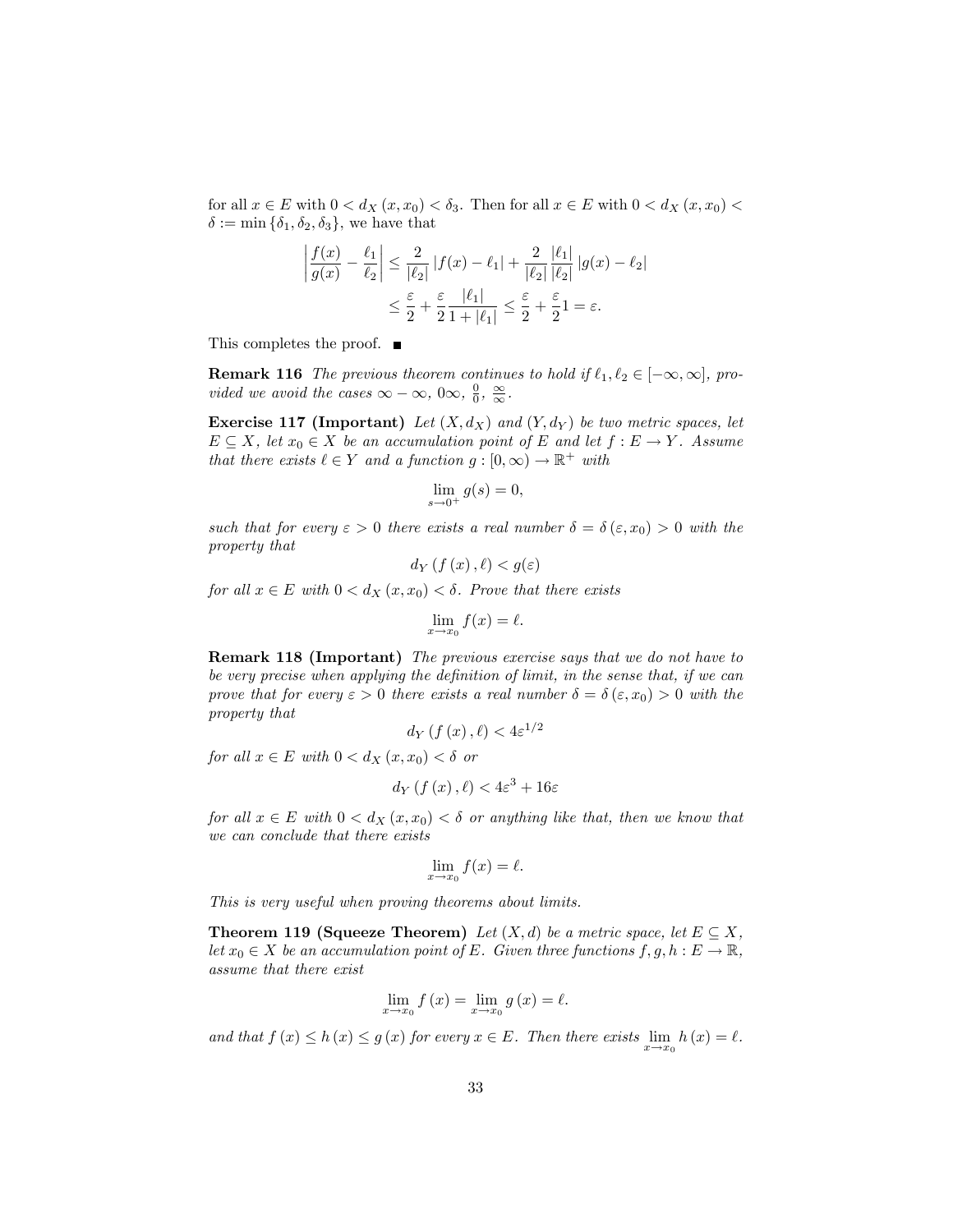**Proof.** Given  $\varepsilon > 0$  there exist  $\delta_1 > 0$  such that

$$
|f(x) - \ell| \le \varepsilon
$$

for all  $x \in E$  with  $0 < d_X(x, x_0) < \delta_1$  and  $\delta_2 > 0$  such that

$$
|g(x) - \ell| \le \varepsilon
$$

for all  $x \in E$  with  $0 < d_X(x, x_0) < \delta_2$ . Then for all  $x \in E$  with  $0 < d_X(x, x_0)$  $\delta = \min \{\delta_1, \delta_2\},\$  we have that

$$
\ell - \varepsilon \le f\left(x\right) \le h\left(x\right) \le g\left(x\right) \le \ell + \varepsilon.
$$

Hence,

$$
|h(x) - \ell| \le \varepsilon
$$

for all  $x \in E$  with  $0 < d_X(x, x_0) < \delta$ , which shows that  $\lim_{x \to x_0} h(x) = \ell$ .

Example 120 The previous theorem can be used for example to show that for  $a > 0$ 

$$
\lim_{x \to 0} |x|^a \sin \frac{1}{x} = 0.
$$

Indeed,

$$
0 \le \left| |x|^a \sin \frac{1}{x} \right| = |x|^a \left| \sin \frac{1}{x} \right| \le |x|^a
$$

and since  $|x|^a \to 0$  as  $x \to 0$  we can apply the squeeze theorem. We could also used the following Exercise.

**Theorem 121** Let  $(X,d)$  be a metric space, let  $E \subseteq X$ , let  $x_0 \in X$  be an accumulation point of E. Given two functions  $f, g : E \to \mathbb{R}^M$ , assume that there exists

$$
\lim_{x\to x_0}f\left(x\right)=0,
$$

and that g is bounded, that is,  $||g(x)|| \leq L$  for all  $x \in E$  and for some  $L > 0$ . Then there exists  $\lim_{x \to x_0} (\mathbf{f} \cdot \mathbf{g}) (x) = 0.$ 

**Proof.** Given  $\varepsilon > 0$  there exists  $\delta > 0$  such that

$$
\|f(x) - \mathbf{0}\| < \frac{\varepsilon}{1 + L}
$$

for all  $x \in E$  with  $0 < d_X(x, x_0) < \delta$ . Hence, by the Cauchy-Schwarz's inequality

$$
\left|\left(\mathbf{f}\cdot\mathbf{g}\right)\left(x\right)-0\right|=\left|\left(\mathbf{f}\cdot\mathbf{g}\right)\left(x\right)\right|\leq\left\|f\left(x\right)\right\|\left\|g\left(x\right)\right\|<\frac{\varepsilon}{1+L}L<\varepsilon
$$

for all  $x \in E$  with  $0 < d_X(x, x_0) < \delta$ .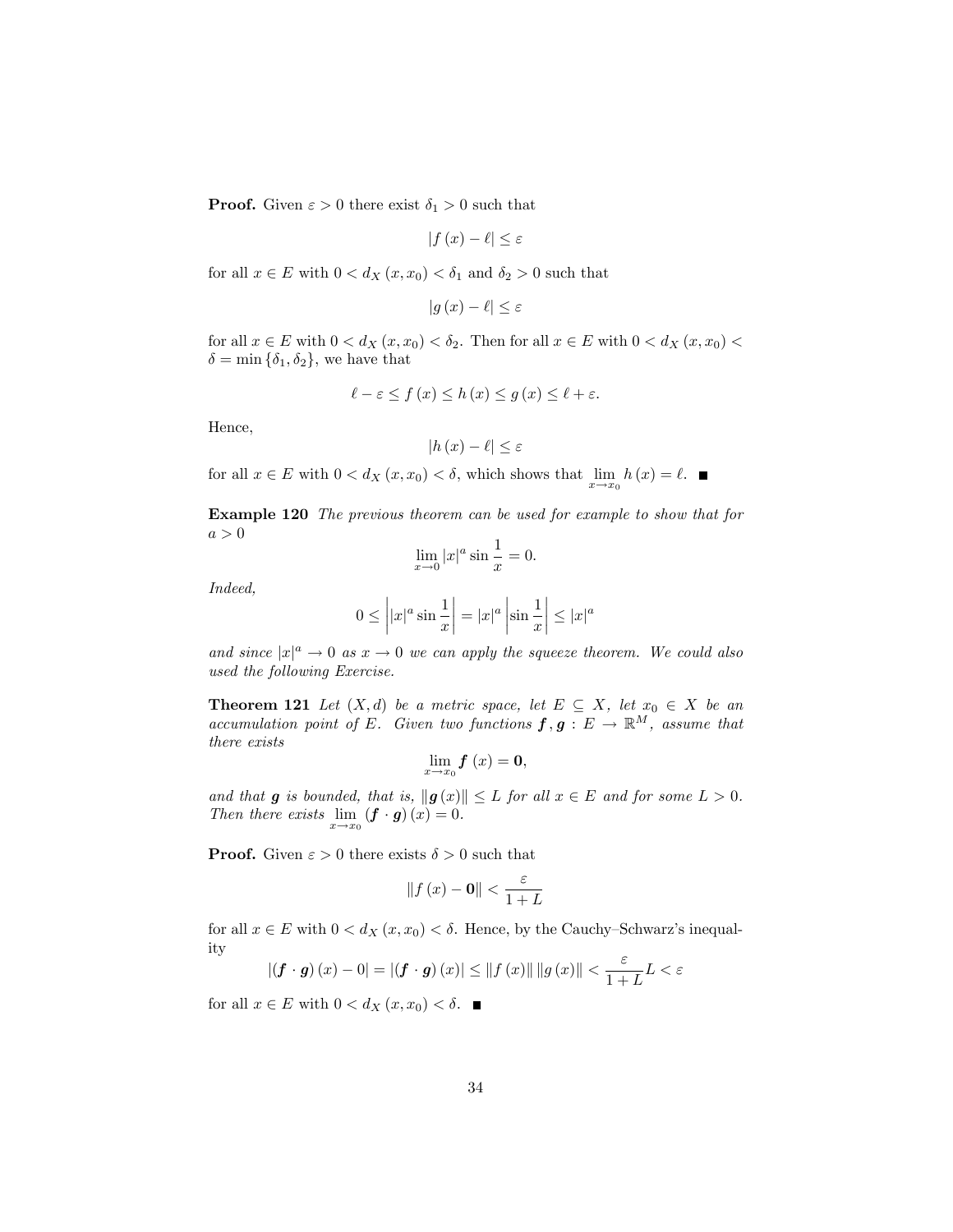**Exercise 122** Let  $(X,d)$  be a metric space, let  $E \subseteq X$ , let  $x_0 \in X$  be an accumulation point of E. Given two functions  $f, g : E \to \mathbb{R}$ , assume that there exist

$$
\lim_{x \to x_0} f(x) = \ell, \quad \lim_{x \to x_0} g(x) = L
$$

and that  $f(x) \leq g(x)$  for every  $x \in E$ . Then  $\ell \leq L$ .

We next study the limit of composite functions.

**Definition 123** Let  $(X, d_X)$ ,  $(Y, d_Y)$  be metric spaces, let  $E \subseteq X$ , and let  $f: E \to Y$ . We say that f is continuous at  $x_0 \in E$  if for every  $\varepsilon > 0$  there exists a real number  $\delta = \delta(\varepsilon, x_0) > 0$  such that for all  $x \in E$  with  $d_X(x, x_0) < \delta$ we have

$$
d_Y\left(f\left(x\right), f(x_0)\right) < \varepsilon.
$$

**Theorem 124** Let  $(X, d_X)$ ,  $(Y, d_Y)$ ,  $(Z, d_Z)$  be three metric spaces, let  $E \subseteq X$ , let  $x_0 \in E$  be an accumulation point of E, and let  $F \subseteq Y$ . Given two functions  $f : E \to F$  and  $g : F \to Y$ , assume that there exist

$$
\lim_{x \to x_0} f(x) = \ell \in Y,
$$

and that either  $\ell$  is an accumulation point of F, there exists  $\delta_1 > 0$  such that  $f(x) \neq \ell$  for all  $x \in E$  with  $0 < d_X(x, x_0) < \delta_1$ , and there exists

$$
\lim_{y \to \ell} g(y) = L \in Z.
$$

or that  $\ell \in F$  and g is continuous at  $\ell$ . Then there exists  $\lim_{x \to x_0} g(f(x)) = L$ .

### Friday, February 13, 2015

**Proof.** Fix  $\varepsilon > 0$  and find  $\eta = \eta(\varepsilon, \ell) > 0$  such that

$$
\|\mathbf{g}\left(\mathbf{y}\right) - \mathbf{L}\| < \varepsilon \tag{11}
$$

for all  $y \in F$  with  $0 < ||y - \ell|| < \eta$ .

Since  $\lim_{\mathbf{x}\to\mathbf{x}_0} \mathbf{f}(\mathbf{x}) = \ell$ , there exists  $\delta_2 = \delta_2 (\mathbf{x}_0, \eta) > 0$  such that

$$
\|\mathbf{f}\left(\mathbf{x}\right)-\boldsymbol{\ell}\|<\eta
$$

for all  $\mathbf{x} \in E$  with  $0 < ||\mathbf{x} - \mathbf{x}_0|| < \delta_1$ .

We now distinguish two cases.

**Case 1:** Assume that  $f(x) \neq \ell$  for all  $x \in E$  with  $0 < ||x - x_0|| < \delta_1$ . Then taking  $\delta = \min \{\delta_1, \delta_2\}$ , we have that for all  $\mathbf{x} \in E$  with  $0 < ||\mathbf{x} - \mathbf{x}_0|| < \delta$ ,

$$
0<\left\Vert \mathbf{f}\left(\mathbf{x}\right)-\boldsymbol{\ell}\right\Vert <\eta.
$$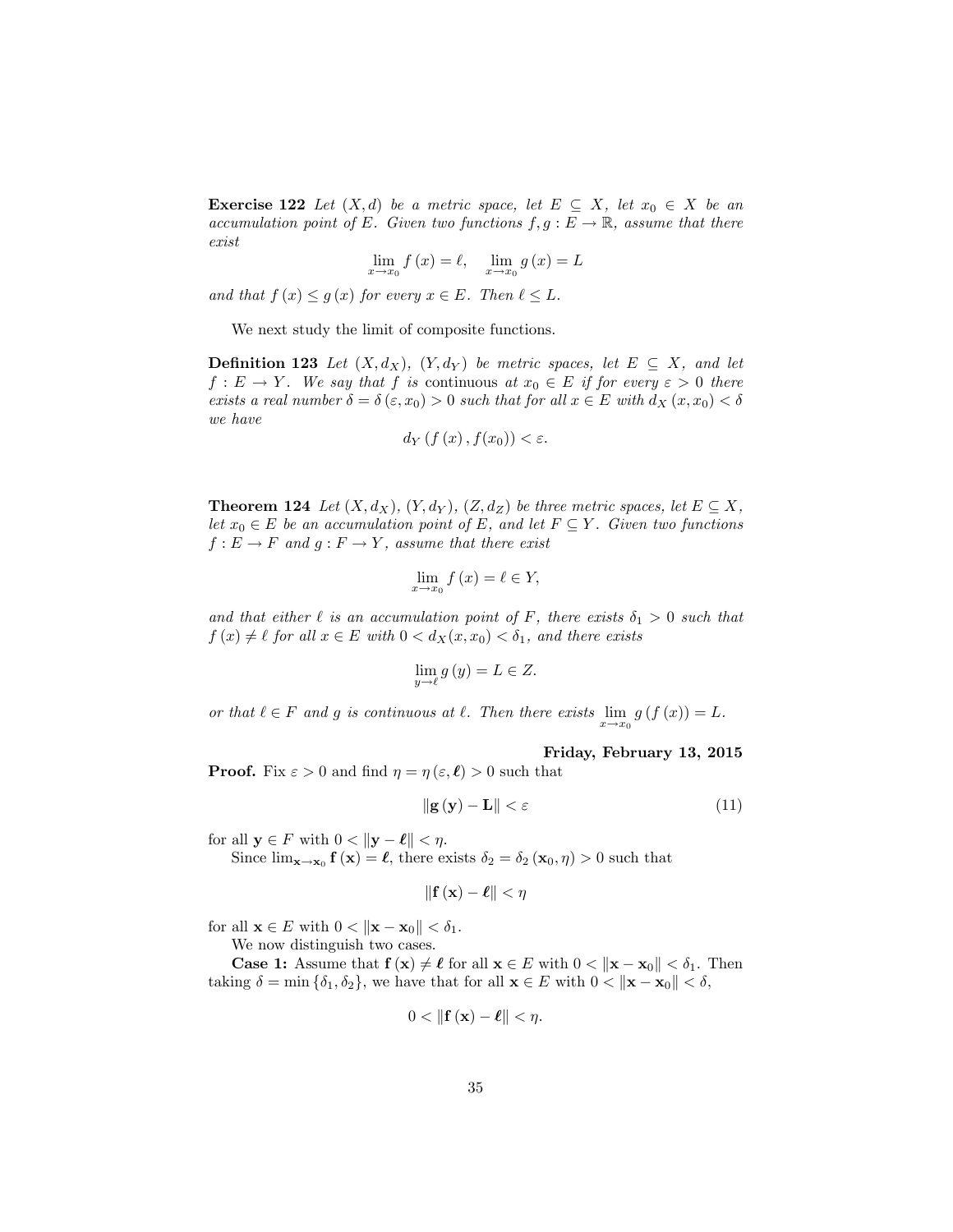Hence, taking  $y = f(x)$ , by (11), it follows that

$$
\|\mathbf{g}\left(\mathbf{f}\left(\mathbf{x}\right)\right)-\mathbf{L}\|<\varepsilon
$$

for all  $\mathbf{x} \in E$  with  $0 < ||\mathbf{x} - \mathbf{x}_0|| < \delta$ . This shows that there exists  $\lim_{\mathbf{x} \to \mathbf{x}_0} \mathbf{g}(\mathbf{f}(\mathbf{x})) =$ L.

**Case 2:** Assume that  $\ell \in F$  and  $g(\ell) = L$ . Let  $x \in E$  with  $0 < ||x - x_0||$  $\delta_1$ . If  $f(x) = \ell$ , then  $g(f(x)) = L$ , and so

$$
\|\mathbf{g}\left(\mathbf{f}\left(\mathbf{x}\right)\right)-\mathbf{L}\|=0<\varepsilon,
$$

while if  $f(x) \neq \ell$ , then taking  $y = f(x)$ , by (11), it follows that

$$
\left\|\mathbf{g}\left(\mathbf{f}\left(\mathbf{x}\right)\right)-\mathbf{L}\right\|<\varepsilon
$$

**Example 125** Let's prove that the previous theorem fails without the hypotheses that either  $f(x) \neq \ell$  for all  $x \in E$  near  $x_0$  or  $\ell \in F$ ,  $L \in \mathbb{R}$  and  $g(\ell) = L$ . Consider the function

$$
g(y) := \begin{cases} 1 & \text{if } y \neq 0, \\ 2 & \text{if } y = 0. \end{cases}
$$

Then there exists

 $\blacksquare$ 

$$
\lim_{y \to 0} g(y) = 1.
$$

So  $L = 1$ . Consider the function  $f(x) := 0$  for all  $x \in \mathbb{R}$ . Then for every  $x_0 \in \mathbb{R}$ , we have that

$$
\lim_{x \to x_0} f(x) = 0.
$$

So  $\ell = 0$ . However,  $g(f(x)) = g(0) = 2$  for all  $x \in \mathbb{R}$ . Hence,

$$
\lim_{x \to x_0} g(f(x)) = \lim_{x \to x_0} 2 = 2 \neq 1,
$$

which shows that the conclusion of the theorem is violated.

**Remark 126** One can use Theorem 124 to prove Theorem 115. Indeed,  $(f + g)(x)$ is the composition of the function  $h_1 : \mathbb{R}^M \times \mathbb{R}^M \to \mathbb{R}^M$  given by

$$
\boldsymbol{h}_1(s,t):=s+t
$$

with the function  $\mathbf{F}: E \to \mathbb{R}^M \times \mathbb{R}^M$  given by  $\mathbf{F}(x) = (\mathbf{f}(x), \mathbf{g}(x)),$  while  $(f \cdot g)(x)$  is the composition of the function  $h_2 : \mathbb{R}^M \times \mathbb{R}^M \to \mathbb{R}$  given by

$$
\boldsymbol{h}_2(\boldsymbol{s},\boldsymbol{t}):=\boldsymbol{s}\cdot\boldsymbol{t}
$$

with the function **F**, while  $\frac{f(x)}{g(x)}$  is the composition of the function  $h_3 : \mathbb{R} \times \mathbb{R} \to$ R given by

$$
h_3(s,t):=\frac{s}{t}
$$

with the function **F** where  $M = 1$ . Thus, to apply the theorem it is enough to verify the continuity of the functions  $h_1$ ,  $h_2$ , and  $h_3$ . This is left as an exercise.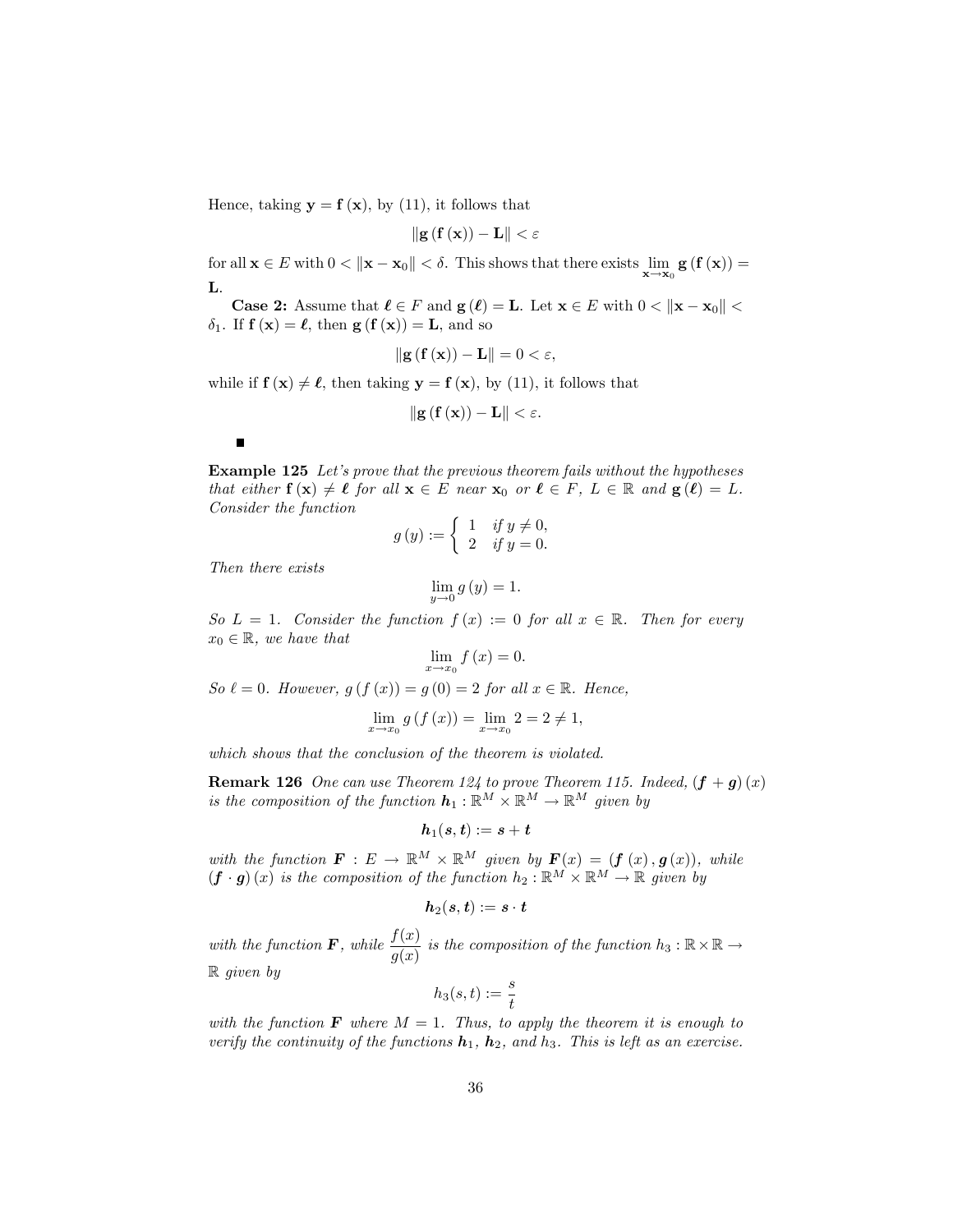Example 127 We list below some important limits.

$$
\lim_{x \to 0} \frac{\sin x}{x} = 1, \qquad \lim_{x \to 0} \frac{1 - \cos x}{x^2} = \frac{1}{2}, \qquad \lim_{x \to 0} \frac{\log (1 + x)}{x} = 1,
$$

$$
\lim_{x \to 0} \frac{(1 + x)^a - 1}{x} = a \quad \text{for } a \in \mathbb{R}, \qquad \lim_{x \to 0} \frac{e^x - 1}{x} = 1.
$$

Note that the previous theorem can be used to change variables in limits.

Example 128 Let's try to calculate

$$
\lim_{x \to 0} \frac{\log\left(1 + \sin x\right)}{x}.
$$

For  $\sin x \neq 0$ , we have

$$
\frac{\log\left(1+\sin x\right)}{x} = \frac{\log\left(1+\sin x\right)}{x} \frac{\sin x}{\sin x} = \frac{\log\left(1+\sin x\right)}{\sin x} \frac{\sin x}{x}
$$

:

Since  $\lim_{x\to 0} \frac{\sin x}{x} = 1$ , it remains to study

$$
\lim_{x \to 0} \frac{\log\left(1 + \sin x\right)}{\sin x}.
$$

Consider the function  $g(y) = \frac{\log(1+y)}{y}$  and the function  $f(x) = \sin x$ . As  $x \to 0$ , we have that  $\sin x \to 0 = \ell$ , while

$$
\lim_{y \to 0} \frac{\log\left(1+y\right)}{y} = 1.
$$

Moreover  $\sin x \neq 0$  for all  $x \in E := \left[ -\frac{\pi}{2}, \frac{\pi}{2} \right] \setminus \{0\}$ . Hence, we can apply Theorem 124 to conclude that

$$
\lim_{x \to 0} \frac{\log\left(1 + \sin x\right)}{\sin x} = 1.
$$

In turn,

$$
\lim_{x \to 0} \frac{\log\left(1 + \sin x\right)}{x} = 1.
$$

# 9 Limits of Monotone Functions

Let  $E \subseteq \mathbb{R}$  and let  $f : E \to \mathbb{R}$ . Then f is said to be

- increasing if  $f(x) \le f(y)$  for all  $x, y \in E$  with  $x < y$ ,
- strictly increasing if  $f(x) < f(y)$  for all  $x, y \in E$  with  $x < y$ ,
- decreasing if  $f(x) \ge f(y)$  for all  $x, y \in E$  with  $x < y$ ,
- strictly decreasing if  $f(x) > f(y)$  for all  $x, y \in E$  with  $x < y$ ,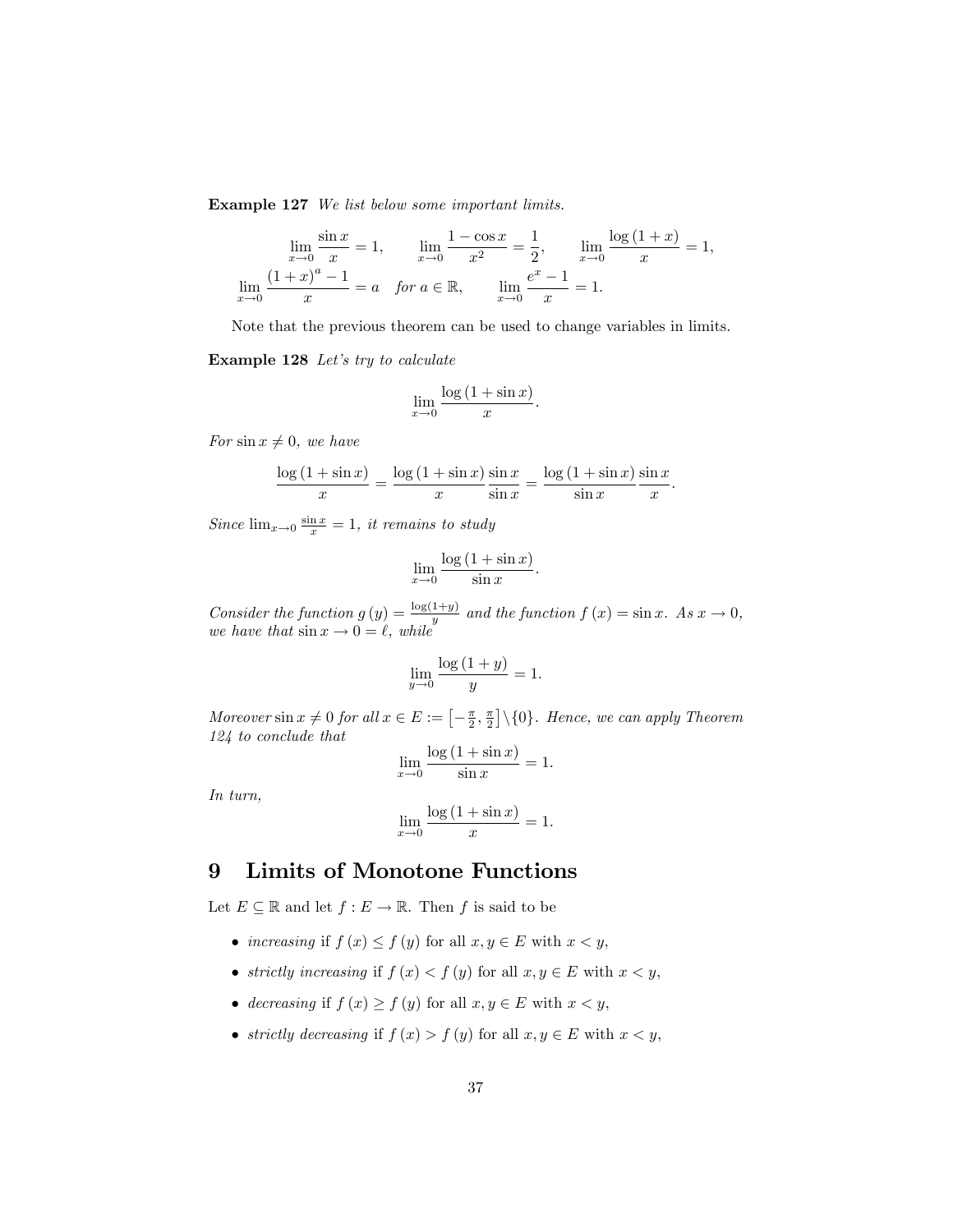• *monotone* if one of the four property above holds.

#### Monday, February 16, 2015

Midterm solutions.

#### Wednesday, February 18, 2015

**Theorem 129** Let  $E \subseteq \mathbb{R}$  and let  $f : E \to \mathbb{R}$  be a monotone function. If  $x_0 \in \mathbb{R}$  is an accumulation point of  $E \cap (-\infty, x_0)$ , then there exists

$$
\lim_{x \to x_0^{-}} f(x) = \begin{cases} \sup_{E \cap (-\infty, x_0)} f & \text{if } f \text{ is increasing,} \\ \inf_{E \cap (-\infty, x_0)} f & \text{if } f \text{ is decreasing,} \end{cases}
$$

while if  $x_0 \in \mathbb{R}$  is an accumulation point of  $E \cap (x_0, \infty)$  then there exists

$$
\lim_{x \to x_0^+} f(x) = \begin{cases} \sup_{E \cap (x_0,\infty)} f & \text{if } f \text{ is decreasing,} \\ \inf_{E \cap (x_0,\infty)} f & \text{if } f \text{ is increasing.} \end{cases}
$$

**Proof.** Assume that  $x_0 \in \mathbb{R}$  is an accumulation point of  $E \cap (-\infty, x_0)$  and that f is increasing (the other cases are similar). There are two cases.

**Case 1:** The function f is bounded from above in  $E \cap (-\infty, x_0)$ . Hence, there exists

$$
\sup_{E \cap (-\infty, x_0)} f = \ell \in \mathbb{R}.
$$

We need to prove that there exists

$$
\lim_{x \to x_0^-} f(x) = \ell. \tag{12}
$$

Let  $\varepsilon > 0$ . Since  $\ell$  is the supremum of  $f(E \cap (-\infty, x_0))$ , we have that  $f(x) \leq \ell$ for all  $x \in E$  with  $x < x_0$ . On the other hand, since  $\ell - \varepsilon$  is not an upper bound for the set  $f(E \cap (-\infty, x_0))$  there exists  $x_1 \in E \cap (-\infty, x_0)$  such that  $\ell - \varepsilon < f(x_1)$ . But since f is increasing, for all  $x \in E$  with  $x_1 < x < x_0$  we have that  $\ell - \varepsilon < f(x_1) \leq f(x)$ . Thus,

$$
\ell - \varepsilon < f(x) \le \ell < \ell + \varepsilon
$$

for all  $x \in E \cap (-\infty, x_0)$  with  $x_1 < x < x_0$ . Take  $\delta := x_0 - x_1 > 0$ . Then  $|f(x) - \ell| < \varepsilon$  for all  $x \in E \cap (-\infty, x_0)$  with  $0 < |x - x_0| < \delta$ . This proves (12).

**Case 2:** The function f is not bounded from above in  $E \cap (-\infty, x_0)$ . We need to prove that there exists

$$
\lim_{x \to x_0^-} f(x) = \infty. \tag{13}
$$

Let  $M > 0$ . Since the set  $f(E \cap (-\infty, x_0))$  is not bounded from above there exists  $x_1 \in E \cap (-\infty, x_0)$  such that  $f(x_1) > M$ . But since f is increasing, for all  $x \in E$  with  $x_1 < x < x_0$  we have that  $M < f(x_1) \le f(x)$ . Thus,

$$
M < f(x)
$$

for all  $x \in E \cap (-\infty, x_0)$  with  $x_1 < x < x_0$ . Take  $\delta := x_0 - x_1 > 0$ . Then  $f(x) > M$  for all  $x \in E \cap (-\infty, x_0)$  with  $0 < |x - x_0| < \delta$ . This proves (13).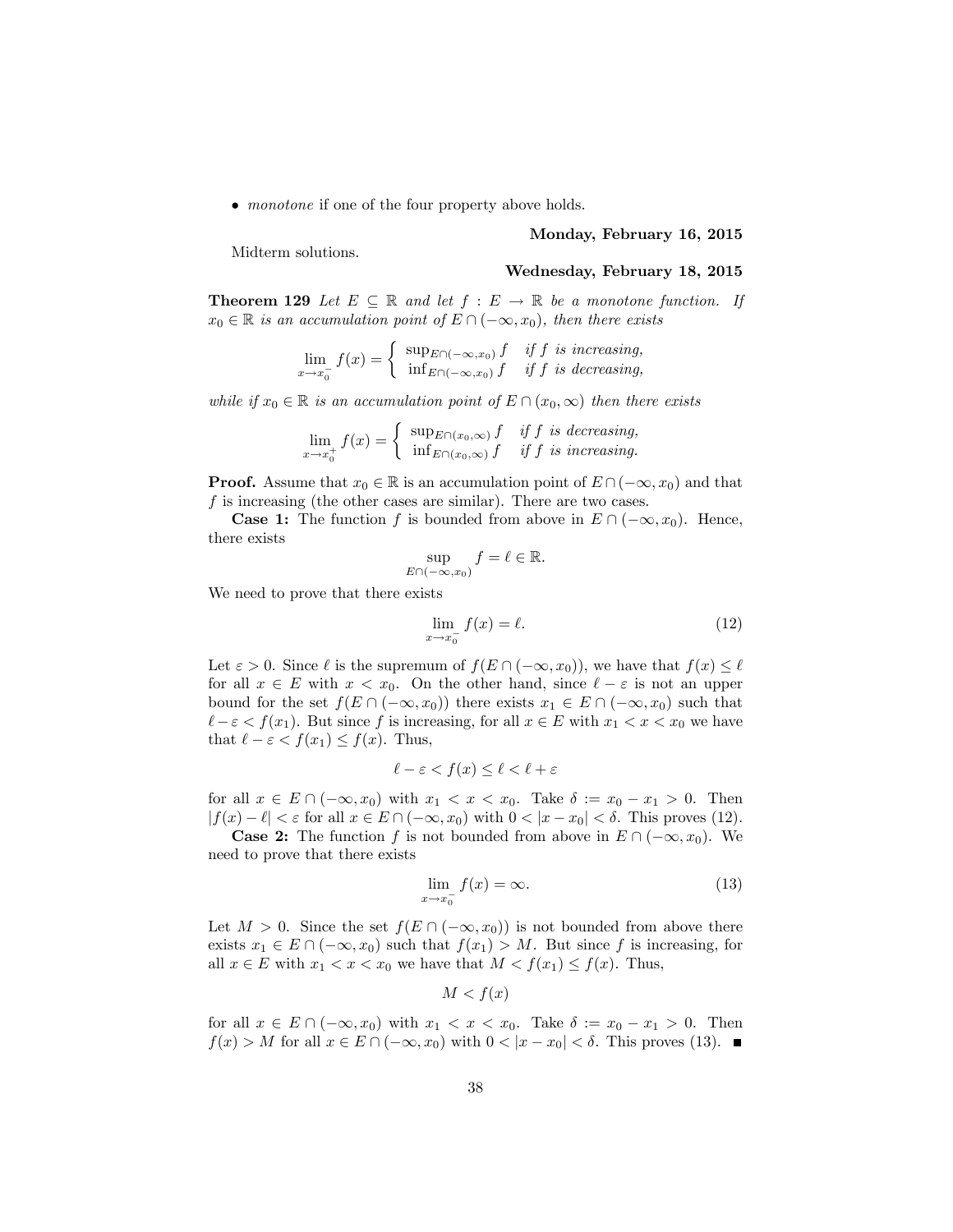**Remark 130** A similar result holds if  $E \subseteq \overline{\mathbb{R}}$  and if  $f : E \to \overline{\mathbb{R}}$ .

**Definition 131** A set  $E \subseteq \mathbb{R}^N$  is countable if there exists a one-to-one function  $f : E \to \mathbb{N}$ .

**Remark 132** It can be shown that  $\mathbb{Q}$  is countable and that if  $E_n \subseteq \mathbb{R}$ ,  $n \in \mathbb{N}$ , is countable, then

$$
E = \bigcup_{n=1}^{\infty} E_n
$$

is countable. It can also be shown that  $\mathbb R$  and the irrationals are NOT countable.

**Definition 133** A set  $I \subseteq \mathbb{R}$  is an interval if for every  $x, y \in I$ , with  $x < y$ , we have that the interval  $[x, y]$  is contained in  $I$ .

**Definition 134** Given a set X and a function  $f : X \to [0, \infty]$  the infinite sum

$$
\sum_{x\in X} f\left(x\right)
$$

is deÖned as

$$
\sum_{x \in X} f(x) := \sup \left\{ \sum_{x \in Y} f(x) : Y \subset X, Y \text{ finite} \right\}.
$$

**Proposition 135** Given a set X and a function  $f : X \to [0, \infty],$  if

$$
\sum_{x\in X} f\left(x\right) < \infty,
$$

then the set  $\{x \in X : f(x) > 0\}$  is countable. Moreover, f does not take the value  $\infty$ .

Proof. Define

$$
M := \sum_{x \in X} f(x) < \infty.
$$

For  $k \in \mathbb{N}$  set  $X_k := \left\{ x \in X : f(x) > \frac{1}{k} \right\}$  and let Y be a finite subset of  $X_k$ . Then

$$
\frac{1}{k}
$$
number of elements of  $Y \le \sum_{x \in Y} f(x) \le M$ ,

which shows that Y cannot have more than  $|kM|$  elements, where  $|\cdot|$  is the integer part. In turn,  $X_k$  has a finite number of elements, and so

$$
\{x \in X : f(x) > 0\} = \bigcup_{k=1}^{\infty} X_k
$$

is countable.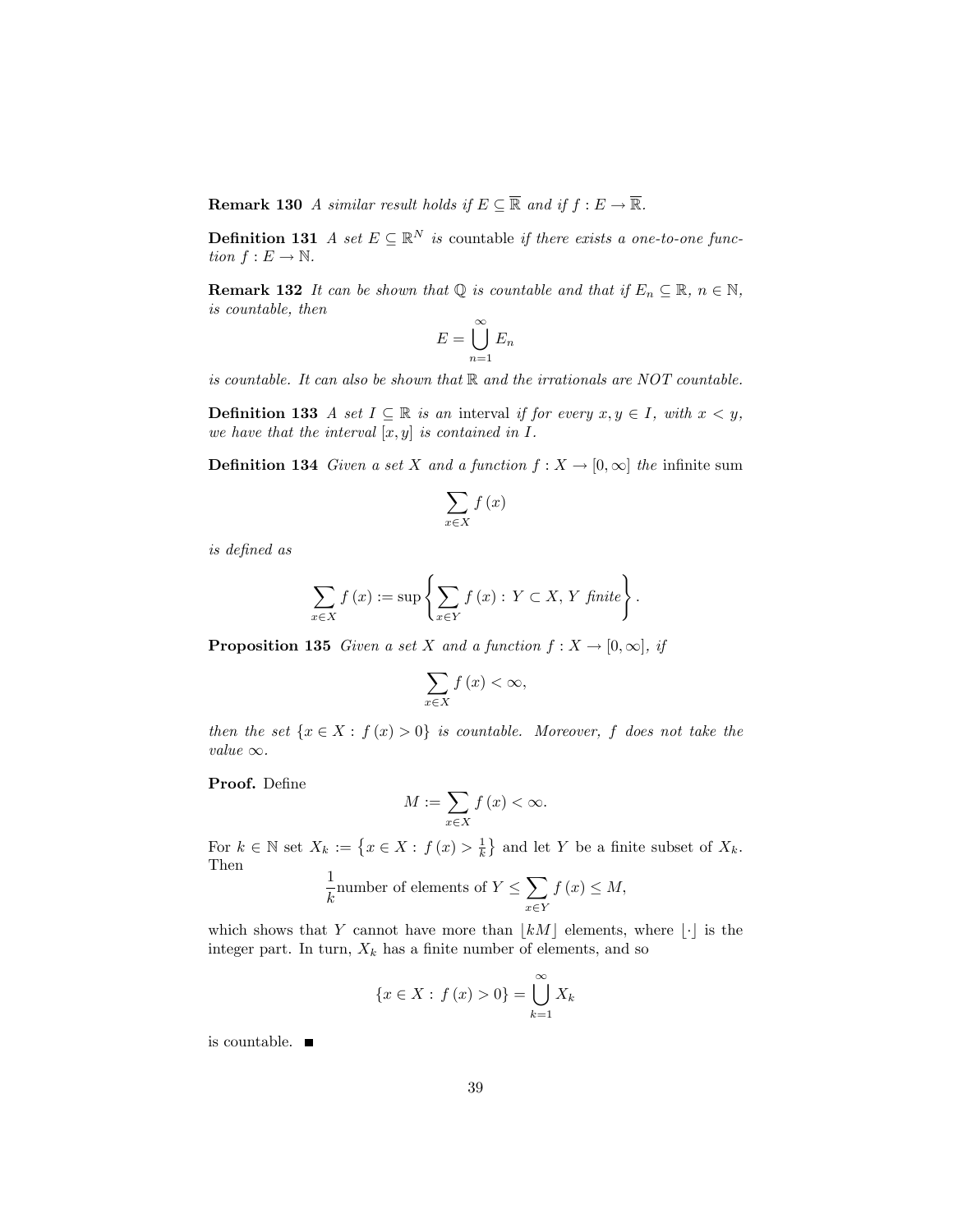**Exercise 136** Let  $f : [a, b] \to \mathbb{R}$  be an increasing function. Prove that the set of discontinuity points of f is countable.

**Exercise 137** Given a nonempty set X and two functions  $f, g: X \to [0, \infty]$ .

(i) Prove that

$$
\sum_{x \in X} \left( f(x) + g(x) \right) \le \sum_{x \in X} f(x) + \sum_{x \in X} g(x).
$$

(ii) If  $f \leq g$ , then

$$
\sum_{x \in X} f(x) \le \sum_{x \in X} g(x).
$$

**Theorem 138** Let  $I \subseteq \mathbb{R}$  be an interval and let  $f : I \to \mathbb{R}$  be a monotone function. Then there exists

$$
\lim_{y \to x} f(y) = f(x)
$$

for all  $x \in I$  except at most for countably many.

**Proof.** Step 1: Assume that  $I = [a, b]$  and, without loss of generality, that f is increasing. For every  $x \in (a, b)$  there exist

$$
\lim_{y \to x^{+}} f(y) =: f_{+}(x), \quad \lim_{y \to x^{-}} f(y) =: f_{-}(x).
$$

Let  $S(x) := f_+(x) - f_-(x) \ge 0$  be the jump of f at x. Then f is continuous at x if and only if  $S(x) = 0$ . Let  $J \subseteq [a, b]$  be any finite subset, and write

$$
J = \{x_1, \dots, x_k\}, \quad \text{where } x_1 < \dots < x_k.
$$

Since  $f$  is increasing, we have that

$$
f(a) \le f_{-}(x_1) \le f_{+}(x_1) \le f_{-}(x_2) \le f_{+}(x_2)
$$
  

$$
\le \dots \le f_{-}(x_k) \le f_{+}(x_k) \le f(b),
$$

and so,

$$
\sum_{x \in J} S(x) = \sum_{i=1}^{k} (f_{+}(x_{i}) - f_{-}(x_{i})) \le f(b) - f(a),
$$

which implies that

$$
\sum_{x \in (a,b)} S(x) \le f(b) - f(a).
$$

By the previous proposition, it follows that the set of discontinuity points of  $f$ is at most countable.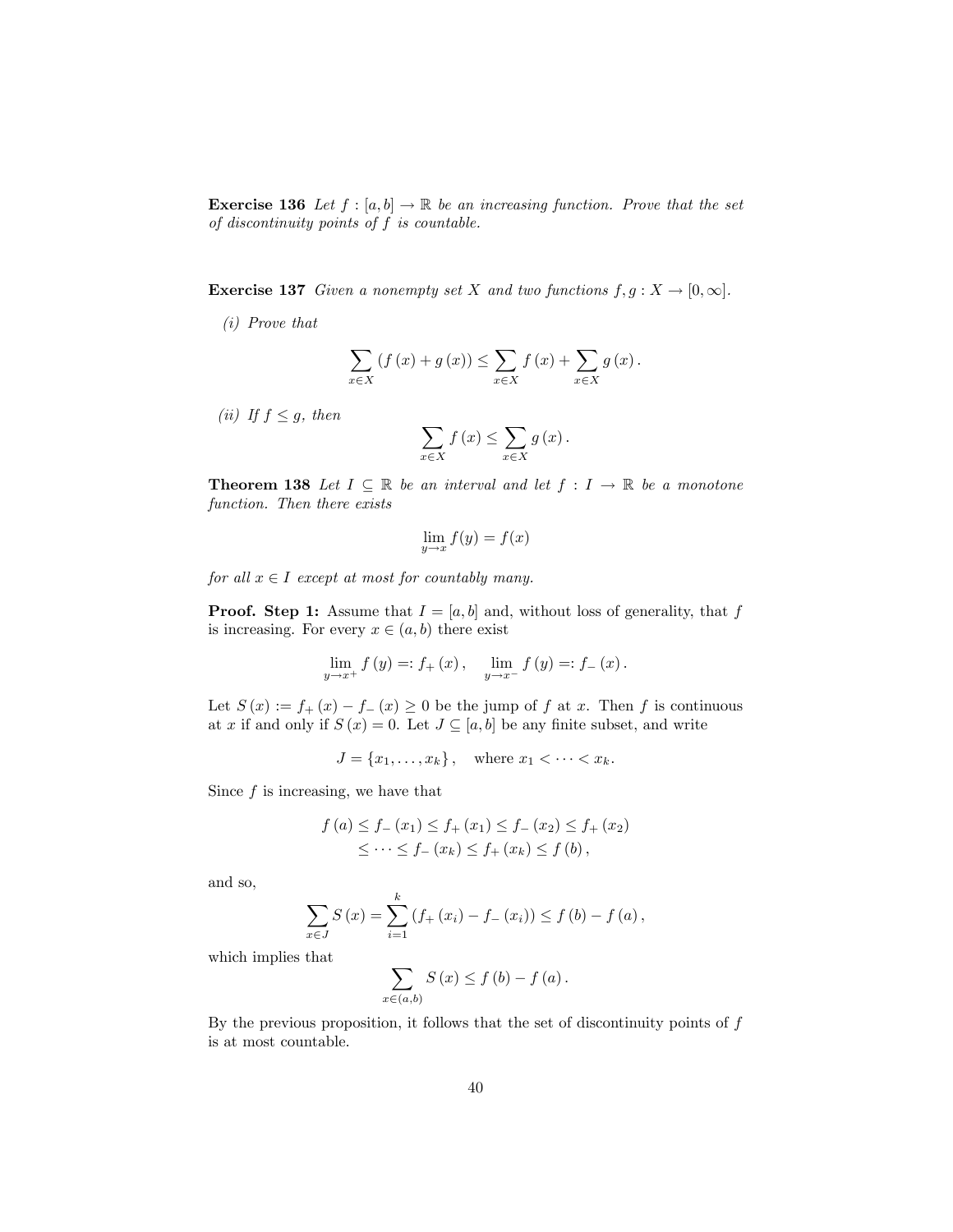Step 2: If I is an arbitrary interval, construct an increasing sequence of intervals  $[a_n, b_n]$  such that

$$
a_n \searrow \inf I, \quad b_n \nearrow \sup I.
$$

Since the union of countable sets is countable and on each interval  $[a_n, b_n]$  the set of discontinuity points of  $f$  is at most countable, by the previous step it follows that the set of discontinuity points of f in I is at most countable.  $\blacksquare$ 

#### Friday, February 20, 2015

# 10 Liminf and Limsup

Let  $(X, d)$  be a metric space, let  $E \subseteq X$  and let  $f : E \to \mathbb{R}$ . Assume that  $x_0 \in X$  is an accumulation point of E. For every  $r > 0$  define

$$
g(r) := \inf_{E \cap (B(x_0,r) \setminus \{x_0\})} f.
$$

Note that  $g(r)$  is  $-\infty$  if f is not bounded from below in  $E \cap (B(x_0, r) \setminus \{x_0\}).$ If  $r_1 < r_2$  then  $g(r_1) \ge g(r_2)$ . Hence the function  $g : (0, \infty)$  is decreasing. It follows by Theorem 129 that there exists

$$
\lim_{r \to 0^+} g(r) = \sup_{(0,\infty)} g = \ell \in \overline{\mathbb{R}}.
$$

This limit is called the *limit inferior of f as x approaches*  $x_0$  and is denoted

$$
\liminf_{x \to x_0} f(x) \quad \text{or} \quad \lim_{x \to x_0} f(x).
$$

On the other hand, for every  $r > 0$  define

$$
h(r) := \sup_{E \cap (B(x_0,r) \setminus \{x_0\})} f.
$$

Note that  $h(r)$  is  $\infty$  if f is not bounded from above in  $E \cap (B(x_0, r) \setminus \{x_0\}).$ If  $r_1 < r_2$  then  $h(r_1) \leq h(r_2)$ . Hence the function  $h : (0, \infty)$  is increasing. It follows by Theorem 129 that there exists

$$
\lim_{r \to 0^+} h(r) = \inf_{(0,\infty)} h = L \in \overline{\mathbb{R}}.
$$

This limit is called the *limit superior of f as x approaches*  $x_0$  and is denoted

$$
\limsup_{x \to x_0} f(x) \quad \text{or} \quad \overline{\lim_{x \to x_0}} f(x).
$$

**Theorem 139** Let  $(X, d)$  be a metric space, let  $E \subseteq X$  and let  $f : E \to \mathbb{R}$ . Assume that  $x_0 \in X$  is an accumulation point of E. Then

$$
\liminf_{x \to x_0} f(x) \le \limsup_{x \to x_0} f(x). \tag{14}
$$

Moreover, there exists  $\lim_{x\to x_0} f(x) = \ell \in \mathbb{R}$  if and only if

$$
\liminf_{x \to x_0} f(x) = \limsup_{x \to x_0} f(x) = \ell. \tag{15}
$$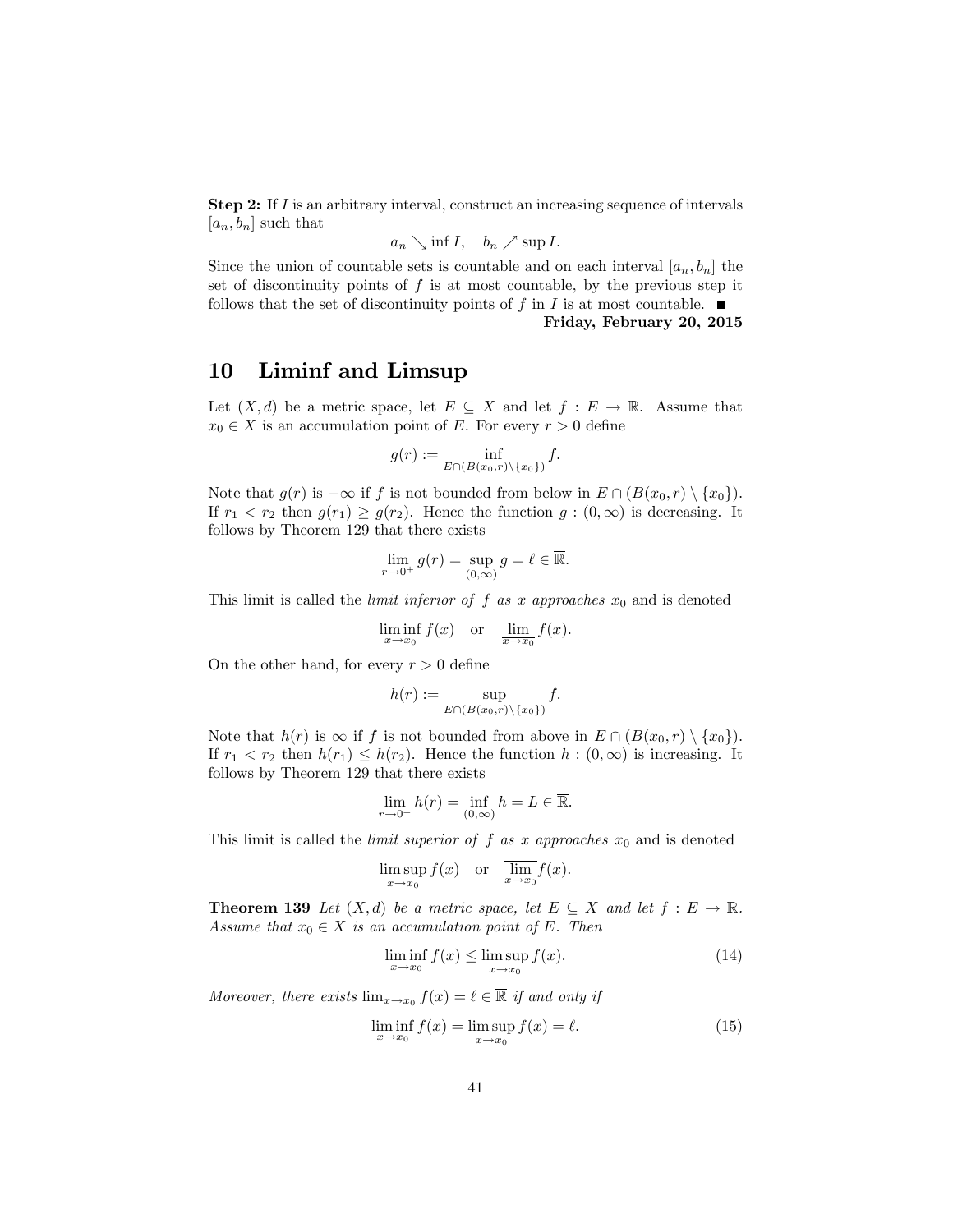**Proof.** Step 1: For every  $r > 0$  we have

$$
g(r) = \inf_{E \cap (B(x_0,r) \setminus \{x_0\})} f \le \sup_{E \cap (B(x_0,r) \setminus \{x_0\})} f = h(r).
$$

Hence,  $g \leq h$ . As we already observed, since g is decreasing and h is increasing, there exist

$$
\lim_{r \to 0^+} g(r) = \ell, \quad \lim_{r \to 0^+} h(r) = L.
$$

It follows by Exercise 122 that  $\ell \leq L$ , and so (14).

Step 2: Next we prove the second part of the statement. Assume that there exists  $\lim_{x\to x_0} f(x) = \ell \in \mathbb{R}$ . We consider here the case  $\ell \in \mathbb{R}$  and leave the cases  $\ell = \infty$  and  $\ell = -\infty$  as an exercise. By the definition of limit, for every  $\varepsilon > 0$  there exists  $\delta > 0$  such that

$$
|f(x) - \ell| < \varepsilon
$$

for all  $x \in E$  with  $0 < d(x, x_0) < \delta$ , that is,

$$
\ell - \varepsilon < f(x) < \ell + \varepsilon
$$

for all  $x \in E$  with  $0 < d(x, x_0) < \delta$ . The inequality  $\ell - \varepsilon < f(x)$  for all  $x \in E$  with  $0 < d(x, x_0) < \delta$  implies that  $\ell - \varepsilon$  is a lower bound for the set  $f(E \cap (B(x_0, \delta) \setminus \{x_0\}))$  and so

$$
\ell - \varepsilon \le g(\delta) = \inf_{E \cap (B(x_0, \delta) \setminus \{x_0\})} f.
$$

Since  $g$  is decreasing, we have that

$$
\ell - \varepsilon \le \lim_{r \to 0^+} g(r) = \liminf_{x \to x_0} f(x).
$$

On the other hand, the inequality  $f(x) < l + \varepsilon$  for all  $x \in E$  with  $0 < d(x, x_0) < \delta$ implies that  $\ell + \varepsilon$  is an upper bound for the set  $f(E \cap (B(x_0, \delta) \setminus \{x_0\}))$  and so

$$
h(\delta) = \sup_{E \cap (B(x_0, \delta) \setminus \{x_0\})} f \le \ell + \varepsilon.
$$

Since  $h$  is increasing, we have that

$$
\lim_{r \to 0^+} h(r) = \limsup_{x \to x_0} f(x) \le \ell + \varepsilon.
$$

Hence, also by the first part

$$
\ell - \varepsilon \le \liminf_{x \to x_0} f(x) \le \limsup_{x \to x_0} f(x) \le \ell + \varepsilon.
$$

But this is true for all  $\varepsilon > 0$ . Hence, we can send  $\varepsilon \to 0^+$  to get

$$
\ell \leq \liminf_{x \to x_0} f(x) \leq \limsup_{x \to x_0} f(x) \leq \ell,
$$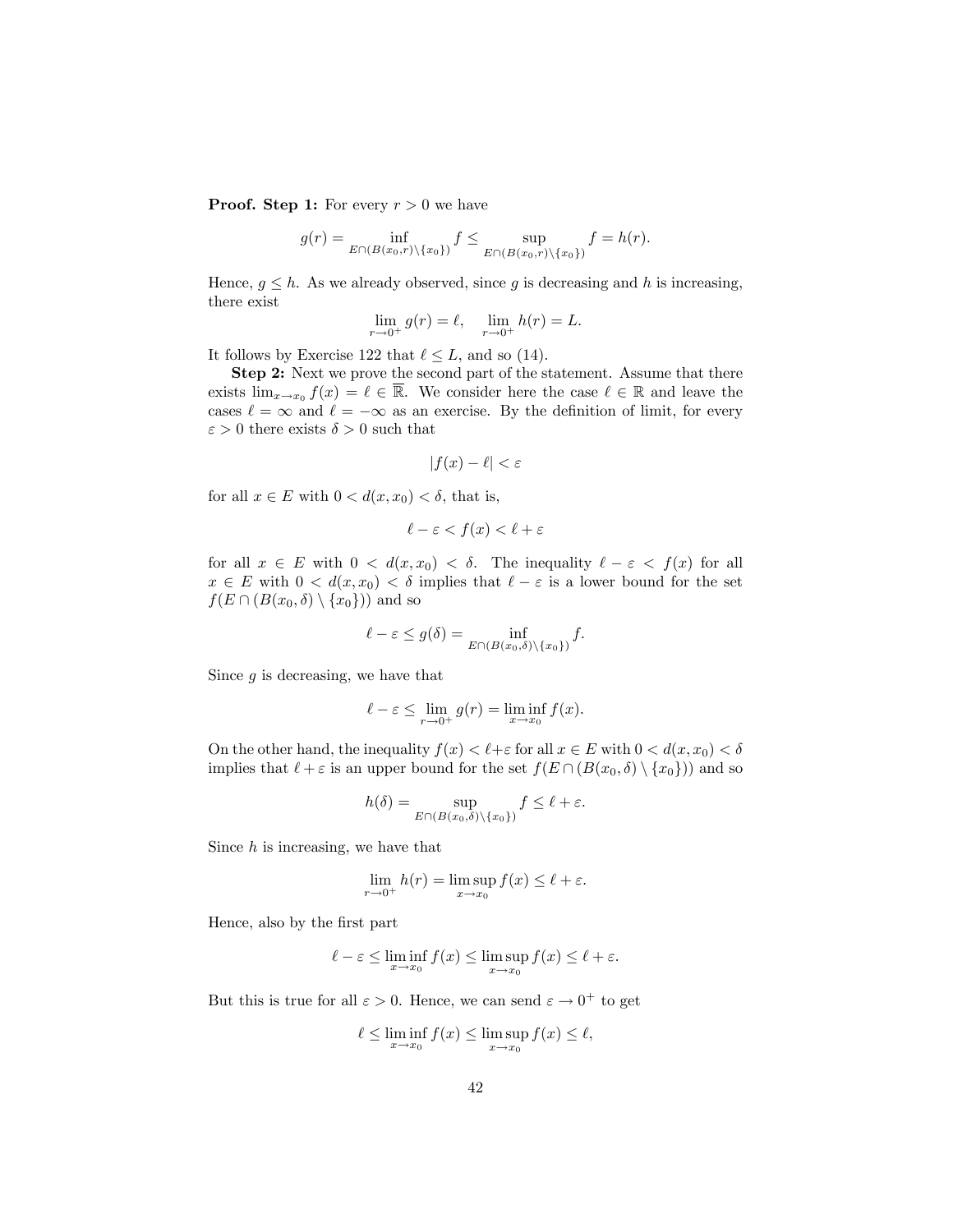which shows that  $(15)$  holds.

Step 3: Next assume that (15) holds. We need to prove that there exists  $\lim_{x\to x_0} f(x) = \ell \in \mathbb{R}$ . We consider here the case  $\ell \in \mathbb{R}$  and leave the cases  $\ell = \infty$  and  $\ell = -\infty$  as an exercise. Let  $\varepsilon > 0$ . Since

$$
\ell = \liminf_{x \to x_0} f(x) = \lim_{r \to 0^+} g(r) = \sup_{(0,\infty)} g,
$$

we have that  $\ell - \varepsilon$  is not an upper bound for the function g. Hence, there exists  $r_1 > 0$  such that

$$
\ell - \varepsilon < g(r_1) = \inf_{E \cap (B(x_0, r_1) \setminus \{x_0\})} f.
$$

In turn,

$$
\ell - \varepsilon < f(x)
$$

for all  $x \in E \cap (B(x_0, r_1) \setminus \{x_0\})$ , that is, for all  $x \in E$  with  $0 < d(x, x_0) < r_1$ . On the other hand, since

$$
\ell = \limsup_{x \to x_0} f(x) = \lim_{r \to 0^+} h(r) = \inf_{(0,\infty)} h,
$$

we have that  $\ell + \varepsilon$  is not a lower bound for the function h. Hence, there exists  $r_2 > 0$  such that

$$
\sup_{E \cap (B(x_0,r_2)\setminus\{x_0\})} f = h(r_2) < \ell + \varepsilon.
$$

In turn,

$$
f(x) < \ell + \varepsilon
$$

for all  $x \in E \cap (B(x_0, r_2) \setminus \{x_0\})$ , that is, for all  $x \in E$  with  $0 < d(x, x_0) < r_2$ . It is enough to take  $\delta := \min\{r_1, r_2\}$  to conclude that for all  $x \in E$  with  $0 < d(x, x_0) < \delta,$ 

$$
|f(x) - \ell| < \varepsilon
$$

which shows that there exists  $\lim_{x\to x_0} f(x) = \ell$ . Monday, February 23, 2015

The next theorems are very useful in exercises.

**Theorem 140** Let  $(X, d)$  be a metric space, let  $E \subseteq X$  and let  $f : E \to \mathbb{R}$ . Assume that  $x_0 \in X$  is an accumulation point of E and that f is bounded from above. Given  $\ell \in \mathbb{R}$  we have that

$$
\limsup_{x \to x_0} f(x) = \ell
$$

if and only if for every  $\varepsilon > 0$  there exists  $\delta_{\varepsilon} > 0$  such that

$$
f(x) \le \ell + \varepsilon
$$

for all  $x \in E$  with  $0 < d(x, x_0) < \delta_{\varepsilon}$  and for every  $0 < \delta \leq \delta_{\varepsilon}$  there is some  $x_1 \in E$  with  $0 < d(x_1, x_0) < \delta$  such that

$$
\ell - \varepsilon \le f(x_1).
$$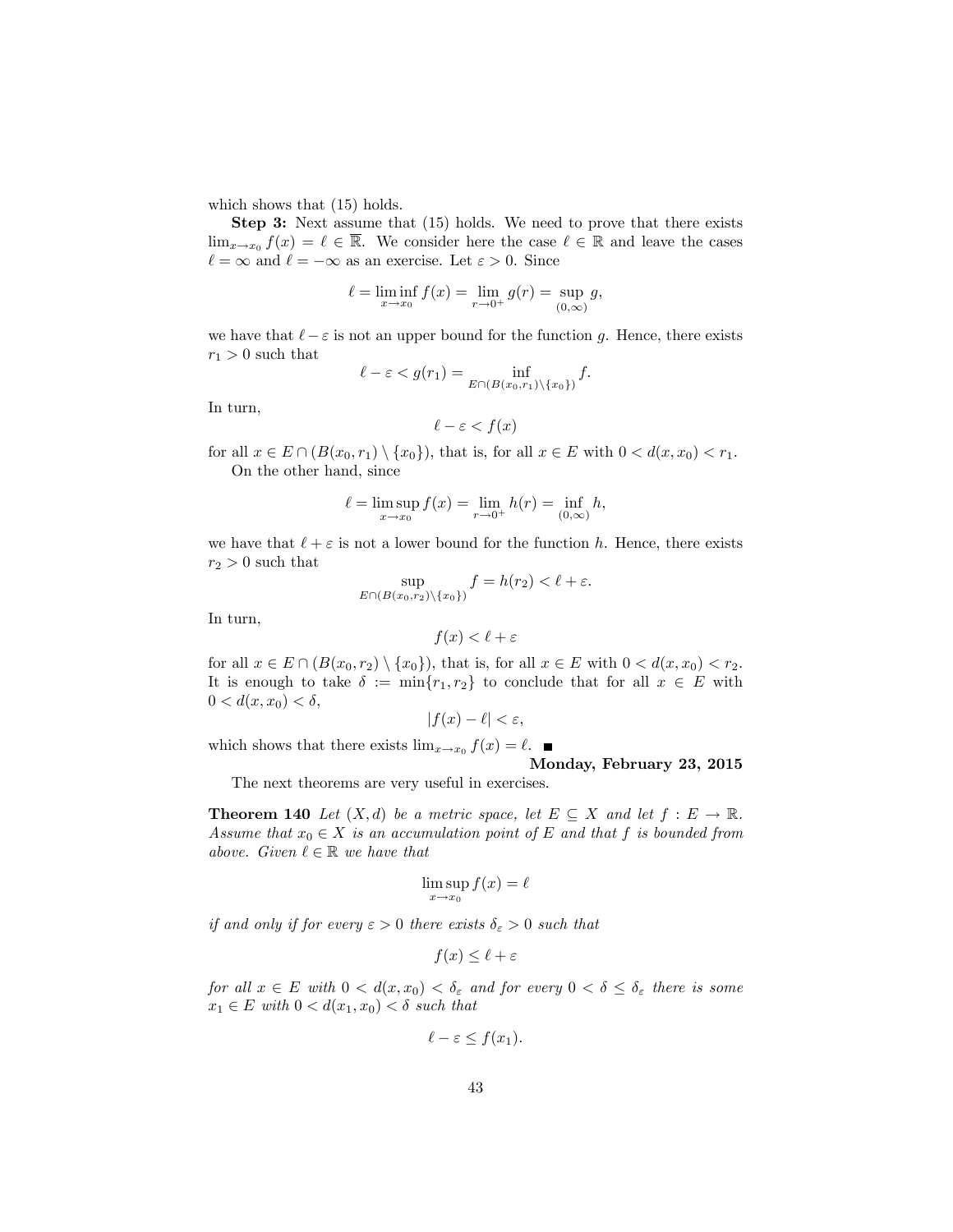Proof. Exercise.

**Exercise 141** Give a similar characterization for the case  $\limsup_{n \to \infty} f(x) = \infty$ .  $x \rightarrow x_0$ 

Similarly we have the following.

**Theorem 142** Let  $(X, d)$  be a metric space, let  $E \subseteq X$  and let  $f : E \to \mathbb{R}$ . Assume that  $x_0 \in X$  is an accumulation point of E and that f is bounded from below. Given  $\ell \in \mathbb{R}$  we have that

$$
\liminf_{x \to x_0} f(x) = \ell
$$

if and only if for every  $\varepsilon > 0$  there exists  $\delta_{\varepsilon} > 0$  such that

$$
\ell - \varepsilon \le f(x)
$$

for all  $x \in E$  with  $0 < d(x, x_0) < \delta_{\varepsilon}$  and and for every  $0 < \delta \leq \delta_{\varepsilon}$  there is some  $x_1 \in E$  with  $0 < d(x_1, x_0) < \delta$  such that

$$
f(x_1) \le \ell + \varepsilon.
$$

Proof. Exercise. ■

**Exercise 143** Give a similar characterization in the case  $\liminf_{x \to x_0} f(x) = -\infty$ .

**Theorem 144** Let  $(X, d)$  be a metric space, let  $E \subseteq X$ , let  $f : E \to \mathbb{R}$  and let  $g: E \to \mathbb{R}$ . Assume that  $x_0 \in X$  is an accumulation point of E and that f and g are bounded. Then

$$
\liminf_{x \to x_0} f(x) + \liminf_{x \to x_0} g(x) \le \liminf_{x \to x_0} (f(x) + g(x))
$$
\n
$$
\le \liminf_{x \to x_0} f(x) + \limsup_{x \to x_0} g(x)
$$
\n
$$
\le \limsup_{x \to x_0} (f(x) + g(x)) \le \limsup_{x \to x_0} f(x) + \limsup_{x \to x_0} g(x).
$$

In particular, if there exist  $\lim_{x\to x_0} g(x)$  then

$$
\liminf_{x \to x_0} f(x) + \lim_{x \to x_0} g(x) = \liminf_{x \to x_0} (f(x) + g(x))
$$

and

$$
\limsup_{x \to x_0} (f(x) + g(x)) = \limsup_{x \to x_0} f(x) + \lim_{x \to x_0} g(x).
$$

Proof. Exercise. ■

Remark 145 The previous theorem continues to hold when f and g are not bounded, provided we exclude the cases  $-\infty + \infty$ .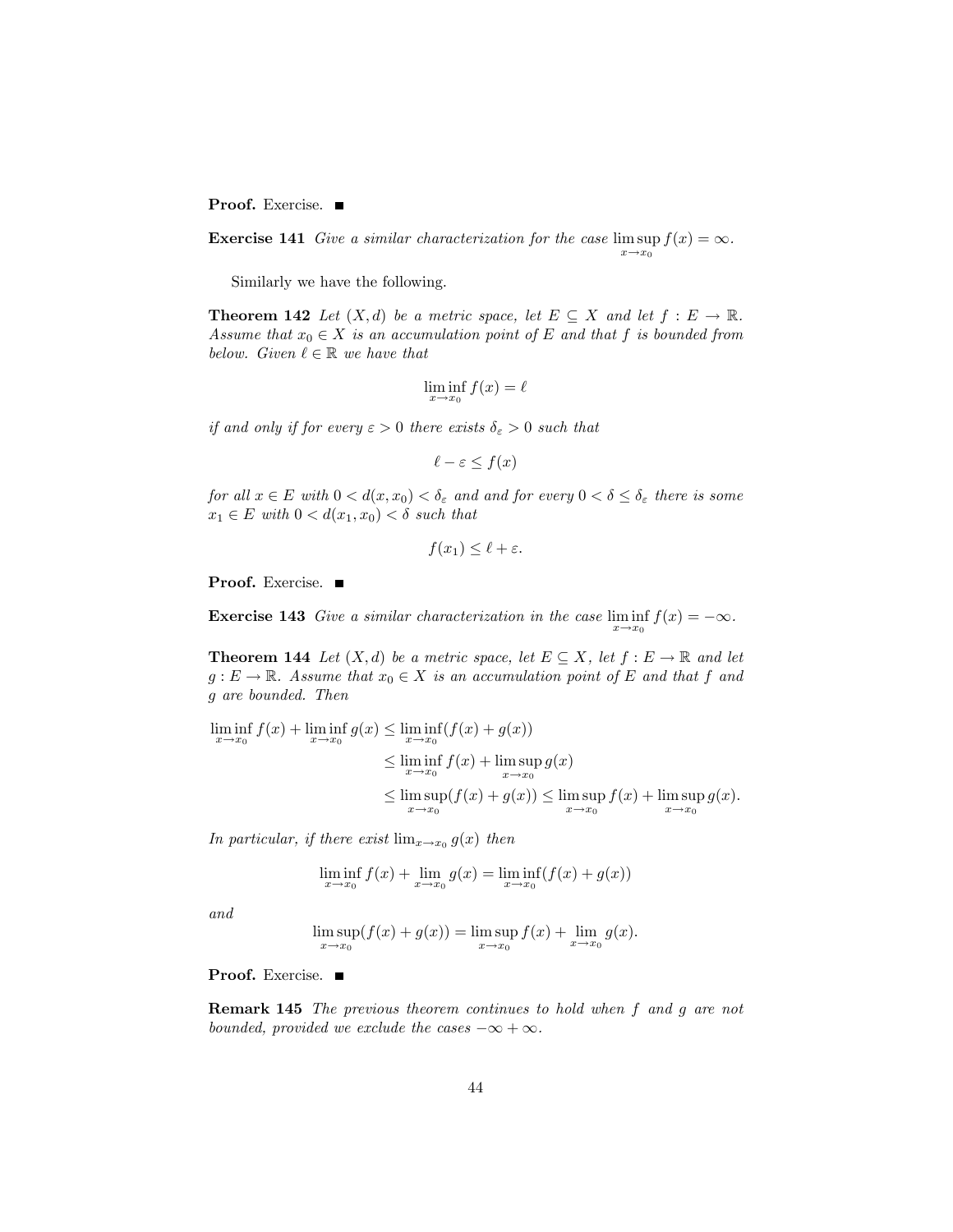Example 146 In general all the inequalities in the previous theorem can be strict. For example, if we take

$$
f(x) = \begin{cases} 1 & \text{if } x \in \mathbb{Q}, \\ 0 & \text{if } x \in \mathbb{R} \setminus \mathbb{Q}, \end{cases} \qquad g(x) = \begin{cases} 0 & \text{if } x \in \mathbb{Q}, \\ 1 & \text{if } x \in \mathbb{R} \setminus \mathbb{Q}, \end{cases}
$$

then

$$
\liminf_{x \to x_0} f(x) + \liminf_{x \to x_0} g(x) = 0 + 0 < \liminf_{x \to x_0} (f(x) + g(x)) = 1,
$$
\n
$$
\limsup_{x \to x_0} (f(x) + g(x)) = 1 < 1 + 1 = \limsup_{x \to x_0} f(x) + \limsup_{x \to x_0} g(x).
$$

**Theorem 147** Let  $(X, d)$  be a metric space, let  $E \subseteq X$ , let  $f : E \to \mathbb{R}$  and let  $g: E \to \mathbb{R}$ . Assume that  $x_0 \in X$  is an accumulation point of E, that f and g are bounded and that there exists  $\lim_{x\to x_0} g(x) = \ell \in \mathbb{R}$ . If  $\ell > 0$ , then

$$
\liminf_{x \to x_0} (f(x)g(x)) = \liminf_{x \to x_0} f(x) \lim_{x \to x_0} g(x)
$$

and

$$
\limsup_{x \to x_0} (f(x)g(x)) = \limsup_{x \to x_0} f(x) \lim_{x \to x_0} g(x).
$$

On the other hand, if  $\ell < 0$ , then

$$
\liminf_{x \to x_0} (f(x)g(x)) = \limsup_{x \to x_0} f(x) \lim_{x \to x_0} g(x)
$$

and

$$
\limsup_{x \to x_0} (f(x)g(x)) = \liminf_{x \to x_0} f(x) \lim_{x \to x_0} g(x).
$$

**Remark 148** Note that if  $\ell = 0$ , then there we can apply Exercise ?? to conclude that there exists

$$
\lim_{x \to x_0} (f(x)g(x)) = 0.
$$

**Definition 149** Let  $(X, d)$  be a metric space and let  $E \subseteq X$ . A point  $x_0 \in E$ is called an isolated point of E if there exists  $\delta > 0$  such that

$$
B(x_0,\delta)\cap E=\{x_0\}\,.
$$

Note that if a point of the set  $E$  is not an isolated point of  $E$  then it is an accumulation point of E.

**Definition 150** Let  $(X, d)$  be a metric space, let  $E \subseteq X$ , and let  $f : E \to \mathbb{R}$ . We say that f is lower semicontinuous at  $x_0 \in E \cap \text{acc } E$  if

$$
\liminf_{x \to x_0} f(x) \ge f(x_0).
$$

We say that  $f$  is lower semicontinuous if it is lower semicontinuous at every point in  $E \cap \mathrm{acc} E$ .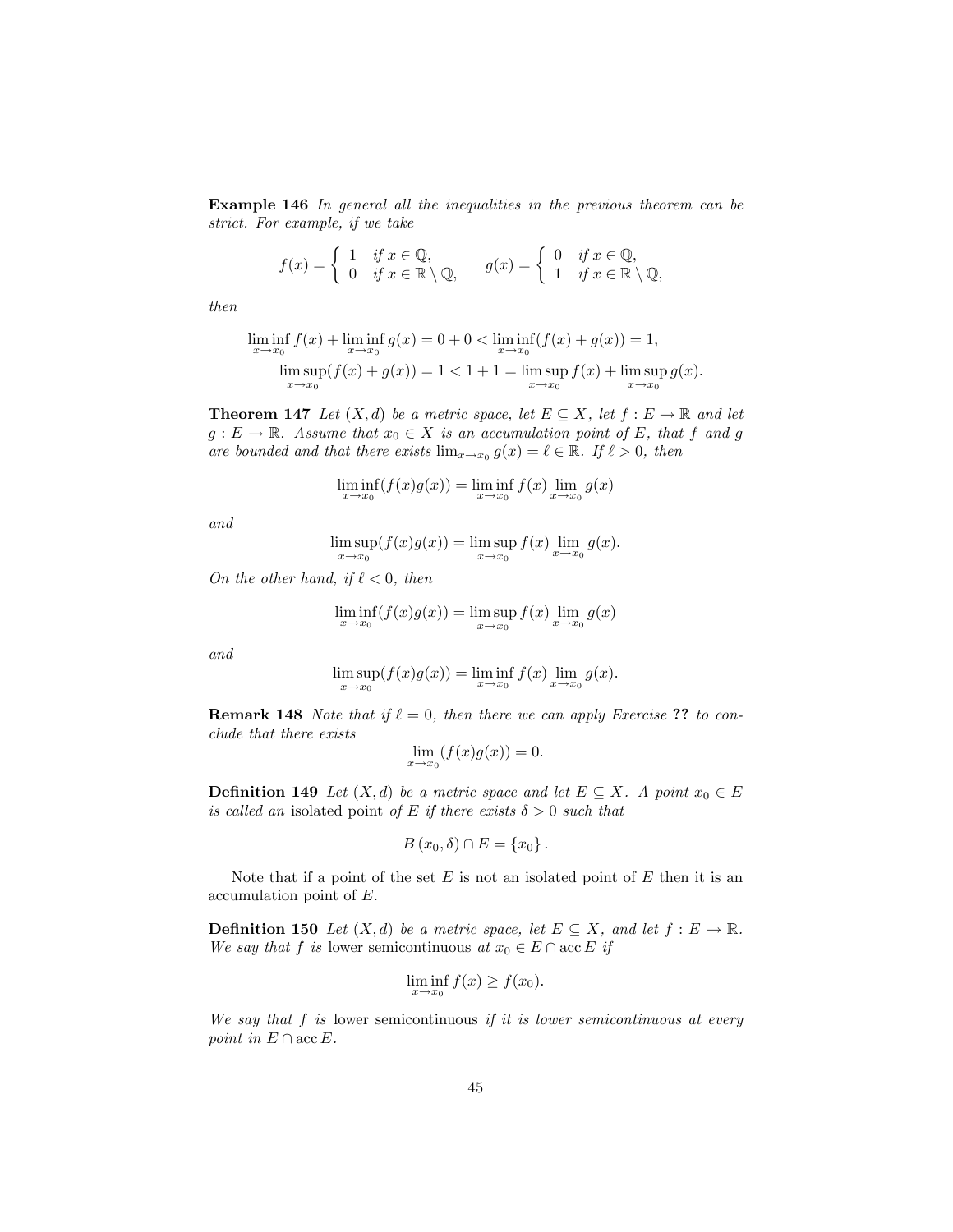**Remark 151** If  $x_0 \in E$  is not an accumulation point of E, then it is an isolated point of  $E$  and so we cannot approach it with other points in  $E$ , thus it makes no sense to talk about  $\liminf_{x\to x_0} f(x)$ .

Example 152 Let  $E \subseteq \mathbb{R}$  and let

$$
f(x) = \begin{cases} 1 & \text{if } x \in E, \\ 0 & \text{if } x \in \mathbb{R} \setminus E. \end{cases}
$$

Prove that  $f$  is lower semicontinuous if and only if  $E$  is open.

#### Wednesday, February 25, 2015

**Definition 153** Let  $(X,d)$  be a metric space and let  $E \subseteq X$ . A set  $F \subseteq E$ is said to be relatively open in E if there exists an open set  $U \subseteq X$  such that  $F = U \cap E$ . A set  $G \subseteq E$  is said to be relatively closed in E if there exists a closed set  $C \subseteq X$  such that  $G = C \cap E$ .

**Theorem 154 (Weierstrass)** Let  $(X,d)$  be a metric space, let  $K \subseteq X$  be compact and let  $f: K \to \mathbb{R}$  be lower semicontinuous. Then there exists  $x_0 \in K$ such that

$$
f\left(x_0\right) = \min_{x \in K} f\left(x\right).
$$

**Proof.** Step 1: Let's prove that for every  $t \in \mathbb{R}$  the set  $K_t := \{x \in K : f(x) > t\}$ is relatively open in K. Let  $x_0 \in K_t$ . If  $x_0$  is an isolated point of K, then there exists  $B(x_0, r)$  such that  $K \cap B(x_0, r) = \{x_0\}$ . In turn,  $K_t \cap B(x_0, r) =$  $K \cap B(x_0, r).$ 

On the other hand, if  $x_0$  is an accumulation point of K then

$$
\ell := \liminf_{x \to x_0} f(x) = \lim_{r \to 0^+} \inf_{K \cap B(x_0, r) \setminus \{x_0\}} f \ge f(x_0) > t.
$$

If  $\ell < \infty$  take  $\varepsilon = \ell - t > 0$ . Then by the definition of limit there exists  $\delta > 0$ such that

$$
t = \ell - \varepsilon < \inf_{K \cap B(x_0, r) \setminus \{x_0\}} f < \ell + \varepsilon
$$

for all  $r > 0$  with  $0 < r < \delta$ . If  $\ell = \infty$ , then exists  $\delta > 0$  such that

$$
t < \inf_{K \cap B(x_0, r) \setminus \{x_0\}} f
$$

for all  $r > 0$  with  $0 < r < \delta$ .

Hence, in both cases there exists  $r > 0$  such that

$$
\inf_{K\cap B(x_0,r)\setminus\{x_0\}}f>t,
$$

which implies that for every  $x \in K \cap B(x_0, r)$ ,  $f(x) > t$ , and so x belongs to  $K_t$ , thus  $K_t \cap B(x_0, r) = K \cap B(x_0, r).$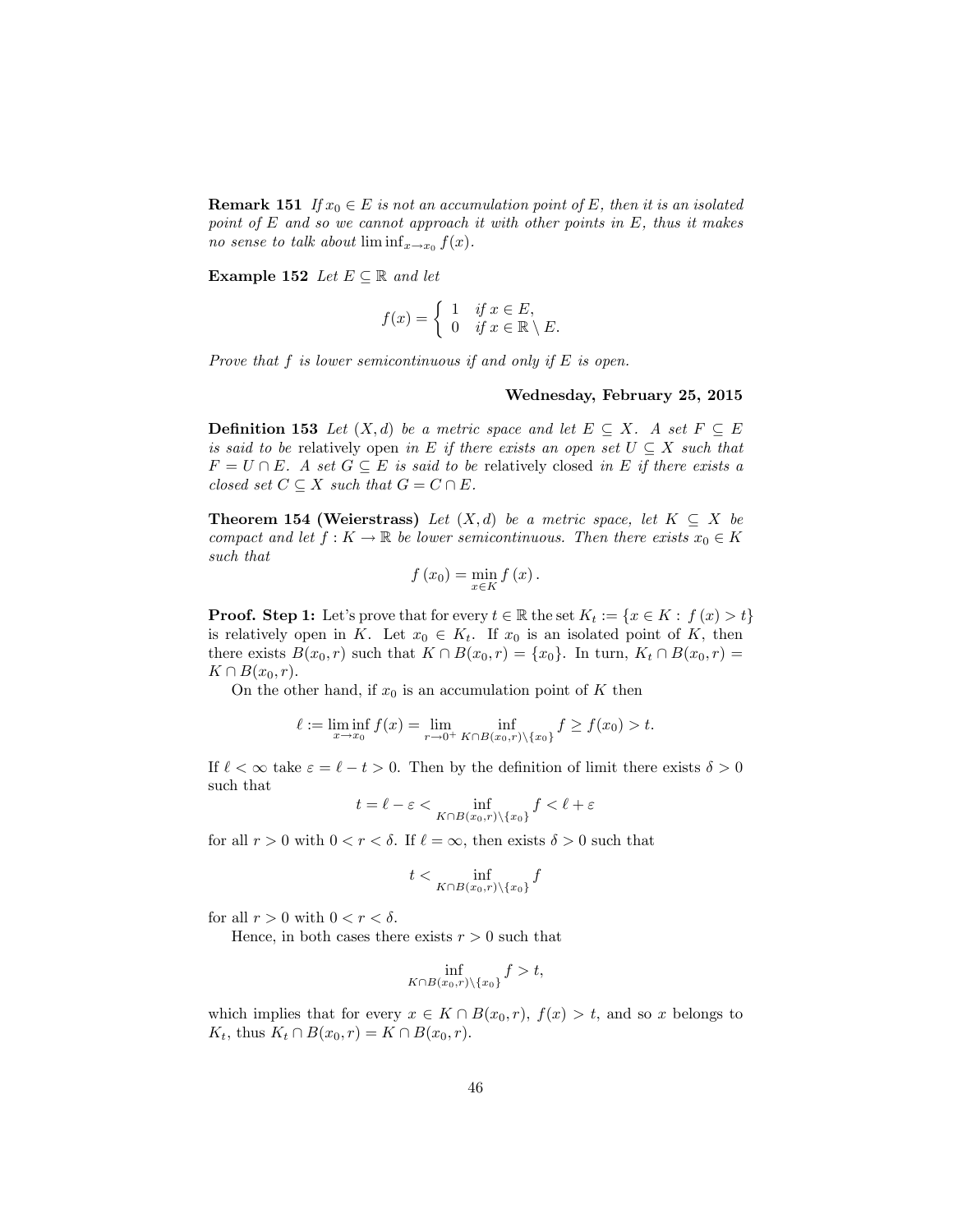Step 2: Let

$$
t:=\inf_{x\in K}f\left(x\right).
$$

If the infimum is not attained, then for every  $x \in K$  we may find  $t < t_x < f(x)$ . By the previous step the set  $\{y \in K : f(y) > t_x\}$  is relatively open and so there exists an open set  $U_x$  such that

$$
U_x \cap K = \{ y \in K : f(y) > t_x \}, \quad x \in K.
$$

Note that  $x \in U_x$ . Hence, the family of open sets  $\{U_x\}_{x \in K}$  is an open cover for the compact set K, and so we may find a finite cover  $U_{x_1}, \ldots, U_{x_l}$  of the set K. But then for all  $x \in K$ ,

$$
f(x) \ge \min_{i=1,...,l} t_{x_i} > t = \inf_{w \in K} f(w),
$$

which contradicts the definition of  $t$ .

Example 155 A lower semicontinuous function in general has no maximum. To see this, take the function

$$
f(x) = \begin{cases} -x^2 & \text{if } x \neq 0, \\ -1 & \text{if } x = 0. \end{cases}
$$

Then f is lower semicontinuous,  $\sup f = 0$  but there is no maximum.

**Definition 156** Let  $(X, d)$  be a metric space, let  $E \subseteq X$ , and let  $f : E \to \mathbb{R}$ . We say that f is upper semicontinuous at  $x_0 \in E \cap \text{acc } E$  if

$$
\limsup_{x \to x_0} f(x) \le f(x_0).
$$

We say that  $f$  is upper semicontinuous if it is upper semicontinuou at every point in E.

**Exercise 157** Let  $(X, d)$  be a metric space, let  $K \subseteq X$  be compact and let  $f: K \to \mathbb{R}$  be upper semicontinuous. Prove that there exists  $x_0 \in K$  such that

$$
f(x_0) = \max_{x \in K} f(x).
$$

## 11 Continuity

We recall that

**Definition 158** Let  $(X, d_X)$ ,  $(Y, d_Y)$  be metric spaces, let  $E \subseteq X$ , and let  $f: E \to Y$ . We say that f is continuous at  $x_0 \in E \cap \text{acc } E$  if there exists

$$
\lim_{x \to x_0} f(x) = f(x_0).
$$

If f is continuous at every point of  $E \cap acc E$  we say that f is continuous on E and we write  $f \in C(E)$  or  $f \in C<sup>0</sup>(E)$ .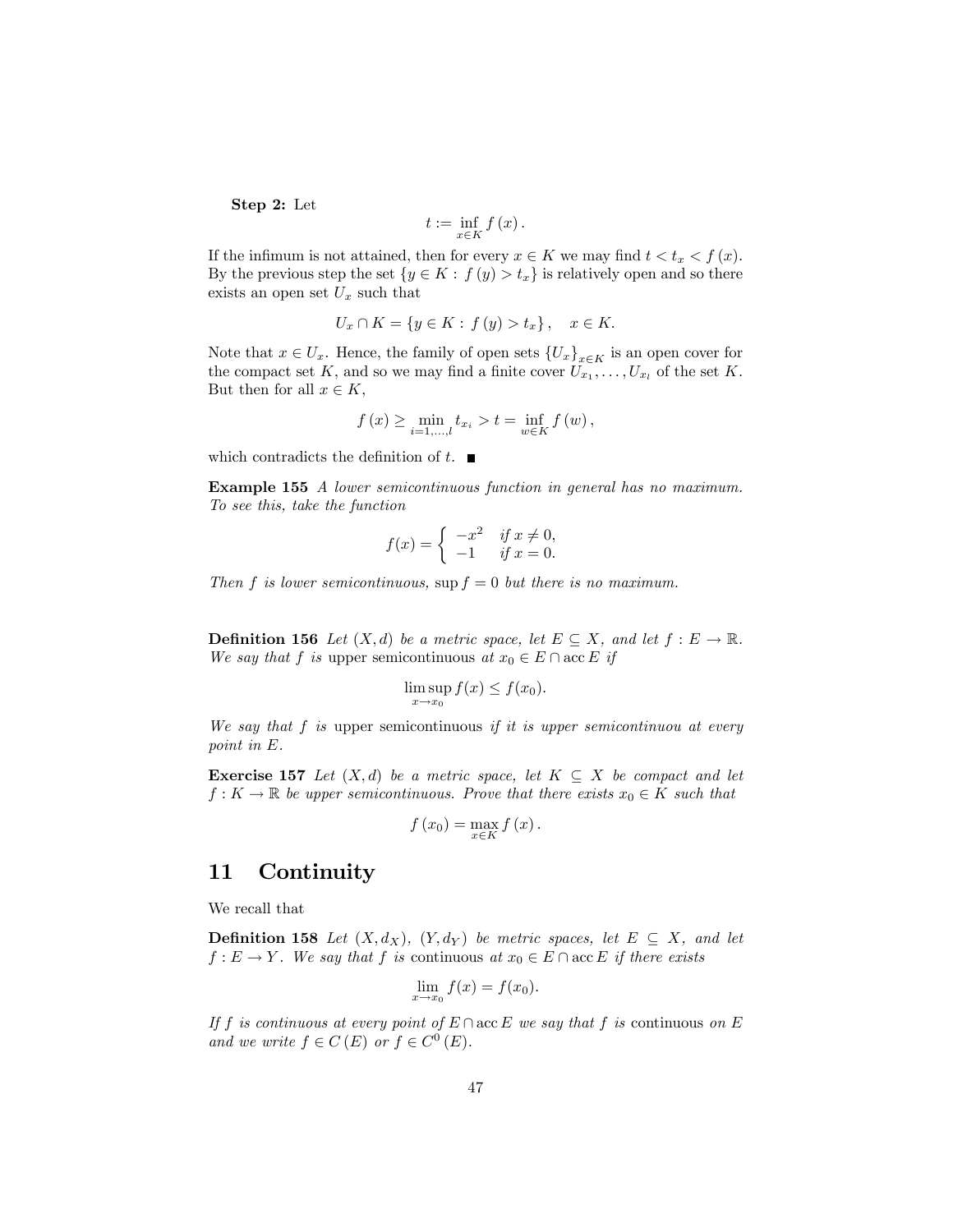**Remark 159** If  $(X, \tau_X)$  and  $(Y, \tau_Y)$  are two topological spaces,  $E \subseteq X$ ,  $x_0 \in Y$  $E \cap \text{acc } E$ , and  $f : E \to Y$ , we say that f is continuous at  $x_0$  if for every neighborhood V of  $f(x_0)$  there exists a neighborhood U of  $x_0$  with the property that

 $f(x) \in V$ 

for all  $x \in E$  with  $x \in U$ .

**Exercise 160** Prove that the functions  $\sin x$ ,  $\cos x$ ,  $x^n$ , where  $n \in \mathbb{N}$ , are continuous.

The following theorems follows from the analogous results for limits.

**Theorem 161** Let  $(X, d)$ , be a metric space, let  $E \subseteq X$ , and let  $x_0 \in E$ . Given two functions  $f, g : E \to \mathbb{R}$  assume that f and g are continuous at  $x_0$ . Then

- (i)  $f + g$  and  $fg$  are continuous at  $x_0$ ;
- (ii) if  $g(x) \neq 0$  for all  $x \in E$ , then  $\frac{f}{g}$  is continuous at  $x_0$ .

Example 162 In view of Exercise 160 and the previous theorem, the functions  $\tan x = \frac{\sin x}{\cos x}$  and  $\cot x = \frac{\cos x}{\sin x}$  are continuous in their domain of definition.

**Theorem 163** Let  $(X, d_X)$ ,  $(Y, d_Y)$ ,  $(Z, d_Z)$  be metric spaces, let  $E \subseteq X$ , let  $F \subseteq Y$ , and let  $f : E \to F$  and  $g : F \to Z$ . Assume that f is continuous at  $x_0$ and that g is continuous at  $f(x_0)$ . Then  $g \circ f : E \to Z$  is continuous at  $x_0$ .

Let  $E \subseteq \mathbb{R}^N$  and let  $f : E \to \mathbb{R}^M$ . Given  $\mathbf{x}_0 \in E$ , what happens when f is discontinuous at  $x_0$ ? Then  $x_0$  is an accumulation point of E. The following situations can arise. It can happen that there exists

$$
\lim_{\mathbf{x}\to\mathbf{x}_0} \mathbf{f}\left(\mathbf{x}\right) = \boldsymbol{\ell} \in \mathbb{R}^M
$$

but  $\ell \neq f(x_0)$ . In this case, we say that  $x_0$  is a *removable discontinuity*. Indeed, consider the function  $g: E \to \mathbb{R}^M$  defined by

$$
g\left(\mathbf{x}\right) := \left\{ \begin{array}{ll} \mathbf{f}\left(\mathbf{x}\right) & \text{if } \mathbf{x} \neq \mathbf{x}_0, \\ \ell & \text{if } \mathbf{x} = \mathbf{x}_0. \end{array} \right.
$$

Then there exists

$$
\lim_{\mathbf{x}\to\mathbf{x}_0} g\left(\mathbf{x}\right) = \boldsymbol{\ell} = g\left(\mathbf{x}_0\right),\,
$$

and so the new function g is continuous at  $\mathbf{x}_0$ .

Another type of discontinuity is when  $x_0$  is an accumulation point of  $E^- :=$  $E \cap (-\infty, x_0]$  and of  $E^+ := E \cap (x_0, \infty)$  and there exist

$$
\lim_{x \to x_0^-} \mathbf{f}(x) = \boldsymbol{\ell} \in \mathbb{R}^M, \quad \lim_{x \to x_0^+} \mathbf{f}(x) = L \in \mathbb{R}^M
$$

but  $\ell \neq L$ . In this case the point  $x_0$  is called a *jump discontinuity* of **f**.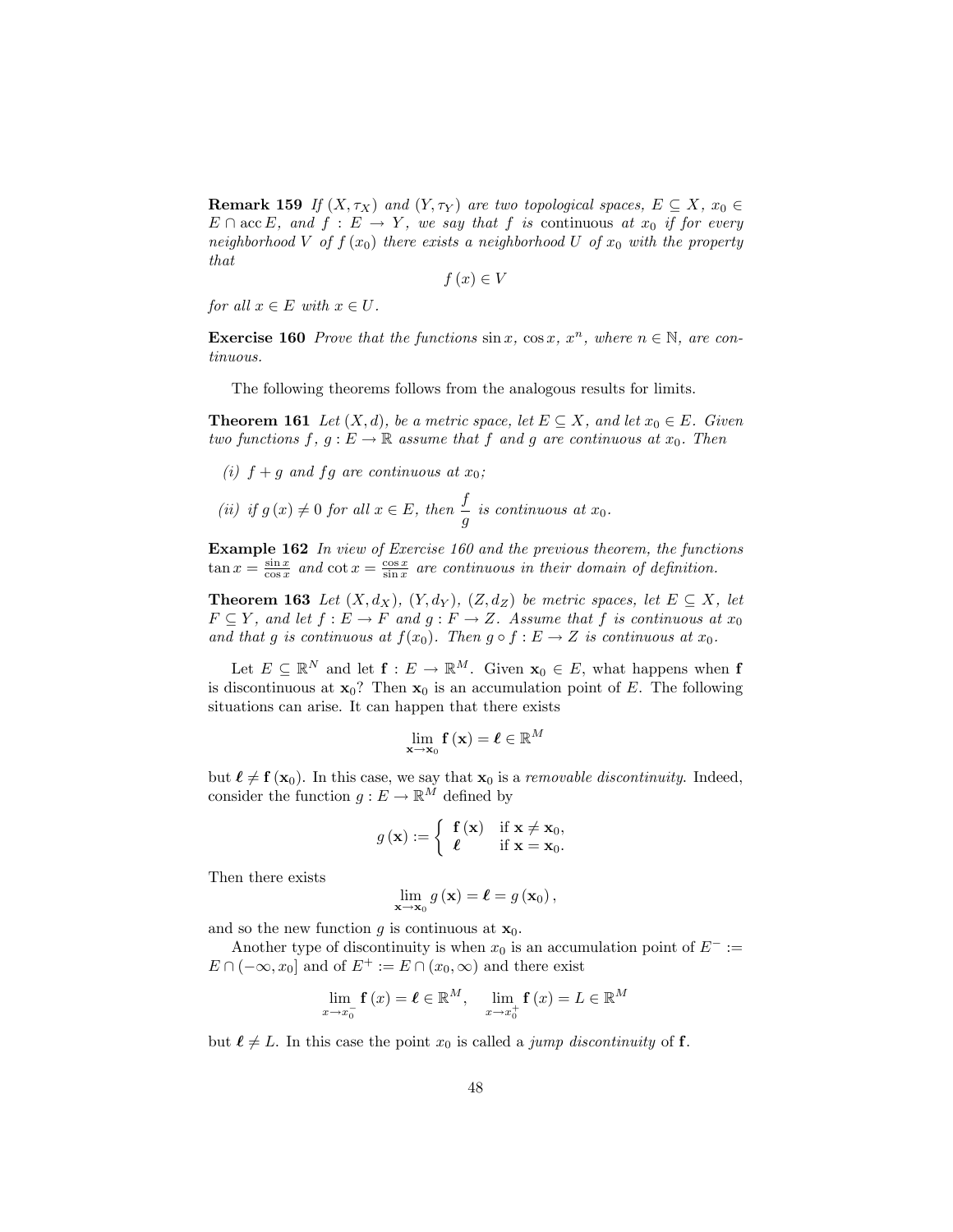Example 164 The integer and fractional part of x have jump discontinuity at every integer.

Finally, the last type of discontinuity is when at least one of the limits  $\lim_{x\to x_0^-} \mathbf{f}(x)$  and  $\lim_{x\to x_0^+} \mathbf{f}(x)$  is not finite or does not exist. In this case, the point  $x_0$  is called an *essential discontinuity* of **f**.

#### Example 165 The function

$$
f(x) := \begin{cases} \sin\frac{1}{x} & \text{if } x \neq 0, \\ 1 & \text{if } x = 0, \end{cases}
$$

and

$$
g(x) := \begin{cases} \log x & \text{if } x > 0, \\ 1 & \text{if } x = 0, \end{cases}
$$

have an essential discontinuity at  $x = 0$ .

#### Friday, February 27, 2015

**Theorem 166** Let  $(X, d_X)$ ,  $(Y, d_Y)$  be metric spaces, let  $E \subseteq X$ , and let  $f$ :  $E \rightarrow Y$ .

- (i) Then f is continuous if and only if  $f^{-1}(V)$  is relatively open for every open set  $V \subseteq Y$ .
- (ii) Then f is continuous if and only if  $f^{-1}(C)$  is relatively closed for every closed set  $C \subseteq Y$ .

**Proof.** (i) Step 1: Let  $V \subseteq Y$  be open. Assume that f is continuous. If  $f^{-1}(V)$  is empty, then there is nothing to prove. Otherwise, let  $x_0 \in f^{-1}(V)$ . Since V is open and  $f(x_0) \in V$ , there exists  $\varepsilon > 0$  such that  $B_Y(f(x_0), \varepsilon) \subseteq V$ . Since f is continuous at  $x_0$  there exists  $\delta_{x_0} > 0$  such that for all  $x \in E$  with  $d_X(x, x_0) < \delta_{x_0}$ , we have

$$
d_Y(f(x), f(x_0)) < \varepsilon.
$$

Hence, for all  $x \in E$  with  $d_X(x, x_0) < \delta_{x_0}$ ,

$$
f(x) \in B_Y(f(x_0), \varepsilon) \subseteq V
$$

and so  $B_X(x_0, \delta_{x_0}) \cap E \subseteq f^{-1}(V)$ . Take

$$
U := \bigcup_{x \in f^{-1}(V)} B_X(x, \delta_x).
$$

Then U is open and  $f^{-1}(V) \subseteq U$ . Hence,

$$
U\cap E=f^{-1}\left( V\right) ,
$$

which shows that  $f^{-1}(V)$  is relatively open.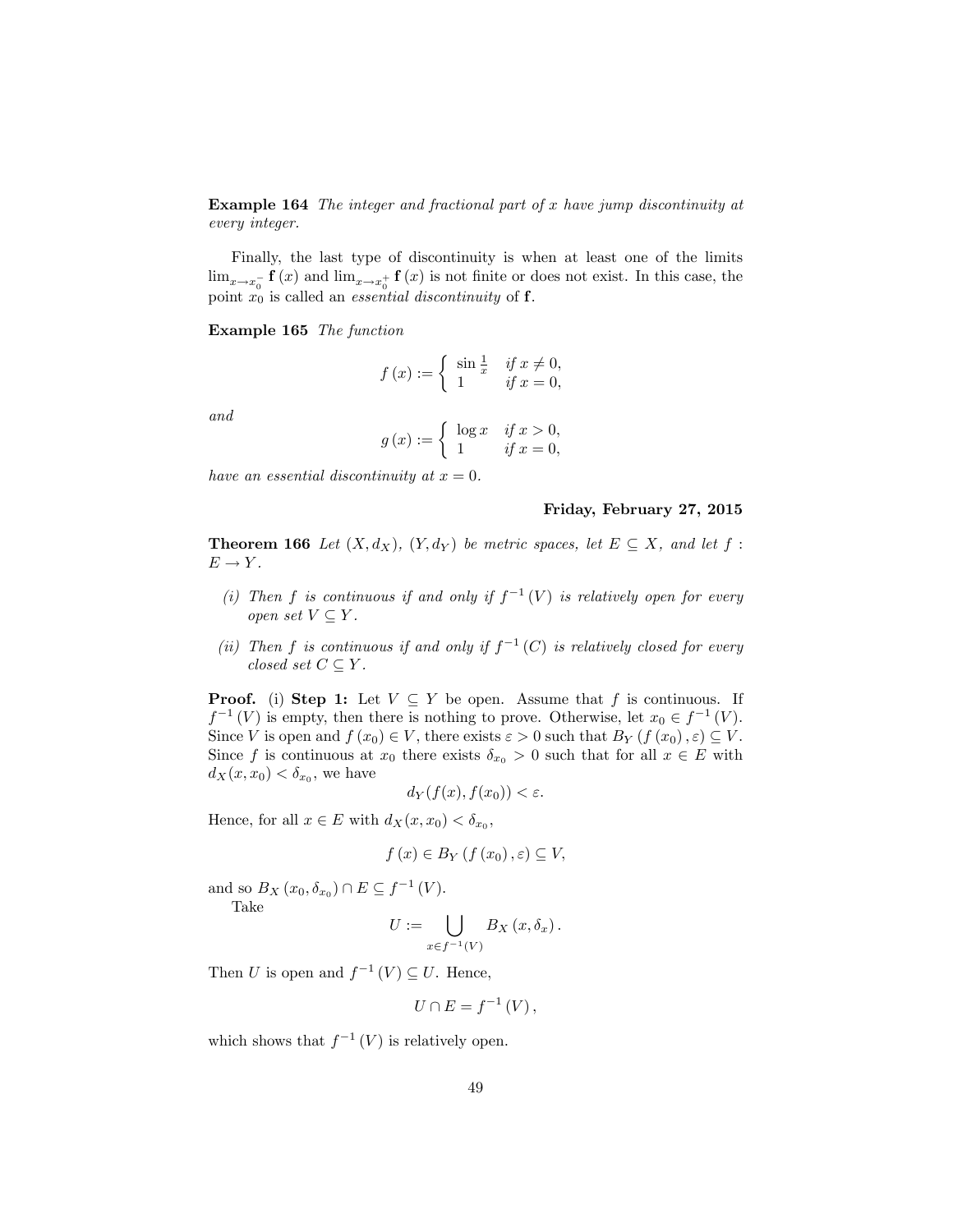**Step 2:** Assume that  $f^{-1}(V)$  is relatively open for every open set  $V \subseteq Y$ . Let  $x_0 \in E \cap \text{acc } E$  and let  $\varepsilon > 0$ . Consider the open set  $V = B_Y(f(x_0), \varepsilon)$ . Then  $f^{-1}(V)$  is relatively open and so there exists an open set  $U \subseteq X$  such that  $U \cap E = f^{-1}(V)$ . Since  $x_0 \in f^{-1}(U)$ , we have  $x_0 \in U$ . Hence there exists  $B_X(x_0, \delta) \subseteq U$ . It follows that for every  $x \in U$  with  $0 < d_X(x, x_0) < \delta$ , then x belongs to  $U \cap E = f^{-1}(V)$  and so  $f(x) \in V = B_Y(f(x_0), \varepsilon)$ , that is,

$$
d_Y(f(x), f(x_0)) < \varepsilon
$$

which shows that there exists

$$
\lim_{x \to x_0} f(x) = f(x_0).
$$

(ii) Exercise.

As a corollary, we get.

**Corollary 167** Let  $(X, d_X)$ ,  $(Y, d_Y)$  be metric spaces, let  $E \subseteq X$ , and let  $f$ :  $E \to Y$ .

- (i) If E is open, then f is continuous if and only if  $f^{-1}(V)$  is open for every open set  $V \subseteq Y$ .
- (ii) If E is closed, then f is continuous if and only if  $f^{-1}(C)$  is relatively closed for every closed set  $C \subseteq Y$ .

Remark 168 The previous characterization of continuous functions is useful to define continuity in a topological space.

Example 169 The previous theorem implies in particular that sets of the form

$$
\{x \in \mathbb{R} : 4\sin x - \log(1+|x|) > 0\}
$$

are open. We used this in the exercises.

Next we show that continuous functions preserve compactness.

**Proposition 170** Let  $(X, d_X)$ ,  $(Y, d_Y)$  be metric spaces, let  $E \subseteq X$ , and let  $f: E \to Y$  be continuous. Then  $f(K)$  is compact for every compact set  $K \subseteq E$ .

**Proof.** Let  $\{U_{\alpha}\}_{{\alpha}\in{\Lambda}}$  be an open cover of  $f(K)$ . By continuity,  $f^{-1}(U_{\alpha})$ is relatively open for every  $\alpha \in \Lambda$ , and so there exists  $W_{\alpha}$  open such that  $f^{-1}(U_{\alpha}) = E \cap W_{\alpha}$ . The family  $\{W_{\alpha}\}_{{\alpha \in {\Lambda}}}$  is an open cover of K. Since K is compact, we may find  $U_{\alpha_1}, \ldots, U_{\alpha_l}$  such that  $\{W_{\alpha_i}\}_{i=1}^l$  cover K. In turn,  $U_{\alpha_1}, \ldots, U_{\alpha_l}$  cover  $f(K)$ . Indeed, if  $y \in f(K)$ , then there exists  $x \in K$  such that  $f(x) = y$ . Let  $i = 1, ..., l$  be such that  $x \in f^{-1}(U_{\alpha_i}) = E \cap W_{\alpha_i}$ . Then  $y = f(x) \in U_{\alpha_i}.$ 

We now discuss the continuity of inverse functions and of composite functions. If a continuous function  $f$  is invertible its inverse function  $f^{-1}$  may not be continuous.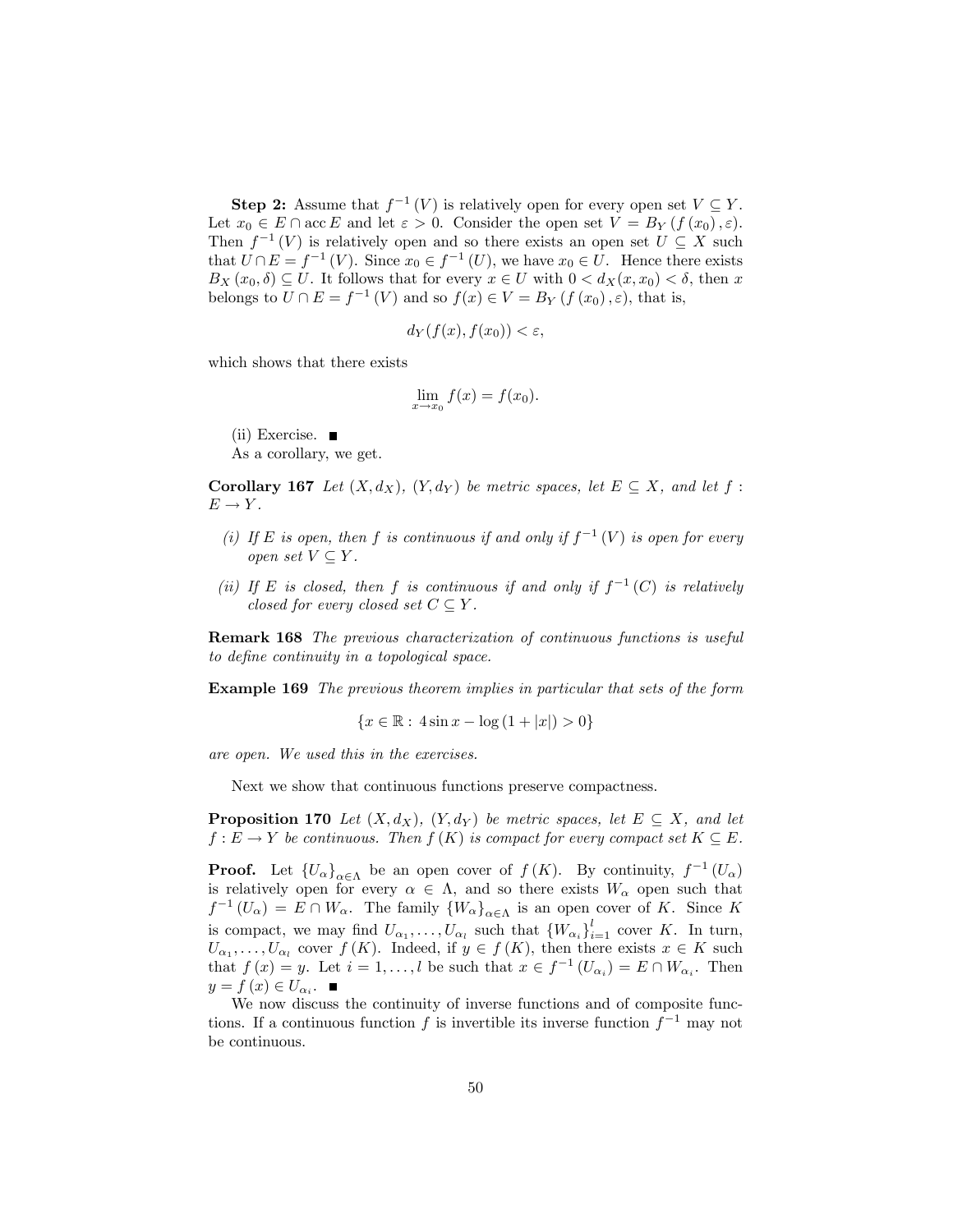Example 171 Let

$$
f(x) := \begin{cases} x & \text{if } 0 \le x \le 1, \\ x - 1 & \text{if } 2 < x \le 3. \end{cases}
$$

Then  $f^{-1} : [0,2] \rightarrow R$  is given by

$$
f^{-1}(x) := \begin{cases} x & \text{if } 0 \le x \le 1, \\ x+1 & \text{if } 1 < x \le 2, \end{cases}
$$

which is not continuous at  $x = 1$ .

We will see that this cannot happen if  $E$  is an interval or a compact set.

**Theorem 172** Let  $(X, d_X)$ ,  $(Y, d_Y)$  be metric spaces, let  $K \subseteq X$  be compact, and let  $f: K \to Y$  be one-to-one and continuous. Then the inverse function  $f^{-1}: f(K) \to X$  is continuous.

**Lemma 173** Let  $(X, d_X)$ , let  $K \subset X$  be a compact set, and let  $C \subseteq K$  be a closed set. Then C is compact.

**Proof.** Let  $\{U_{\alpha}\}_{{\alpha}\in{\Lambda}}$  be an open cover of C. Since C is closed, the set  $U:=X\backslash C$ is open. Note that

$$
K = (K \setminus C) \cup C \subseteq U \cup \bigcup_{\alpha} U_{\alpha}.
$$

Since K is compact, there exist  $U_{\alpha_1}, \ldots, U_{\alpha_l}$  such that

$$
K \subseteq U \cup \bigcup_{i=1}^{l} U_{\alpha_i}.
$$

But since  $U = X \setminus C$ , it follows that

$$
C\subseteq \bigcup_{i=1}^l U_{\alpha_i},
$$

which shows that C is compact.  $\blacksquare$ 

**Proof of Theorem 172.** Let  $C \subseteq X$  be a closed set. By the previous lemma  $K \cap C$  is compact. By Proposition 170 we have that  $f(K \cap C)$  is compact. In particular,  $f(K \cap C)$  is closed by Theorem 98. Let  $g := f^{-1}$ . Then

$$
f(K\cap C)=g^{-1}(C),
$$

which shows that  $g^{-1}(C)$  is closed for every closed set  $C \subseteq X$ . Thus, by Theorem 166, g is continuous.  $\blacksquare$ 

Remark 174 Here we used the fact that a compact set is closed, so to extend this to a function  $f: K \to Y$ , where  $K \subseteq X$  and X and Y are topological spaces, we need Y to be a Hausdorff topological space (see Remark 99).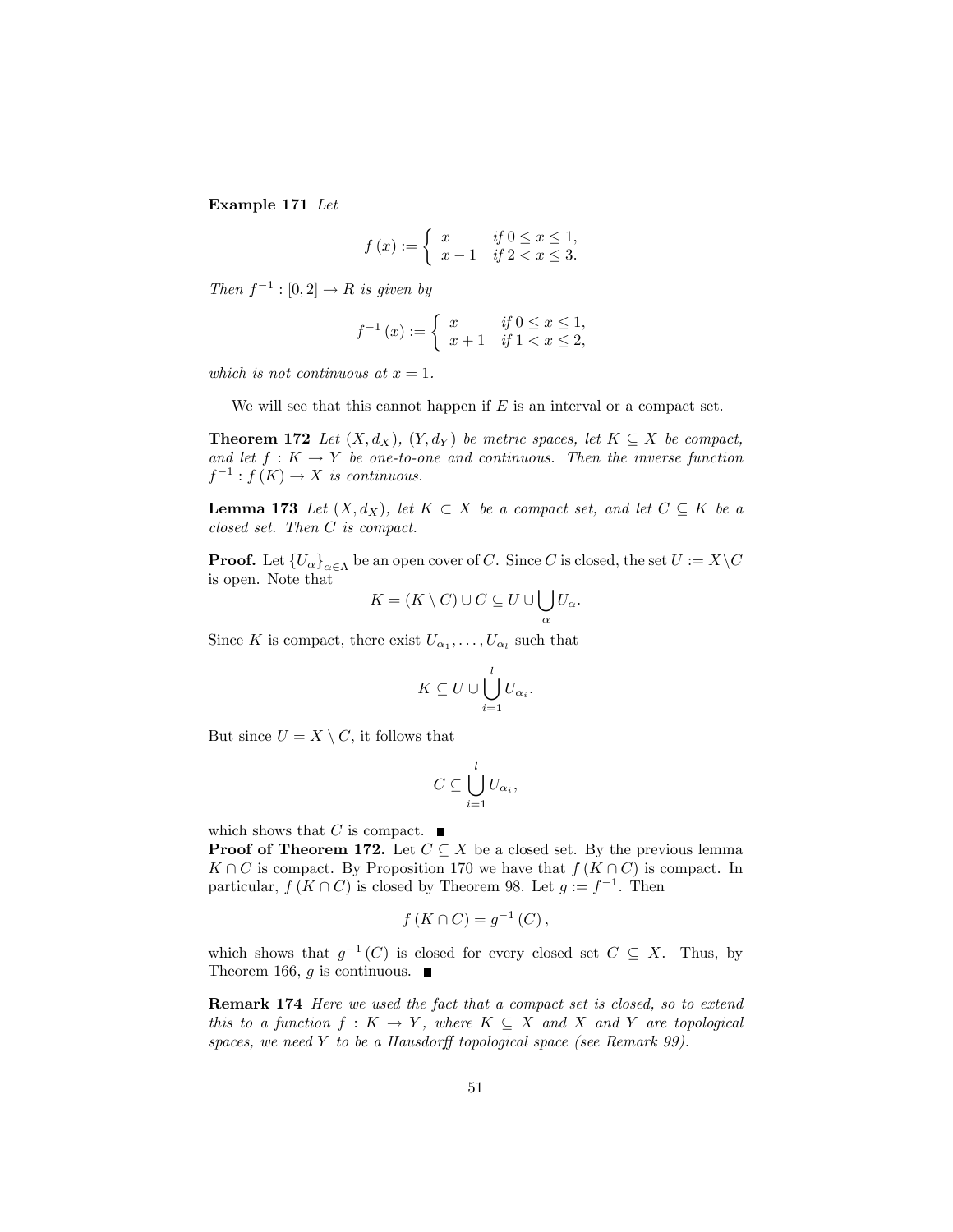Example 175 In view of the previous theorem and Exercise 160, the functions  $arccos x$ ,  $arcsin x$ ,  $arctan x$  are continuous.

Given  $a > 0$ , the function  $\log_a x$  is continuous for  $x > 0$ , since it is the inverse of  $a^x$ .

Given  $n \in \mathbb{N}$ , the function  $2^{n+1}\sqrt{x}$ ,  $x \in \mathbb{R}$ , is continuous, since it is the inverse of  $x^{2n+1}$ . The function  $\sqrt[n]{x}$ ,  $x \in [0,\infty)$ , is continuous, since it is the inverse of  $x^{2n}$ .

Given  $a > 0$ , since  $e^x$  and  $\log x$  are continuous in  $(0, \infty)$ , by writing

$$
x^{a} = e^{\log x^{a}} = e^{a \log x},
$$
  

$$
x^{x} = e^{\log x^{x}} = e^{x \log x},
$$

it follows from Theorems 161 and 163, that  $x^a$  and  $x^x$  are continuous in  $(0, \infty)$ .

#### Monday, March 1, 2015

Correction exercise in the homework on limits with Taylor.

**Theorem 176 (Weierstrass)** Let  $(X,d)$  be a metric space, let  $K \subseteq X$  be compact and let  $f: K \to \mathbb{R}$  be continuous. Then there exist  $x_0, x_1 \in K$  asuch that

$$
f(x_0) = \min_{x \in K} f(x), \quad f(x_1) = \max_{x \in K} f(x)
$$

**Proof.** A continuous function is lower semicontinuous and upper semicontinuous, and so we can apply Theorem 154 and Exercise 157.

## 12 Directional Derivatives and Differentiability

Let  $(X, \|\cdot\|_X)$ ,  $(Y, \|\cdot\|_Y)$  be normed spaces, let  $E \subseteq X$ , let  $f : E \to Y$  and let  $x_0 \in E$ . Given a direction  $v \in X \setminus \{0\}$ , let L be the line through  $x_0$  in the direction  $v$ , that is,

$$
L := \{ x \in X : x = x_0 + tx, t \in \mathbb{R} \},
$$

and assume that  $x_0$  is an accumulation point of the set  $E \cap L$ . The *directional* derivative of f at  $x_0$  in the direction v is defined as

$$
\frac{\partial f}{\partial v}(x_0) := \lim_{t \to 0} \frac{f(x_0 + tv) - f(x_0)}{t},
$$

provided the limit exists in Y .

If  $X = \mathbb{R}^N$  and  $\mathbf{v} = \mathbf{e}_i$ , where  $\mathbf{e}_i$  is a vector of the canonical basis, the directional derivative  $\frac{\partial f}{\partial \mathbf{e}_i}(\mathbf{x}_0)$ , if it exists, is called the *partial derivative* of f with respect to  $x_i$  and is denoted  $\frac{\partial f}{\partial x_i}(\mathbf{x}_0)$  or  $f_{x_i}(\mathbf{x}_0)$  or  $D_i f(\mathbf{x}_0)$ .

**Remark 177** When  $X = \mathbb{R}$ , taking  $v = 1$ , we get that

$$
\lim_{t \to 0} \frac{f(x_0 + t) - f(x_0)}{t},
$$

which is the standard definition of derivative  $f'(x_0)$ . It can be shown that if  $f'(x_0)$  exists in  $\mathbb R$ , then  $f$  is continuous at  $x_0$ .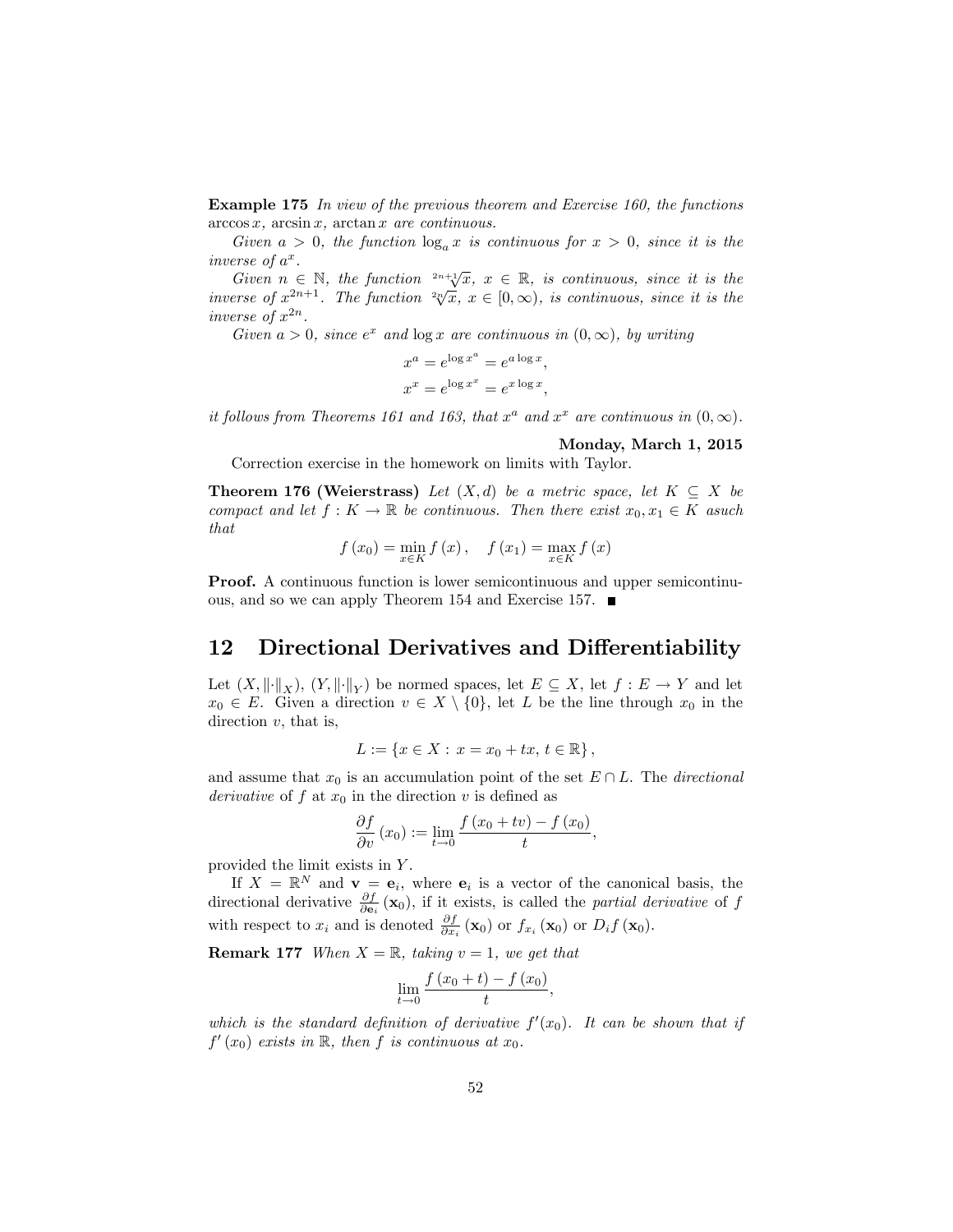#### Wednesday, March 3, 2015

In view of the previous remark, one would be tempted to say that if the directional derivatives at  $x_0$  exist and are finite in every direction, then f is continuous at  $x_0$ . This is false in general, as the following example shows.

#### Example 178 Let

$$
f(x,y) := \begin{cases} 1 & \text{if } y = x^2, \, x \neq 0, \\ 0 & \text{otherwise.} \end{cases}
$$

Given a direction  $\mathbf{v} = (v_1, v_2)$ , the line L through  $(0, 0)$  in the direction  $\mathbf{v}$ intersects the parabola  $y = x^2$  only in  $(0,0)$  and in at most one point. Hence, if t is very small,

$$
f(0 + tv_1, 0 + tv_2) = 0.
$$

It follows that

$$
\frac{\partial f}{\partial \mathbf{v}}(0,0) = \lim_{t \to 0} \frac{f(0 + tv_1, 0 + tv_2) - f(0,0)}{t} = \lim_{t \to 0} \frac{0 - 0}{t} = 0.
$$

However, f is not continuous in  $(0,0)$ , since  $f(x,x^2) = 1 \rightarrow 1$  as  $x \rightarrow 0$ , while  $f (x, 0) = 0 \to 0 \text{ as } x \to 0.$ 

Example 179 Let

$$
f(x,y) := \begin{cases} \frac{x^2y}{x^4+y^2} & \text{if } (x,y) \neq (0,0), \\ 0 & \text{if } (x,y) = (0,0). \end{cases}
$$

Let's find the directional derivatives of f at  $(0,0)$ . Given a direction  $\mathbf{v} = (v_1, v_2)$ , with  $v_1^2 + v_2^2 = 1$ , we have

$$
f(0 + tv_1, 0 + tv_2) = 0.
$$

It follows that

$$
\frac{f(0+tv_1, 0+tv_2) - f(0,0)}{t} = \frac{\frac{(tv_1)^2 tv_2}{(tv_1)^4 + (tv_2)^2} - 0}{t}
$$

$$
= \frac{t^3 v_1^2 v_2}{t^5 v_1^4 + t^3 v_2^2}.
$$

If  $v_2 = 0$  then

$$
\frac{f(0+tv_1, 0+tv_2) - f(0,0)}{t} = \frac{0}{t^5 v_1^4 + 0} = 0 \to 0
$$

as  $t \to 0$ , so  $\frac{\partial f}{\partial x}(0,0) = 0$ . If  $v_2 \neq 0$ , then,

$$
\frac{f(0+tv_1, 0+tv_2) - f(0,0)}{t} = \frac{v_1^2 v_2}{t^2 v_1^4 + v_2^2} \longrightarrow \frac{v_1^2 v_2}{0 + v_2^2} = \frac{v_1^2}{v_2},
$$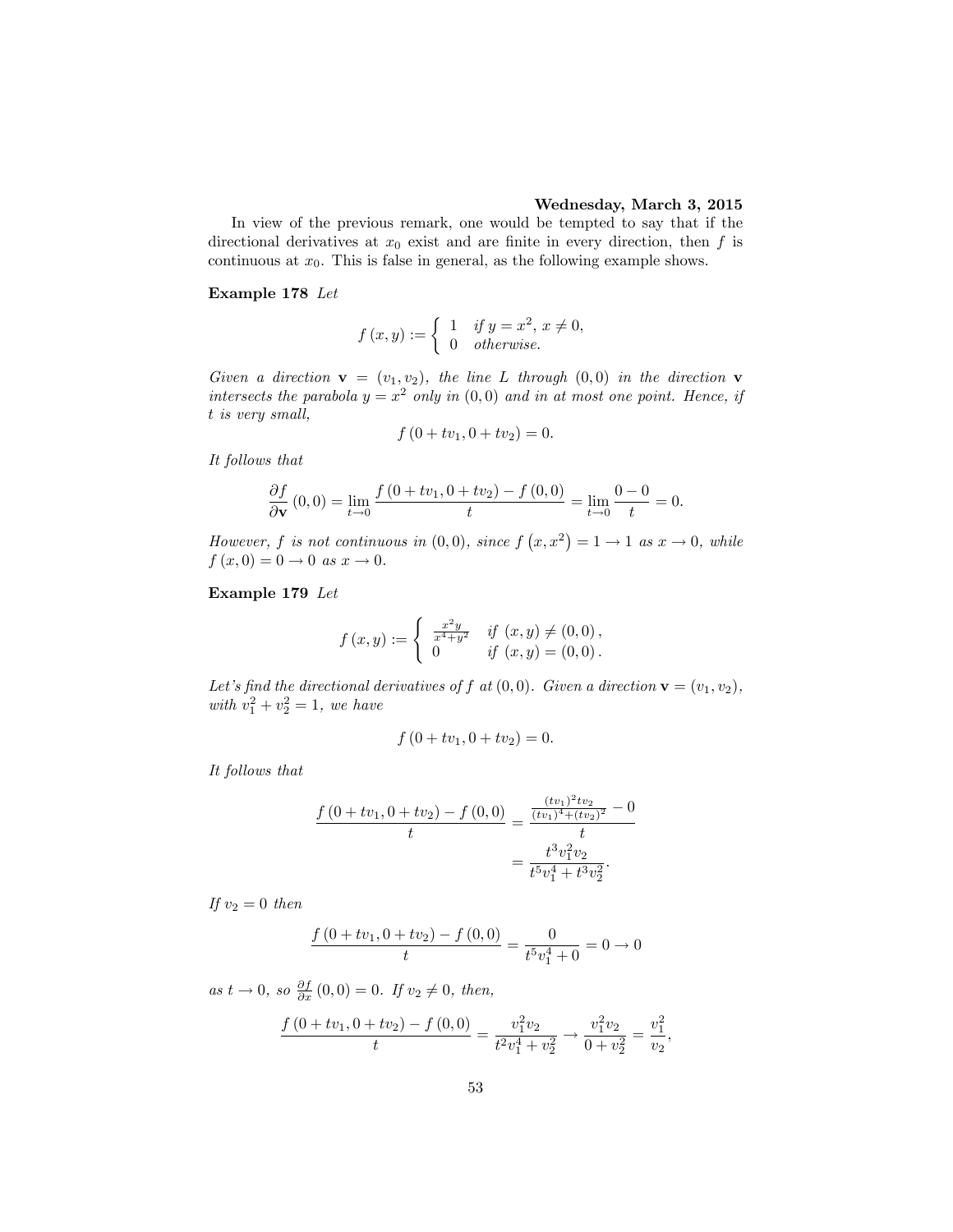$$
\frac{\partial f}{\partial \mathbf{v}}(0,0) = \frac{v_1^2}{v_2}.
$$

In particular,  $\frac{\partial f}{\partial y}(0,0) = \frac{0}{1} = 0$ . Now let's prove that f is not continuous at  $(0, 0)$ . We have

$$
f(x,0) = \frac{0}{0+y^2} = 0 \to 0
$$

as  $x \to 0$ , while

$$
f(x, x^2) = \frac{x^2 x^2}{x^4 + x^4} = \frac{1}{2} \rightarrow \frac{1}{2}
$$

as  $x \to 0$ . Hence, the limit  $\lim_{(x,y)\to(0,0)} f(x,y)$  does not exists and so f is not continuous at  $(0,0)$ . Note that f is continuous at all other points  $(x, y) \neq (0, 0)$ by Theorem 161, since  $h(x, y) = x$  and  $g(x, y) = y$  are continuous functions in  $\mathbb{R}^2$ .

The previous examples show that in dimension  $N \geq 2$  partial derivatives do not give the same kind of results as in the case  $N = 1$ . To solve this problem, we introduce a stronger notion of derivative, namely, the notion of differentiability.

Let  $(X, \|\cdot\|_X)$ ,  $(Y, \|\cdot\|_Y)$  be normed spaces. We recall that a function  $L$ :  $X \rightarrow Y$  is linear if

$$
L(x_1 + x_2) = L(x_1) + L(x_2)
$$

for all  $x_1, x_2 \in X$  and

$$
L\left(sx\right)=sL\left(x\right)
$$

for all  $s \in \mathbb{R}$  and  $x \in X$ .

**Remark 180** If  $X = \mathbb{R}^N$  and  $Y = \mathbb{R}^M$ , then every linear function  $L : \mathbb{R}^N \to \mathbb{R}^M$  $\mathbb{R}^M$  is continuous. Indeed, Write  $\mathbf{x} = \sum_{i=1}^N x_i \mathbf{e}_i$ . Then by the linearity of  $\mathbf{L}$ ,

$$
\mathbf{L}(\mathbf{x}) = \mathbf{L} \left( \sum_{i=1}^{N} x_i \mathbf{e}_i \right) = \sum_{i=1}^{N} x_i \mathbf{L} \left( \mathbf{e}_i \right).
$$

Define  $\mathbf{b}_i := \mathbf{L}(\mathbf{e}_i) \in \mathbb{R}^M$ . Then the previous calculation shows that

$$
\mathbf{L}\left(\mathbf{x}\right) = \sum_{i=1}^{N} x_i \mathbf{b}_i \quad \text{for all } \mathbf{x} \in \mathbb{R}^N,
$$

which is continuous by Theorem 161.

The following example shows that when  $X$  is infinite-dimensional there exist linear functions which are not continuous.

**Example 181** Let  $X := \{f : [-1, 1] \to \mathbb{R} : \text{ there exists } f'(x) \in \mathbb{R} \text{ for all } x \in [-1, 1] \}.$ The vector space X is a normed space with the norm  $||f|| := \max_{x \in [-1,1]} |f(x)|$ . Note that since  $f$  has a finite derivative at every  $x$ , it follows that  $f$  is continuous at every  $x$ . By the theorem on composition of continuous functions, the

so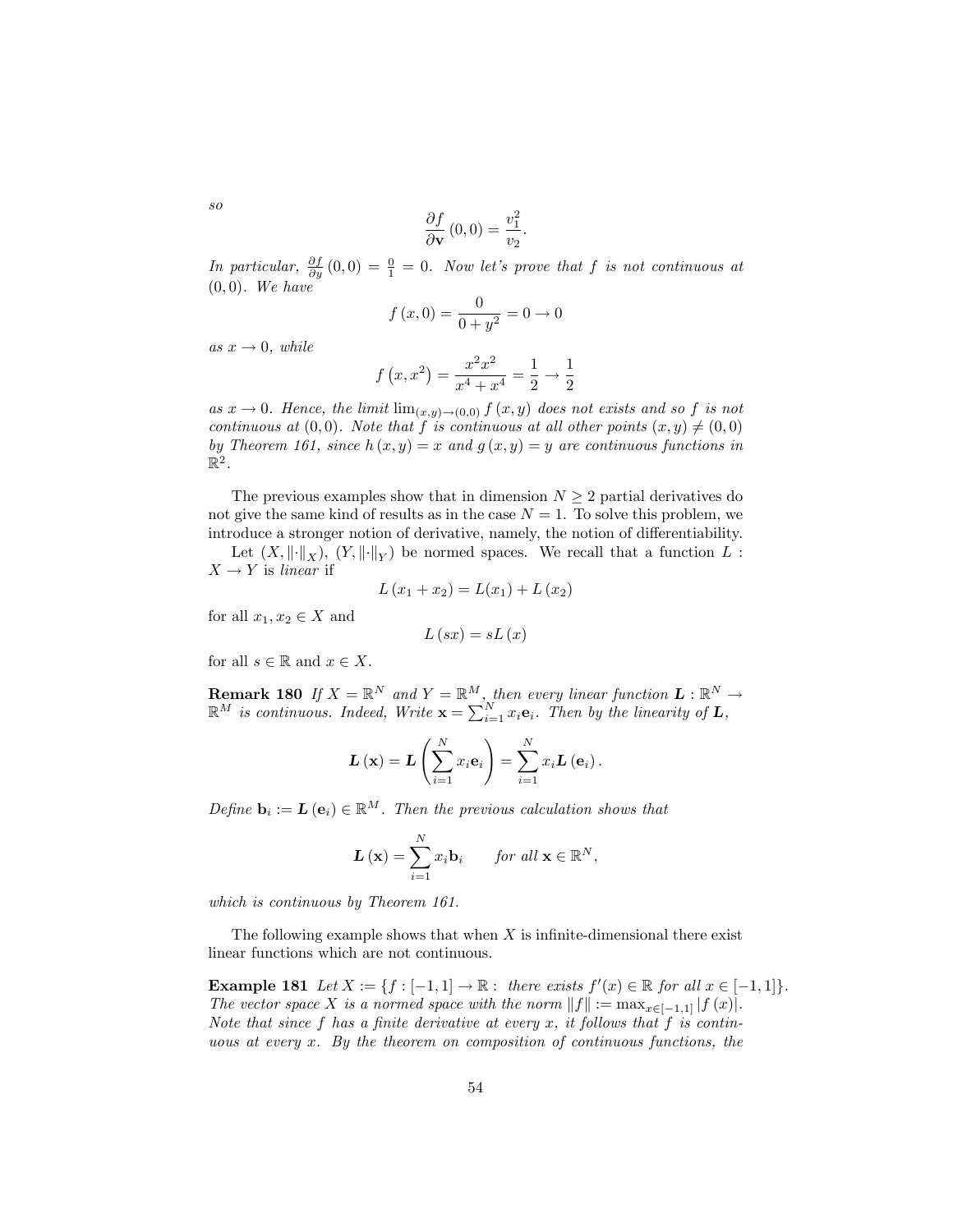function  $|f(x)|$  is also continuous. Since  $[-1, 1]$  is compact, by the Weierestrass theorem, there exists  $\max_{x \in [-1,1]} |f(x)|$ . Hence, ||f|| is well-defined. We have already seen in Exercise 47 that it is a norm.

Consider the linear function  $L : X \to \mathbb{R}$  defined by

$$
L(f):=f'(0).
$$

Then  $L$  is linear. To prove that  $L$  is not continuous, consider

$$
f_n(x) := \frac{1}{n} \sin(n^2 x).
$$

Then

$$
||f_n - 0|| \le \frac{1}{n} \to 0
$$

but

$$
f_n'(x) = n \cos\left(n^2 x\right)
$$

so that

$$
L(f_n) = f'_n(0) = n \to \infty
$$

and so L is not continuous, since  $L(f_n) \to L(0) = 0$ .

**Definition 182** Let  $(X, \|\cdot\|_X)$ ,  $(Y, \|\cdot\|_Y)$  be normed spaces, let  $E \subseteq X$ , let  $f$ :  $E \to Y$ , and let  $x_0 \in E$  be an accumulation point of E. The function f is differentiable at  $x_0$  if there exists a continuous linear function  $L : X \rightarrow Y$ (depending on f and  $x_0$ ) such that

$$
\lim_{x \to x_0} \frac{f(x) - f(x_0) - L(x - x_0)}{\|x - x_0\|_Y} = 0.
$$
\n(16)

provided the limit exists. The function  $L$ , if it exists, is called the differential of  $f$  at  $x_0$  and is denoted df  $(x_0)$  or  $df_{x_0}$ .

**Remark 183** Since f takes values in Y the limit  $(16)$  is equivalent to

$$
\lim_{x \to x_0} \left\| \frac{f(x) - f(x_0) - L(x - x_0)}{\|x - x_0\|_Y} \right\|_Y = 0.
$$

**Exercise 184** Prove that if  $N = 1$ , then f is differentiable at  $x_0$  if and only there exists the derivative  $f'(x_0) \in \mathbb{R}$ .

The next theorem shows that differentiability in dimension  $N \geq 2$  plays the same role of the derivative in dimension  $N = 1$ .

**Theorem 185** Let  $(X, \|\cdot\|_X)$ ,  $(Y, \|\cdot\|_Y)$  be normed spaces, let  $E \subseteq X$ , let  $f$ :  $E \to Y$ , and let  $x_0 \in E$  be an accumulation point of E. If f is differentiable at  $x_0$ , then f is continuous at  $x_0$ .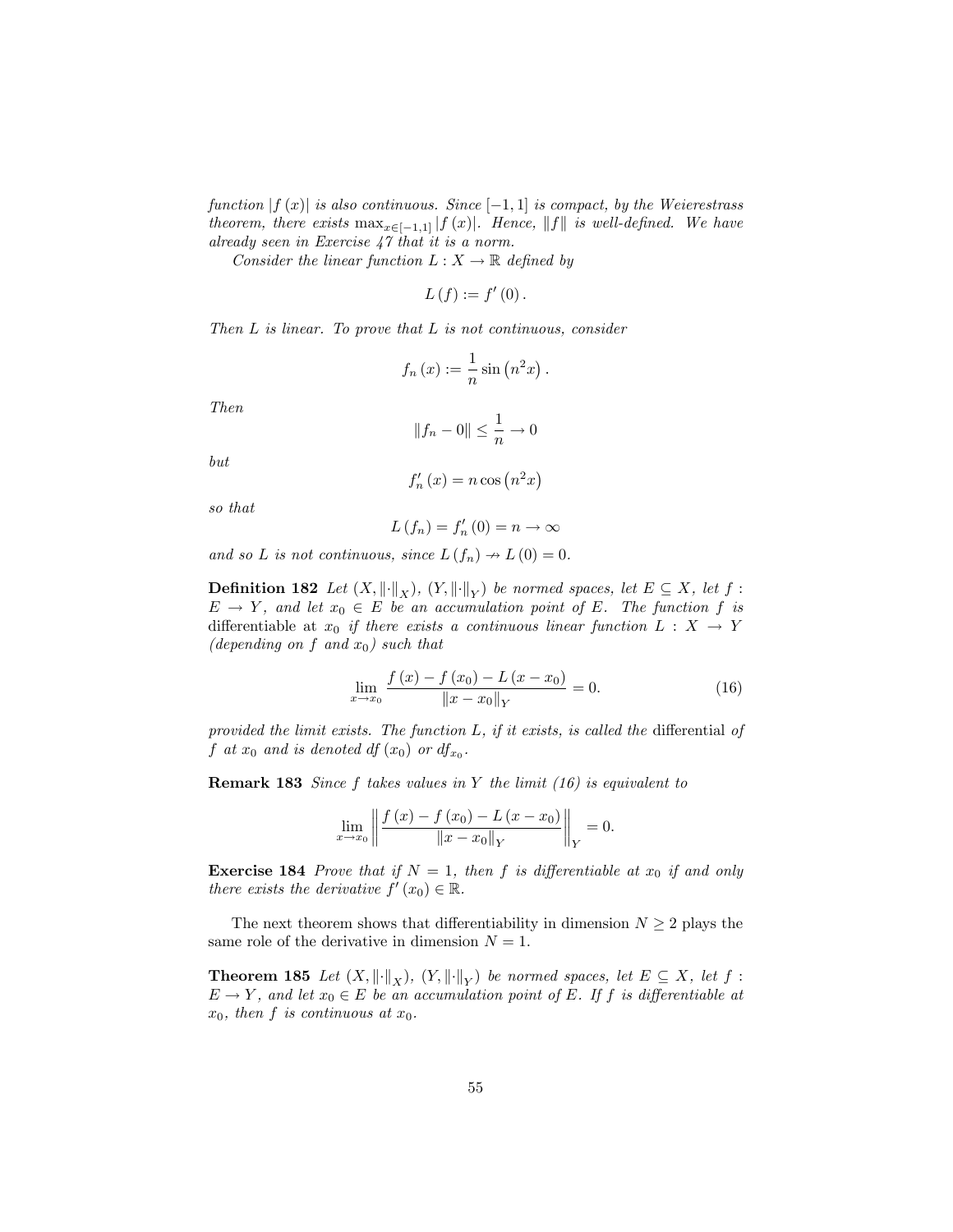**Proof.** Let L be the differential of f at  $x_0$ . We have

$$
f(x) - f(x_0) = f(x) - f(x_0) - L(x - x_0) + L(x - x_0)
$$
  
= 
$$
\frac{f(x) - f(x) - L(x - x_0)}{\|x - x_0\|_X} \|x - x_0\| + L(x - x_0).
$$

Hence, by the properties of the norm for  $x \in E$ ,  $x \neq x_0$ ,

$$
0 \le ||f(x) - f(x_0)||_Y \le \left\| \frac{f(x) - f(x) - L(x - x_0)}{||x - x_0||_X} \right\|_Y ||x - x_0||_X + ||L(x - x_0)||_Y
$$
  
\n
$$
\to ||0||_Y ||0||_X + ||L(0)|| = 0
$$

as  $x \to x_0$ . It follows that f is continuous at  $x_0$ .

Next we study the relation between directional derivatives and differentiability. Here we need  $x_0$  to be an interior point of E.

**Theorem 186** Let  $(X, \|\cdot\|_X)$ ,  $(Y, \|\cdot\|_Y)$  be normed spaces, let  $E \subseteq X$ , let  $f$ :  $E \to Y$ , and let  $x_0 \in E^{\circ}$ . If f is differentiable at  $x_0$ , then all the directional derivatives of  $f$  at  $x_0$  exist and

$$
\frac{\partial f}{\partial v}(x_0) = L(v),
$$

where  $L$  is the differential of  $f$  at  $x_0$ . In particular, the function

$$
v \in X \mapsto \frac{\partial f}{\partial v} \left( x_0 \right)
$$

is linear.

**Proof.** Since  $x_0$  is an interior point, there exists  $B(x_0, r) \subseteq E$ . Let  $v \in X$  be a direction and take  $x = x_0 + tv$ . Note that for  $|t| < r/||v||_X$ , we have that

$$
||x - x_0||_X = ||x_0 + tv - x_0||_X = ||tv||_X = |t| ||v||_X < r
$$

and so  $x_0 + tv \in B(x_0, r) \subseteq E$ . Moreover,  $x \to x_0$  as  $t \to 0$  and so, since f is differentiable at  $x_0$ ,

$$
0 = \lim_{x \to x_0} \frac{f(x) - f(x_0) - L(x - x_0)}{\|x - x_0\|_X} = \lim_{t \to 0} \frac{f(x_0 + tv) - f(x_0) - L(x_0 + tv - x_0)}{\|x_0 + tv - x_0\|}
$$
  
= 
$$
\lim_{t \to 0} \frac{f(x_0 + tv) - f(x_0) - tL(v)}{|t|} = \frac{1}{\|v\|_X} \lim_{t \to 0} \frac{f(x_0 + tv) - f(x_0) - tL(v)}{|t|}.
$$

Multiply everything by  $||v||_X$  to get

$$
\lim_{t \to 0} \frac{f(x_0 + tv) - f(x_0) - tL(v)}{|t|} = 0.
$$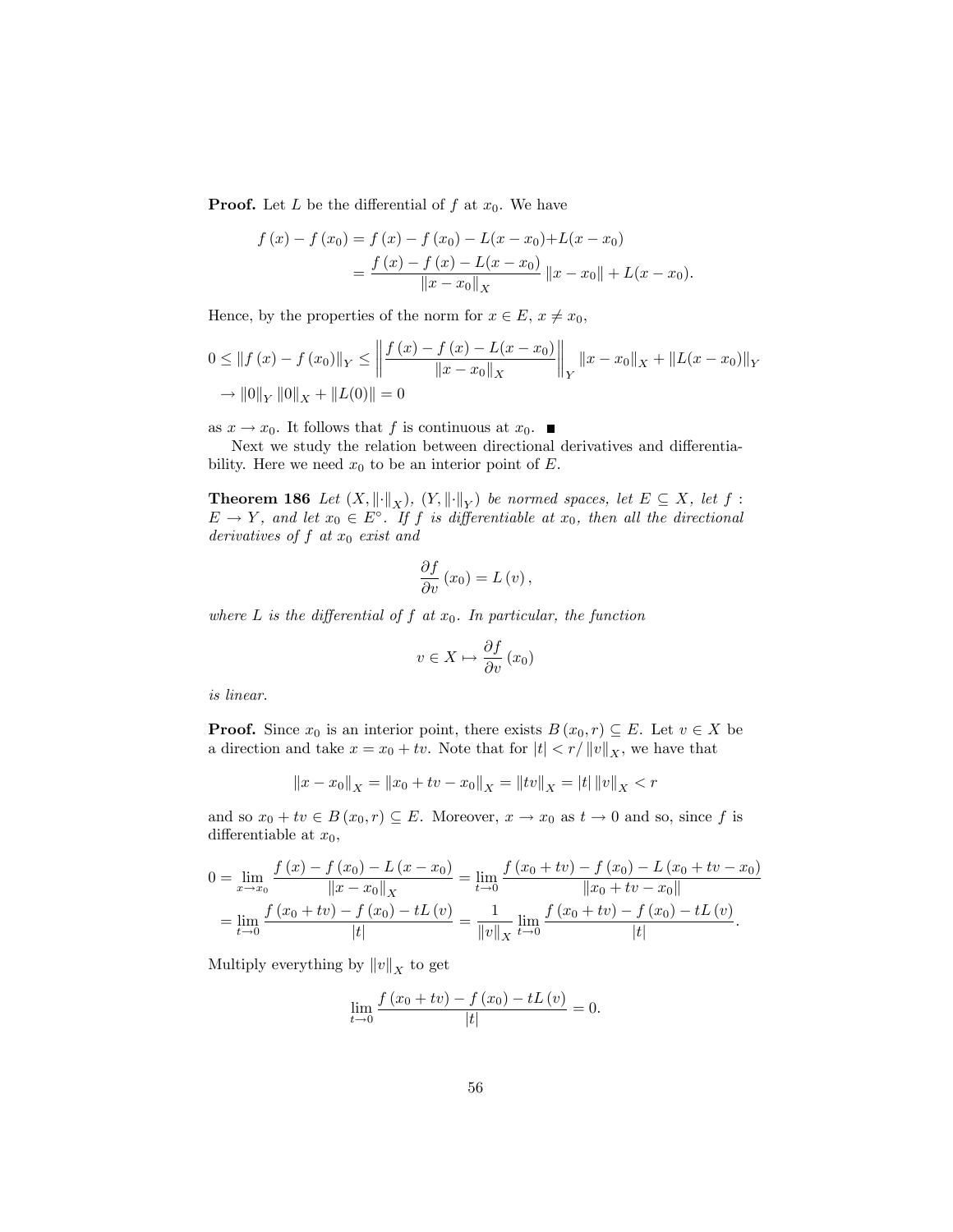By considering the left and right limits we get

$$
0 = \lim_{t \to 0^{+}} \frac{f(x_0 + tv) - f(x_0) - tL(v)}{t} = 0,
$$
  
\n
$$
0 = \lim_{t \to 0^{-}} \frac{f(x_0 + tv) - f(x_0) - tL(v)}{-t} = -\lim_{t \to 0^{-}} \frac{f(x_0 + tv) - f(x_0) - tL(v)}{t}
$$

and so

$$
0 = \lim_{t \to 0} \frac{f(x_0 + tv) - f(x_0) - tL(v)}{t} = \lim_{t \to 0} \frac{f(x_0 + tv) - f(x_0)}{t} - L(v),
$$

which shows that there exists  $\frac{\partial f}{\partial v}(x_0) = L(v)$ .

# Monday, March 16, 2015

**Remark 187** If in the previous theorem  $x_0$  is not an interior point but for some direction  $v \in X$ , the point  $x_0$  is an accumulation point of the set  $E \cap L$ , where L is the line through  $x_0$  in the direction v, then as in the first part of the proof we can show that there exists the directional derivative  $\frac{\partial f}{\partial v}(x_0)$  and

$$
\frac{\partial f}{\partial v}(x_0) = T(v).
$$

**Remark 188** In particular, if  $X = \mathbb{R}^N$ , then by the previous theorem

$$
L\left(\mathbf{e}_{i}\right) = \frac{\partial f}{\partial x_{i}}\left(\mathbf{x}_{0}\right),\,
$$

and so, writing  $\mathbf{v} = \sum_{i=1}^{N} v_i \mathbf{e}_i$ , by the linearity of L we have

$$
L(\mathbf{v}) = L\left(\sum_{i=1}^{N} v_i \mathbf{e}_i\right) = \sum_{i=1}^{N} v_i L(\mathbf{e}_i) = \sum_{i=1}^{N} \frac{\partial f}{\partial x_i} (\mathbf{x}_0) v_i.
$$

Thus, only at interior points of  $E$ , to check differentiability it is enough to prove that

$$
\lim_{\mathbf{x}\to\mathbf{x}_0} \frac{f(\mathbf{x}) - f(\mathbf{x}_0) - \sum_{i=1}^N \frac{\partial f}{\partial x_i}(\mathbf{x}_0) (x_i - x_{0i})}{\|\mathbf{x} - \mathbf{x}_0\|} = 0.
$$
 (17)

If all the partial derivatives of f at  $x_0$  exist, the vector

$$
\left(\frac{\partial f}{\partial x_1}\left(\mathbf{x}_0\right),\ldots,\frac{\partial f}{\partial x_N}\left(\mathbf{x}_0\right)\right)\in\mathbb{R}^N
$$

is called the *gradient* of f at  $\mathbf{x}_0$  and is denoted by  $\nabla f(\mathbf{x}_0)$  or grad  $f(\mathbf{x}_0)$  or  $Df(\mathbf{x}_0)$ . Note the previous theorem shows that

$$
df_{\mathbf{x}_0}(\mathbf{v}) = L(\mathbf{v}) = \nabla f(\mathbf{x}_0) \cdot \mathbf{v} = \sum_{i=1}^{N} \frac{\partial f}{\partial x_i}(\mathbf{x}_0) v_i.
$$
 (18)

for all directions v.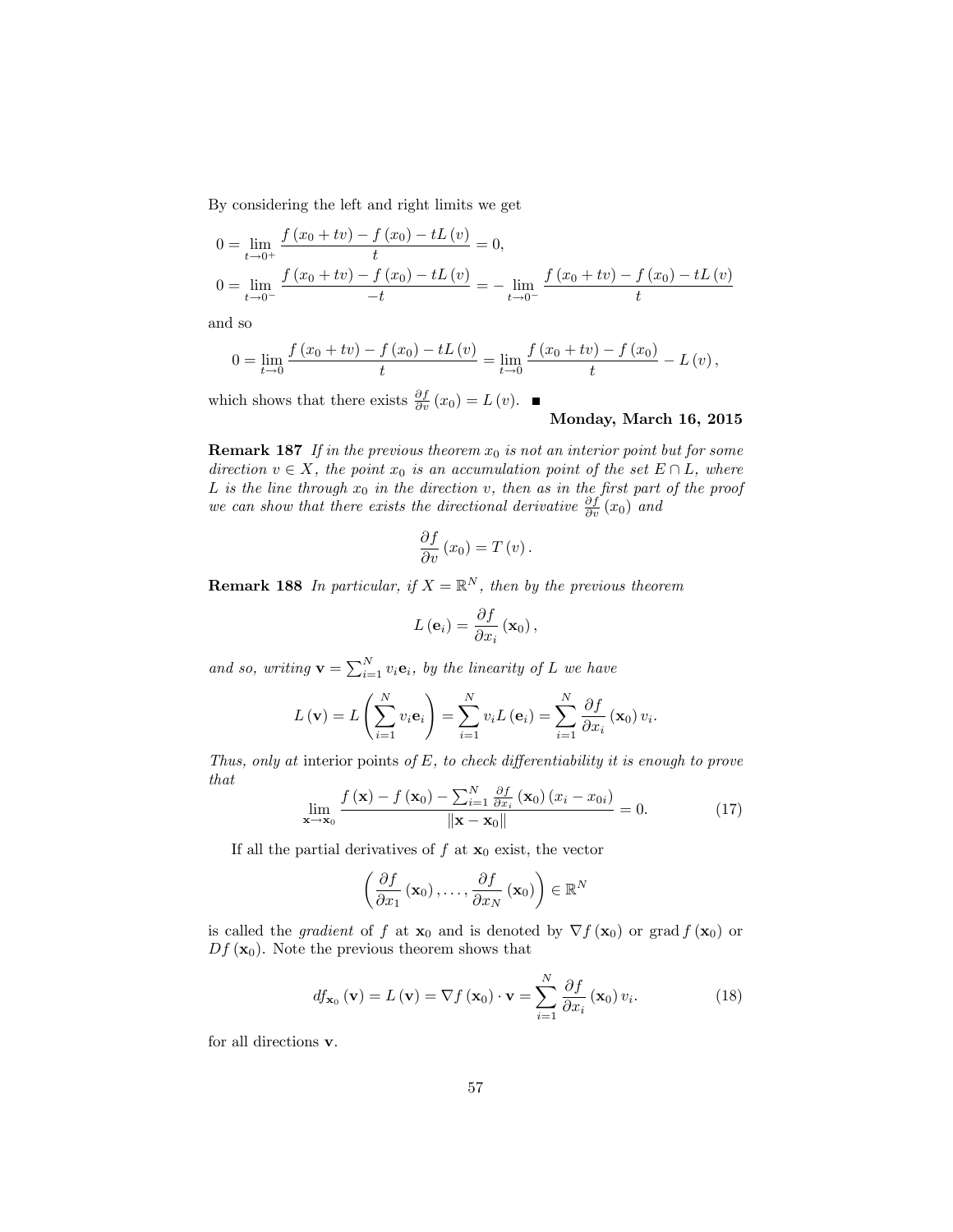Exercise 189 Let

$$
f(x,y) := \begin{cases} \frac{x^2y}{x^2+y^2} & \text{if } (x,y) \neq (0,0), \\ 0 & \text{if } (x,y) = (0,0). \end{cases}
$$

Prove that  $f$  is continuous at  $0$ , that all directional derivatives of  $f$  at  $0$  exist but that the formula

$$
\frac{\partial f}{\partial \mathbf{v}}(0,0) = \frac{\partial f}{\partial x}(0,0) v_1 + \frac{\partial f}{\partial y}(0,0) v_2
$$

fails.

Exercise 190 Let

$$
f(x,y) := \begin{cases} \n\frac{x^2y}{x^2+y^4} & \text{if } (x,y) \neq (0,0), \\
0 & \text{if } (x,y) = (0,0).\n\end{cases}
$$

Find all directional derivatives of  $f$  at  $0$ . Study the continuity and the differentiability of  $f$  at  $0$ .

**Exercise 191** Let  $f : E \to \mathbb{R}$  be Lipschitz and let  $\mathbf{x}_0 \in E^{\circ}$ .

- (i) Assume that all the directional derivatives of f at  $\mathbf{x}_0$  exist and that  $\frac{\partial f}{\partial \mathbf{v}}(\mathbf{x}_0)$  =  $\sum_{i=1}^{N} \frac{\partial f}{\partial x_i}(\mathbf{x}_0)$  v<sub>i</sub> for every direction **v**. Prove that f is differentiable at  $\mathbf{x}_0$ .
- (ii) Assume that all the partial derivatives of  $f$  at  $x_0$  exist, that the directional derivatives  $\frac{\partial f}{\partial \mathbf{v}}(\mathbf{x}_0)$  exist for all  $\mathbf{v} \in S$ , where S is dense in the unit sphere, and that  $\frac{\partial f}{\partial \mathbf{v}}(\mathbf{x}_0) = \sum_{i=1}^N \frac{\partial f}{\partial x_i}(\mathbf{x}_0) v_i$  for every direction  $\mathbf{v} \in S$ . Prove that f is differentiable at  $\mathbf{x}_0$ .

Example 192 Let

$$
f(x,y) := \begin{cases} \n\frac{x^2|y|}{x^2+y^2} & \text{if } (x,y) \neq (0,0), \\
0 & \text{if } (x,y) = (0,0).\n\end{cases}
$$

Let's study continuity, partial derivatives and differentiability. For  $(x, y) \neq$  $(0,0)$ , we have that f is continuous by Theorem 161, while for  $(x,y) = (0,0)$ , we need to check that

$$
\lim_{(x,y)\to(0,0)} f(x,y) = f(0,0).
$$

We have

$$
0 \le |f(x,y) - f(0,0)| = \left| \frac{x^2 |y|}{x^2 + y^2} - 0 \right| = \frac{x^2 |y|}{x^2 + y^2} \le \frac{\left( x^2 + y^2 \right) |y|}{x^2 + y^2} = |y| \to 0
$$

as  $(x, y) \rightarrow (0, 0)$ . Hence, f is continuous at  $(0, 0)$ .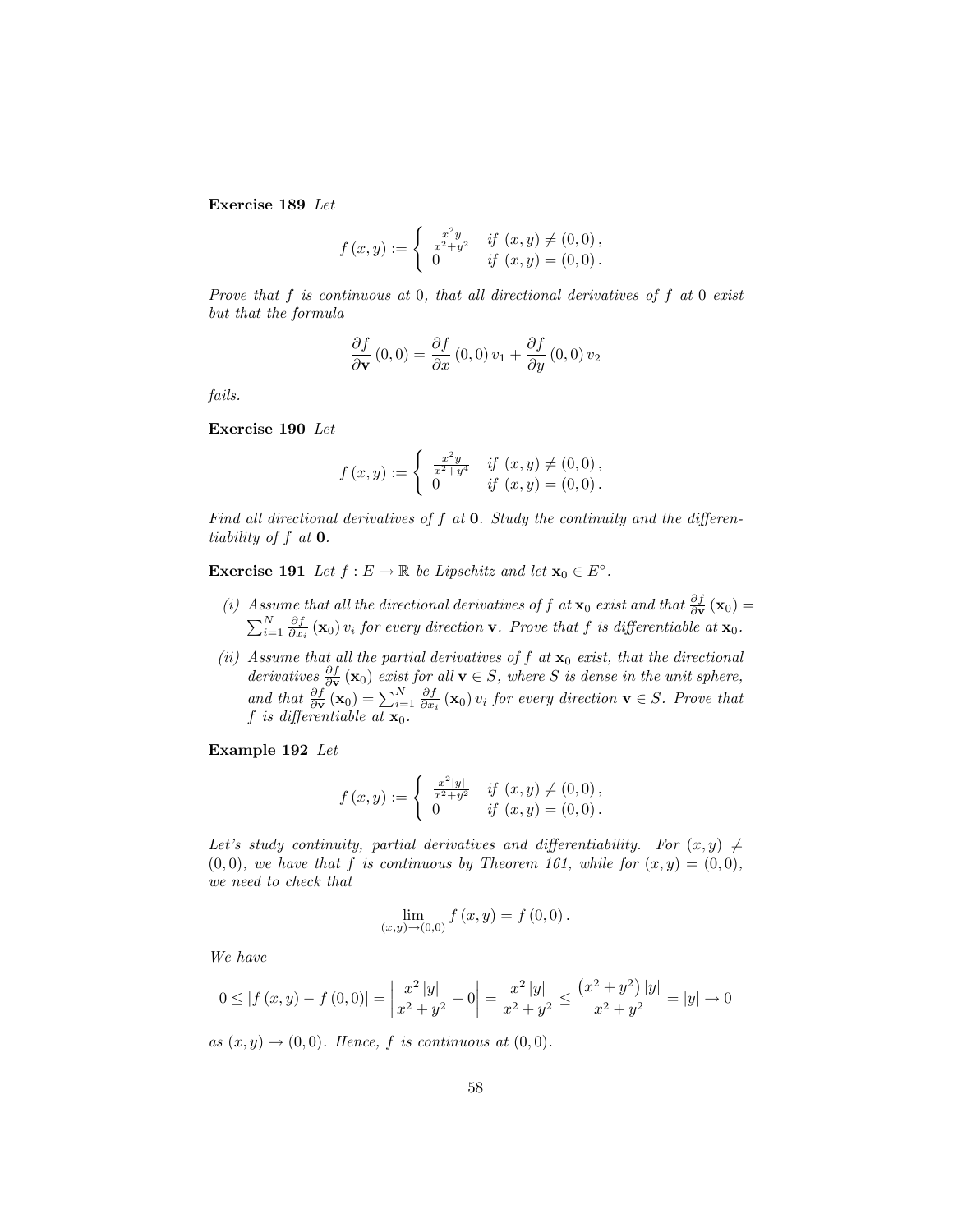Next, let's study partial derivatives. For  $(x, y) \neq (0, 0)$ , by the quotient rule, we have  $\mathbb{R}^2$ 

$$
\frac{\partial f}{\partial x}(x,y) = \frac{2x\left|y\right|\left(x^2 + y^2\right) - x^2\left|y\right|\left(2x + 0\right)}{\left(x^2 + y^2\right)^2},\tag{19}
$$

while for  $(x, y) = (0, 0)$ ,

$$
\frac{\partial f}{\partial x}(0,0) = \lim_{t \to 0} \frac{f(0 + t, 0 + t)}{t} = \lim_{t \to 0} \frac{\frac{t^2 |0|}{t^2 + 0} - 0}{t} = \lim_{t \to 0} \frac{0}{t^3} = 0.
$$

For  $y \neq 0$ , by the quotient rule, we have

$$
\frac{\partial f}{\partial y}(x,y) = \frac{x^2 \frac{y}{|y|} (x^2 + y^2) - x^2 |y| (0 + 2y)}{(x^2 + y^2)^2},
$$
\n(20)

while at a point  $(x_0, 0)$ ,

$$
\frac{\partial f}{\partial y}(x_0,0) = \lim_{t \to 0} \frac{f(x_0 + t0, 0 + t1) - f(x_0, 0)}{t} = \lim_{t \to 0} \frac{\frac{x_0^2 |t|}{x_0^2 + t^2} - 0}{t} = \lim_{t \to 0} \frac{|t|}{t} \frac{x_0^2}{x_0^2 + t^2}.
$$

If  $x_0 = 0$ , then  $\frac{|t|}{t}$  $\frac{x_0^2}{x_0^2+t^2} = \frac{|t|}{t}\frac{0}{0+t^2} = 0 \to 0$  as  $t \to 0$ , so  $\frac{\partial f}{\partial y}(0,0) = 0$ , while if  $x_0 \neq 0$ , we have

$$
\lim_{t \to 0^+} \frac{|t|}{t} \frac{x_0^2}{x_0^2 + t^2} = \lim_{t \to 0^+} \frac{t}{t} \frac{x_0^2}{x_0^2 + t^2} = \lim_{t \to 0^+} \frac{x_0^2}{x_0^2 + t^2} = \frac{x_0^2}{x_0^2 + 0} = 1,
$$
\n
$$
\lim_{t \to 0^-} \frac{|t|}{t} \frac{x_0^2}{x_0^2 + t^2} = \lim_{t \to 0^+} \frac{-t}{t} \frac{x_0^2}{x_0^2 + t^2} = -\lim_{t \to 0^+} \frac{x_0^2}{x_0^2 + t^2} = -\frac{x_0^2}{x_0^2 + 0} = -1.
$$

Hence,  $\frac{\partial f}{\partial y}(x_0,0)$  does not exist at  $(x_0,0)$  for  $x_0 \neq 0$ , and so by Theorem 186, f is not differentiable at  $(x_0, 0)$  for  $x_0 \neq 0$ .

On the other hand, at points  $(x, y)$  with  $y \neq 0$ , we have that  $\frac{\partial f}{\partial x}$  and  $\frac{\partial f}{\partial y}$  exist in a small ball centered at  $(x, y)$  (see (19) and (20)) and they are continuous by Theorem 161. Hence, we can apply Theorem 194 below to conclude that f is differentiable at all points  $(x, y)$  with  $y \neq 0$ .

It remains to study differentiability at  $(0,0)$ . By 17, we need to prove that

$$
\lim_{(x,y)\to(0,0)}\frac{f(x,y)-f(0,0)-\nabla f(0,0)\cdot((x,y)-(0,0))}{\|(x,y)-(0,0)\|}=0.
$$

We have

$$
\frac{f(x,y) - f(0,0) - \nabla f(0,0) \cdot ((x,y) - (0,0))}{\|(x,y) - (0,0)\|} = \frac{\frac{x^2|y|}{x^2 + y^2} - 0 - (0,0) \cdot ((x,y) - (0,0))}{\sqrt{x^2 + y^2}}
$$

$$
= \frac{x^2|y|}{(x^2 + y^2)^{3/2}}.
$$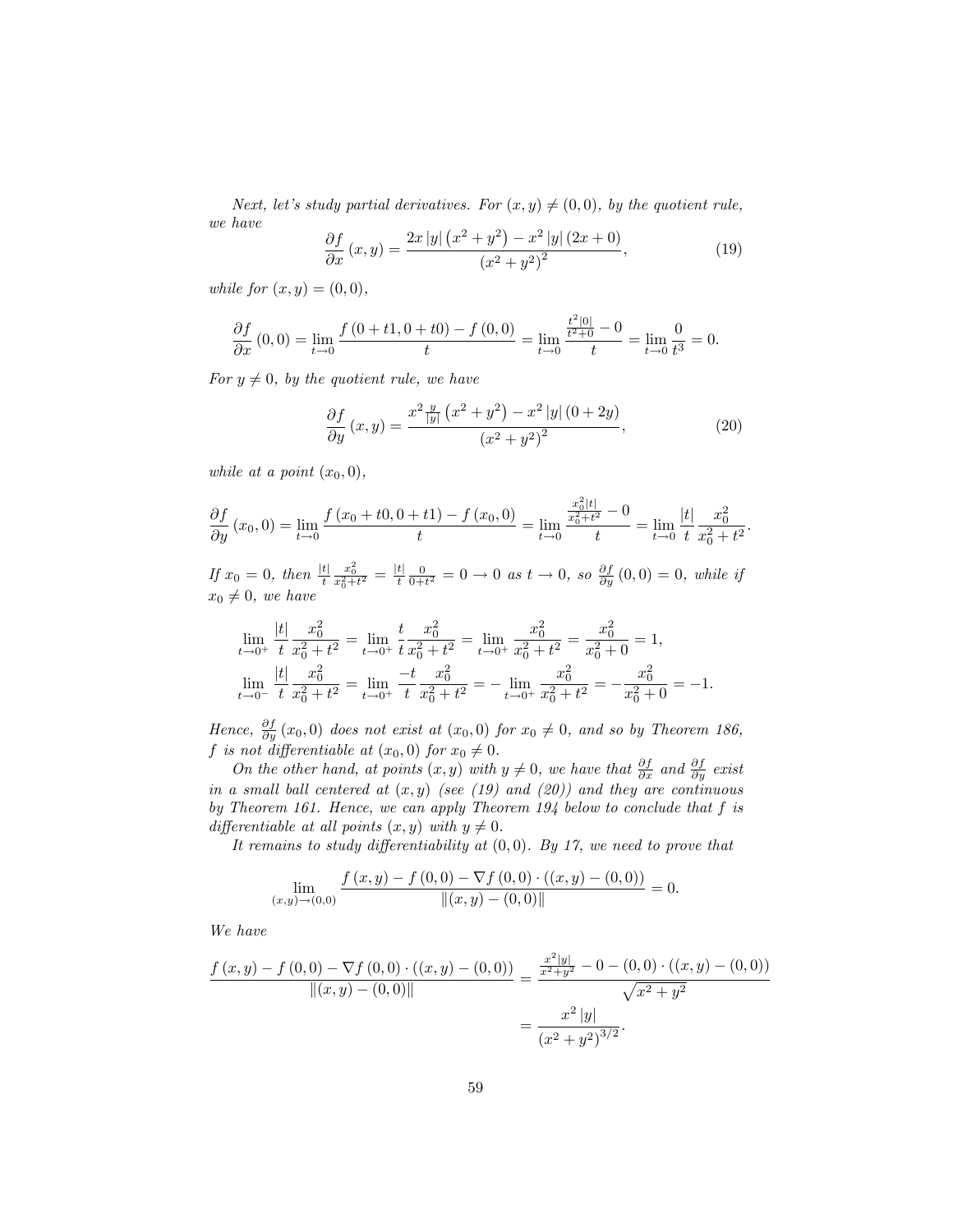Taking  $y = x$ , with  $x > 0$ , we get

$$
\frac{x^2 |x|}{\left(x^2 + x^2\right)^{3/2}} = \frac{x^2 x^3}{\left(x^2 + x^2\right)^{3/2}} = \frac{1}{\left(2\right)^{3/2}} \to 0.
$$

Hence,  $f$  is not differentiable at  $(0,0)$ .

Example 193 Consider the function

$$
f(x,y) = |x|y.
$$

Let's study the differentiability of f in  $\mathbb{R}^2$ . We have

$$
\frac{\partial f}{\partial y}(x, y) = \frac{x}{|x|}y \quad \text{for } x \neq 0,
$$
  

$$
\frac{\partial f}{\partial y}(x, y) = |x|.
$$

Thus all the points  $x = 0$  create problems and must be studied separately. Consider a point  $(0, y_0)$ . Then

$$
\frac{\partial f}{\partial x}(0, y_0) = \lim_{t \to 0} \frac{f(0 + t_1, y_0 + t_0) - f(0, 0)}{t}
$$
  
= 
$$
\lim_{t \to 0} \frac{|t|y_0 - 0}{t} = \lim_{t \to 0} \frac{|t|}{t} y_0 = \begin{cases} 0 & \text{if } y_0 = 0, \\ \text{does not exist} & \text{if } y_0 \neq 0. \end{cases}
$$

Thus if  $y_0 \neq 0$ ,  $\frac{\partial f}{\partial x}$  does not exists and so by Theorem 186 below, f is not differentiable at  $(0, y_0)$ . On the other hand, if  $y_0 = 0$ , then  $\frac{\partial f}{\partial x}(0, 0) = 0$  and so we must study the differentiability of  $f$  using the definition. We have We have

$$
\frac{f(x,y) - f(0,0) - \nabla f(0,0) \cdot ((x,y) - (0,0))}{\|(x,y) - (0,0)\|} = \frac{|x|y - 0 - (0,0) \cdot ((x,y) - (0,0))}{\sqrt{x^2 + y^2}}
$$

$$
= \frac{|x|y}{\sqrt{x^2 + y^2}}.
$$

Since

$$
0 \le \left| \frac{|x|y}{\sqrt{x^2 + y^2}} \right| = \frac{\sqrt{x^2} |y|}{\sqrt{x^2 + y^2}} \le \frac{\sqrt{x^2 + y^2} |y|}{\sqrt{x^2 + y^2}} = |y| \to 0
$$

as  $(x, y) \rightarrow (0, 0)$ , we have that f is differentiable at  $(0, 0)$ .

Wednesday, March 18, 2015

The next theorem gives an important sufficient condition for differentiability at a point  $\mathbf{x}_0$ .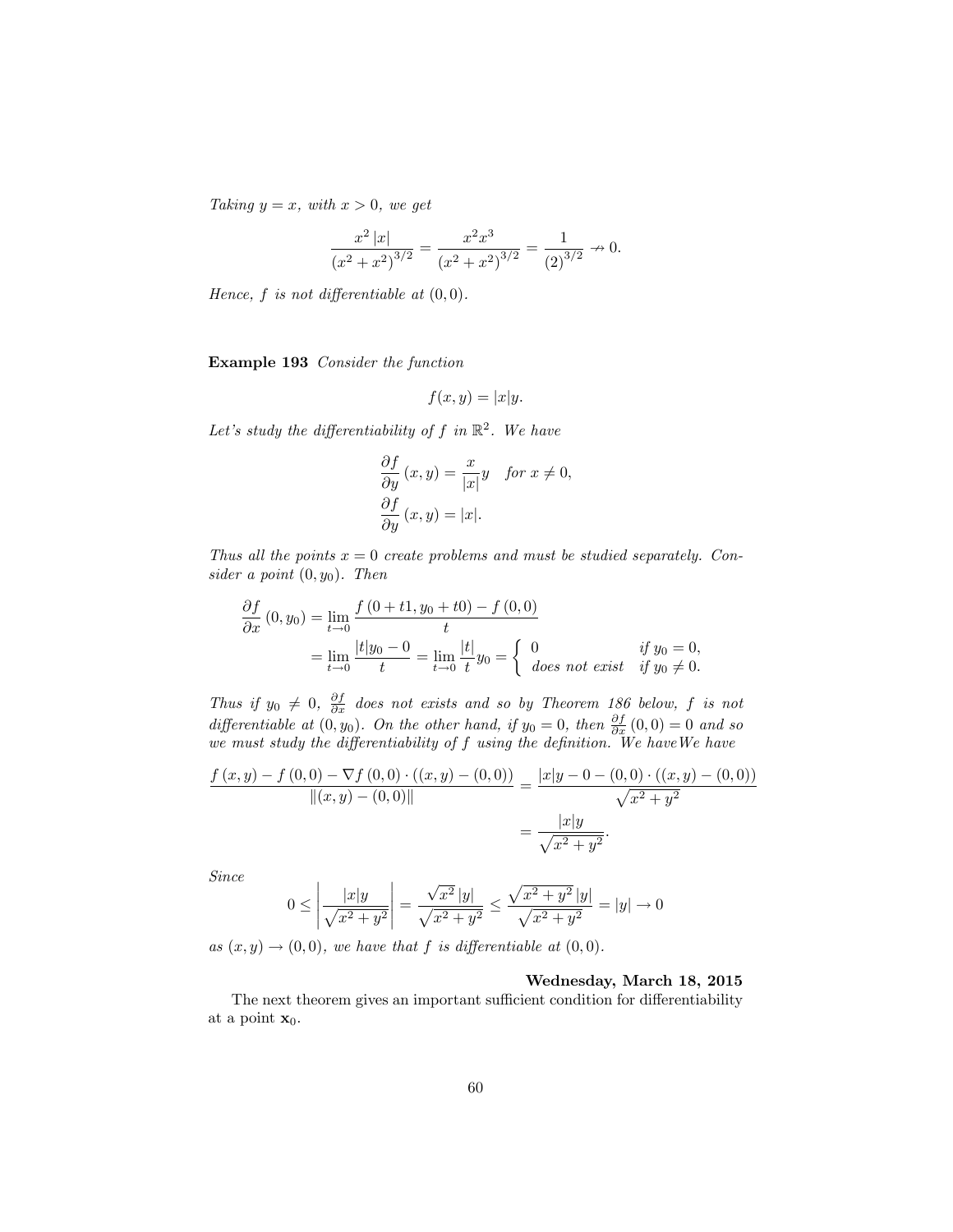**Theorem 194** Let  $E \subseteq \mathbb{R}^N$ , let  $f : E \to \mathbb{R}$ , let  $\mathbf{x}_0 \in E^{\circ}$ , and let  $i \in \{1, ..., N\}$ . Assume that there exists  $r > 0$  such that  $B(\mathbf{x}_0, r) \subseteq E$  and for all  $j \neq i$  and for all  $\mathbf{x} \in B(\mathbf{x}_0,r)$  the partial derivative  $\frac{\partial f}{\partial x_j}$  exists at  $\mathbf{x}$  and is continuous at  $\mathbf{x}_0$ . Assume also that  $\frac{\partial f}{\partial x_i}(\mathbf{x}_0)$  exists. Then f is differentiable at  $\mathbf{x}_0$ .

To prove this theorem we need some preliminary results.

**Definition 195** Let  $(X, d)$  be a metric space, let  $E \subseteq X$ , let  $f : E \to \mathbb{R}$ , and let  $x_0 \in E$ . We say that

- (i) f attains a local minimum at  $x_0$  if there exists  $r > 0$  such that  $f(x) \geq$  $f(x_0)$  for all  $x \in E \cap B(x_0, r)$ ,
- (ii) f attains a global minimum at  $x_0$  if  $f(x) \ge f(x_0)$  for all  $x \in E$ ,
- (iii) f attains a local maximum at  $x_0$  if there exists  $r > 0$  such that  $f(x) \leq$  $f(x_0)$  for all  $x \in E \cap B(x_0, r)$ ,
- (iv) f attains a global maximum at  $x_0$  if  $f(x) \le f(x_0)$  for all  $x \in E$ .

**Theorem 196** Let  $(X, \|\cdot\|)$  be a normed space, let  $E \subseteq X$ , let  $f : E \to \mathbb{R}$ , and let  $x_0 \in E$ . Assume that f attains a local minimum (or maximum) at  $x_0$ and that there exists the directional derivative  $\frac{\partial f}{\partial v}(x_0)$ . If  $x_0$  is an accumulation point for both sets  $E \cap \{x_0 + tv : t > 0\}$  and  $E \cap \{x_0 + tv : t < 0\}$ , then necessarily,  $\frac{\partial f}{\partial v}(x_0) = 0$ . In particular, if  $x_0$  is an interior point of E and f is differentiable at  $x_0$ , then all the directional derivatives of f at  $x_0$  are zero.

**Proof.** Assume that f attains a local minimum (the case of a local maximum is similar). Then there exists  $r > 0$  such that  $f(x) \ge f(x_0)$  for all  $x \in E \cap$  $B(x_0, r)$ . Take  $x = x_0 + tv$ , where  $|t| < r/||v||$ . Then

$$
||x_0 + tv - x_0|| = ||tv|| = |t| ||v|| < r,
$$

and so  $f(x_0 + tv) \ge f(x_0)$ . If  $t > 0$ , then

$$
\frac{f(x_0+tv)-f(x_0)}{t}\geq 0.
$$

Since  $x_0$  is an accumulation point for the set  $E \cap \{x_0 + tv : t > 0\}$ , there are infinitely many  $t > 0$  approaching zero. Hence, letting  $t \to 0^+$  and using the fact that there exists  $\frac{\partial f}{\partial v}(x_0)$ , we get that  $\frac{\partial f}{\partial v}(x_0) \geq 0$ .

If  $t < 0$ , then  $f(x_0 + tv) \ge f(x_0)$  and

$$
\frac{f\left(x_0+tv\right)-f\left(x_0\right)}{t}\leq 0.
$$

Since  $x_0$  is an accumulation point for the set  $E \cap \{x_0 + tv : t < 0\}$ , there are infinitely many  $t < 0$  approaching zero. Hence, letting  $t \to 0^-$  and using the fact that there exists  $\frac{\partial f}{\partial v}(x_0)$ , we get that  $\frac{\partial f}{\partial v}(x_0) \leq 0$ .

This shows that  $\frac{\partial f}{\partial v}(x_0) = 0$ .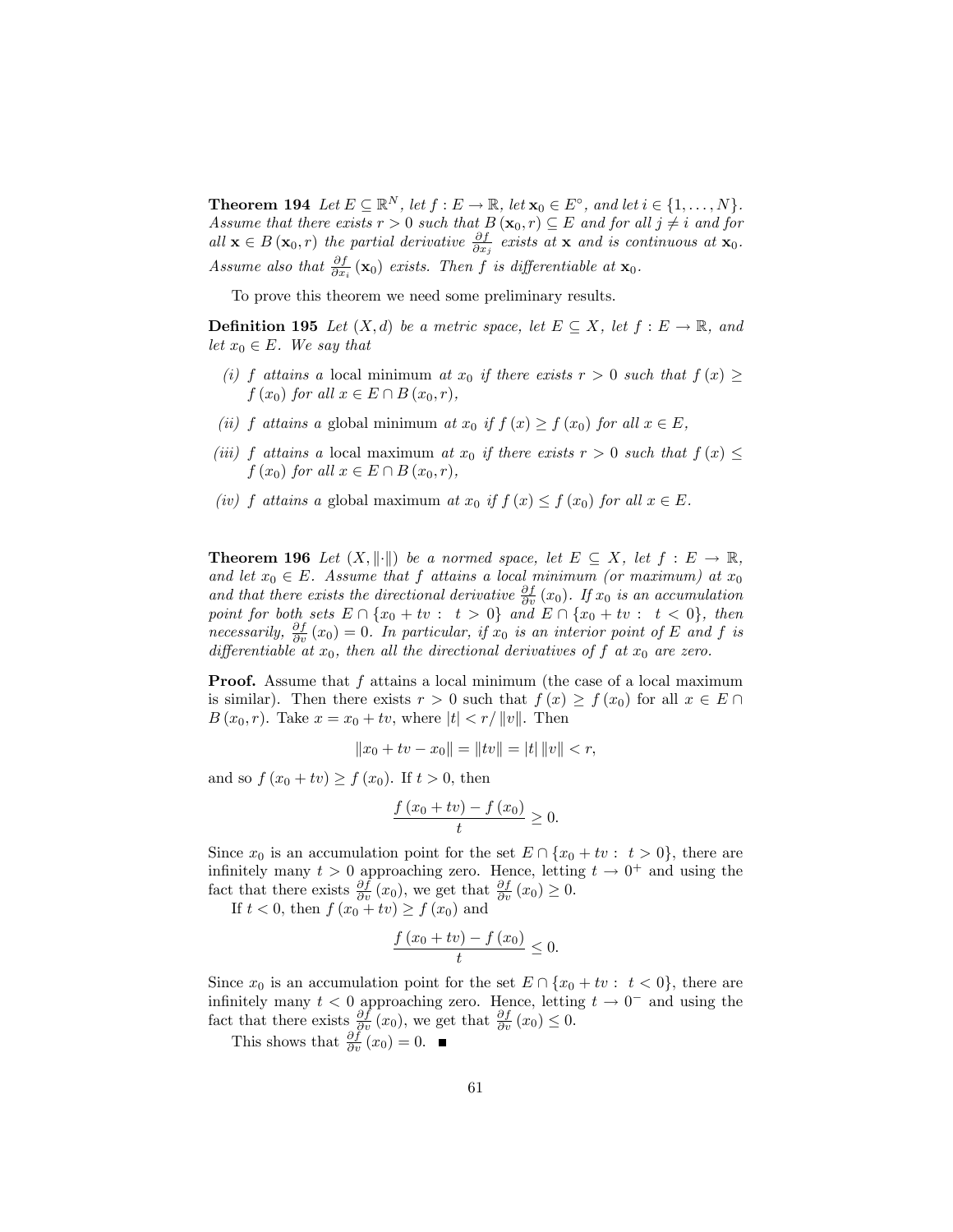**Remark 197** If if  $x_0$  is a point of local minimum and  $\frac{\partial f}{\partial v}(x_0)$  exists, then  $x_0$  is an accumulation point for the set  $E \cap \{x_0 + tv : t \in \mathbb{R}\},$  so  $x_0$  is an accumulation point for  $E \cap \{x_0 + tv : t > 0\}$ , in which case  $\frac{\partial f}{\partial v}(x_0) \geq 0$ , or  $x_0$ is an accumulation point for  $E \cap \{x_0 + tv : t < 0\}$ , in which case  $\frac{\partial f}{\partial v}(x_0) \leq 0$ .

An important application of the previous theorem is given by the following result.

**Theorem 198 (Rolle)** Assume that  $f : [a, b] \rightarrow \mathbb{R}$  is continuous in  $[a, b]$  and has a derivative in  $(a, b)$ . If  $f(a) = f(b)$ , then there exists  $c \in (a, b)$  such that  $f'(c) = 0.$ 

**Proof.** Since  $[a, b]$  is compact, by the Weierstrass theorem, f has a global maximum and a global minimum in  $|a, b|$ . If

$$
\max_{[a,b]} f = \min_{[a,b]} f,
$$

then f is constant, and so  $f'(x) = 0$  for all  $x \in (a, b)$ . If  $\max_{[a,b]} f > \min_{[a,b]} f$ , then since  $f(a) = f(b)$ , there f admits one of them at some interior point  $c \in (a, b)$ . By the previous theorem,  $f'(c) = 0$ .

Theorem 199 (Lagrange or Mean Value Theorem) Assume that  $f : [a, b] \rightarrow$  $\mathbb R$  is continuous in [a, b] and has a derivative in  $(a, b)$ . Then there exists  $c \in (a, b)$ such that

$$
f (b) - f (a) = f' (c) (b - a).
$$

Proof. The function

$$
g(x) = f(x) - (x - a) \frac{f(b) - f(a)}{b - a}
$$

is continuous in [a, b], has a derivative in  $(a, b)$ , and  $g(a) = g(b) = f(a)$ . Hence, we are in a position to apply Rolle's theorem to find  $c \in (a, b)$  such that  $g'(c) = 0$ , or, equivalently,

$$
0 = f'(x) - 1 \frac{f(b) - f(a)}{b - a}.
$$

 $\blacksquare$ 

#### Friday, March 20, 2015

We are now ready to prove Theorem 194

Proof of Theorem 194. Without loss of generality, we may assume that  $i = N$ . Let  $\mathbf{x} \in B(\mathbf{x}_0, r)$ . Write  $\mathbf{x} = (x_1, \dots, x_N)$  and  $\mathbf{x}_0 = (y_1, \dots, y_N)$ . Then

$$
f(\mathbf{x}) - f(\mathbf{x}_0) = (f(x_1, ..., x_N) - f(y_1, x_2, ..., x_N)) + \cdots + (f(y_1, ..., y_{N-1}, x_N) - f(y_1, ..., y_N)).
$$

By the mean value theorem applied to the function of one variable  $f(\cdot, x_2, \ldots, x_N)$ ,

$$
f(x_1,\ldots,x_N)-f(y_1,x_2,\ldots,x_N)=\frac{\partial f}{\partial x_1}(\mathbf{z}_1)(x_1-y_1),
$$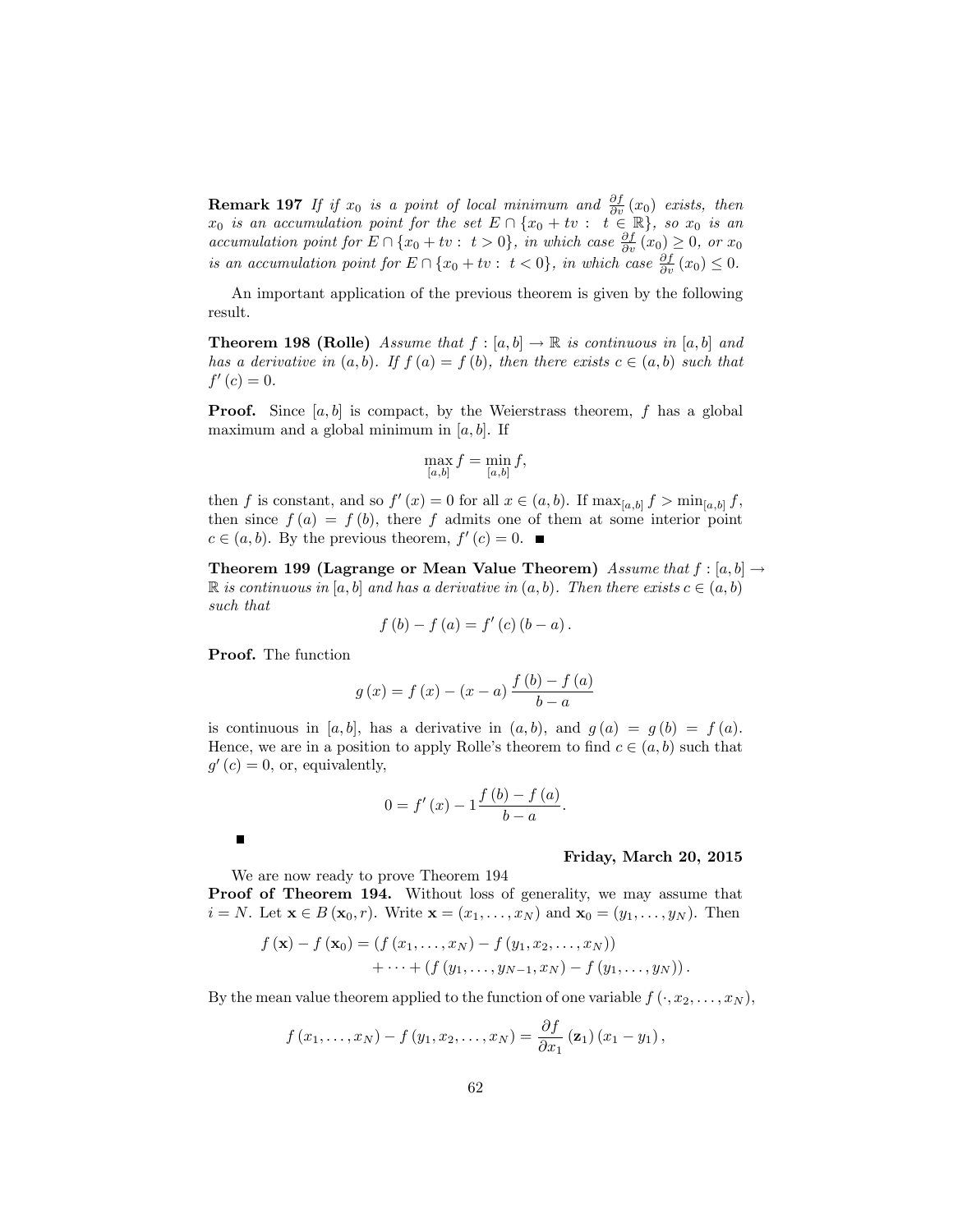where  $z_1 := (\theta_1 x_1 + (1 - \theta_1) y_1, x_2, \dots, x_N)$  for some  $\theta_1 \in (0, 1)$ . Note that

$$
\|\mathbf{z}_1-\mathbf{x}_0\|\leq \|\mathbf{x}-\mathbf{x}_0\|.
$$

Similarly, for  $i = 2, \ldots, N - 1$ ,

$$
f(y_1,\ldots,y_{i-1},x_i,\ldots,x_N)-f(y_1,\ldots,y_{i-1},y_i,\ldots,x_N)=\frac{\partial f}{\partial x_i}(\mathbf{z}_i)(x_i-y_i),
$$

where  $\mathbf{z}_i := (y_1, \ldots, y_{i-1}, \theta_i x_i + (1 - \theta_i) y_i, x_{i+1}, \ldots, x_N)$  for some  $\theta_i \in (0, 1)$ and

$$
\|\mathbf{z}_i-\mathbf{x}_0\|\leq \|\mathbf{x}-\mathbf{x}_0\|.
$$

Write

$$
f(\mathbf{x}) - f(\mathbf{x}_0) - \nabla f(\mathbf{x}_0) \cdot (\mathbf{x} - \mathbf{x}_0)
$$
  
= 
$$
\sum_{i=1}^{N-1} \left( \frac{\partial f}{\partial x_i} (\mathbf{z}_i) - \frac{\partial f}{\partial x_i} (\mathbf{x}_0) \right) (x_i - y_i)
$$
  
+ 
$$
\left( \frac{f(y_1, \dots, y_{N-1}, x_N) - f(y_1, \dots, y_N)}{x_N - y_N} - \frac{\partial f}{\partial x_N} (\mathbf{x}_0) \right) (x_N - y_N).
$$

Then

$$
\frac{|f(\mathbf{x}) - f(\mathbf{x}_0) - \nabla f(\mathbf{x}_0) \cdot (\mathbf{x} - \mathbf{x}_0)|}{\|\mathbf{x} - \mathbf{x}_0\|} \leq \sum_{i=1}^{N-1} \left| \frac{\partial f}{\partial x_i} (\mathbf{z}_i) - \frac{\partial f}{\partial x_i} (\mathbf{x}_0) \right| \frac{|x_i - y_i|}{\|\mathbf{x} - \mathbf{x}_0\|} + \left| \frac{f(y_1, \dots, y_{N-1}, y_N + (x_N - y_N)) - f(y_1, \dots, y_N)}{x_N - y_N} - \frac{\partial f}{\partial x_N} (\mathbf{x}_0) \right| \frac{|x_N - y_N|}{\|\mathbf{x} - \mathbf{x}_0\|}.
$$

Since  $\frac{|x_i - y_i|}{\|\mathbf{x} - \mathbf{x}_0\|} \leq 1$ , we have that

$$
0 \leq \frac{|f(\mathbf{x}) - f(\mathbf{x}_0) - \nabla f(\mathbf{x}_0) \cdot (\mathbf{x} - \mathbf{x}_0)|}{\|\mathbf{x} - \mathbf{x}_0\|} \leq \sum_{i=1}^{N-1} \left| \frac{\partial f}{\partial x_i}(\mathbf{z}_i) - \frac{\partial f}{\partial x_i}(\mathbf{x}_0) \right| \quad (21)
$$

$$
+ \left| \frac{f(y_1, \dots, y_{N-1}, y_N + (x_N - y_N)) - f(y_1, \dots, y_N)}{x_N - y_N} - \frac{\partial f}{\partial x_N}(\mathbf{x}_0) \right|.
$$

Using the fact that  $\|\mathbf{z}_i - \mathbf{x}_0\| \leq \|\mathbf{x} - \mathbf{x}_0\| \to 0$  as  $\mathbf{x} \to \mathbf{x}_0$ , together with the continuity of  $\frac{\partial f}{\partial x_i}$  at  $\mathbf{x}_0$ , gives

$$
\left|\frac{\partial f}{\partial x_i}\left(\mathbf{z}_i\right) - \frac{\partial f}{\partial x_i}\left(\mathbf{x}_0\right)\right| \to 0,
$$

while, since  $t := x_N - y_N \to 0$  as  $\mathbf{x} \to \mathbf{x}_0$ , we have that

$$
\frac{f(y_1,\ldots,y_{N-1},y_N+(x_N-y_N))-f(y_1,\ldots,y_N)}{x_N-y_N}
$$
\n
$$
=\frac{f(y_1,\ldots,y_{N-1},y_N+t)-f(y_1,\ldots,y_N)}{t}\to \frac{\partial f}{\partial x_N}(\mathbf{x}_0),
$$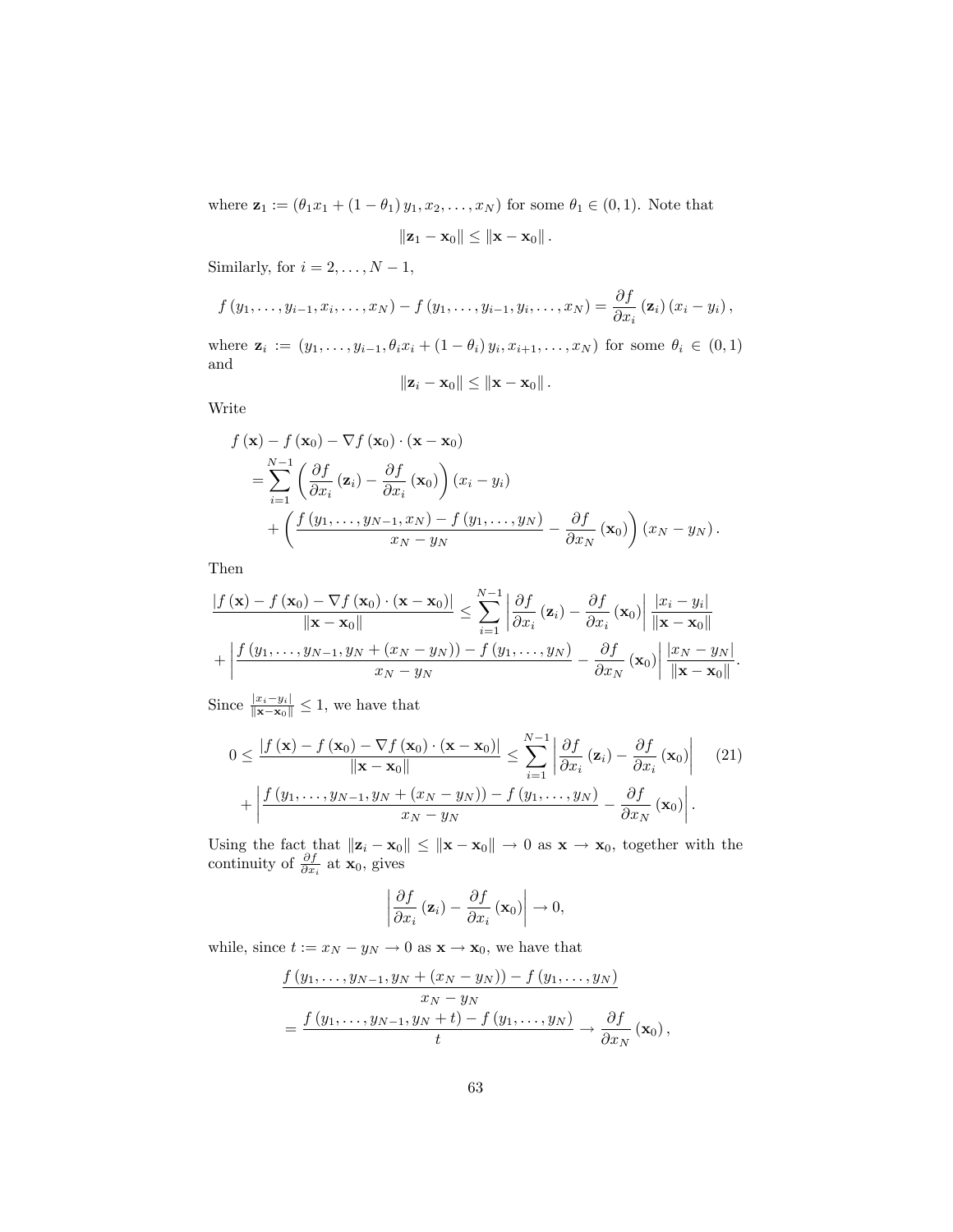and so the right-hand side of (21) goes to zero as  $\mathbf{x} \to \mathbf{x}_0$ .

### Monday, March 23, 2015

We study the differentiability of composite functions.

**Theorem 200 (Chain Rule)** Let  $(X, \|\cdot\|_X)$ ,  $(Y, \|\cdot\|_Y)$ ,  $(Z, \|\cdot\|_Z)$  be three normed spaces, let  $E \subseteq X$ , let  $x_0 \in X$  be an accumulation point of E, let  $F \subseteq Y$ , and let  $f: E \to F$  and  $g: F \to Z$ . Assume that there exists the directional derivative  $\frac{\partial f}{\partial v}(x_0)$ , that  $f(x_0) \in F$  and that g is differentiable at  $f(x_0)$ . Then there exists the directional derivative

$$
\frac{\partial (g \circ f)}{\partial v}(x_0) = dg_{f(x_0)}\left(\frac{\partial f}{\partial v}(x_0)\right). \tag{22}
$$

Moreover, if f is differentiable at  $x_0$ , then  $g \circ f$  is differentiable at  $x_0$  with

$$
d(g\circ f)_{x_0}=dg_{f(x_0)}\circ df_{x_0}.
$$

**Proof.** Since g is differentiable at  $f(x_0)$ , there exists  $L: Y \to Z$  linear and continuous such that

$$
\lim_{y \to f(x_0)} \frac{g(y) - g(f(x_0)) - L(y - f(x_0))}{\|y - f(x_0)\|_Y} = 0,
$$
\n(23)

where L is the differential of g at  $f(x_0)$ , so  $L = dg_{f(x_0)}$ .

Since there exists the directional derivative  $\frac{\partial f}{\partial v}(x_0)$ , we have that there exists

$$
\lim_{t \to 0} \frac{f(x_0 + tv) - f(x_0)}{t} = \frac{\partial f}{\partial v}(x_0).
$$
\n(24)

It follows that the function of one variable

$$
t \mapsto f(x_0 + tv)
$$

is continuous at  $t = 0$ . Hence, if we take  $y = f(x_0 + tv)$ , we have that

$$
y = f(x_0 + tv) \to f(x_0)
$$
 as  $t \to 0$ . (25)

**Case 1:** Assume that  $f(x_0 + tv) \neq f(x_0)$  for all t small. Then by (23), (24), (25),

$$
\frac{g(f(x_0 + tv)) - g(f(x_0))}{t} - L\left(\frac{\partial f}{\partial v}(x_0)\right)
$$
\n
$$
= \frac{g(f(x_0 + tv)) - g(f(x_0)) - L(f(x_0 + tv) - f(x_0))}{t}
$$
\n
$$
+ L\left(\frac{f(x_0 + tv) - f(x_0)}{t} - \frac{\partial f}{\partial v}(x_0)\right)
$$
\n
$$
= \frac{g(f(x_0 + tv)) - g(f(x_0)) - L(f(x_0 + tv) - f(x_0))}{\|f(x_0 + tv) - f(x_0)\|_{Y}} \left\|\frac{f(x_0 + tv) - f(x_0)}{t}\right\|_{Y} \frac{|t|}{t}
$$
\n
$$
+ L\left(\frac{f(x_0 + tv) - f(x_0)}{t} - \frac{\partial f}{\partial v}(x_0)\right)
$$
\n
$$
\to 0 \left\|\frac{\partial f}{\partial v}(x_0)\right\|_{Y} (\pm 1) + L(0) = 0.
$$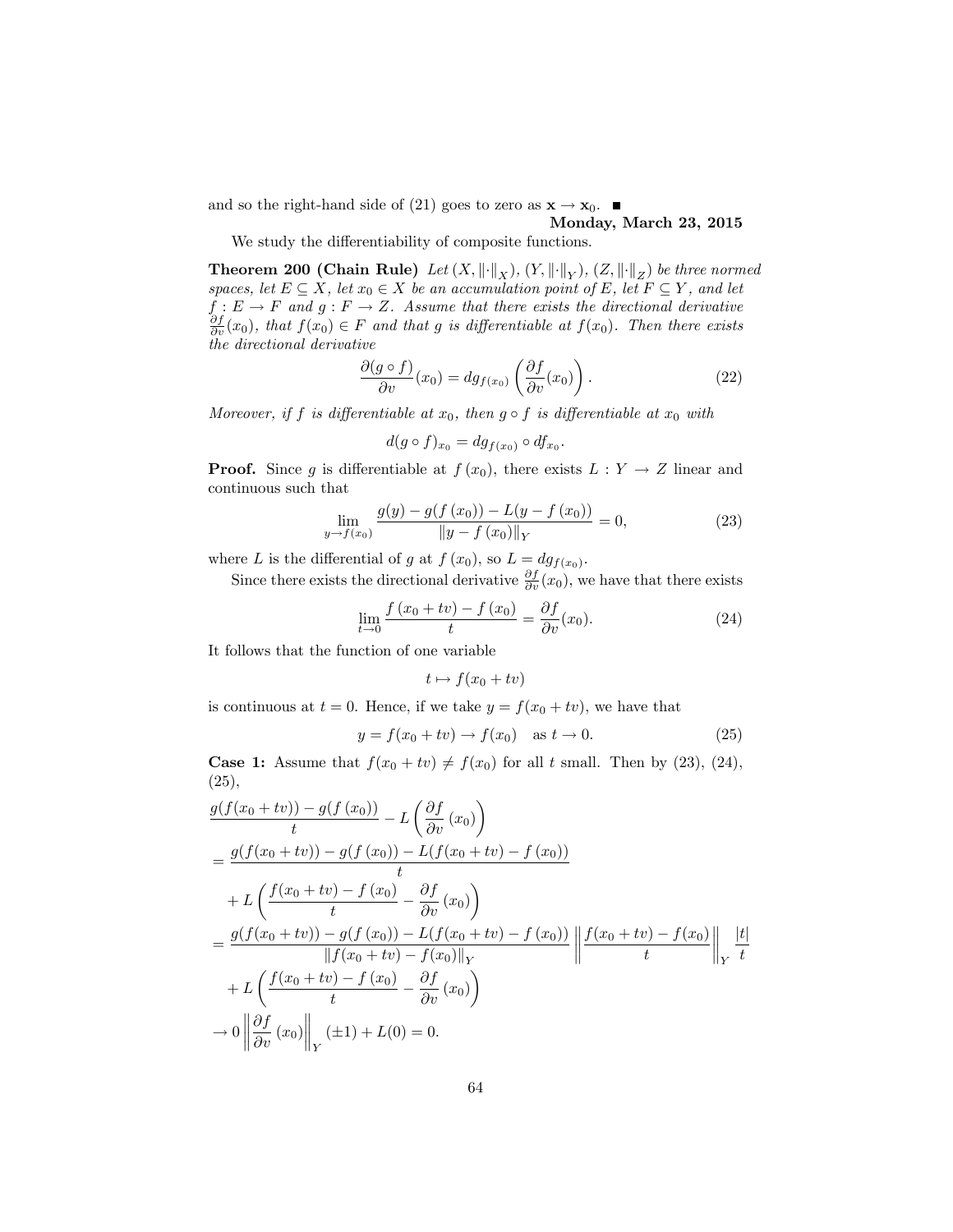This shows that there exists

$$
\frac{\partial (g \circ f)}{\partial v}(x_0) = L\left(\frac{\partial f}{\partial v}(x_0)\right).
$$

**Case 2:** There exists countably many t approaching zero such that  $f(x_0+tv)$  =  $f(x_0)$ . Hence, for these t,

$$
\frac{f(x_0 + tv) - f(x_0)}{t} = 0 \to 0
$$

as  $t \to 0$ , which implies that  $\frac{\partial f}{\partial v}(x_0) = 0$ .

Let  $F := \{ t \in \mathbb{R} : f(x_0 + tv) = f(x_0) \}.$  For  $t \in F$ ,

$$
\frac{g(f(x_0 + tv)) - g(f(x_0))}{t} = \frac{0}{t} \to 0.
$$

On the other hand, if  $t \notin F$ , then  $f(x_0 + tv) \neq f(x_0)$  and so

$$
\frac{g(f(x_0 + tv)) - g(f(x_0))}{t}
$$
\n
$$
= \frac{g(f(x_0 + tv)) - g(f(x_0)) - L(f(x_0 + tv) - f(x_0))}{t}
$$
\n
$$
+ L\left(\frac{f(x_0 + tv) - f(x_0)}{t}\right)
$$
\n
$$
= \frac{g(f(x_0 + tv)) - g(f(x_0)) - L(f(x_0 + tv) - f(x_0))}{\|f(x_0 + tv) - f(x_0)\|_Y}\left\|\frac{f(x_0 + tv) - f(x_0)}{t}\right\|_Y\frac{|t|}{t}
$$
\n
$$
+ L\left(\frac{f(x_0 + tv) - f(x_0)}{t}\right)
$$
\n
$$
\to 0 \left\|\frac{\partial f}{\partial v}(x_0)\right\|_Y(\pm 1) + L(0) = 0.
$$

by  $(23)$ ,  $(24)$ ,  $(25)$ . This proves the first part of the statement. The second part of the statement is left as an exercise.  $\blacksquare$ 

Exercise 201 Prove the second part of the theorem.

#### Wednesday, March 25, 2015

**Remark 202** Assume that  $Y = \mathbb{R}^M$  and  $Z = \mathbb{R}$ . Then  $f : E \to \mathbb{R}^M$ . Let  $y_0 := f(x_0)$ . If  $y_0 \in F^{\circ}$ , then by (17),

$$
dg_{\mathbf{y}_0}(\mathbf{v}) = \nabla g(\mathbf{y}_0) \cdot \mathbf{v} = \sum_{i=1}^{M} \frac{\partial g}{\partial y_i}(\mathbf{y}_0) v_i.
$$

Hence, (22)becomes

$$
\frac{\partial (f \circ \mathbf{g})}{\partial v} (x_0) = \sum_{i=1}^{M} \frac{\partial g}{\partial y_i} (\mathbf{f} (x_0)) \frac{\partial f_i}{\partial v} (x_0)
$$

$$
= \nabla g (\mathbf{f} (x_0)) \cdot \frac{\partial \mathbf{f}}{\partial v} (x_0).
$$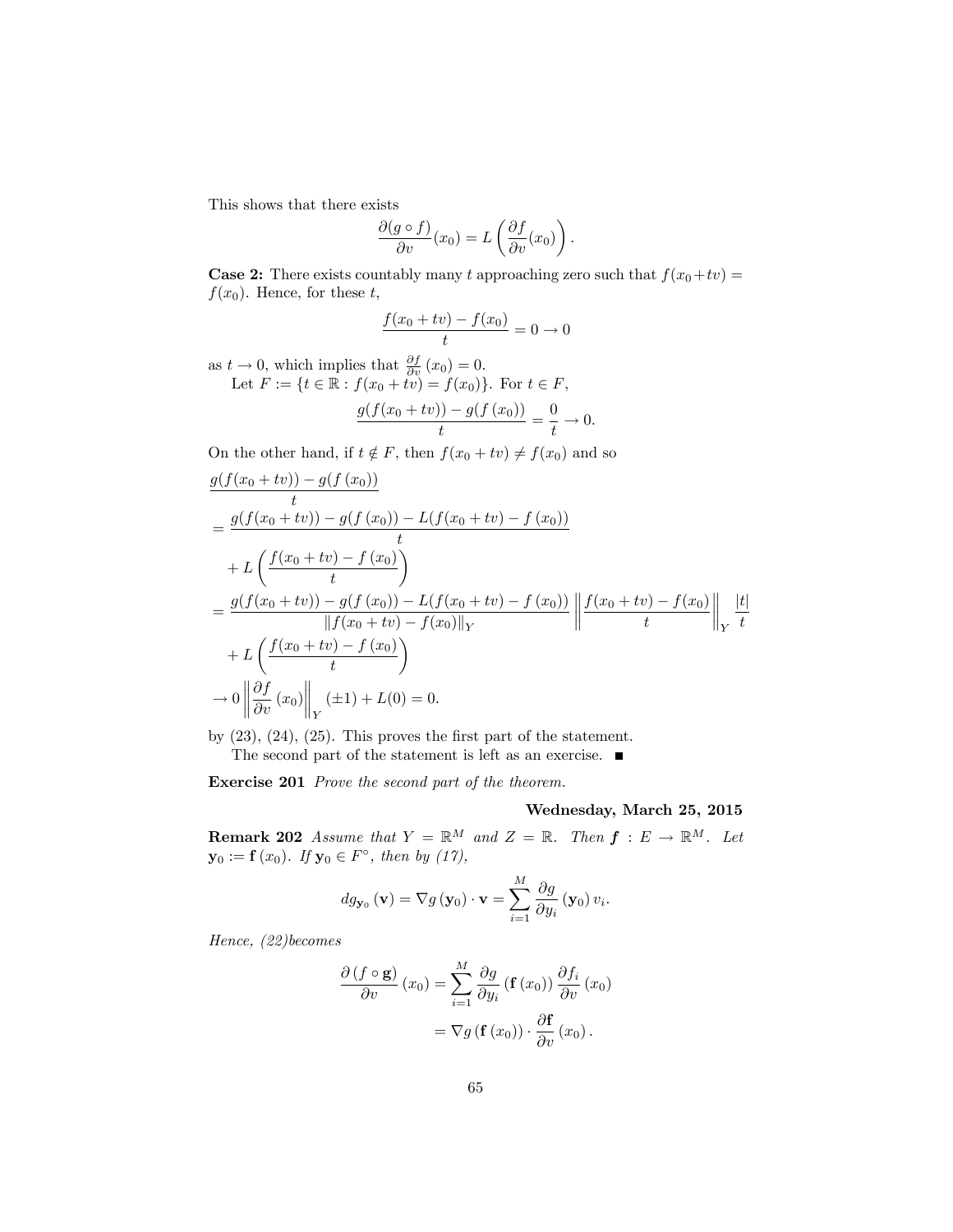**Example 203 (Product Rule)** Let  $(X, \|\cdot\|_X)$  be a normed space, let  $E \subseteq X$ and let  $f: E \to \mathbb{R}^2$ . Let  $g: \mathbb{R}^2 \to \mathbb{R}$  be defined by  $g(y_1, y_2) = y_1y_2$ . Then (exercise)

$$
\frac{\partial g}{\partial y_1}(y_1, y_2) = y_2, \quad \frac{\partial g}{\partial y_2}(y_1, y_2) = y_1.
$$

If there exists  $\frac{\partial \boldsymbol{f}}{\partial v}(x_0)$ , then by Remark 202,

$$
\frac{\partial}{\partial v} (f_1 f_2) (x_0) = \frac{\partial (g \circ f)}{\partial v} (x_0)
$$
  
=  $\frac{\partial g}{\partial y_1} (\mathbf{f} (x_0)) \frac{\partial f_1}{\partial v} (x_0) + \frac{\partial g}{\partial y_2} (\mathbf{f} (x_0)) \frac{\partial f_2}{\partial v} (x_0)$   
=  $f_2(x_0) \frac{\partial f_1}{\partial v} (x_0) + f_1(x_0) \frac{\partial f_2}{\partial v} (x_0),$ 

which is the product rule.

**Example 204 (Quotient Rule)** Let  $(X, \|\cdot\|_X)$  be a normed space, let  $E \subseteq X$ and let  $f: E \to \mathbb{R}^2$ , with  $f(x) = (f_1(x), f_2(x))$ , be such that  $f_2(x) \neq 0$  for all  $x \in E$ . Let  $g : \mathbb{R}^2 \to \mathbb{R}$  be defined by  $g(y_1, y_2) = \frac{y_1}{y_2}$ . Then (exercise)

$$
\frac{\partial g}{\partial y_1}(y_1, y_2) = \frac{1}{y_2}, \quad \frac{\partial g}{\partial y_2}(y_1, y_2) = -\frac{y_1}{(y_2)^2}.
$$

If there exists  $\frac{\partial \boldsymbol{f}}{\partial v}(x_0)$ , then by Remark 202,

$$
\frac{\partial}{\partial v} \left( \frac{f_1}{f_2} \right) (x_0) = \frac{\partial (g \circ f)}{\partial v} (x_0)
$$
\n
$$
= \frac{\partial g}{\partial y_1} (\mathbf{f} (x_0)) \frac{\partial f_1}{\partial v} (x_0) + \frac{\partial g}{\partial y_2} (\mathbf{f} (x_0)) \frac{\partial f_2}{\partial v} (x_0)
$$
\n
$$
= \frac{1}{f_2(x_0)} \frac{\partial f_1}{\partial v} (x_0) - \frac{f_1(x_0)}{(f_2(x_0))^2} \frac{\partial f_2}{\partial v} (x_0)
$$
\n
$$
= \frac{\frac{\partial f_1}{\partial v} (x_0) f_2(x_0) - f_1(x_0) \frac{\partial f_1}{\partial v} (x_0)}{(f_2(x_0))^2},
$$

which is the quotient rule.

Example 205 Sum.....

Example 206 Consider the function

$$
g(\mathbf{x}) := f(||\mathbf{x}||) = f\left(\sqrt{x_1^2 + x_2^2 + \dots + x_N^2}\right),
$$

where  $f : [0, \infty) \to \mathbb{R}$  is differentiable. Then for all  $\mathbf{x} \neq \mathbf{0}$ ,

$$
\frac{\partial g}{\partial x_i}(\mathbf{x}) = f'\left(\sqrt{x_1^2 + x_2^2 + \dots + x_N^2}\right) \frac{2x_i}{2\left(\sqrt{x_1^2 + x_2^2 + \dots + x_N^2}\right)}.
$$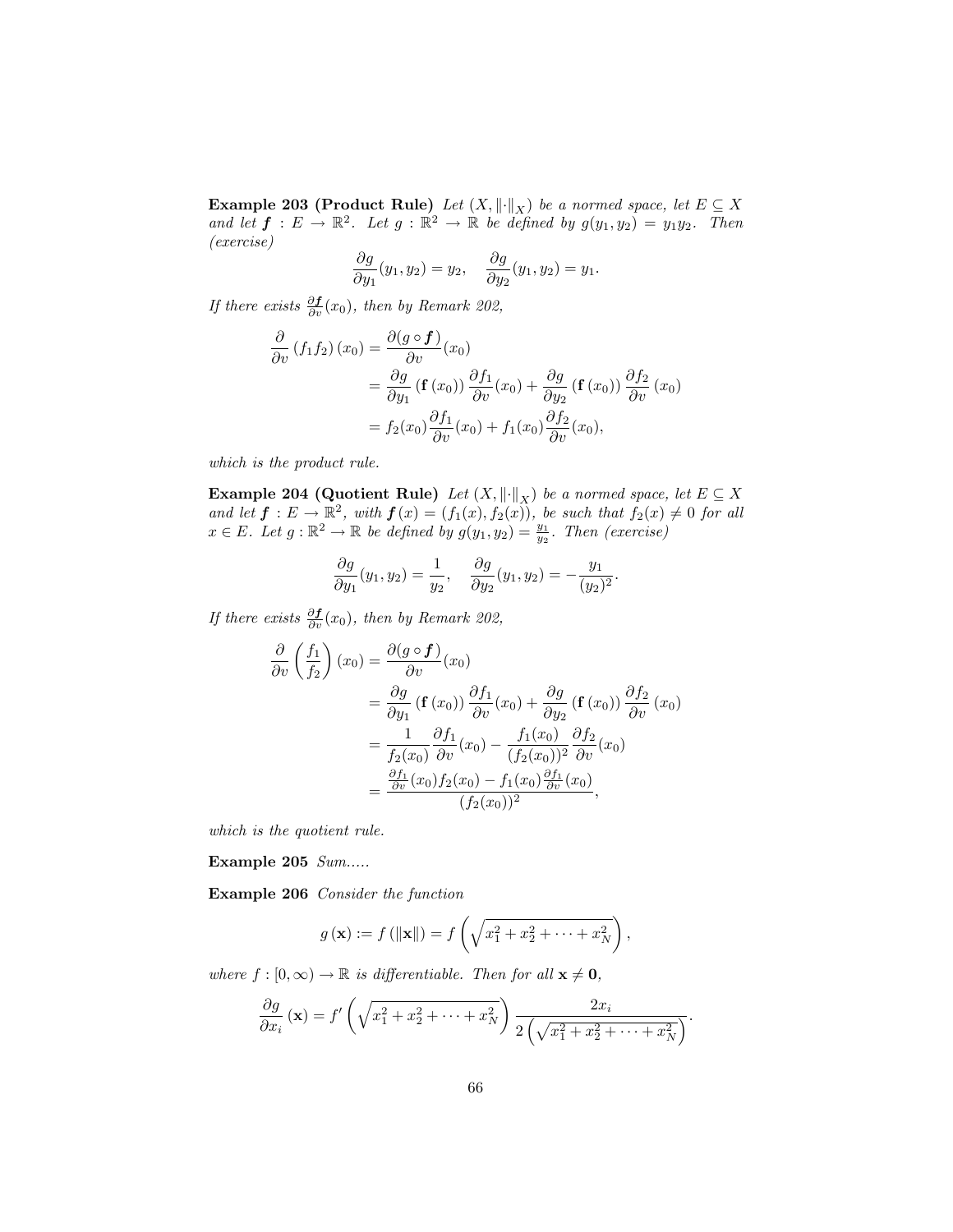Next we define the Jacobian of a vectorial function  $\mathbf{f} : E \to \mathbb{R}^M$ .

**Definition 207** Given a set  $E \subseteq \mathbb{R}^N$  and a function  $f : E \to \mathbb{R}^M$ , the Jacobian matrix of  $f = (f_1, \ldots, f_M)$  at some point  $x_0 \in E$ , whenever it exists, is the  $M \times N$  matrix

$$
J_{\mathbf{f}}(\mathbf{x}_0) := \left(\begin{array}{c} \nabla f_1(\mathbf{x}_0) \\ \vdots \\ \nabla f_M(\mathbf{x}_0) \end{array}\right) = \left(\begin{array}{ccc} \frac{\partial f_1}{\partial x_1}(\mathbf{x}_0) & \cdots & \frac{\partial f_1}{\partial x_N}(\mathbf{x}_0) \\ \vdots & \vdots \\ \frac{\partial f_M}{\partial x_1}(\mathbf{x}_0) & \cdots & \frac{\partial f_M}{\partial x_N}(\mathbf{x}_0) \end{array}\right).
$$

It is also denoted

$$
\frac{\partial (f_1,\ldots,f_M)}{\partial (x_1,\ldots,x_N)}(\mathbf{x}_0).
$$

When  $M = N$ ,  $J_f(\mathbf{x}_0)$  is an  $N \times N$  square matrix and its determinant is called the Jacobian determinant of f at  $x_0$ . Thus,

$$
\det J_{\mathbf{f}}(\mathbf{x}_0) = \det \left( \frac{\partial f_j}{\partial x_i}(\mathbf{x}_0) \right)_{i,j=1,\ldots,N}.
$$

**Remark 208** Let  $E \subseteq \mathbb{R}^N$ , let  $\mathbf{f} : E \to \mathbb{R}^M$ , and let  $\mathbf{x}_0 \in E^\circ$ . Assume that  $\mathbf{f}$  is differentiable at  $\mathbf{x}_0$ . Then all its components  $f_j$ ,  $j = 1, \ldots, M$ , are differentiable at  $\mathbf{x}_0$  with

$$
d\mathbf{f}_{\mathbf{x}_0} = (d(f_1)_{\mathbf{x}_0}, \ldots, d(f_M)_{\mathbf{x}_0}).
$$

Since  $\mathbf{x}_0$  is an interior point, it follows from (18) that for every direction  $\mathbf{v}$ ,

$$
d(f_j)_{\mathbf{x}_0}(\mathbf{v}) = \nabla f_j(\mathbf{x}_0) \cdot \mathbf{v} = \sum_{i=1}^N \frac{\partial f_j}{\partial x_i}(\mathbf{x}_0) v_i.
$$

Hence,

$$
d\mathbf{f}_{\mathbf{x}_0}(\mathbf{v}) = (d(f_1)_{\mathbf{x}_0}(\mathbf{v}), \dots, d(f_M)_{\mathbf{x}_0}(\mathbf{v}))
$$
  
=  $J_{\mathbf{f}}(\mathbf{x}_0) \mathbf{v}.$ 

As a corollary of Theorem 200, we have the following result.

**Corollary 209** Let  $F \subseteq \mathbb{R}^M$ ,  $E \subseteq \mathbb{R}^N$ , let  $\mathbf{g} : F \to E$ ,  $\mathbf{g} = (\mathbf{g}_1, \ldots, \mathbf{g}_N)$ , and let  $f: E \to \mathbb{R}^P$ . Assume that  $g$  is differentiable at some point  $y_0 \in F^\circ$  and that **f** is differentiable at the point  $g(y_0)$  and that  $g(y_0) \in E^{\circ}$ . Then the composite function  $f \circ g$  is differentiable at  $y_0$  and

$$
J_{\mathbf{f}\circ\mathbf{g}}\left(\mathbf{y}_{0}\right)=J_{\mathbf{f}}\left(\mathbf{g}\left(\mathbf{y}_{0}\right)\right)J_{\mathbf{g}}\left(\mathbf{x}_{0}\right).
$$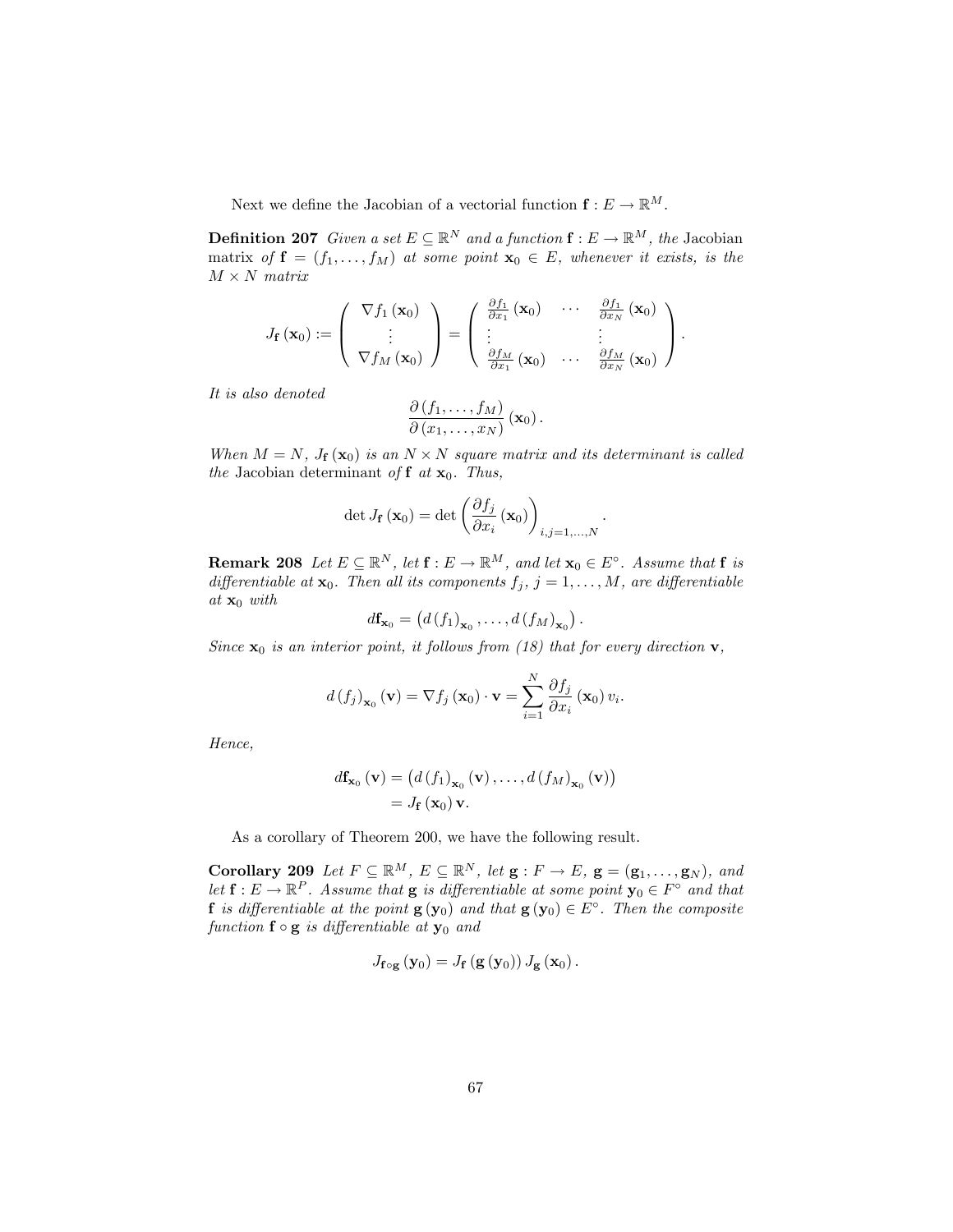## 13 Higher Order Derivatives

Let  $E \subseteq \mathbb{R}^N$ , let  $f : E \to \mathbb{R}$  and let  $\mathbf{x}_0 \in E$ . Let  $i \in \{1, \ldots, N\}$  and assume that there exists the partial derivatives  $\frac{\partial f}{\partial x_i}(\mathbf{x})$  for all  $\mathbf{x} \in E$ . If  $j \in \{1, ..., N\}$ and  $\mathbf{x}_0$  is an accumulation point of  $E \cap L$ , where L is the line through  $\mathbf{x}_0$  in the direction  $e_j$ , then we can consider the partial derivative of the function  $\frac{\partial f}{\partial x_i}$ with respect to  $x_j$ , that is,

$$
\frac{\partial}{\partial x_j}\left(\frac{\partial f}{\partial x_i}\right) =: \frac{\partial^2 f}{\partial x_j \partial x_i}
$$

:

Note that in general the order in which we take derivatives is important.

#### Example 210 Let

$$
f(x,y) := \begin{cases} \frac{x^3y - xy^3}{x^2 + y^2} & \text{if } (x,y) \neq (0,0), \\ 0 & \text{if } (x,y) = (0,0). \end{cases}
$$

If  $(x, y) \neq (0, 0)$ , then by Examples 203 and 204,

$$
\frac{\partial f}{\partial x}(x,y) = \frac{\partial}{\partial x}\left(\frac{x^3y - xy^3}{x^2 + y^2}\right) = \frac{(3x^2y - 1y^3)(x^2 + y^2) - (x^3y - xy^3)(2x + 0)}{(x^2 + y^2)^2},
$$

and

$$
\frac{\partial f}{\partial y}(x,y) = \frac{\partial}{\partial y}\left(\frac{x^3y - xy^3}{x^2 + y^2}\right) = \frac{(x^3 - x3y^2)(x^2 + y^2) - (x^3y - xy^3)(0 + 2y)}{(x^2 + y^2)^2},
$$

while at  $(0,0)$  we have:

$$
\frac{\partial f}{\partial x}(0,0) = \lim_{t \to 0} \frac{f(t,0) - f(0,0)}{t} = \lim_{t \to 0} \frac{\frac{0}{t^2 + 0} - 0}{t} = 0,
$$
  

$$
\frac{\partial f}{\partial y}(0,0) = \lim_{t \to 0} \frac{f(0,0 + t) - f(0,0)}{t} = \lim_{t \to 0} \frac{\frac{0}{0 + t^2} - 0}{t} = 0.
$$

Thus,

$$
\frac{\partial f}{\partial x}(x,y) = \begin{cases}\n\frac{(3x^2y - 1y^3)(x^2 + y^2) - (x^3y - xy^3)(2x + 0)}{(x^2 + y^2)^2} & \text{if } (x,y) \neq (0,0), \\
0 & \text{if } (x,y) = (0,0), \\
\frac{\partial f}{\partial y}(x,y) = \begin{cases}\n\frac{(x^31 - x3y^2)(x^2 + y^2) - (x^3y - xy^3)(0 + 2y)}{(x^2 + y^2)^2} & \text{if } (x,y) \neq (0,0), \\
0 & \text{if } (x,y) = (0,0).\n\end{cases}
$$

To find  $\frac{\partial^2 f}{\partial y \partial x}(0,0)$ , we calculate

$$
\frac{\partial^2 f}{\partial y \partial x}(0,0) = \frac{\partial}{\partial y} \left(\frac{\partial f}{\partial x}\right)(0,0) = \lim_{t \to 0} \frac{\frac{\partial f}{\partial x}(0,0+t) - \frac{\partial f}{\partial x}(0,0)}{t}
$$

$$
= \lim_{t \to 0} \frac{\frac{(0-1t^3)(0+t^2)-0}{(0+t^2)^2} - 0}{t} = \lim_{t \to 0} -1 = -1,
$$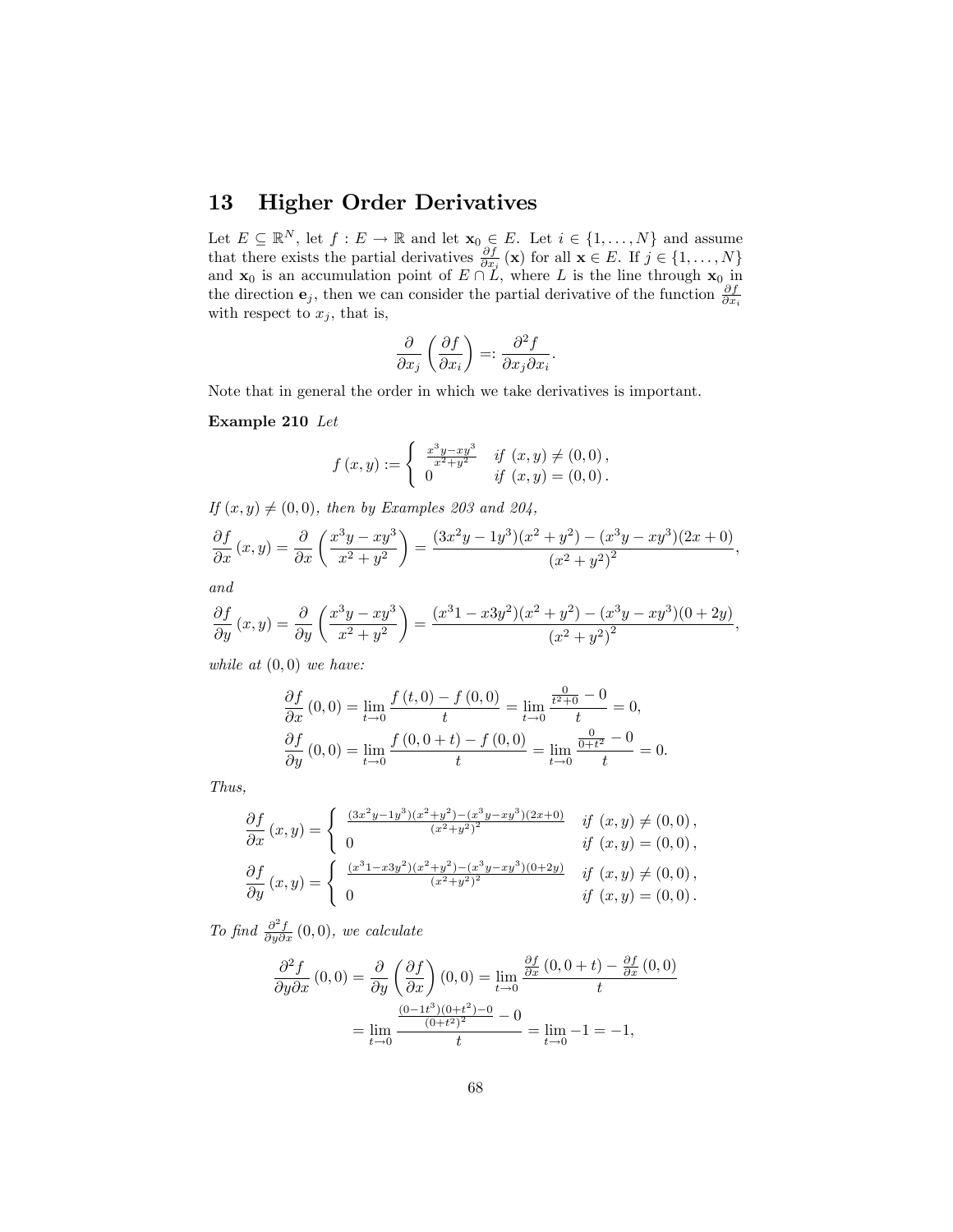while

$$
\frac{\partial^2 f}{\partial x \partial y}(0,0) = \frac{\partial}{\partial x} \left(\frac{\partial f}{\partial y}\right)(0,0) = \lim_{t \to 0} \frac{\frac{\partial f}{\partial y}(0+t,0) - \frac{\partial f}{\partial y}(0,0)}{t}
$$

$$
= \lim_{t \to 0} \frac{\frac{(t^3 - 0)(t^2 + 0) - 0}{(t^2 + 0)^2} - 0}{t} = \lim_{t \to 0} 1 = 1.
$$

Hence,  $\frac{\partial^2 f}{\partial x \partial y}(0,0) \neq \frac{\partial^2 f}{\partial y \partial x}(0,0)$ .

Exercise 211 Let

$$
f(x,y) := \begin{cases} y^2 \arctan \frac{x}{y} & \text{if } y \neq 0, \\ 0 & \text{if } y = 0. \end{cases}
$$

Prove that  $\frac{\partial^2 f}{\partial x \partial y}(0,0) \neq \frac{\partial^2 f}{\partial y \partial x}(0,0)$ .

We present an improved version of the Schwartz theorem.

**Theorem 212 (Schwartz)** Let  $E \subseteq \mathbb{R}^N$ , let  $f : E \to \mathbb{R}$ , let  $\mathbf{x}_0 \in E^{\circ}$ , and let  $i, j \in \{1, \ldots, N\}$ . Assume that there exists  $r > 0$  such that  $B(\mathbf{x}_0, r) \subseteq E$  and for all  $\mathbf{x} \in B(\mathbf{x}_0, r)$ , the partial derivatives  $\frac{\partial f}{\partial x_i}(\mathbf{x})$ ,  $\frac{\partial f}{\partial x_j}(\mathbf{x})$ , and  $\frac{\partial^2 f}{\partial x_j \partial x_i}(\mathbf{x})$  exist. Assume also that  $\frac{\partial^2 f}{\partial x_j \partial x_i}$  is continuous at  $\mathbf{x}_0$ . Then there exists  $\frac{\partial^2 f}{\partial x_i \partial x_j}(\mathbf{x}_0)$  and

$$
\frac{\partial^2 f}{\partial x_i \partial x_j} \left( \mathbf{x}_0 \right) = \frac{\partial^2 f}{\partial x_j \partial x_i} \left( \mathbf{x}_0 \right).
$$

**Lemma 213** Let  $A: ((-r,r) \setminus \{0\}) \times ((-r,r) \setminus \{0\}) \to \mathbb{R}$ . Assume that the double limit  $\lim_{(s,t)\to(0,0)} A(s,t)$  exists in R and that the limit  $\lim_{t\to 0} A(s,t)$ exists in  $\mathbb R$  for all  $s \in (-r, r) \setminus \{0\}$ . Then the iterated limit  $\lim_{s\to 0} \lim_{t\to 0} A(s, t)$ exists and

$$
\lim_{s \to 0} \lim_{t \to 0} A(s,t) = \lim_{(s,t) \to (0,0)} A(s,t).
$$

**Proof.** Let  $\ell = \lim_{(s,t)\to(0,0)} A(s,t)$ . Then for every  $\varepsilon > 0$  there exists  $\delta =$  $\delta((0,0), \varepsilon) > 0$  such that

$$
|A(s,t) - \ell| \le \varepsilon
$$

for all  $(s, t) \in ((-r, r) \setminus \{0\}) \times ((-r, r) \setminus \{0\}),$  with  $\sqrt{|s - 0|^2 + |t - 0|^2} \le \delta$ . Fix  $s \in \left(-\frac{\delta}{2}, \frac{\delta}{2}\right) \setminus \{0\}$ . Then for all  $t \in \left(-\frac{\delta}{2}, \frac{\delta}{2}\right) \setminus \{0\}$ ,

$$
|A(s,t) - \ell| \le \varepsilon
$$

and so letting  $t \to 0$  in the previous inequality (and using the fact that the limit  $\lim_{t\to 0} A(s, t)$  exists), we get

$$
\left|\lim_{t \to 0} A\left(s, t\right) - \ell\right| \le \varepsilon
$$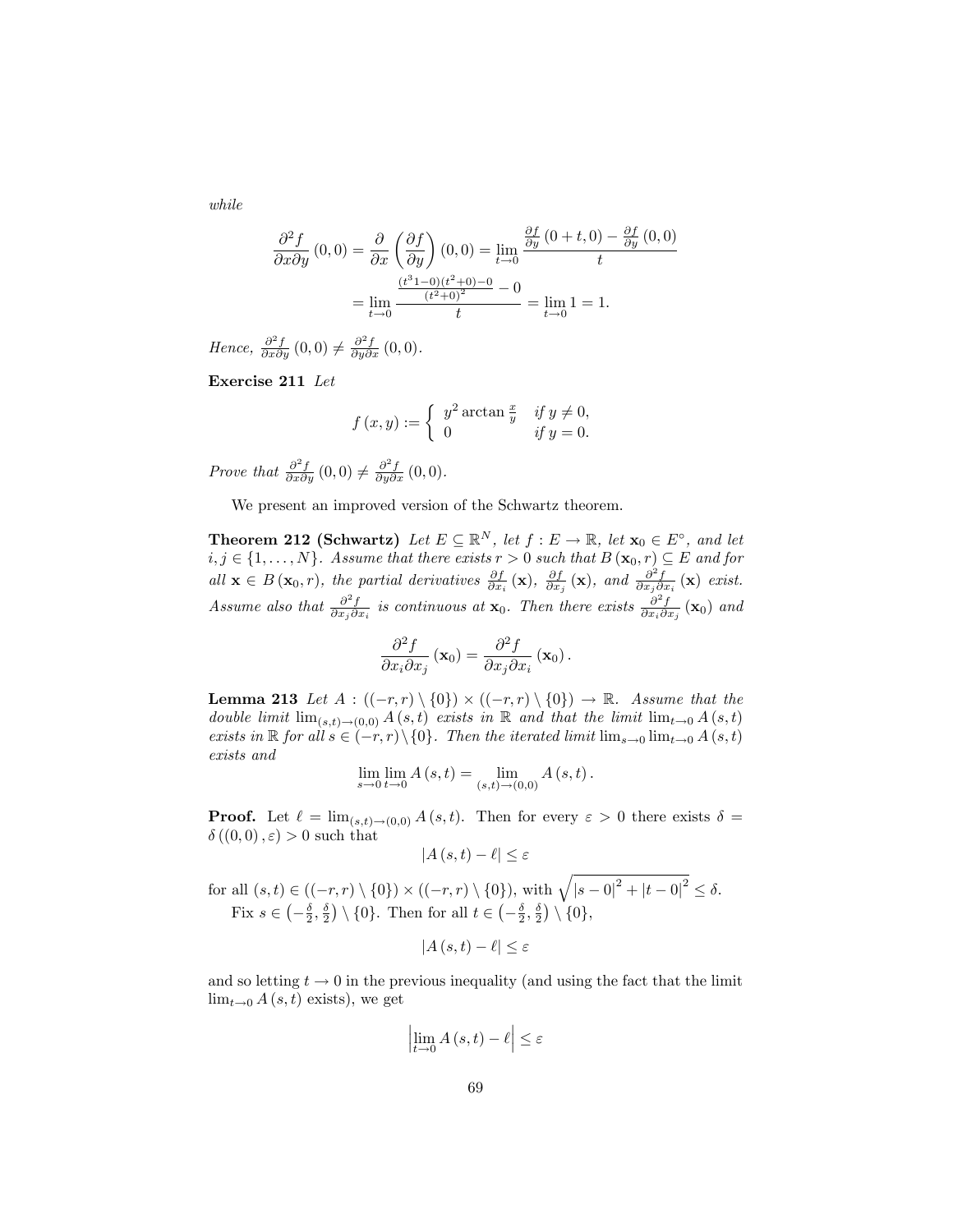for all  $s \in \left(-\frac{\delta}{2}, \frac{\delta}{2}\right) \setminus \{0\}$ . But this implies that there exists  $\lim_{s\to 0} \lim_{t\to 0} A(s, t) =$  $\ell$ .

## Friday, March 27, 2015

Ĭ.

**Proof of Theorem 212. Step 1:** Assume that  $N = 2$ . Let  $|t|, |s| < \frac{r}{\sqrt{2}}$ . Then the points  $(x_0 + s, y_0)$ ,  $(x_0 + s, y_0 + t)$ , and  $(x_0, y_0 + t)$  belong to  $B((x_0, y_0), r)$ . Define

$$
A(s,t) := \frac{f(x_0+s,y_0+t) - f(x_0+s,y_0) - f(x_0,y_0+t) + f(x_0,y_0)}{st},
$$
  
 
$$
g(x) := f(x,y_0+t) - f(x,y_0).
$$

By the mean value theorem

$$
A(s,t) = \frac{g(x_0+s) - g(x_0)}{st} = \frac{g'(\xi)}{t} = \frac{\frac{\partial f}{\partial x}(\xi_t, y_0 + t) - \frac{\partial f}{\partial x}(\xi_t, y_0)}{t}
$$

where  $\xi$  is between  $x_0$  and  $x_0 + t$ . Fix t and consider the function

$$
h(y) := \frac{\partial f}{\partial x} (\xi_t, y).
$$

By the mean value theorem,

$$
h(b) - h(a) = h'(c) (b - a) = \frac{\partial^2 f}{\partial y \partial x} (\xi_t, c) (b - a)
$$

for some c between a and b. Taking  $b = t$  and  $a = 0$ , we get

$$
\frac{\partial f}{\partial x}(\xi_t, y_0 + t) - \frac{\partial f}{\partial x}(\xi_t, y_0) = \frac{\partial^2 f}{\partial y \partial x}(\xi_t, \eta_t) t
$$

where  $\eta_t$  is between  $y_0$  and  $y_0 + t$ . Hence,

$$
A(s,t) = \frac{\partial^2 f}{\partial y \partial x} (\xi_t, \eta_t) \rightarrow \frac{\partial^2 f}{\partial y \partial x} (x_0, y_0),
$$

where we have used the fact that  $(\xi, \eta) \rightarrow (x_0, y_0)$  as  $(s, t) \rightarrow (0, 0)$  together with the continuity of  $\frac{\partial^2 f}{\partial y \partial x}$  at  $(x_0, y_0)$ . Note that this shows that there exists the limit

$$
\lim_{(s,t)\to(0,0)} A(s,t) = \frac{\partial^2 f}{\partial y \partial x}(x_0, y_0).
$$

On the other hand, for all  $s \neq 0$ ,

$$
\lim_{t \to 0} A(s,t) = \frac{1}{s} \lim_{t \to 0} \left[ \frac{f(x_0 + s, y_0 + t) - f(x_0 + s, y_0)}{t} - \frac{f(x_0, y_0 + t) - f(x_0, y_0)}{t} \right]
$$

$$
= \frac{\frac{\partial f}{\partial y}(x_0 + s, y_0) - \frac{\partial f}{\partial y}(x_0, y_0)}{s}.
$$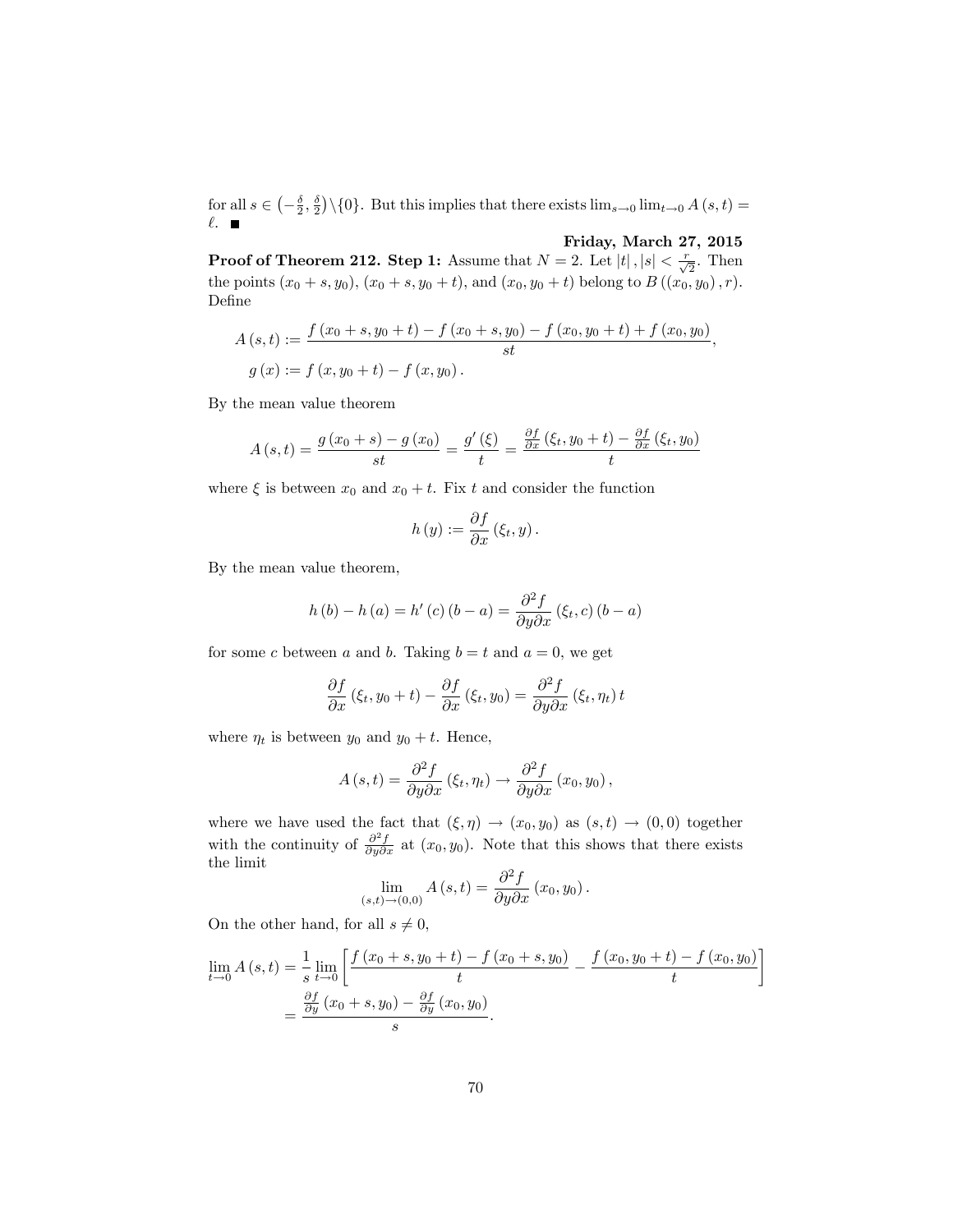Hence, we are in a position to apply the previous lemma to obtain

$$
\frac{\partial^2 f}{\partial y \partial x}(x_0, y_0) = \lim_{\substack{(s,t) \to (0,0)}} A(s,t) = \lim_{s \to 0} \lim_{t \to 0} A(s,t)
$$

$$
= \lim_{s \to 0} \frac{\frac{\partial f}{\partial y}(x_0 + s, y_0) - \frac{\partial f}{\partial y}(x_0, y_0)}{s} = \frac{\partial^2 f}{\partial x \partial y}(x_0, y_0).
$$

Step 2: In the case  $N \geq 2$  let  $\mathbf{x} = (x_1, \ldots, x_N)$ ,  $\mathbf{x}_0 = (c_1, \ldots, c_N)$ . Assume that  $1 < i < j < N$  (the cases  $i = 1$  and  $j = N$  are similar) and apply Step 1 to the function of two variables

$$
F(x_i, x_j) := f(c_1, \ldots, c_{i-1}, x_i, c_{i+1}, \ldots, c_{j-1}, x_j, c_{j+1}, \ldots, c_N)
$$

Next we prove Taylor's formula in higher dimensions. We set  $\mathbb{N}_0 := \mathbb{N} \cup \{0\}.$ A multi-index  $\alpha$  is a vector  $\alpha = (\alpha_1, \ldots, \alpha_N) \in (\mathbb{N}_0)^N$ . The length of a multiindex is defined as

$$
|\boldsymbol{\alpha}|:=\alpha_1+\cdots+\alpha_N.
$$

Given a multi-index  $\alpha$ , the partial derivative  $\frac{\partial^{\alpha}}{\partial x^{\alpha}}$  is defined as

$$
\frac{\partial^{\boldsymbol{\alpha}}}{\partial \mathbf{x}^{\boldsymbol{\alpha}}} := \frac{\partial^{|\boldsymbol{\alpha}|}}{\partial x_1^{\alpha_1} \cdots \partial x_N^{\alpha_N}}
$$

;

where  $\mathbf{x} = (x_1, \dots, x_N)$ . If  $\boldsymbol{\alpha} = \mathbf{0}$ , we set  $\frac{\partial^{\mathbf{0}} f}{\partial \mathbf{x}^{\mathbf{0}}} := f$ .

Example 214 If  $N = 3$  and  $\alpha = (2, 1, 0)$ , then

$$
\frac{\partial^{(2,1,0)}}{\partial (x,y,z)^{(2,1,0)}} = \frac{\partial^3}{\partial x^2 \partial y}.
$$

Given a multi-index  $\boldsymbol{\alpha}$  and  $\mathbf{x} \in \mathbb{R}^N$ , we set

$$
\alpha! := \alpha_1! \cdots \alpha_N!, \quad \mathbf{x}^{\alpha} := x_1^{\alpha_1} \cdots x_N^{\alpha_N}.
$$

If  $\alpha = 0$ , we set  $x^0 := 1$ .

 $\blacksquare$ 

Using this notation, we can extend the binomial theorem.

**Theorem 215 (Multinomial Theorem)** Let  $\mathbf{x} = (x_1, \dots, x_N) \in \mathbb{R}^N$  and let  $n \in \mathbb{N}$ . Then

$$
(x_1 + \cdots + x_N)^n = \sum_{\alpha \text{ multi-index, } |\alpha| = n} \frac{n!}{\alpha!} \mathbf{x}^{\alpha}.
$$

Proof. Exercise.

**Definition 216** Given an open set  $U \subseteq \mathbb{R}^N$ , for every nonnegative integer  $m \in \mathbb{R}^N$  $\mathbb{N}_0$ , we denote by  $C^m$  (U) the space of all functions that are continuous together with their partial derivatives up to order m. We set  $C^{\infty}(U) := \bigcap_{m=0}^{\infty} C^m(U)$ .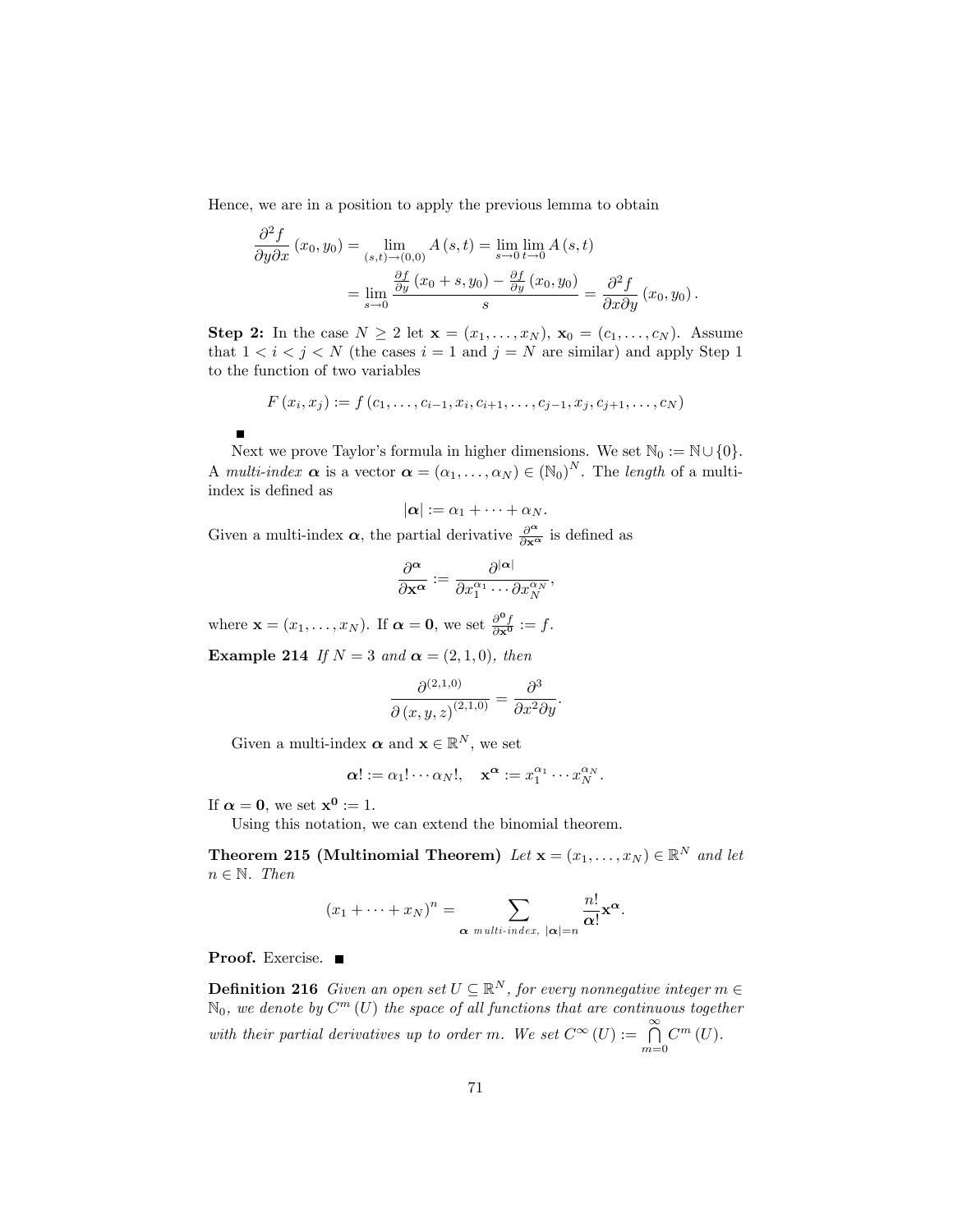#### Monday, March 30, 2015

**Theorem 217 (Taylor's Formula)** Let  $U \subseteq \mathbb{R}^N$  be an open set, let  $f \in \mathbb{R}^N$  $C^m(U)$ ,  $m \in \mathbb{N}$ , and let  $\mathbf{x}_0 \in U$ . Then for every  $\mathbf{x} \in U$ ,

$$
f(\mathbf{x}) = f(\mathbf{x}_0) + \sum_{\alpha \text{ multi-index, } 1 \leq |\alpha| \leq m} \frac{1}{\alpha!} \frac{\partial^{\alpha} f}{\partial \mathbf{x}^{\alpha}}(\mathbf{x}_0) (\mathbf{x} - \mathbf{x}_0)^{\alpha} + R_m(\mathbf{x}),
$$

where

$$
\lim_{\mathbf{x}\to\mathbf{x}_0}\frac{R_m\left(\mathbf{x}\right)}{\left\|\mathbf{x}-\mathbf{x}_0\right\|^m}=0.
$$

**Definition 218** Given a metric space  $(X, d_X)$ , a set  $E \subseteq X$ , and two functions  $f: E \to \mathbb{R}$  and  $g: E \to \mathbb{R}$  and a point  $x_0 \in \text{acc } E$ , we say that the function f is a little o of g as  $x \to x_0$ , and we write  $f = o(g)$ , if  $g \neq 0$  in E and

$$
\lim_{x \to x_0} \frac{f(x)}{g(x)} = 0.
$$

Hence, a little o of  $g$  is simply a function that goes to zero faster than  $g$  as  $x \to x_0$ . Hence, Taylor's formula can be written as

$$
f(\mathbf{x}) = \sum_{\alpha \text{ multi-index, } 0 \leq |\alpha| \leq m} \frac{1}{\alpha!} \frac{\partial^{\alpha} f}{\partial \mathbf{x}^{\alpha}} (\mathbf{x}_0) (\mathbf{x} - \mathbf{x}_0)^{\alpha} + o(||\mathbf{x} - \mathbf{x}_0||^m)
$$

as  $\mathbf{x} \to \mathbf{x}_0$ .

To prove Taylor's formula we need some preliminary results.

**Exercise 219** Let  $(X, d_X)$  and  $(Y, d_Y)$  be two metric spaces, let  $E \subseteq X$ , let  $x_0 \in E$  be an accumulation point of E and let  $g : E \to \mathbb{R}$ . For  $r > 0$  define

$$
\omega_g(r) := \sup \{ d_Y(g(x), g(x_0)) : x \in E, d_X(x, x_0) \le r \}.
$$

Prove that g is continuous at  $x_0$  if and only if

$$
\lim_{r \to 0^+} \omega_g(r) = 0.
$$

**Theorem 220 (Cauchy)** Let  $f : [a, b] \to \mathbb{R}$  and  $g : [a, b] \to \mathbb{R}$  be continuous in [a, b] and differentiable in  $(a, b)$  with  $g'(x) \neq 0$  for all  $x \in (a, b)$ . Then there exists  $c \in (a, b)$  such that

$$
\frac{f(b) - f(a)}{g(b) - g(a)} = \frac{f'(c)}{g'(c)}.
$$

Proof. The function

$$
h(x) = f(x) (g (b) – g (a)) – g (x) (f (b) – f (a))
$$

is continuous in [a, b], differentiable in  $(a, b)$ , and  $h(a) = h(b) = f(a) g(b)$  $g(a) f (b)$ . Hence, we are in a position to apply Rolle's theorem to find  $c \in (a, b)$ such that  $h'(c) = 0$ , or, equivalently,

$$
0 = f'(c) (g (b) - g (a)) - g'(c) (f (b) - f (a)).
$$

П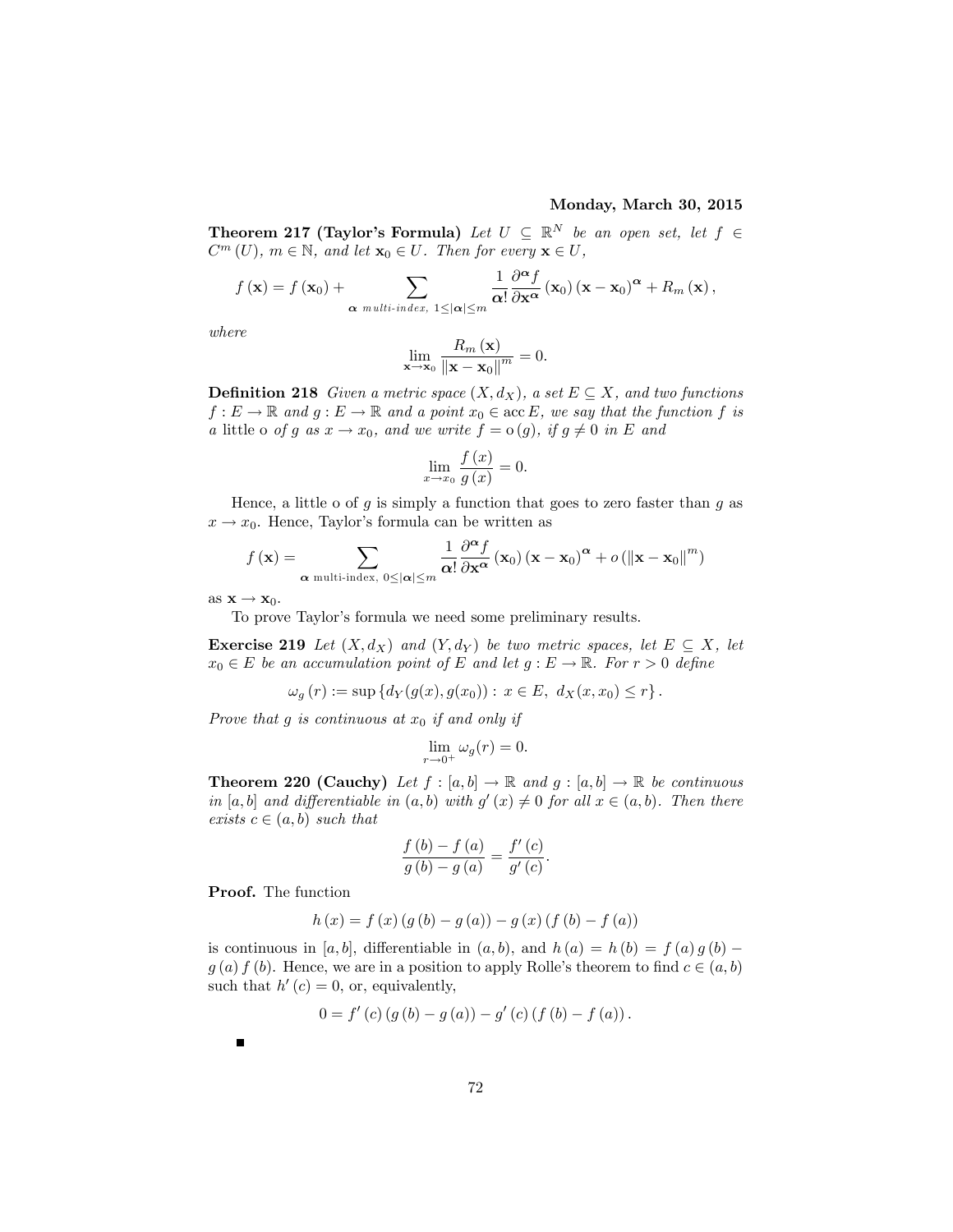**Remark 221** Why is  $g(b) \neq g(a)$ ?

**Theorem 222 (De l'Hôpital)** Let  $f : [a, b] \to \mathbb{R}$  and  $g : [a, b] \to \mathbb{R}$  be continuous in [a, b] and assume that  $f(x_0) = g(x_0) = 0$  for some  $x_0 \in [a, b]$ . Assume that f and g are differentiable in  $(a, b) \setminus \{x_0\}$  with  $g(x), g'(x) \neq 0$  for all  $x \in (a, b) \setminus \{x_0\}$ . If there exists

$$
\lim_{x \to x_0} \frac{f'(x)}{g'(x)} = \ell \in [-\infty, \infty],
$$

then there exists

$$
\lim_{x \to x_0} \frac{f(x)}{g(x)} = \ell.
$$

**Proof.** Let  $x \in (a, b) \setminus \{x_0\}$ . Apply Cauchy's theorem in the interval of endpoints x and  $x_0$  to find  $c_x$  between x and  $x_0$  such that

$$
\frac{f(x) - 0}{g(x) - 0} = \frac{f(x) - f(x_0)}{g(x) - g(x_0)} = \frac{f'(c_x)}{g'(c_x)}.
$$

As  $x \to x_0$ , we have that  $c_x \to x_0$ , and so by hypothesis

$$
\frac{f(x)}{g(x)} = \frac{f'(c_x)}{g'(c_x)} \to \ell.
$$

It follows that there exists

$$
\lim_{x \to x_0} \frac{f(x)}{g(x)} = \ell.
$$

Exercise 223 Calculate

 $\blacksquare$ 

$$
\lim_{x \to 0} \frac{\sin x - x}{x^3}.
$$

**Remark 224** The converse of De l'Hôpital's theorem does not hold, that is, if there exists  $\lim_{x\to x_0} \frac{f(x)}{g(x)}$  $\frac{f(x)}{g(x)}$ , we cannot conclude that there exists the limit  $\lim_{x\to x_0} \frac{f'(x)}{g'(x)}$  $\frac{f(x)}{g'(x)}$ . To see this, take

$$
f(x) = \begin{cases} x^2 \sin \frac{1}{x} & \text{if } x \neq 0, \\ 0 & \text{if } x = 0, \end{cases}
$$

and  $g(x) = x$ . Then f and g are continuous and for  $x \neq 0$ , have that  $f'(x) =$  $2x \sin \frac{1}{x} - x^2 \left(-\frac{1}{x^2}\right) \cos \frac{1}{x}$  and  $g'(x) = 1$ . Then

$$
\lim_{x \to 0} \frac{f(x)}{g(x)} = \lim_{x \to 0} \frac{x^2 \sin \frac{1}{x}}{x} = \lim_{x \to 0} x \sin \frac{1}{x} = 0,
$$

since  $0 \leq |x \sin \frac{1}{x}| \leq |x| \to 0$ , but the limit

$$
\lim_{x \to 0} \frac{f'(x)}{g'(x)} = \lim_{x \to 0} \frac{2x \sin \frac{1}{x} + \cos \frac{1}{x}}{1}
$$

does not exist (it oscillates between  $-1$  and 1).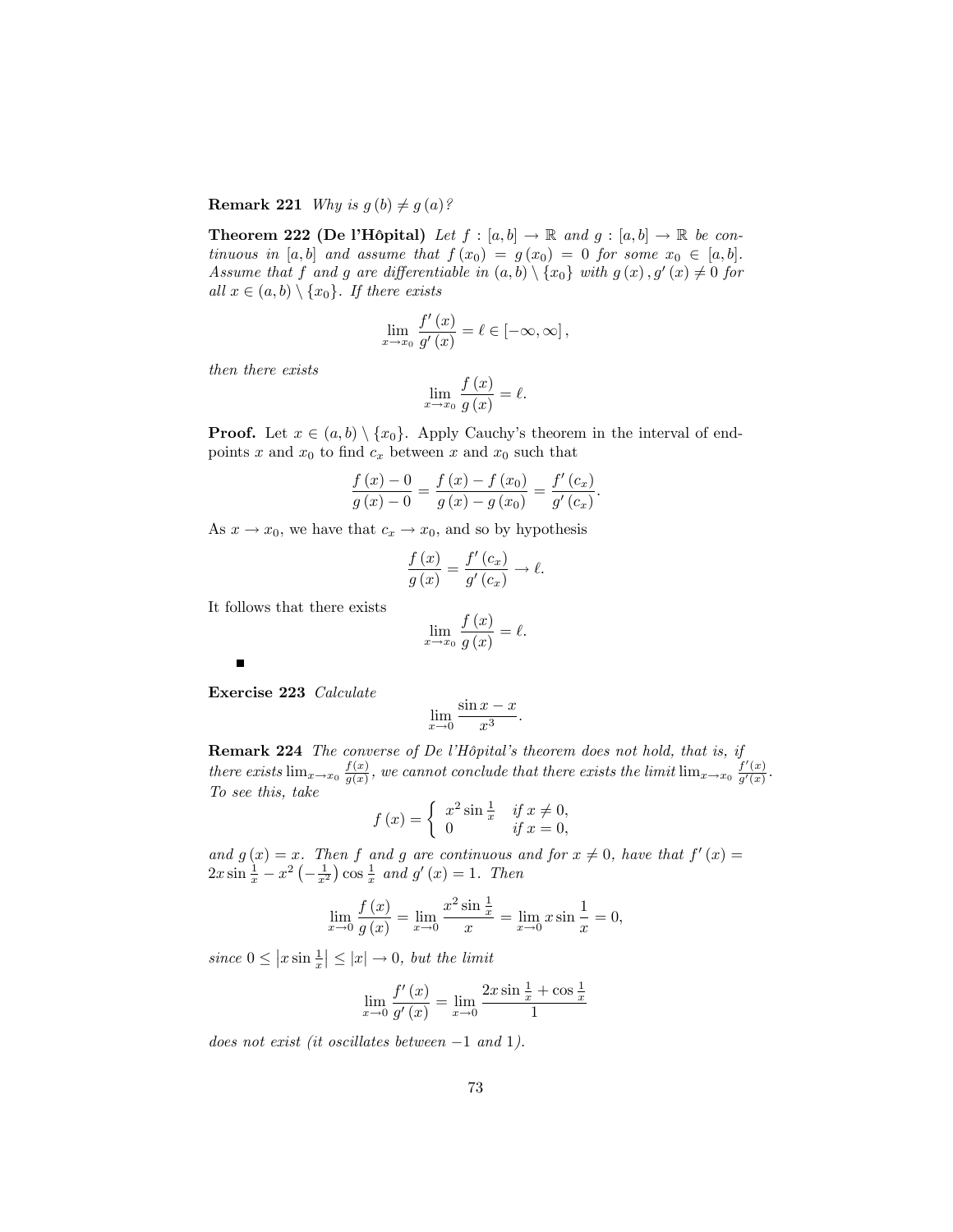**Exercise 225** Let  $f : [a, b] \setminus \{x_0\} \to \mathbb{R}$  and  $g : [a, b] \setminus \{x_0\} \to \mathbb{R}$  be continuous in [a, b]  $\setminus \{x_0\}$  and assume that

$$
\lim_{x \to x_0} |f(x)| = \lim_{x \to x_0} |g(x)| = \infty
$$

and that f and g are differentiable in  $(a, b) \setminus \{x_0\}$  with  $g(x), g'(x) \neq 0$  for all  $x \in (a, b) \setminus \{x_0\}$ . Prove that if there exists

$$
\lim_{x \to x_0} \frac{f'(x)}{g'(x)} = \ell \in [-\infty, \infty],
$$

then there exists

$$
\lim_{x \to x_0} \frac{f(x)}{g(x)} = \ell.
$$

Exercise 226 Prove that

$$
\lim_{x \to 0^+} x^a \log x,
$$

where  $a > 0$ .

Exercise 227 Calculate

$$
\lim_{x \to 0^+} x^{\sin x}.
$$

**Exercise 228** Let  $f : [a, \infty) \to \mathbb{R}$  and  $g : [a, \infty) \to \mathbb{R}$  be continuous in  $[a, \infty)$ and differentiable in  $(a, \infty)$ . Assume that

$$
\lim_{x \to \infty} f(x) = \lim_{x \to \infty} g(x) = 0
$$

and that  $g(x)$ ,  $g'(x) \neq 0$  for all  $x \in (a, \infty)$ . Prove that if there exists

$$
\lim_{x \to \infty} \frac{f'(x)}{g'(x)} = \ell \in [-\infty, \infty],
$$

then there exists

$$
\lim_{x \to \infty} \frac{f(x)}{g(x)} = \ell.
$$

Exercise 229 Prove that a similar result as in the previous exercise holds if  $\lim_{x \to \infty} |f(x)| = \lim_{x \to \infty} |g(x)| = \infty.$ 

Exercise 230 Prove the following:

$$
\lim_{x \to \infty} \frac{\log^b x}{x^a} = 0,
$$

where  $a > 0$  and  $b \in \mathbb{R}$ ,

$$
\lim_{x \to \infty} \frac{x^a}{b^x} = 0,
$$

where  $a \in \mathbb{R}$  and  $b > 1$ .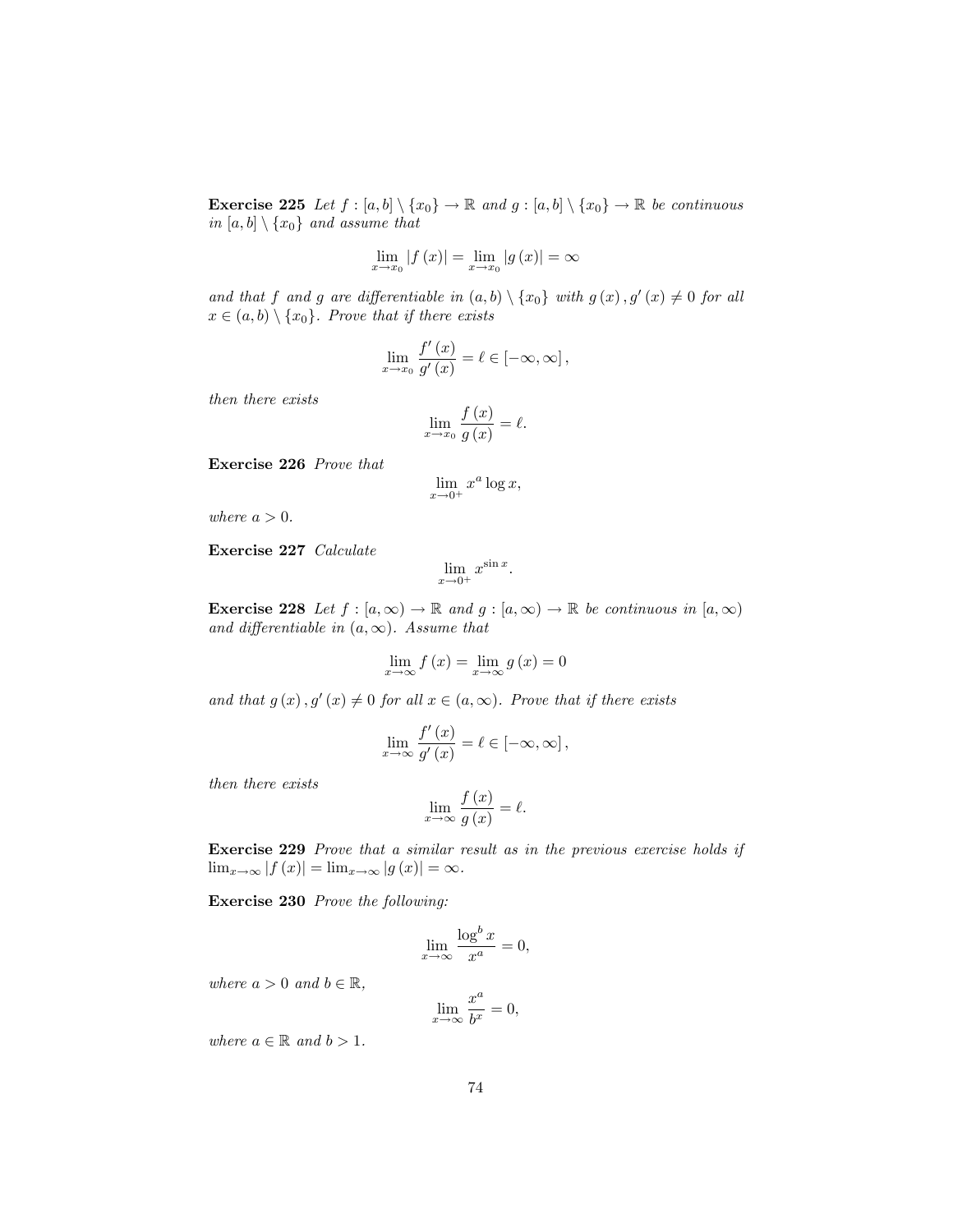Exercise 231 Calculate

$$
\lim_{x \to \infty} \frac{\log x - x}{\log (1 + e^x)}.
$$

We begin by proving Taylor's formula in dimension  $N = 1$ .

**Theorem 232 (Taylor's Formula)** Let  $f \in C^{(m)}((a, b))$  and let  $x_0 \in (a, b)$ . Then for every  $x \in (a, b)$ ,

$$
f(x) = f(x_0) + f'(x_0)(x - x_0) + \frac{f''(x_0)}{2!}(x - x_0)^2
$$

$$
+ \dots + \frac{f^{(m)}(x_0)}{m!}(x - x_0)^m + R_m(x),
$$

where the remainder  $R_m(x, x_0)$  satisfies

$$
\lim_{x \to x_0} \frac{R_m(x)}{(x - x_0)^m} = 0.
$$

**Lemma 233** Let  $g \in C^{(m)}((a, b))$  and let  $x_0 \in (a, b)$ . Then

$$
\lim_{x \to x_0} \frac{g(x)}{(x - x_0)^m} = 0
$$
\n(26)

if and only if

$$
g(x_0) = g'(x_0) = \dots = g^{(m)}(x_0) = 0.
$$
 (27)

**Proof.** Assume that (27) holds. By applying De l'Hôpital's theorem several times we get

$$
\lim_{x \to x_0} \frac{g(x)}{(x - x_0)^m} = \lim_{x \to x_0} \frac{g'(x)}{m (x - x_0)^{m-1}} = \lim_{x \to x_0} \frac{g^{(2)}(x)}{m (m - 1) (x - x_0)^{m-2}}
$$

$$
= \dots = \lim_{x \to x_0} \frac{g^{(m-1)}(x)}{m! (x - x_0)} = \lim_{x \to x_0} \frac{g^{(m)}(x)}{m!1} = \frac{g^{(m)}(x_0)}{m!} = 0.
$$

Conversely, assume (26). If  $g^{(k)}(x_0) \neq 0$  for some  $0 \leq k < m$ , then by what we just proved (with  $k$  in place of  $m$ )

$$
\lim_{x \to x_0} \frac{g(x)}{(x - x_0)^k} = \frac{g^{(k)}(x_0)}{k!} \neq 0.
$$

On the other hand,

$$
\frac{g(x)}{(x-x_0)^k} = \frac{g(x)}{(x-x_0)^k} \frac{(x-x_0)^{m-k}}{(x-x_0)^{m-k}} = \frac{g(x)}{(x-x_0)^m} (x-x_0)^{m-k} \to 0
$$

as  $x \to x_0$ , which is a contradiction.

We now turn to the proof of Theorem 232.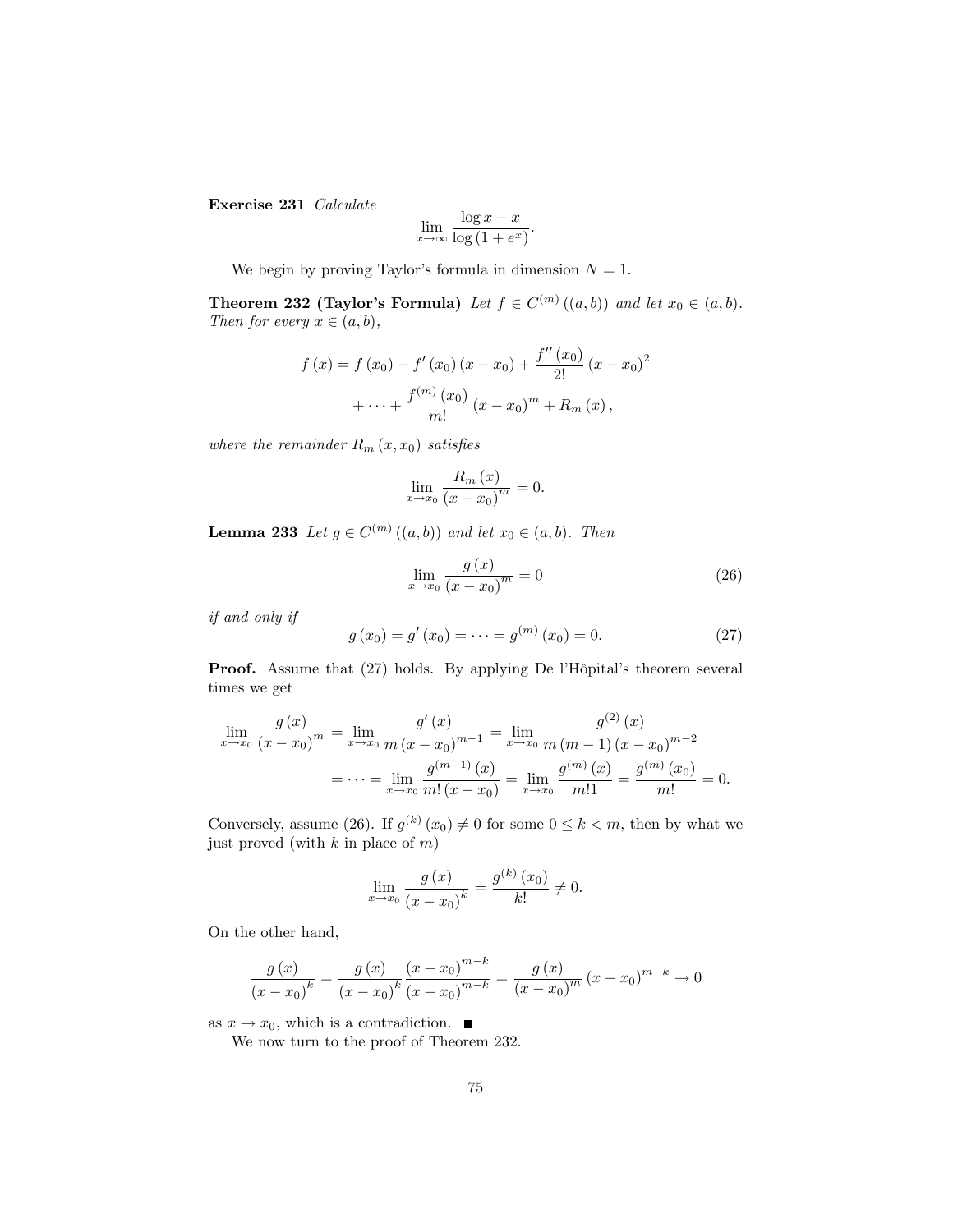Proof of Theorem 232. Note that given a polynomial of degree  $m$ ,

$$
p(x) = a_0 + a_1 (x - x_0) + \dots + a_m (x - x_0)^m = \sum_{i=0}^m a_i (x - x_0)^i
$$
,

we have that

$$
p^{(k)}(x) = \sum_{i=k}^{m} i(i-1)\cdots(i-k+1)a_i(x-x_0)^{i-k},
$$

so that

$$
p^{(k)}(x_0) = k!a_k.
$$

We apply the lemma to the function

$$
g\left(x\right) := f\left(x\right) - p\left(x\right)
$$

to conclude that

$$
\lim_{x \to x_0} \frac{f(x) - p(x)}{(x - x_0)^m} = 0
$$

if and only if for all  $k = 0, \ldots, m$ ,

$$
0 = g^{(k)}(x_0) = f^{(k)}(x_0) - p^{(k)}(x_0) = f^{(k)}(x_0) - k!a_k,
$$

that is

$$
a_k = \frac{f^{(k)}(x_0)}{k!}.
$$

Thus

$$
g(x) = R_m(x) = f(x) - \left[ f(x_0) + f'(x_0)(x - x_0) + \dots + \frac{f^{(m)}(x_0)}{m!}(x - x_0)^m \right].
$$

**Exercise 234** Let  $f : [a, b] \rightarrow \mathbb{R}$  be m-times differentiable in  $[a, b]$  for some  $m \in \mathbb{N}$  and let  $x_0 \in (a, b)$ . Prove that for every  $x \in [a, b]$ ,

$$
f(x) = f(x_0) + f'(x_0)(x - x_0) + \frac{f''(x_0)}{2!}(x - x_0)^2
$$

$$
+ \dots + \frac{f^{(m)}(x_0)}{m!}(x - x_0)^m + R_m(x),
$$

where the remainder  $R_m(x)$  satisfies

$$
|R_m(x)| \leq |x - x_0|^m \omega_{f^{(m)}}(|x - x_0|).
$$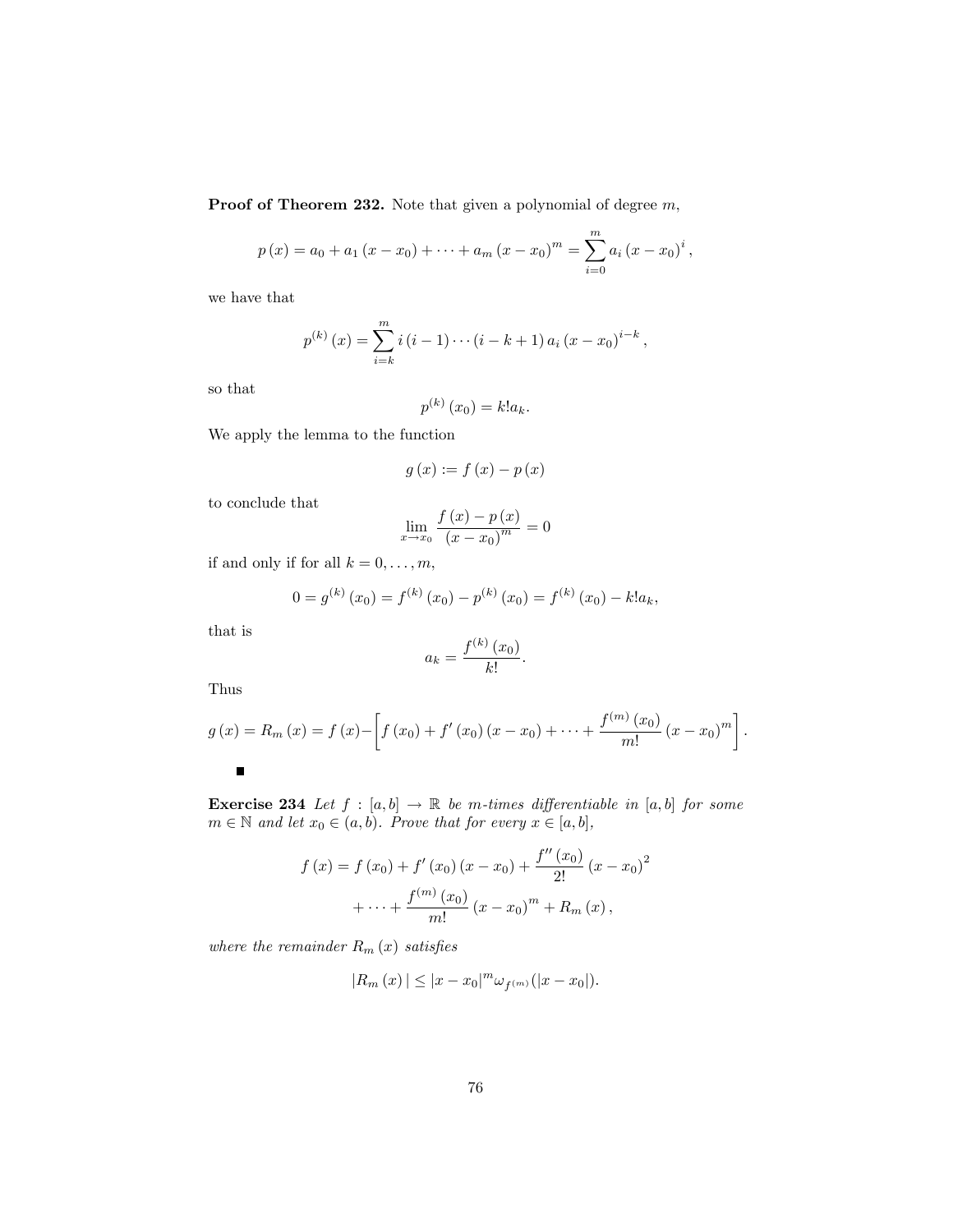#### Wednesday, April 1, 2015

We are now ready to prove Taylor's formula in the general case. **Proof.** Step 1: Since  $x_0 \in U$  and U is open, there exists  $B(x_0, r) \subseteq U$ . Fix  $\mathbf{x} \in B(\mathbf{x}_0, r)$ ,  $\mathbf{x} \neq \mathbf{x}_0$  and let  $\mathbf{v} := \frac{\mathbf{x} - \mathbf{x}_0}{\|\mathbf{x} - \mathbf{x}_0\|}$  and consider the function  $g(t) := f(\mathbf{x}_0 + t\mathbf{v})$  defined for  $t \in [0, r]$ . By Theorem 200, we have that

$$
\frac{dg}{dt}\left(t\right) = \sum_{i=1}^{N} \frac{\partial f}{\partial x_i} \left(\mathbf{x}_0 + t\mathbf{v}\right) h_i = \left(\mathbf{v} \cdot \nabla\right) f \left(\mathbf{x}_0 + t\mathbf{v}\right)
$$

with for all  $t \in [0, r]$ . By repeated applications of Theorem 200, we get that

$$
\frac{d^{(n)}g}{dt^n}\left(t\right) = \left(\mathbf{v} \cdot \nabla\right)^n f\left(\mathbf{x}_0 + t\mathbf{v}\right)
$$

for all  $n = 1, \ldots, m$ , where  $(\mathbf{v} \cdot \nabla)^n$  means that we apply the operator

$$
\mathbf{v} \cdot \nabla = h_1 \frac{\partial}{\partial x_1} + \dots + h_N \frac{\partial}{\partial x_N}
$$

 $n$  times to  $f$ . By the multinomial theorem, and the fact that for functions in  $C<sup>m</sup>$  partial derivatives commute,

$$
(\mathbf{v} \cdot \nabla)^n = \left(v_1 \frac{\partial}{\partial x_1} + \dots + v_N \frac{\partial}{\partial x_N}\right)^n
$$
  
= 
$$
\sum_{\mathbf{\alpha} \text{ multi-index, } |\mathbf{\alpha}| = n} \frac{n!}{\mathbf{\alpha}!} \mathbf{v}^{\mathbf{\alpha}} \frac{\partial^{\mathbf{\alpha}}}{\partial \mathbf{x}^{\mathbf{\alpha}}},
$$

and so

$$
\frac{d^{(n)}g}{dt^n}(t) = \sum_{\alpha \text{ multi-index, } |\alpha| = n} \frac{n!}{\alpha!} \mathbf{v}^{\alpha} \frac{\partial^{\alpha} f}{\partial \mathbf{x}^{\alpha}} (\mathbf{x}_0 + t\mathbf{v}).
$$

Using Taylor's formula for  $g$ , we get

$$
g(t) = g(0) + \sum_{n=1}^{m} \frac{1}{n!} \frac{d^{(n)}g}{dt^n} (0) (t - 0)^n + R_m(t),
$$

where by Exercise 234,

$$
|R_m(t)| \le |t|^m \omega_{g^{(m)}}(t). \tag{28}
$$

Substituting, we obtain

$$
f(\mathbf{x}_0 + t\mathbf{v}) = f(\mathbf{x}_0) + \sum_{n=1}^m \frac{t^n}{n!} \sum_{\alpha \text{ multi-index, } |\alpha| = n} \frac{n!}{\alpha!} \mathbf{v}^\alpha \frac{\partial^\alpha f}{\partial \mathbf{x}^\alpha}(\mathbf{x}_0) + R_m(t)
$$
  
=  $f(\mathbf{x}_0) + \sum_{\alpha \text{ multi-index, } 1 \leq |\alpha| \leq m} \frac{t^{|\alpha|}}{\alpha!} \mathbf{v}^\alpha \frac{\partial^\alpha f}{\partial \mathbf{x}^\alpha}(\mathbf{x}_0) + R_m(t).$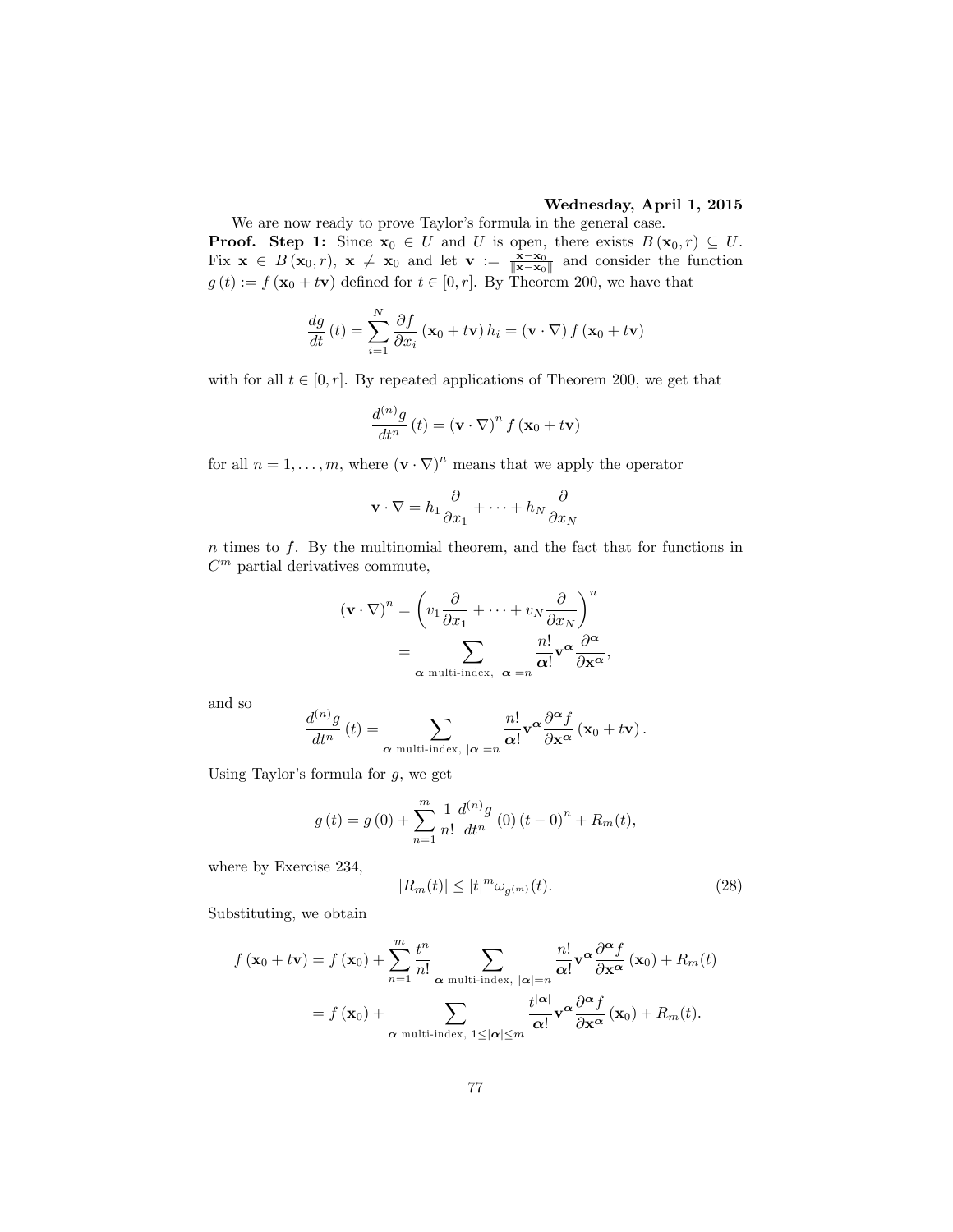Take  $t = \|\mathbf{x} - \mathbf{x}_0\|$ . Then

$$
\mathbf{x}_0 + t\mathbf{v} = \mathbf{x}_0 + \|\mathbf{x} - \mathbf{x}_0\| \frac{\mathbf{x} - \mathbf{x}_0}{\|\mathbf{x} - \mathbf{x}_0\|} = \mathbf{x}
$$

and

$$
t^{|\alpha|} \mathbf{v}^{\alpha} = ||\mathbf{x} - \mathbf{x}_0||^{|\alpha|} \frac{(\mathbf{x} - \mathbf{x}_0)^{\alpha}}{||\mathbf{x} - \mathbf{x}_0||^{|\alpha|}} = (\mathbf{x} - \mathbf{x}_0)^{\alpha}
$$

and so

$$
f(\mathbf{x}) = f(\mathbf{x}_0) + \sum_{\alpha \text{ multi-index, } 1 \leq |\alpha| \leq m} \frac{(\mathbf{x} - \mathbf{x}_0)^{\alpha}}{\alpha!} \frac{\partial^{\alpha} f}{\partial \mathbf{x}^{\alpha}}(\mathbf{x}_0) + R_m(\|\mathbf{x} - \mathbf{x}_0\|).
$$

Moreover, by  $(28)$ ,

$$
\frac{R_m(\|\mathbf{x}-\mathbf{x}_0\|)}{\|\mathbf{x}-\mathbf{x}_0\|^{m}} \leq \omega_{g^{(m)}}(\|\mathbf{x}-\mathbf{x}_0\|).
$$

Since  $\left\Vert \mathbf{v}\right\Vert =1,$  we have

$$
\omega_{g^{(m)}}(||\mathbf{x} - \mathbf{x}_{0}||) = \sup \left\{ \left| \frac{d^{(n)}g}{dt^{n}}(t) - \frac{d^{(n)}g}{dt^{n}}(0) \right| : 0 < t \leq ||\mathbf{x} - \mathbf{x}_{0}|| \right\}
$$
  
\n
$$
= \sup \left\{ \left| \sum_{\alpha \text{ multi-index, } |\alpha| = n} \frac{n!}{\alpha!} \mathbf{v}^{\alpha} \left( \frac{\partial^{\alpha} f}{\partial \mathbf{x}^{\alpha}} (\mathbf{x}_{0} + t\mathbf{v}) - \frac{\partial^{\alpha} f}{\partial \mathbf{x}^{\alpha}} (\mathbf{x}_{0}) \right) \right| : 0 < t \leq ||\mathbf{x} - \mathbf{x}_{0}|| \right\}
$$
  
\n
$$
\leq \sum_{\alpha \text{ multi-index, } |\alpha| = n} \frac{n!}{\alpha!} \sup \left\{ \left| \frac{\partial^{\alpha} f}{\partial \mathbf{x}^{\alpha}} (\mathbf{x}_{0} + t\mathbf{v}) - \frac{\partial^{\alpha} f}{\partial \mathbf{x}^{\alpha}} (\mathbf{x}_{0}) \right| : 0 < t \leq ||\mathbf{x} - \mathbf{x}_{0}|| \right\}
$$
  
\n
$$
\leq \sum_{\alpha \text{ multi-index, } |\alpha| = n} \frac{n!}{\alpha!} \sup \left\{ \left| \frac{\partial^{\alpha} f}{\partial \mathbf{x}^{\alpha}} (\mathbf{y}) - \frac{\partial^{\alpha} f}{\partial \mathbf{x}^{\alpha}} (\mathbf{x}_{0}) \right| : 0 < ||\mathbf{y}|| \leq ||\mathbf{x} - \mathbf{x}_{0}|| \right\}
$$
  
\n
$$
= \sum_{\alpha \text{ multi-index, } |\alpha| = n} \frac{n!}{\alpha!} \omega_{\frac{\partial^{\alpha} f}{\partial \mathbf{x}^{\alpha}}} (||\mathbf{x} - \mathbf{x}_{0}||) \to 0
$$

as  $\mathbf{x} \to \mathbf{x}_0$  by Exercise 219 and the fact that  $\frac{\partial^{\alpha} f}{\partial \mathbf{x}^{\alpha}}$  is continuous. This shows that  $\lim_{\mathbf{x}\to\mathbf{x}_0} \frac{R_m(\mathbf{x})}{\|\mathbf{x}-\mathbf{x}_0\|^m} = 0.$ 

Exercise 235 Calculate the limit

$$
\lim_{(x,y)\to(0,0)}\frac{\log(1+\sin^2(xy))-x^2y^2}{(x^2+y^2)^4}.
$$

# 14 Local Minima and Maxima

We recall that

**Definition 236** Let  $f : E \to \mathbb{R}$ , where  $E \subseteq \mathbb{R}^N$ , and let  $\mathbf{x}_0 \in E$ . We say that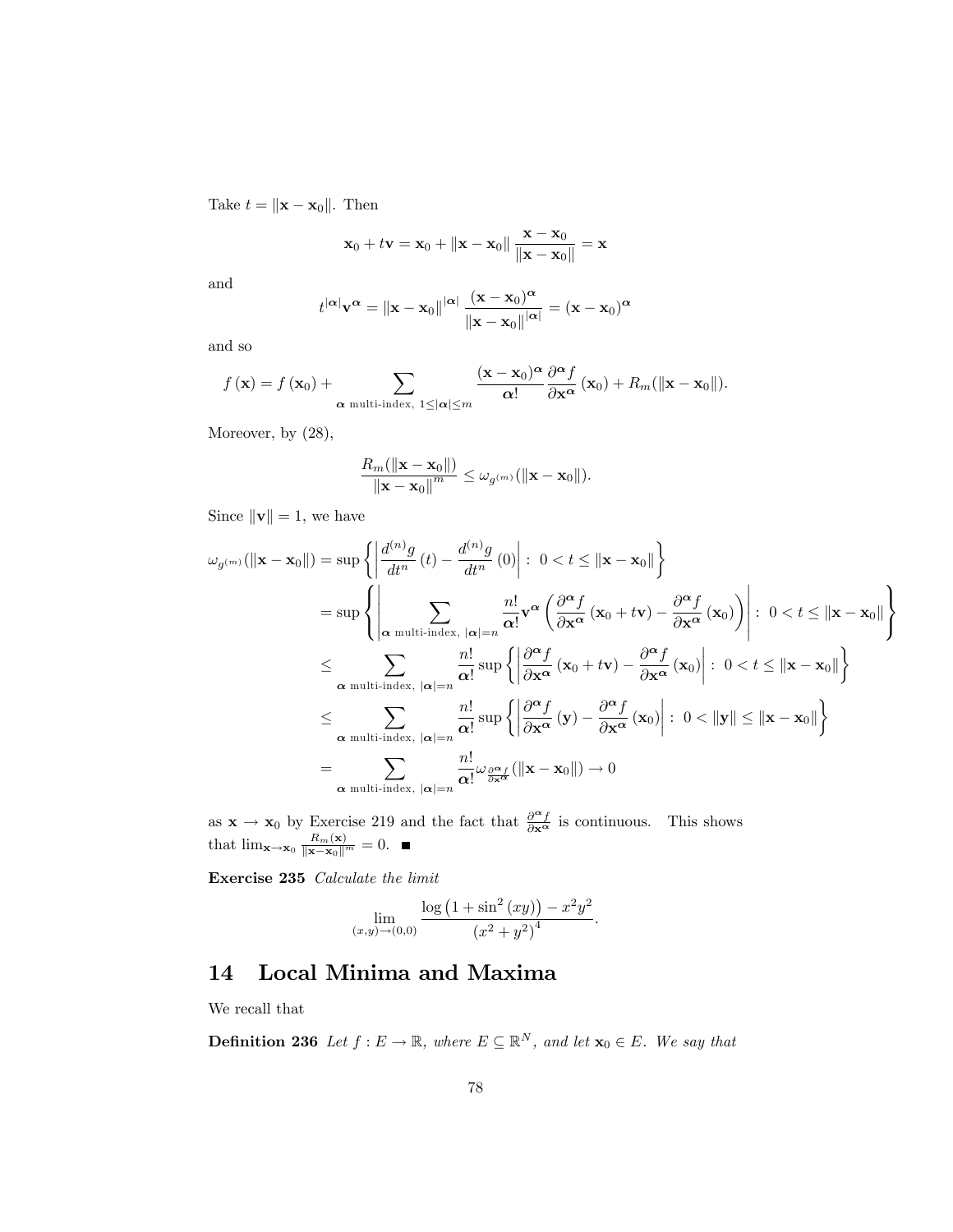- (i) f attains a local minimum at  $\mathbf{x}_0$  if there exists  $r > 0$  such that  $f(\mathbf{x}) \geq$  $f(\mathbf{x}_0)$  for all  $\mathbf{x} \in E \cap B(\mathbf{x}_0, r)$ ,
- (ii) f attains a global minimum at  $\mathbf{x}_0$  if  $f(\mathbf{x}) \ge f(\mathbf{x}_0)$  for all  $\mathbf{x} \in E$ ,
- (iii) f attains a local maximum at  $\mathbf{x}_0$  if there exists  $r > 0$  such that  $f(\mathbf{x}) \leq$  $f(\mathbf{x}_0)$  for all  $\mathbf{x} \in E \cap B(\mathbf{x}_0,r)$ ,
- (iv) f attains a global maximum at  $\mathbf{x}_0$  if  $f(\mathbf{x}) \leq f(\mathbf{x}_0)$  for all  $\mathbf{x} \in E$ .

Remark 237 In view of Theorem 196, when looking for local minima and maxima, we have to search among the following:

- Interior points at which f is differentiable and  $\nabla f(\mathbf{x}) = \mathbf{0}$ , these are called critical points. Note that if  $\nabla f(\mathbf{x}_0) = \mathbf{0}$ , the function f may not attain a local minimum or maximum at  $x_0$ . Indeed, consider the function  $f(x) = x^3$ . Then  $f'(0) = 0$ , but f is strictly increasing, and so f does not attain a local minimum or maximum at 0.
- Interior points at which f is not differentiable. The function  $f(x) = |x|$ attains a global minimum at  $x = 0$ , but f is not differentiable at  $x = 0$ .
- Boundary points.

To find sufficient conditions for a critical point to be a point of local minimum or local maximu, we study the second order derivatives of f.

**Definition 238** Let  $f : E \to \mathbb{R}$ , where  $E \subseteq \mathbb{R}^N$ , and let  $\mathbf{x}_0 \in E$ . The Hessian matrix of f at  $\mathbf{x}_0$  is the  $N \times N$  matrix

$$
H_f(\mathbf{x}_0) := \begin{pmatrix} \frac{\partial^2 f}{\partial x_1^2}(\mathbf{x}_0) & \cdots & \frac{\partial^2 f}{\partial x_N \partial x_1}(\mathbf{x}_0) \\ \vdots & & \vdots \\ \frac{\partial^2 f}{\partial x_1 \partial x_N}(\mathbf{x}_0) & \cdots & \frac{\partial^2 f}{\partial x_N^2}(\mathbf{x}_0) \end{pmatrix}
$$

$$
= \left(\frac{\partial^2 f}{\partial x_i \partial x_j}(\mathbf{x}_0)\right)_{i,j=1}^N,
$$

whenever it is defined.

**Remark 239** If the hypotheses of Schwartz's theorem are satisfied for all  $i, j =$  $1, \ldots, N,$  then

$$
\frac{\partial^2 f}{\partial x_i \partial x_j} \left( \mathbf{x}_0 \right) = \frac{\partial^2 f}{\partial x_j \partial x_i} \left( \mathbf{x}_0 \right),\,
$$

which means that the Hessian matrix  $H_f(\mathbf{x}_0)$  is symmetric.

Given an  $N \times N$  matrix H, the *characteristic polynomial* of H is the polynomial

$$
p(t) := \det(tI_N - H), \quad t \in \mathbb{R}.
$$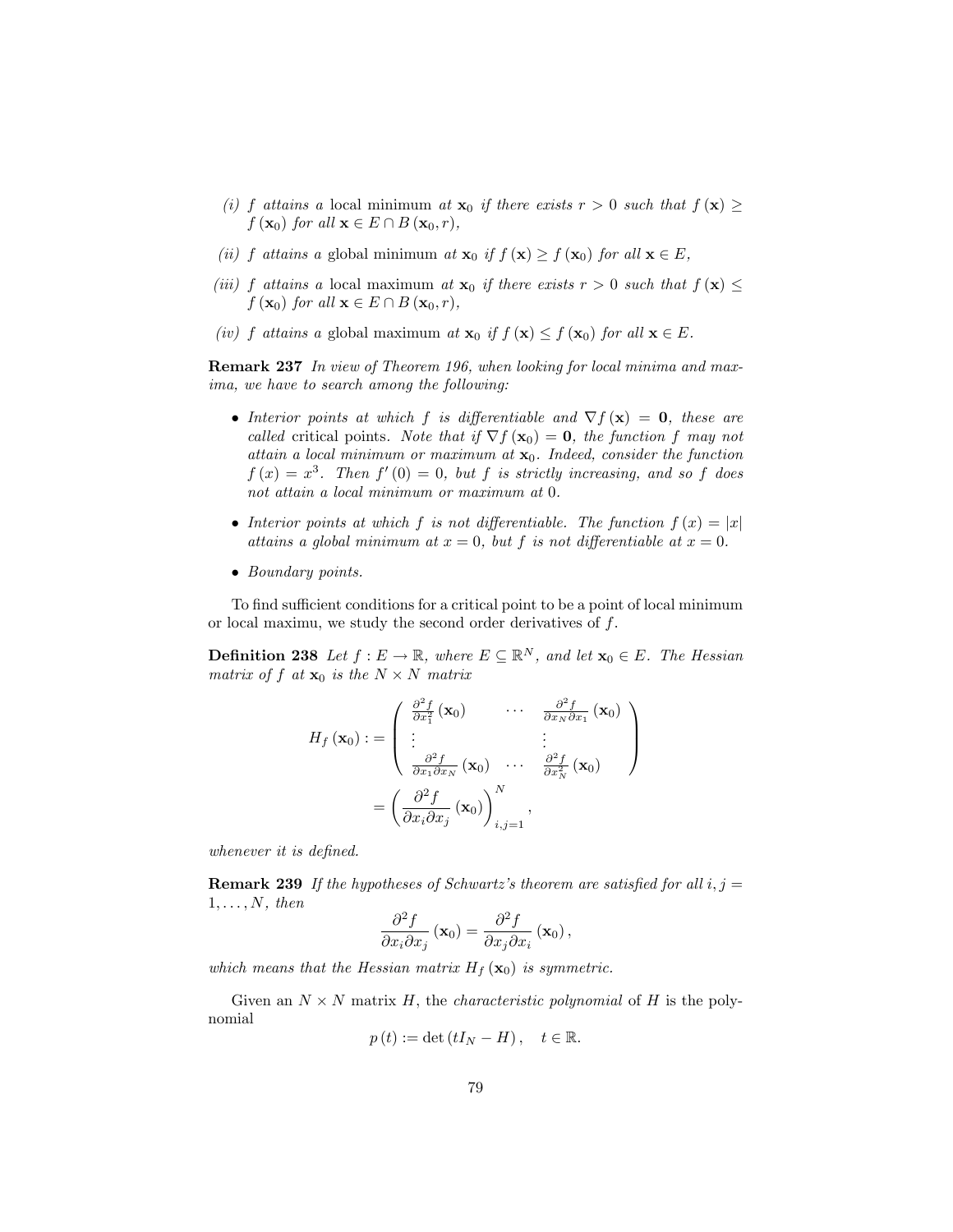**Theorem 240** Let H be an  $N \times N$  matrix. If H is symmetric, then all roots of the characteristic polynomial are real.

#### Friday, April 3, 2015

Theorem 241 Given a polynomial of the form

$$
p(t) = t^N + a_{N-1}t^{N-1} + a_{N-2}t^{N-2} + \dots + a_1t + a_0, \quad t \in \mathbb{R},
$$

where the coefficients  $a_i$  are real for every  $i = 0, \ldots, N-1$ , assume that all roots of p are real. Then

- $(i)$  all roots of  $p$  are positive if and only if the coefficients alternate sign, that is,  $a_{N-1} < 0$ ,  $a_{N-2} > 0$ ,  $a_{N-3} < 0$ , etc.
- (ii) all roots of p are negative if and only  $a_i > 0$  for every  $i = 0, \ldots, N 1$ .

**Remark 242** Given an  $N \times N$  matrix

$$
H = \left(\begin{array}{ccc} h_{1,1} & \cdots & h_{1,N} \\ \vdots & & \\ h_{N,1} & & h_{N,N} \end{array}\right)
$$

and a vector  $\mathbf{x} \in \mathbb{R}^N$ , we define  $H\mathbf{x}$  as the vector of  $\mathbb{R}^N$  of components

$$
(h_{1,1}x_1 + \cdots + h_{1,N}x_N, \ldots, h_{N,1}x_1 + \cdots + h_{N,N}x_N).
$$

We also define

$$
(H\mathbf{x}, \mathbf{x}) := (H\mathbf{x}) \cdot \mathbf{x} = \sum_{j=1}^{N} \sum_{i=1}^{N} h_{i,j} x_i x_j.
$$

If H is symmetric, then its eigenvalues  $\lambda_1, \ldots, \lambda_N$  are real. Moreover, we can find corresponding eigenvectors  $v_1, \ldots, v_1$  which forms an orthonormal basis. Since

$$
H\boldsymbol{v}_i=\lambda_i\boldsymbol{v}_i
$$

for every  $i = 1, \ldots, N$ , we get

$$
(H\boldsymbol{v}_i,\boldsymbol{v}_i)=(\lambda_i\boldsymbol{v}_i)\cdot\boldsymbol{v}_i=\lambda_i\|\boldsymbol{v}_i\|^2=\lambda_i1.
$$
 (29)

Since  $\{v_1, \ldots, v_1\}$  forms a basis in  $\mathbb{R}^N$ , we can write

$$
\mathbf{x} = c_1 \mathbf{v}_1 + \cdots + c_N \mathbf{v}_N.
$$

Then

$$
(H\mathbf{x}, \mathbf{x}) = (H\mathbf{x}) \cdot \mathbf{x} = \left(H \sum_{j=1}^{N} c_j \mathbf{v}_j\right) \cdot \sum_{i=1}^{N} c_i \mathbf{v}_i
$$

$$
= \left(\sum_{j=1}^{N} c_j H \mathbf{v}_j\right) \cdot \sum_{i=1}^{N} c_i \mathbf{v}_i = \sum_{j=1}^{N} \sum_{i=1}^{N} \lambda_j c_i c_j \mathbf{v}_i \cdot \mathbf{v}_j
$$

$$
= \sum_{j=1}^{N} \lambda_j c_j^2,
$$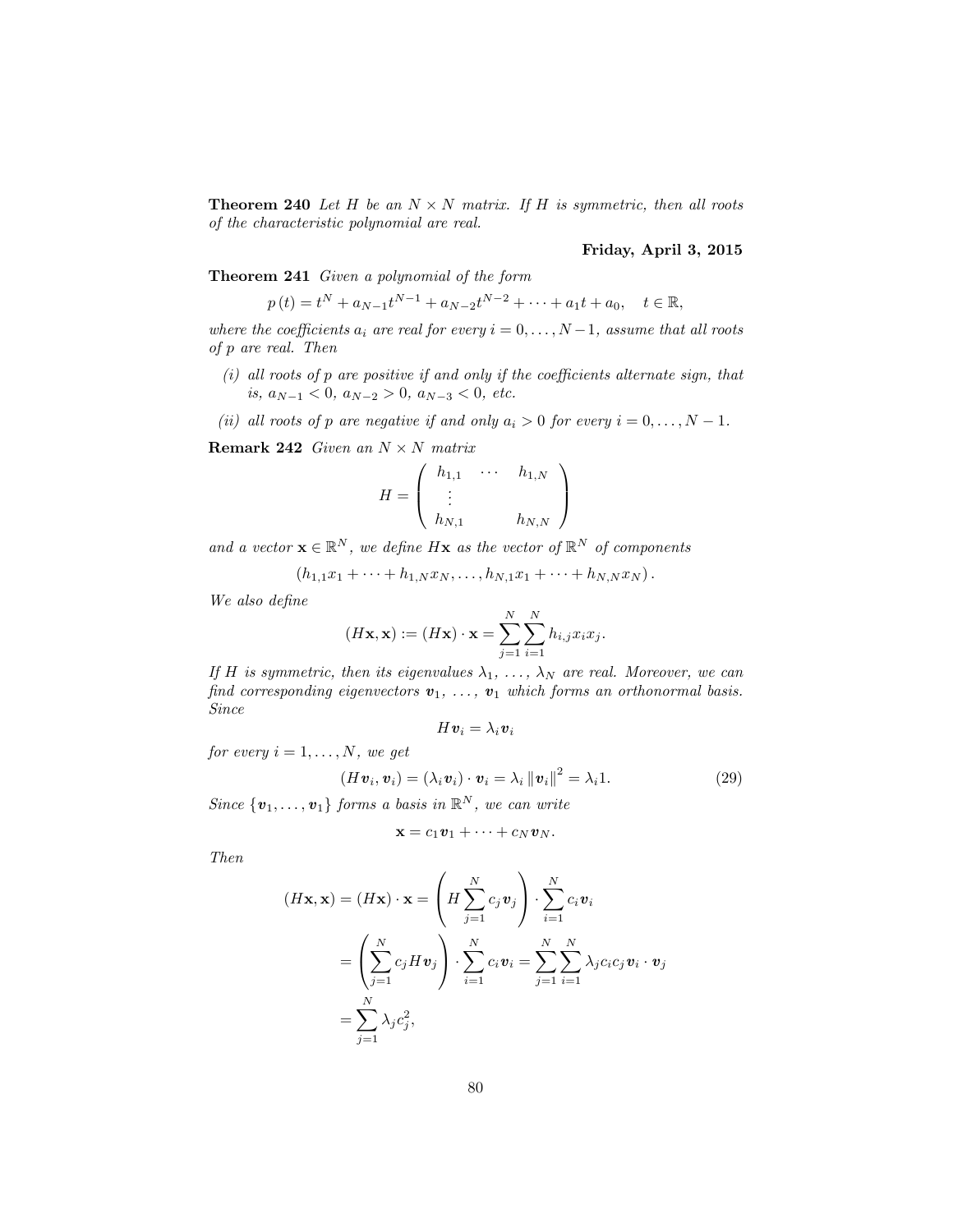where we used the fact that  $v_i \cdot v_j = 1$  if  $i = j$  and 0 otherwise. In particular, if all the eigenvalues are positive, then letting  $m := \min\{\lambda_1, \ldots, \lambda_N\}$ , we have that

$$
(H\mathbf{x}, \mathbf{x}) = \sum_{j=1}^{N} \lambda_j c_j^2 \ge m \sum_{j=1}^{N} c_j^2 = m ||\mathbf{x}||^2.
$$

Remark 243 If instead we want to use multiplication of matrices, we should *identify* **x** with the column vector or  $N \times 1$  matrix

$$
\left(\begin{array}{c}x_1\\ \vdots\\ x_N\end{array}\right).
$$

Then  $H\mathbf{x}$  could be considered as the product of matrices

$$
\begin{pmatrix} h_{1,1} & \cdots & h_{1,N} \\ \vdots & & \\ h_{N,1} & & h_{N,N} \end{pmatrix} \begin{pmatrix} x_1 \\ \vdots \\ x_N \end{pmatrix} = \begin{pmatrix} h_{1,1}x_1 + \cdots + h_{1,N}x_N \\ \vdots \\ h_{N,1}x_1 + \cdots + h_{N,N}x_N \end{pmatrix}.
$$

In turn we could define  $(H\mathbf{x}, \mathbf{x})$  as

$$
\left(\begin{array}{ccc} x_1 & \cdots & x_N \end{array}\right) \left(\begin{array}{ccc} h_{1,1} & \cdots & h_{1,N} \\ \vdots & & \\ h_{N,1} & & h_{N,N} \end{array}\right) \left(\begin{array}{c} x_1 \\ \vdots \\ x_N \end{array}\right).
$$

The next theorem gives necessary and sufficient conditions for a point to be of local minimum or maximum.

**Theorem 244** Let  $U \subseteq \mathbb{R}^N$  be open, let  $f : U \to \mathbb{R}$  be of class  $C^2(U)$  and let  $\mathbf{x}_0 \in U$  be a critical point of f.

- (i) If  $H_f(\mathbf{x}_0)$  is positive definite, then f attains a local minimum at  $\mathbf{x}_0$ ,
- (ii) if f attains a local minimum at  $\mathbf{x}_0$ , then  $H_f(\mathbf{x}_0)$  is positive semidefinite,
- (iii) if  $H_f(\mathbf{x}_0)$  is negative definite, then f attains a local maximum at  $\mathbf{x}_0$ ,
- (iv) if f attains a local maximum at  $\mathbf{x}_0$ , then  $H_f(\mathbf{x}_0)$  is negative semidefinite.

**Proof.** (i) Assume that  $H_f(\mathbf{x}_0)$  is positive definite. Then by Remark 242,

$$
\sum_{j=1}^{N} \sum_{i=1}^{N} \frac{\partial^2 f}{\partial x_j \partial x_i} (\mathbf{x}_0) v_i v_j \ge m \| \mathbf{v} \|^2
$$
 (30)

for all  $\mathbf{v} \in \mathbb{R}^N$  and for some  $m > 0$ .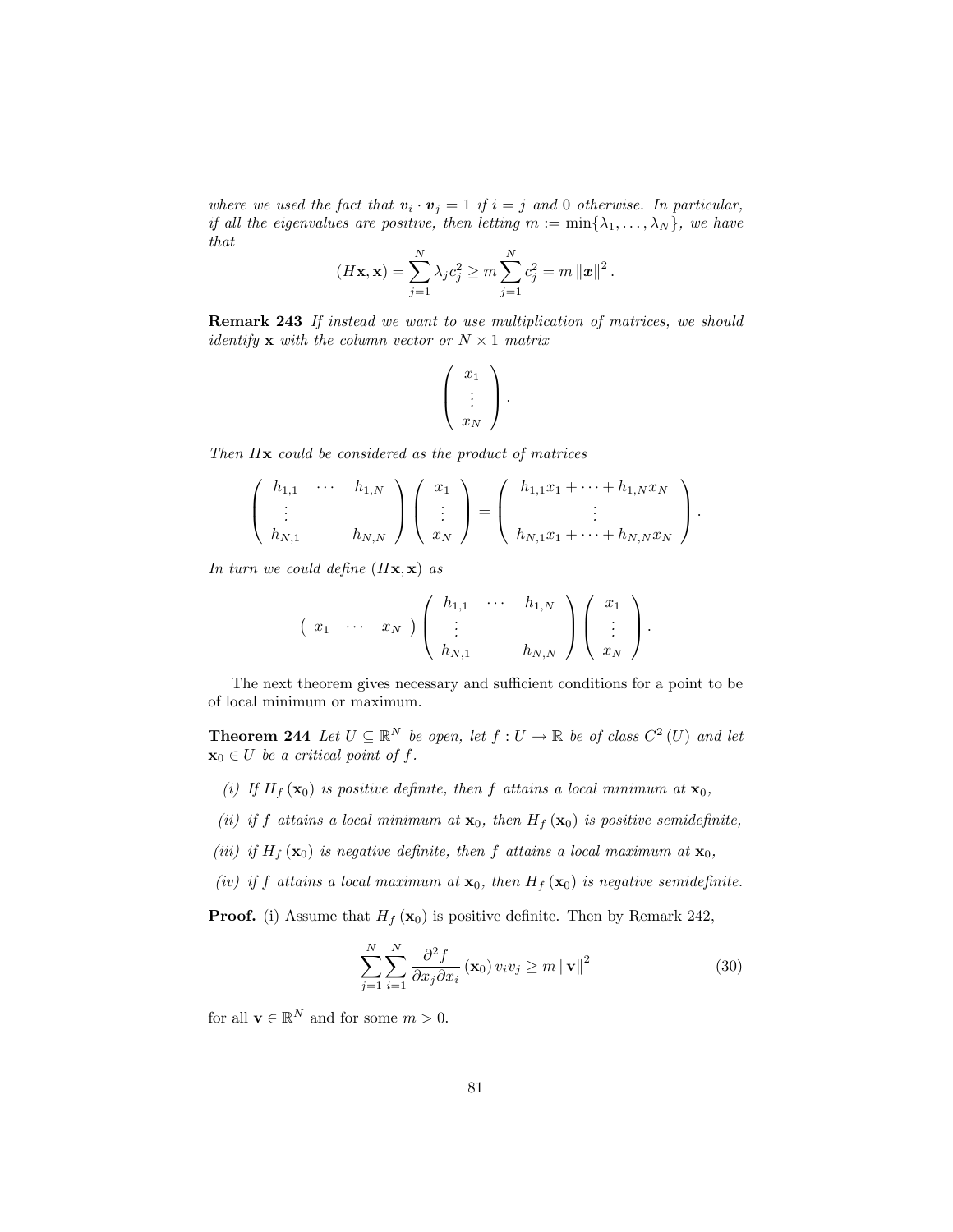We now apply Taylor's formula of order two to obtain

$$
f(\mathbf{x}) = f(\mathbf{x}_0) + \nabla f(\mathbf{x}_0) \cdot (\mathbf{x} - \mathbf{x}_0) + \sum_{|\alpha|=2} \frac{1}{\alpha!} \frac{\partial^{\alpha} f}{\partial \mathbf{x}^{\alpha}} (\mathbf{x}_0) \cdot (\mathbf{x} - \mathbf{x}_0)^{\alpha} + R_2(\mathbf{x})
$$

$$
= f(\mathbf{x}_0) + 0 + \frac{1}{2} \sum_{j=1}^{N} \sum_{i=1}^{N} \frac{\partial^2 f}{\partial x_j \partial x_i} (\mathbf{x}_0) (\mathbf{x} - \mathbf{x}_0)_i (\mathbf{x} - \mathbf{x}_0)_j + R_2(\mathbf{x}),
$$

where we have used the fact that  $x_0$  is a critical point and where

$$
\lim_{\mathbf{x}\to\mathbf{x}_0}\frac{R_2(\mathbf{x})}{\left\|\mathbf{x}-\mathbf{x}_0\right\|^2}=0.
$$

Using the definition of limit with  $\varepsilon = \frac{m}{2}$ , we can find  $\delta > 0$  such that

$$
\left|\frac{R_{2}\left(\mathbf{x}\right)}{\left\|\mathbf{x}-\mathbf{x}_{0}\right\|^{2}}\right| \leq \frac{m}{2}
$$

for all  $\mathbf{x} \in E$  with  $\|\mathbf{x} - \mathbf{x}_0\| \le \delta$ . Using this property and (30), we get

$$
f(\mathbf{x}) \ge f(\mathbf{x}_0) + m \left\| \mathbf{x} - \mathbf{x}_0 \right\|^2 + R_2(\mathbf{x}) = f(\mathbf{x}_0) + \left\| \mathbf{x} - \mathbf{x}_0 \right\|^2 \left( m + \frac{R_2(\mathbf{x})}{\left\| \mathbf{x} - \mathbf{x}_0 \right\|^2} \right)
$$
  
\n
$$
\ge f(\mathbf{x}_0) + \left\| \mathbf{x} - \mathbf{x}_0 \right\|^2 \left( m - \frac{m}{2} \right) = f(\mathbf{x}_0) + \left\| \mathbf{x} - \mathbf{x}_0 \right\|^2 \frac{m}{2} > f(\mathbf{x}_0)
$$

for all  $\mathbf{x} \in E$  with  $0 < ||\mathbf{x} - \mathbf{x}_0|| \leq \delta$ . This shows that f attains a (strict) local minimum at  $\mathbf{x}_0$ .

(ii) Assume that if f attains a local minimum at  $x_0$ . Then there exists  $B(\mathbf{x}_0,r) \subseteq U$  such that

$$
f\left(\mathbf{x}\right) \geq f\left(\mathbf{x}_0\right)
$$

for all  $\mathbf{x} \in B(\mathbf{x}_0, r)$ . Assume by contradiction that  $H_f(\mathbf{x}_0)$  is not positive semidefinite. This means that there exists an eigenvalue  $\lambda_i < 0$ . Let v be an eigenvector of norm 1 for  $\lambda_i$ . Then

$$
H_f\left(\mathbf{x}_0\right)\bm{v}=\lambda_i\bm{v}
$$

Consider the function

$$
g(t) := f(\mathbf{x}_0 + t\mathbf{v}_i), \quad t \in (-r, r).
$$

Since  $g(t) = f(\mathbf{x}_0 + t\mathbf{v}_i) \ge f(\mathbf{x}_0) = g(0)$  for all  $t \in (-r, r)$ , g attains a local minimum at  $t = 0$ . By Theorem 200, we have that for  $t \in (-r, r)$ ,

$$
g'(t) = \sum_{i=1}^{N} \frac{\partial f}{\partial x_i} (\mathbf{x}_0 + t\mathbf{v}) v_i,
$$
  

$$
g''(t) = \sum_{j=1}^{N} \sum_{i=1}^{N} \frac{\partial^2 f}{\partial x_j \partial x_i} (\mathbf{x}_0 + t\mathbf{v}) v_i v_j.
$$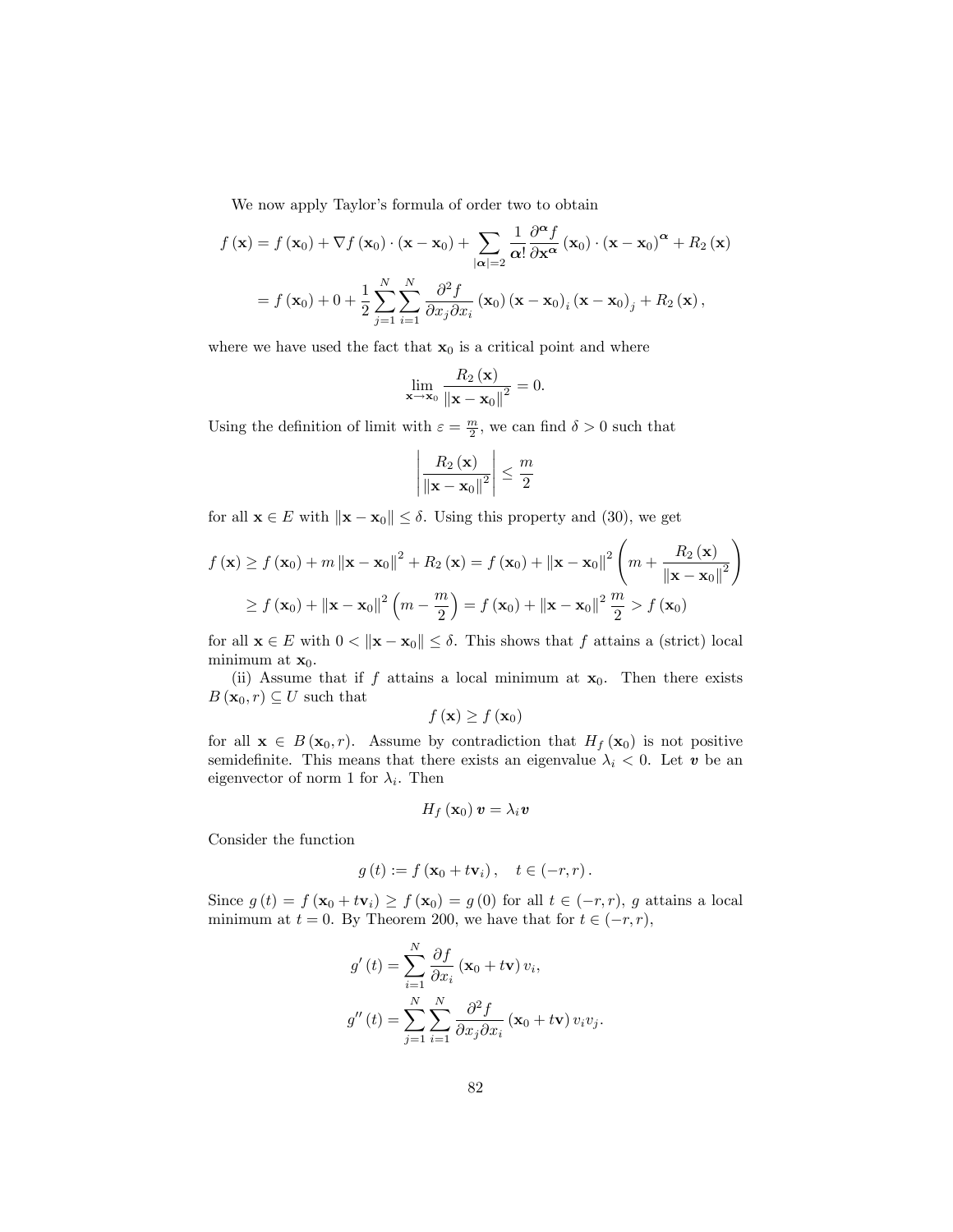Then as in  $(29)$ ,

$$
g''(0) = \sum_{j=1}^{N} \sum_{i=1}^{N} \frac{\partial^2 f}{\partial x_j \partial x_i} (\mathbf{x}_0) v_i v_j = \lambda_i < 0.
$$

It follows by Taylor's formula for  $g$  that

$$
g(t) = g(0) + g'(0) + \frac{1}{2}g''(0)t^2 + o(t^2)
$$
  
=  $g(0) + 0 + \frac{\lambda_i}{2}t^2 + o(t^2)$   
=  $g(0) + t^2 \left(\frac{\lambda_i}{2} + \frac{o(t^2)}{t^2}\right).$ 

As in part (i), taking  $\varepsilon = -\frac{\lambda_i}{4} > 0$ , we have that

$$
g(t) = g(0) + t^2 \left(\frac{\lambda_i}{2} + \frac{o(t^2)}{t^2}\right)
$$
  
\n
$$
\leq g(0) + t^2 \left(\frac{\lambda_i}{2} - \frac{\lambda_i}{4}\right)
$$
  
\n
$$
= g(0) + t^2 \frac{\lambda_i}{4} < g(0),
$$

since  $\lambda_i < 0$ . This contradics the fact that g has a local minimum at  $t = 0$ .

**Remark 245** Note that in view of the previous theorem, if at a critical point  $\mathbf{x}_0$ the characteristic polynomial of  $H_f(\mathbf{x}_0)$  has one positive root and one negative root, then f does not admit a local minimum or a local maximum at  $\mathbf{x}_0$ .

#### Monday, April 6, 2015

# 15 Implicit and Inverse Function

**Definition 246** Given an open set  $U \subseteq \mathbb{R}^N$  and a function  $f : U \to \mathbb{R}^M$ , we say that **f** is of class  $C^m$  for some nonnegative integer  $m \in \mathbb{N}_0$ , if all its components  $f_i, i = 1, \ldots, M$ , are of class  $C^m$ . The space of all functions  $f: U \to \mathbb{R}^M$  of class  $C^m$  is denoted  $C^m(U; \mathbb{R}^M)$ . We set  $C^{\infty}(U; \mathbb{R}^M) := \bigcap_{m=0}^{\infty} C^m(U; \mathbb{R}^M)$ .

Given a function f of two variables  $(x, y) \in \mathbb{R}^2$ , consider the equation

$$
f\left(x,y\right)=0.
$$

We want to solve for y, that is, we are interested in finding a function  $y = g(x)$ such that

$$
f\left(x,g\left(x\right)\right)=0.
$$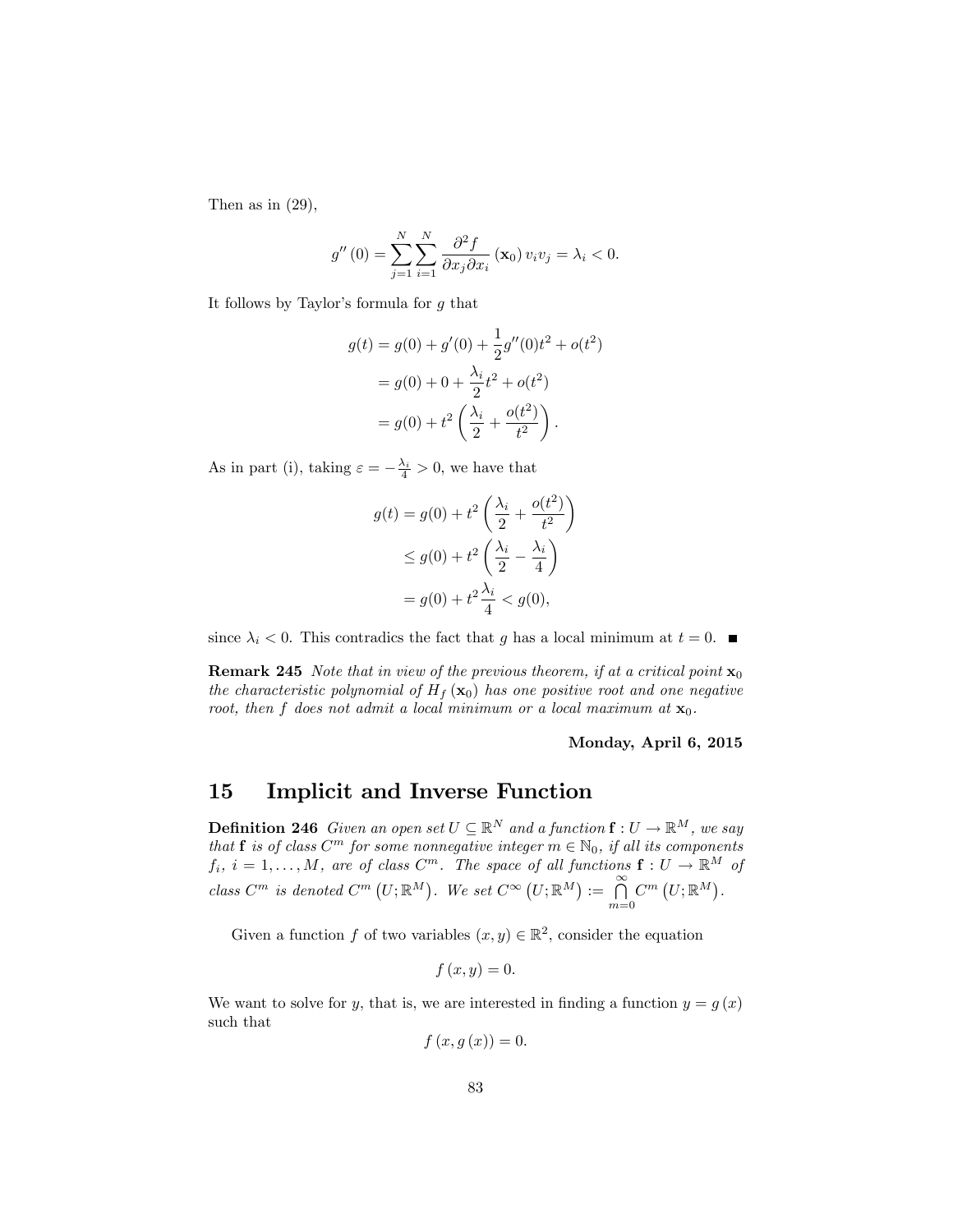We will see under which conditions we can do this. The result is going to be local.

In what follows given  $\mathbf{x} \in \mathbb{R}^N$  and  $\mathbf{y} \in \mathbb{R}^M$  and  $\mathbf{f}(\mathbf{x}, \mathbf{y})$ , we write

$$
\frac{\partial \mathbf{f}}{\partial \mathbf{x}} (\mathbf{x}, \mathbf{y}) := \left( \begin{array}{ccc} \frac{\partial f_1}{\partial x_1} (\mathbf{x}, \mathbf{y}) & \cdots & \frac{\partial f_1}{\partial x_N} (\mathbf{x}, \mathbf{y}) \\ \vdots & & \vdots \\ \frac{\partial f_M}{\partial x_1} (\mathbf{x}, \mathbf{y}) & \cdots & \frac{\partial f_M}{\partial x_N} (\mathbf{x}, \mathbf{y}) \end{array} \right)
$$

and

$$
\frac{\partial \mathbf{f}}{\partial \mathbf{y}}\left(\mathbf{x},\mathbf{y}\right):=\left(\begin{array}{ccc} \frac{\partial f_1}{\partial y_1}\left(\mathbf{x},\mathbf{y}\right) & \cdots & \frac{\partial f_1}{\partial y_M}\left(\mathbf{x},\mathbf{y}\right) \\ \vdots & & \vdots \\ \frac{\partial f_M}{\partial y_1}\left(\mathbf{x},\mathbf{y}\right) & \cdots & \frac{\partial f_M}{\partial y_M}\left(\mathbf{x},\mathbf{y}\right) \end{array}\right).
$$

**Theorem 247 (Implicit Function)** Let  $U \subseteq \mathbb{R}^N \times \mathbb{R}^M$  be open, let  $f : U \to$  $\mathbb{R}^M$ , and let  $(\mathbf{a}, \mathbf{b}) \in U$ . Assume that  $\mathbf{f} \in C^m(U)$  for some  $m \in \mathbb{N}$ , that

$$
f(\mathbf{a}, \mathbf{b}) = \mathbf{0}
$$
 and  $\det \frac{\partial f}{\partial y}(\mathbf{a}, \mathbf{b}) \neq 0$ .

Then there exist  $B_N(\mathbf{a}, r_0) \subset \mathbb{R}^N$  and  $B_M(\mathbf{b}, r_1) \subset \mathbb{R}^M$ , with  $B_N(\mathbf{a}, r_0) \times$  $B_M(\mathbf{b}, r_1) \subseteq U$ , and a unique function

$$
\mathbf{g}:B_{N}\left(\mathbf{a},r_{0}\right)\rightarrow B_{M}\left(\mathbf{b},r_{1}\right)
$$

of class  $C^m$  such that  $f(x, g(x)) = 0$  for all  $x \in B_N(a, r_0)$  and  $g(a) = b$ .

**Proof.** We present a proof in the case  $N = M = 1$ .

**Step 1: Existence of** g. Since  $\frac{\partial f}{\partial y}(a, b) \neq 0$ , without loss of generality, we can assume that  $\frac{\partial f}{\partial y}(a, b) > 0$  (the case  $\frac{\partial f}{\partial y}(a, b) < 0$  is similar). Using the fact that  $\frac{\partial f}{\partial y}$  is continuous at  $(a, b)$ , we can find  $r > 0$  such that

$$
R := [a - r, a + r] \times [b - r, b + r] \subseteq U
$$

and

$$
\frac{\partial f}{\partial y}(x, y) > 0 \quad \text{for all } (x, y) \in R.
$$

Consider the function  $h(y) := f(a, y), y \in [b - r, b + r]$ . Since

$$
h'(y) = \frac{\partial f}{\partial y}(a, y) > 0 \text{ for all } y \in [b-r, b+r],
$$

we have that h is strictly increasing. Using the fact that  $h(b) = f(a, b) = 0$ , it follows that

$$
0 > h (b - r) = f (a, b - r), \quad 0 < h (b + r) = f (a, b + r).
$$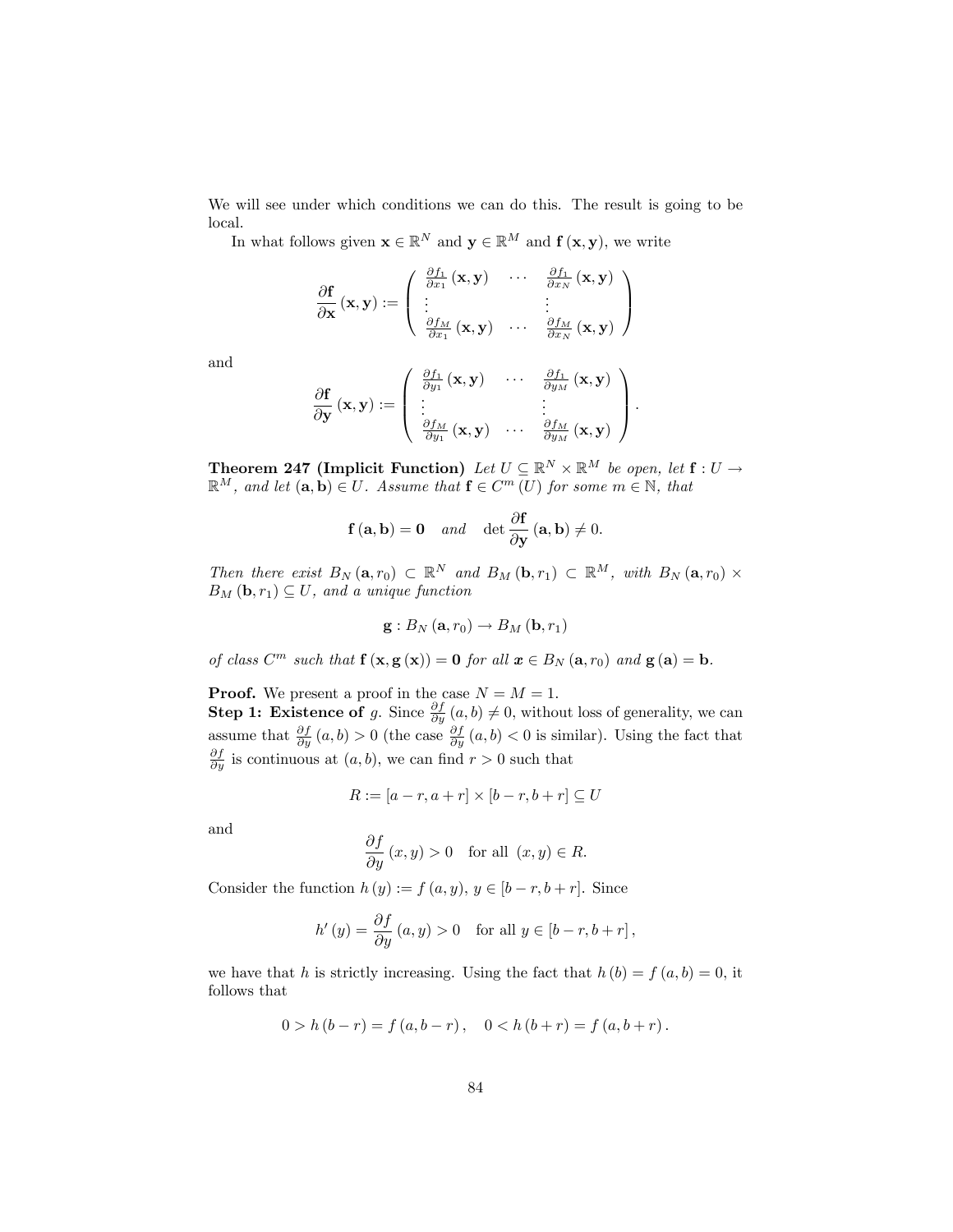Consider the function  $k_1(x) := f(x, b-r)$ ,  $x \in [a-r, a+r]$ . Since  $k_1(a) < 0$ and  $k_1$  is continuous at a, there exists  $0 < \delta_1 < r$  such that

$$
0 > k_1(x) = f(x, b - r) \text{ for all } x \in (a - \delta_1, a + \delta_1).
$$

Similarly, consider the function  $k_2(x) := f(x, b+r)$ ,  $x \in [a-r, a+r]$ . Since  $k_2(a) > 0$  and  $k_2$  is continuous at a, there exists  $0 < \delta_2 < r$  such that

 $0 < k_2(x) = f(x, b+r)$  for all  $x \in (a - \delta_2, a + \delta_2).$ 

Let  $\delta := \min \{\delta_1, \delta_2\}$ . Then for all  $x \in (a - \delta, a + \delta)$ ,

$$
f(x, b - r) < 0
$$
,  $f(x, b + r) > 0$ .

Fix  $x \in (a - \delta, a + \delta)$  and consider the function  $k(y) := f(x, y), y \in [b - r, b + r]$ . Since

$$
k'(y) = \frac{\partial f}{\partial y}(x, y) > 0 \text{ for all } y \in [b-r, b+r],
$$

we have that k is strictly increasing. Using the fact that  $k (b - r) = f (x, b - r)$ 0 and  $k(b + r) = f(x, b + r) > 0$ , it follows that there exists a unique  $y \in$  $(b - r, b + r)$  (depending on x) such that  $0 = k(y) = f(x, y)$ .

Thus, we have shown that for every  $x \in (a - \delta, a + \delta)$  there exists a unique  $y \in (b - r, b + r)$  depending on x such that  $f(x, y) = 0$ . We define  $g(x) := y$ . Step 2: Continuity of g. Fix  $x_0 \in (a - \delta, a + \delta)$ . Note that  $b - r < g(x_0)$  $b + r$ . Let  $\varepsilon > 0$  be so small that

$$
b - r < g(x_0) - \varepsilon < g(x_0) < g(x_0) + \varepsilon < b + r.
$$

Consider the function  $j(y) := f(x_0, y), y \in [b - r, b + r]$ . Since

j

$$
j'(y) = \frac{\partial f}{\partial y}(x_0, y) > 0 \text{ for all } y \in [b-r, b+r],
$$

we have that j is strictly increasing. Using the fact that  $j(g(x_0)) = f(x_0, g(x_0)) =$ 0, it follows that

$$
f(x_0, g(x_0) - \varepsilon) < 0, \quad f(x_0, g(x_0) + \varepsilon) > 0.
$$

Consider the function  $j_1(x) := f(x, g(x_0) - \varepsilon), x \in (a - \delta, a + \delta)$ . Since  $j_1(x_0)$ 0 and  $j_1$  is continuous at  $x_0$ , there exists  $0 < \eta_1 < \delta$  such that

$$
0 > j_1(x) = f(x, g(x_0) - \varepsilon) \text{ for all } x \in (x_0 - \eta_1, x_0 + \eta_1).
$$

Similarly, consider the function  $j_2(x) := f(x, g(x_0) + \varepsilon), x \in (a - \delta, a + \delta).$ Since  $j_2(x_0) > 0$  and  $j_2$  is continuous at  $x_0$ , there exists  $0 < \eta_2 < \delta$  such that

$$
0 < j_2(x) = f(x, g(x_0) + \varepsilon) \text{ for all } x \in (x_0 - \eta_2, x_0 + \eta_2).
$$

Let  $\eta := \min \{ \eta_1, \eta_2 \}.$  Then for all  $x \in (a - \eta, a + \eta),$ 

$$
f(x, g(x_0) - \varepsilon) < 0, \quad f(x, g(x_0) + \varepsilon) > 0.
$$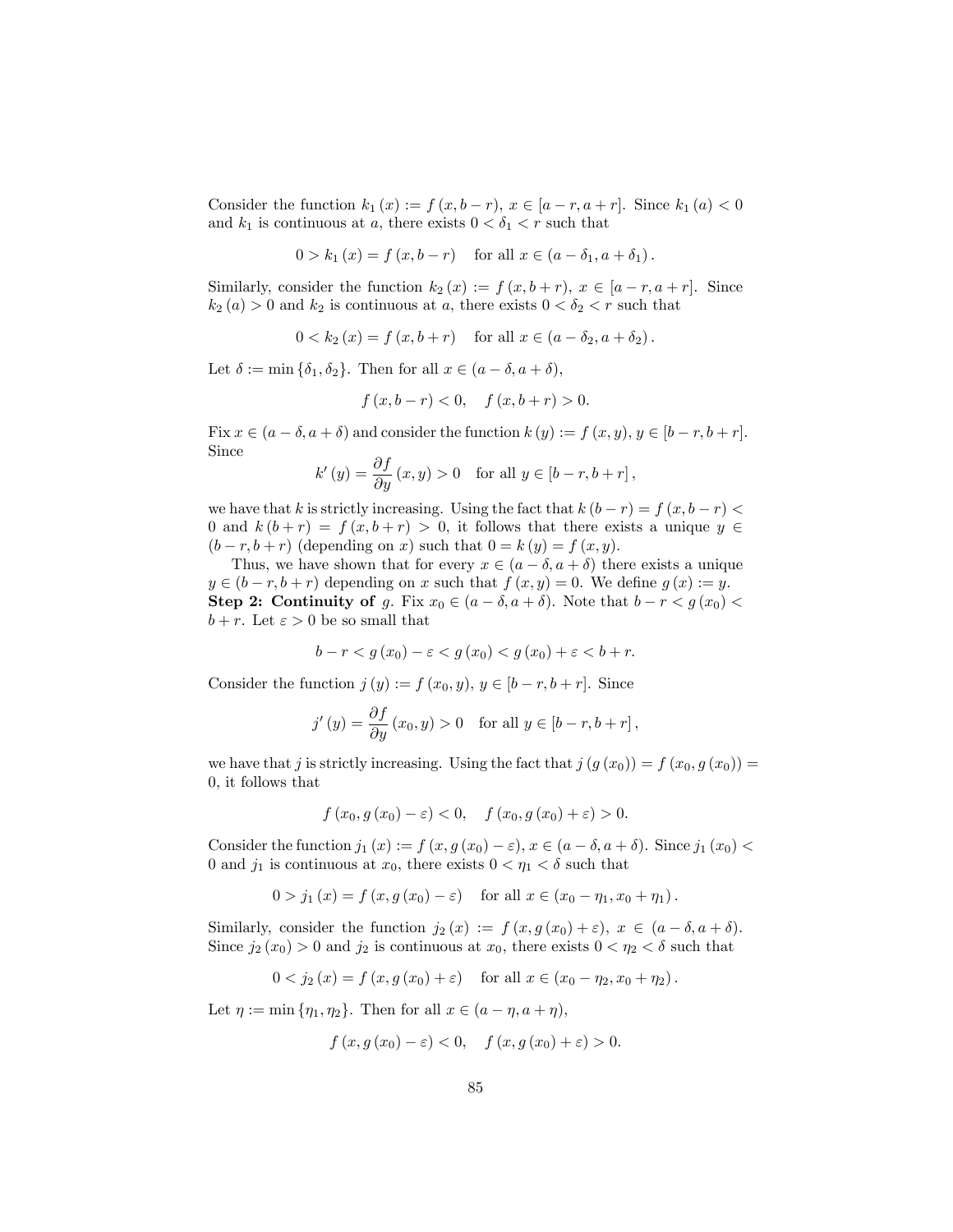But  $f(x, g(x)) = 0$  and  $y \in [b-r, b+r] \mapsto f(x, y)$  is strictly increasing. It follows that

$$
g(x_0) - \varepsilon < g(x) < g(x_0) + \varepsilon
$$

and so g is continuous at  $x_0$ .

#### Wednesday, April 8, 2015

**Proof.** Step 3: Differentiability of g. Fix  $x_0 \in (a - \delta, a + \delta)$ . Consider the segment joining  $(x, g(x))$  and  $(x_0, g(x_0))$ ,

$$
S = \{ t(x, g(x)) + (1-t) (x_0, g(x_0)) : t \in [0,1] \}.
$$

By the mean value theorem there exists  $\theta \in (0, 1)$  such that

$$
0 = f(x, g(x)) - f(x_0, g(x_0)) = \frac{\partial f}{\partial x} (\theta x + (1 - \theta) x_0, \theta g(x) + (1 - \theta) g(x_0)) (x - x_0) + \frac{\partial f}{\partial y} (\theta x + (1 - \theta) x_0, \theta g(x) + (1 - \theta) g(x_0)) (g(x) - g(x_0)).
$$

Hence,

$$
\frac{g(x) - g(x_0)}{x - x_0} = -\frac{\frac{\partial f}{\partial x} (\theta x + (1 - \theta) x_0, \theta g(x) + (1 - \theta) g(x_0))}{\frac{\partial f}{\partial y} (\theta x + (1 - \theta) x_0, \theta g(x) + (1 - \theta) g(x_0))}
$$

letting  $x \to x_0$  and using the continuity of g and of  $\frac{\partial f}{\partial x}$  and of  $\frac{\partial f}{\partial y}$ , we get

$$
\lim_{x \to x_0} \frac{g(x) - g(x_0)}{x - x_0} = -\frac{\frac{\partial f}{\partial x}(x_0, g(x_0))}{\frac{\partial f}{\partial y}(x_0, g(x_0))}
$$

and so

$$
g'(x_0) = -\frac{\frac{\partial f}{\partial x}(x_0, g(x_0))}{\frac{\partial f}{\partial y}(x_0, g(x_0))}.
$$

Since the right-hand side is continuous, it follows that  $g'$  is continuous. Thus g is of class  $C^1$ .

The next examples show that when det  $\frac{\partial \mathbf{f}}{\partial \mathbf{y}}(\mathbf{a}, \mathbf{b}) = \mathbf{0}$ , then anything can happen.

**Example 248** In all these examples  $N = M = 1$  and  $\frac{\partial f}{\partial y}(x_0, y_0) = 0$ .

(i) Consider the function

$$
f(x,y) := (y - x)^2
$$

:

Then  $f(0,0) = 0$ ,  $\frac{\partial f}{\partial y}(0,0) = 0$  and  $g(x) = x$  satisfies  $f(x, g(x)) = 0$ .

(ii) Consider the function

$$
f(x,y) := x^2 + y^2.
$$

Then  $f(0,0) = 0$ ,  $\frac{\partial f}{\partial y}(0,0) = 0$  but there is no function g defined near  $x = 0$  such that  $f(x, g(x)) = 0$ .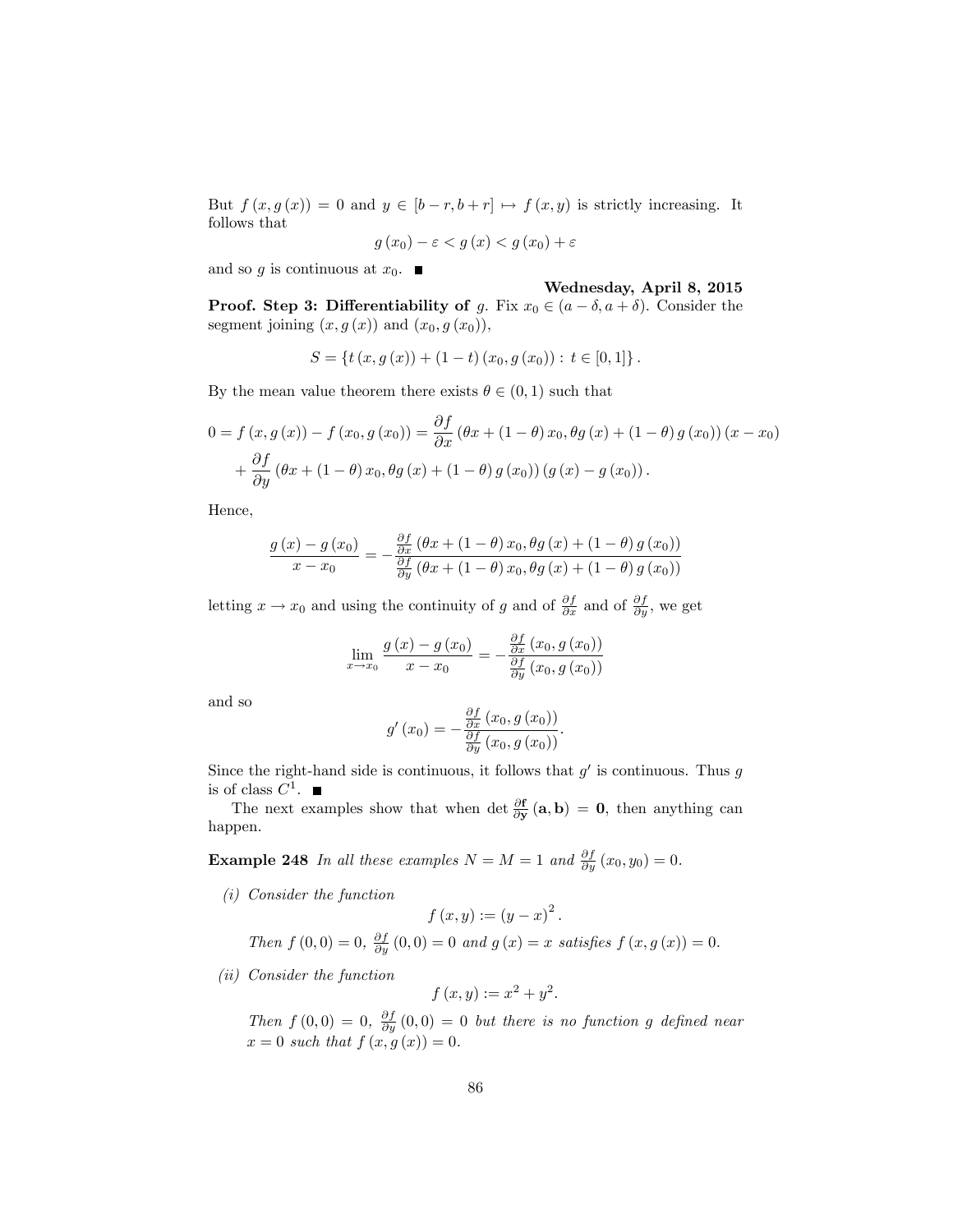(iii) Consider the function

$$
f(x,y) := (xy-1)(x^2 + y^2).
$$

Then  $f(0,0) = 0$ ,  $\frac{\partial f}{\partial y}(0,0) = 0$  but

$$
g(x) = \begin{cases} 0 & \text{if } x = 0, \\ \frac{1}{x} & \text{if } x \neq 0, \end{cases}
$$

which is discontinuous.

Next we prove the inverse function theorem.

**Theorem 249 (Inverse Function)** Let  $U \subseteq \mathbb{R}^N$  be open, let  $f: U \to \mathbb{R}^N$ , and let  $\mathbf{a} \in U$ . Assume that  $\mathbf{f} \in C^m(U)$  for some  $m \in \mathbb{N}$  and that

det  $J_{\mathbf{f}}(\mathbf{a}) \neq 0.$ 

Then there exists  $B(\mathbf{a}, r_0) \subseteq U$  such that  $\mathbf{f}(B(\mathbf{a}, r_0))$  is open, the function

$$
\mathbf{f}:B\left(\mathbf{a},r_0\right)\to\mathbf{f}\left(B\left(\mathbf{a},r_0\right)\right)
$$

is invertible and  $f^{-1} \in C^m$   $(f(B(a, r_0)))$ . Moreover,

$$
J_{\mathbf{f}^{-1}}\left(\mathbf{y}\right) = \left(J_{\mathbf{f}}\left(\mathbf{f}^{-1}\left(\mathbf{y}\right)\right)\right)^{-1}.
$$

**Proof.** We apply the implicit function theorem to the function  $h: U \times \mathbb{R}^N \to$  $\mathbb{R}^N$  defined by

$$
h(\mathbf{x}, \mathbf{y}) := \mathbf{f}(\mathbf{x}) - \mathbf{y}.
$$

Let  $\mathbf{b} = \mathbf{f}(\mathbf{a})$ . Then  $h(\mathbf{a}, \mathbf{b}) = 0$  and

$$
\det \frac{\partial h}{\partial \mathbf{x}} \left( \mathbf{a}, \mathbf{b} \right) = \det J_{\mathbf{f}} \left( \mathbf{a} \right) \neq 0.
$$

Hence, by the implicit function theorem there exists  $B(\mathbf{a}, r_0) \subset \mathbb{R}^N$  and  $B(\mathbf{b}, r_1) \subset \mathbb{R}^N$  $\mathbb{R}^N$  such that  $B(\mathbf{a}, r_0) \times B(\mathbf{b}, r_1) \subseteq U \times \mathbb{R}^N$  and a function  $\mathbf{g} : B(\mathbf{b}, r_1) \to$  $B(\mathbf{a}, r_0)$  of class  $C^m$  such that  $h(\mathbf{g}(\mathbf{y}), \mathbf{y}) = 0$  for all  $\mathbf{y} \in B(\mathbf{b}, r_1)$ , that is,

$$
\mathbf{f}\left(\mathbf{g}\left(\mathbf{y}\right)\right) = \mathbf{y}
$$

for all  $y \in B(b, r_1)$ . This implies that  $g = f^{-1}$ . Moreover,

$$
\frac{\partial \mathbf{g}}{\partial y_{k}}\left(\mathbf{y}\right)=-\left(\frac{\partial h}{\partial \mathbf{x}}\left(\mathbf{g}\left(\mathbf{y}\right),\mathbf{y}\right)\right)^{-1}\frac{\partial h}{\partial y_{k}}\left(\mathbf{g}\left(\mathbf{y}\right),\mathbf{y}\right),\,
$$

that is,

Н

$$
\frac{\partial \mathbf{f}^{-1}}{\partial y_k}(\mathbf{y}) = \left(J_{\mathbf{f}}\left(\mathbf{f}^{-1}\left(\mathbf{y}\right)\right)\right)^{-1}e_k.
$$

The next exercise shows that differentiability is not enough for the inverse function theorem.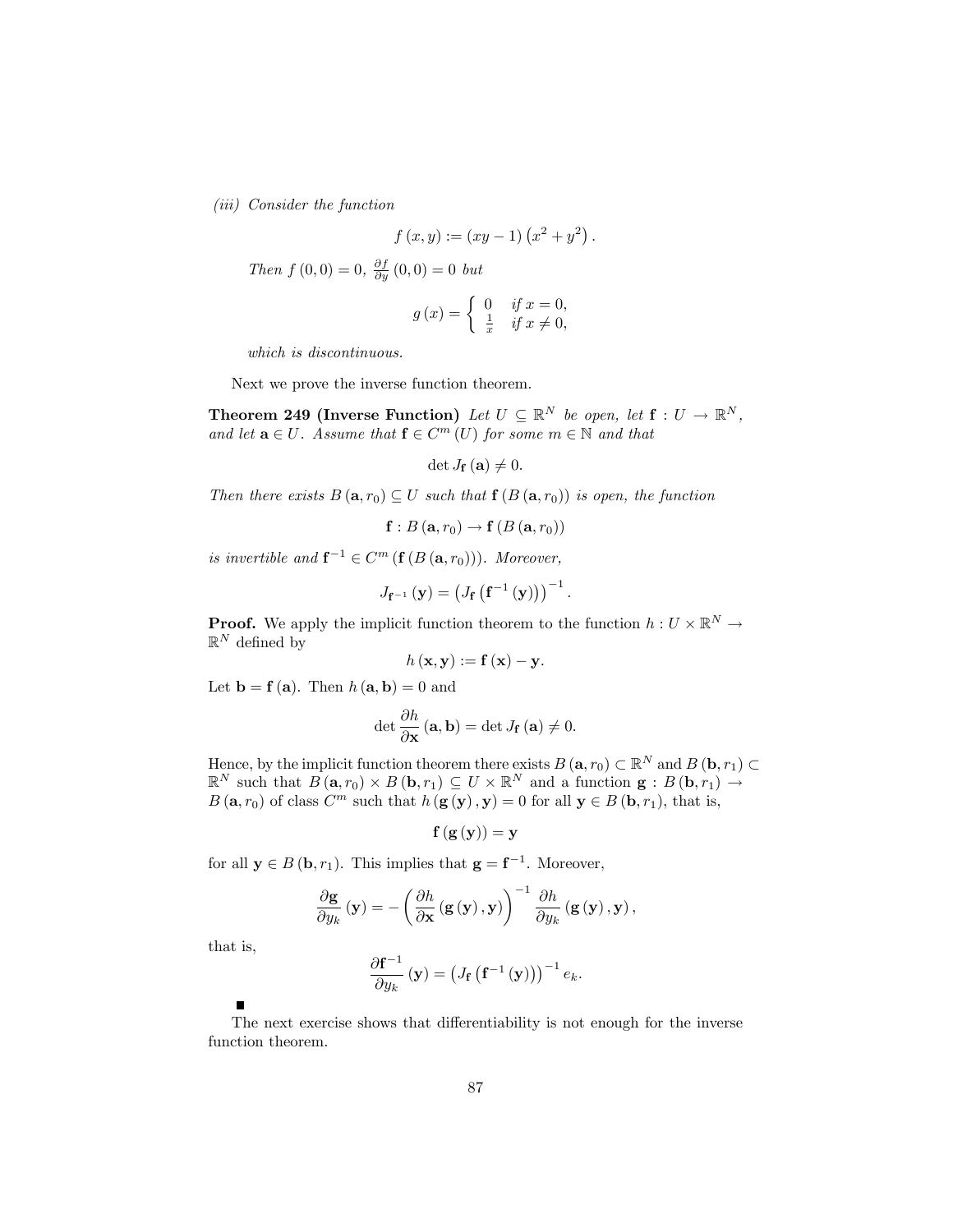**Exercise 250** Consider the function  $f : \mathbb{R}^2 \to \mathbb{R}^2$  defined by

$$
f_1(x,y) = \begin{cases} 0 & \text{if } x = 0, \\ x + 2x^2 \sin \frac{1}{x} & \text{if } x \neq 0, \end{cases}
$$
  

$$
f_2(x,y) = y.
$$

Prove that  $f = (f_1, f_2)$  is differentiable in  $(0,0)$  and  $J_f(0,0) = 1$ . Prove that f is not one-to-one in any neighborhood of  $(0,0)$ .

The next exercise shows that the existence of a local inverse at every point does not imply the existence of a global inverse.

**Exercise 251** Consider the function  $f : \mathbb{R}^2 \to \mathbb{R}^2$  defined by

 $\mathbf{f}(x,y) = (e^x \cos y, e^x \sin y).$ 

Prove that  $\det J_{\mathbf{f}}(x,y) \neq 0$  for all  $(x,y) \in \mathbb{R}^2$  but that  $\mathbf{f}$  is not injective.

Friday, April 10, 2015

## 16 Lagrange Multipliers

In Section 14 (see Theorem 244) we have seen how to find points of local minima and maxima of a function  $f : E \to \mathbb{R}$  in the interior  $E^{\circ}$  of E. Now we are ready to find points of local minima and maxima of a function  $f : E \to \mathbb{R}$  on the boundary  $\partial E$  of E. We assume that the boundary of E has a special form, that is, it is given by a set of the form

$$
\left\{\mathbf{x}\in\mathbb{R}^{N}:\,\mathbf{g}\left(\mathbf{x}\right)=\mathbf{0}\right\}.
$$

**Definition 252** Let  $f : E \to \mathbb{R}$ , where  $E \subseteq \mathbb{R}^N$ , let  $F \subseteq E$  and let  $\mathbf{x}_0 \in F$ . We say that

- (i) f attains a constrained local minimum at  $x_0$  if there exists  $r > 0$  such that  $f(\mathbf{x}) \ge f(\mathbf{x}_0)$  for all  $\mathbf{x} \in F \cap B(\mathbf{x}_0, r)$ ,
- (ii) f attains a constrained local maximum at  $x_0$  if there exists  $r > 0$  such that  $f(\mathbf{x}) \leq f(\mathbf{x}_0)$  for all  $\mathbf{x} \in F \cap B(\mathbf{x}_0,r)$ .

The set F is called the *constraint*.

**Theorem 253 (Lagrange Multipliers)** Let  $U \subseteq \mathbb{R}^N$  be an open set, let  $f :$  $U \to \mathbb{R}$  be a function of class  $C^1$  and let  $\mathbf{g}: U \to \mathbb{R}^M$  be a class of function  $C^1$ , where  $M < N$ , and let

$$
F:=\left\{\mathbf{x}\in U:\,\mathbf{g}\left(\mathbf{x}\right)=\mathbf{0}\right\}.
$$

Let  $\mathbf{x}_0 \in F$  and assume that f attains a constrained local minimum (or maximum) at  $\mathbf{x}_0$ . If  $J_{\mathbf{g}}(\mathbf{x}_0)$  has maximum rank M, then there exist  $\lambda_1, \ldots, \lambda_M \in \mathbb{R}$ such that

$$
\nabla f\left(\mathbf{x}_0\right)=\lambda_1\nabla g_1\left(\mathbf{x}_0\right)+\cdots+\lambda_M\nabla g_M\left(\mathbf{x}_0\right).
$$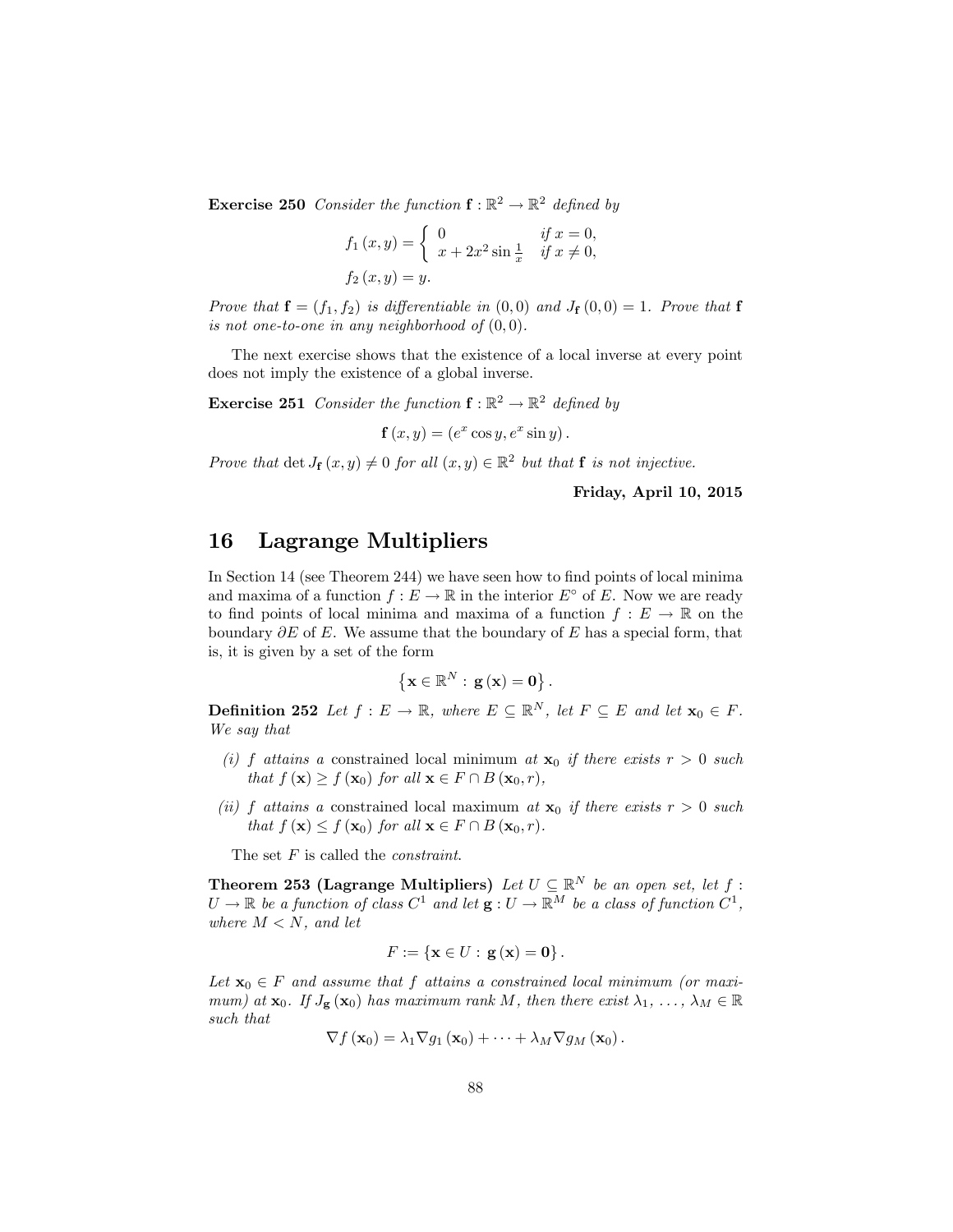**Proof.** Assume that f attains a constrained local minimum at  $x_0$  (the case of a local maximum is similar). Then there exists  $r > 0$  such that  $f(\mathbf{x}) \ge f(\mathbf{x}_0)$ for all  $\mathbf{x} \in U \cap B(\mathbf{x}_0, r)$  such that  $\mathbf{g}(\mathbf{x}) = \mathbf{0}$ . By taking  $r > 0$  smaller, and since U is open, we can assume that  $B(\mathbf{x}_0,r) \subseteq U$  so that

$$
f(\mathbf{x}) \ge f(\mathbf{x}_0)
$$
 for all  $\mathbf{x} \in B(\mathbf{x}_0, r)$  with  $\mathbf{g}(\mathbf{x}) = \mathbf{0}.$  (31)

Since  $J_{\mathbf{g}}(\mathbf{x}_0)$  has maximum rank M, there exists a  $M \times M$  submatrix which has determinant different from zero. By relabeling the coordinates, if necessary, we may assume that  $\mathbf{x} = (\mathbf{z}, \mathbf{y}) \in \mathbb{R}^{N-M} \times \mathbb{R}^{M}$ ,  $\mathbf{x}_0 = (\mathbf{a}, \mathbf{b})$  and

$$
\det \frac{\partial \mathbf{g}}{\partial \mathbf{y}} \left( \mathbf{a}, \mathbf{b} \right) \neq 0.
$$

By the implicit function theorem applied to the function  $\mathbf{g}: B(\mathbf{x}_0,r) \to \mathbb{R}^M$ there exist  $r_0 > 0$ ,  $r_1 > 0$ , and a function  $\mathbf{h}: B_{N-M} (\mathbf{a}, r_0) \to B_M (\mathbf{b}, r_1)$  of class  $C^1$  such that  $B_{N-M} (\mathbf{a}, r_0) \times B_M (\mathbf{b}, r_1) \subset B (\mathbf{x}_0, r)$ ,  $\mathbf{h} (\mathbf{a}) = \mathbf{b}$ , and

$$
\mathbf{g}(\mathbf{z}, \mathbf{h}(\mathbf{z})) = \mathbf{0} \quad \text{for all } \mathbf{z} \in B_{N-M}(\mathbf{a}, r_0).
$$

Consider the function  $\mathbf{k}: B_{N-M} (\mathbf{a}, r_0) \to B_{N-M} (\mathbf{a}, r_0) \times B_M (\mathbf{b}, r_1)$  defined by

$$
\mathbf{k}\left(\mathbf{z}\right):=\left(\mathbf{z},\mathbf{h}\left(\mathbf{z}\right)\right).
$$

Then

$$
J_{\mathbf{k}}\left(\mathbf{a}\right) = \left(\begin{array}{c} I_{N-M} \\ \nabla h_1\left(\mathbf{a}\right) \\ \vdots \\ \nabla h_M\left(\mathbf{a}\right) \end{array}\right),\,
$$

which has rank  $N - M$ . Moreover, since  $g(k(z)) = 0$  for all  $z \in B_{N-M} (a, r_0)$ , by Theorem 200,

$$
\mathbf{0} = J_{\mathbf{g}}(\mathbf{x}_{0}) J_{\mathbf{k}}(\mathbf{a})
$$
\n
$$
= \begin{pmatrix}\n\frac{\partial g_{1}}{\partial x_{1}}(\mathbf{x}_{0}) & \cdots & \frac{\partial g_{1}}{\partial x_{N}}(\mathbf{x}_{0}) \\
\vdots & \vdots & \ddots \\
\frac{\partial g_{M}}{\partial x_{1}}(\mathbf{x}_{0}) & \cdots & \frac{\partial g_{M}}{\partial x_{N}}(\mathbf{x}_{0})\n\end{pmatrix}\n\begin{pmatrix}\n\frac{\partial k_{1}}{\partial z_{1}}(\mathbf{a}) & \cdots & \frac{\partial k_{1}}{\partial z_{N-M}}(\mathbf{a}) \\
\vdots & \vdots & \ddots \\
\frac{\partial k_{N}}{\partial z_{1}}(\mathbf{a}) & \cdots & \frac{\partial k_{N}}{\partial z_{N-M}}(\mathbf{a})\n\end{pmatrix}.
$$

Considering the transpose of this expression, we get

$$
\mathbf{0} = (J_{\mathbf{k}}(\mathbf{a}))^{T} (J_{\mathbf{g}}(\mathbf{x}_{0}))^{T}
$$
  
= 
$$
\begin{pmatrix} \frac{\partial k_{1}}{\partial z_{1}}(\mathbf{a}) & \cdots & \frac{\partial k_{N}}{\partial z_{1}}(\mathbf{a}) \\ \vdots & \vdots & \vdots \\ \frac{\partial k_{1}}{\partial z_{N-M}}(\mathbf{a}) & \cdots & \frac{\partial k_{N}}{\partial z_{N-M}}(\mathbf{a}) \end{pmatrix} \begin{pmatrix} \frac{\partial g_{1}}{\partial x_{1}}(\mathbf{x}_{0}) & \cdots & \frac{\partial g_{M}}{\partial x_{1}}(\mathbf{x}_{0}) \\ \vdots & \vdots & \vdots \\ \frac{\partial g_{1}}{\partial x_{N}}(\mathbf{x}_{0}) & \cdots & \frac{\partial g_{M}}{\partial x_{N}}(\mathbf{x}_{0}) \end{pmatrix},
$$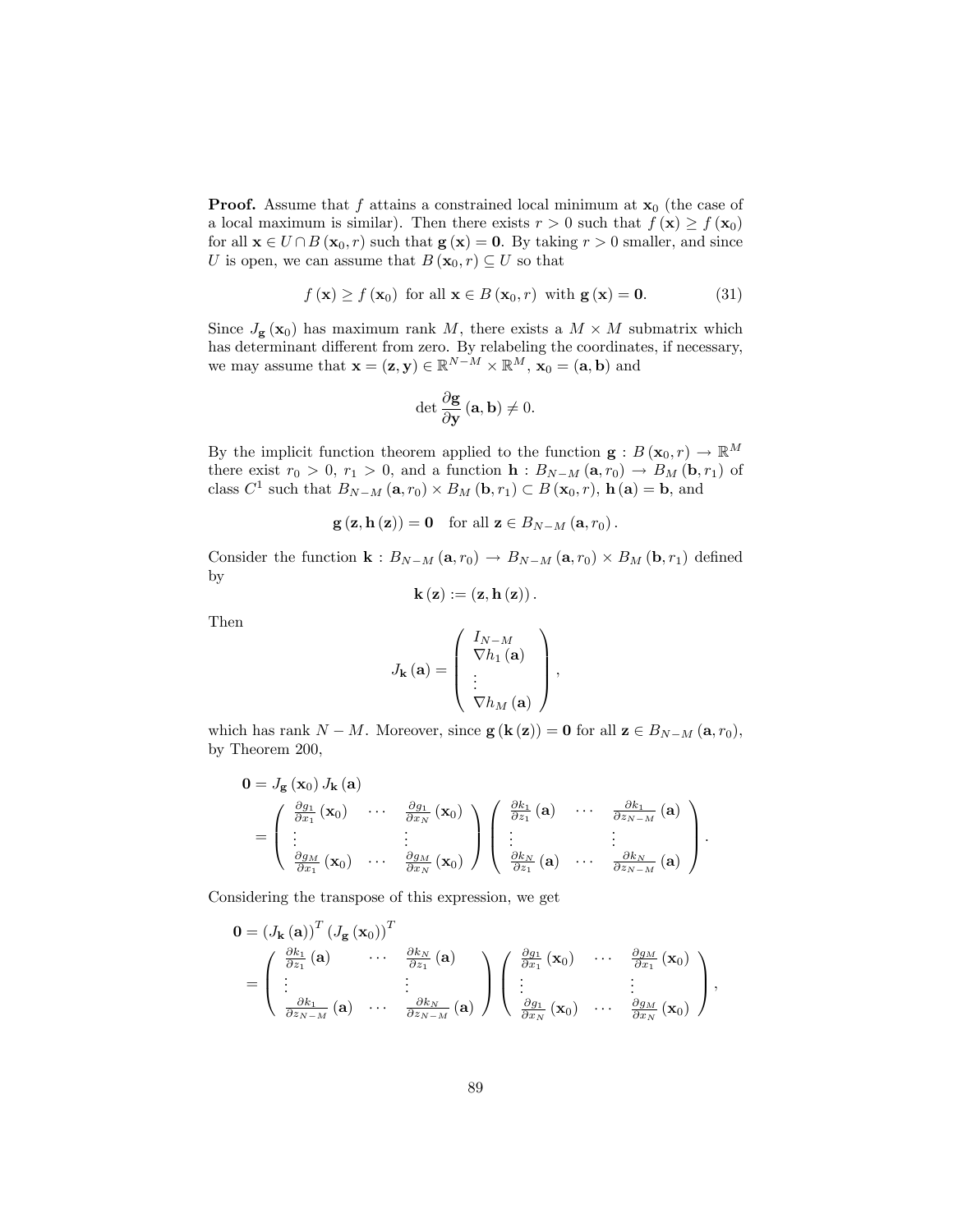which implies that the vectors  $\nabla g_i(\mathbf{x}_0), i = 1, \ldots, M$ , belong to the kernel of the linear transformation  $\mathbf{T} : \mathbb{R}^N \to \mathbb{R}^M$  defined by

$$
\mathbf{T}(\mathbf{x}) := (J_{\mathbf{k}}(\mathbf{a}))^{T} \mathbf{x}, \quad \mathbf{x} \in \mathbb{R}^{N}.
$$

Hence,

 $\begin{array}{c} \hline \end{array}$ 

$$
V := \mathrm{span}\left\{\nabla g_1\left(\mathbf{x}_0\right), \ldots, \nabla g_M\left(\mathbf{x}_0\right)\right\} \subseteq \ker \mathbf{T}.
$$

But dim  $V = \text{rank } J_{\mathbf{g}}(\mathbf{x}_0) = M = N - \text{rank} (J_{\mathbf{k}}(\mathbf{a}))^T = \dim \ker \mathbf{T}$ . Hence,

 $V = \ker T.$ 

Consider the function

$$
p(\mathbf{z}) := f(\mathbf{k}(\mathbf{z})), \quad \mathbf{z} \in B_{N-M}(\mathbf{a},r_0).
$$

Since  $\mathbf{g}(\mathbf{k}(\mathbf{z})) = \mathbf{0}$  for all  $\mathbf{z} \in B_{N-M} (\mathbf{a}, r_0)$ , it follows from (31) that

$$
p(\mathbf{z}) = f(\mathbf{k}(\mathbf{z})) \ge f(\mathbf{x}_0) = f(\mathbf{k}(\mathbf{a})) = p(\mathbf{a})
$$

for all  $z \in B_{N-M} (a, r_0)$ . Hence, the function p attains a local minimum at a. It follows from Theorems 196 and 200 that

$$
\mathbf{0}=J_{p}\left(\mathbf{a}\right)=\nabla f\left(\mathbf{x}_{0}\right)J_{\mathbf{k}}\left(\mathbf{a}\right).
$$

Considering the transpose of this expression, we get

$$
\left(J_{\mathbf{k}}\left(\mathbf{a}\right)\right)^{T}\left(\nabla f\left(\mathbf{x}_{0}\right)\right)^{T}=\mathbf{0},
$$

which implies that the vector  $\nabla f(\mathbf{x}_0)$ ,  $i = 1, ..., M$  belong to the kernel of T, which coincides with V. It follows from the definition of V that there exist  $\lambda_1$ ,  $\ldots, \lambda_M \in \mathbb{R}$  such that

$$
\nabla f\left(\mathbf{x}_0\right)=\lambda_1\nabla g_1\left(\mathbf{x}_0\right)+\cdots+\lambda_m\nabla g_M\left(\mathbf{x}_0\right).
$$

Monday, April 13, 2015

**Example 254** Among all rectangles inscribed in the the unit circle in  $\mathbb{R}^2$  find the one with maximal area. By rotation we can consider rectangles with sides parallel to the axes. Let  $(x, y)$  be the vertex on the first quadrant, so that  $x^2 + y^2$  $y^2 = 1, x > 0, y > 0$ . Then we want to find the maximum of the function

$$
f(x,y) = 4xy
$$

in the open set  $U = \{(x, y) \in \mathbb{R}^2 : x > 0, y > 0\}$  subject to the constraint  $x^2 + y^2 = 1$ . Let's take  $g(x, y) = x^2 + y^2 - 1$ . We are looking for a solution of the following system

$$
\nabla f = \lambda \nabla g,
$$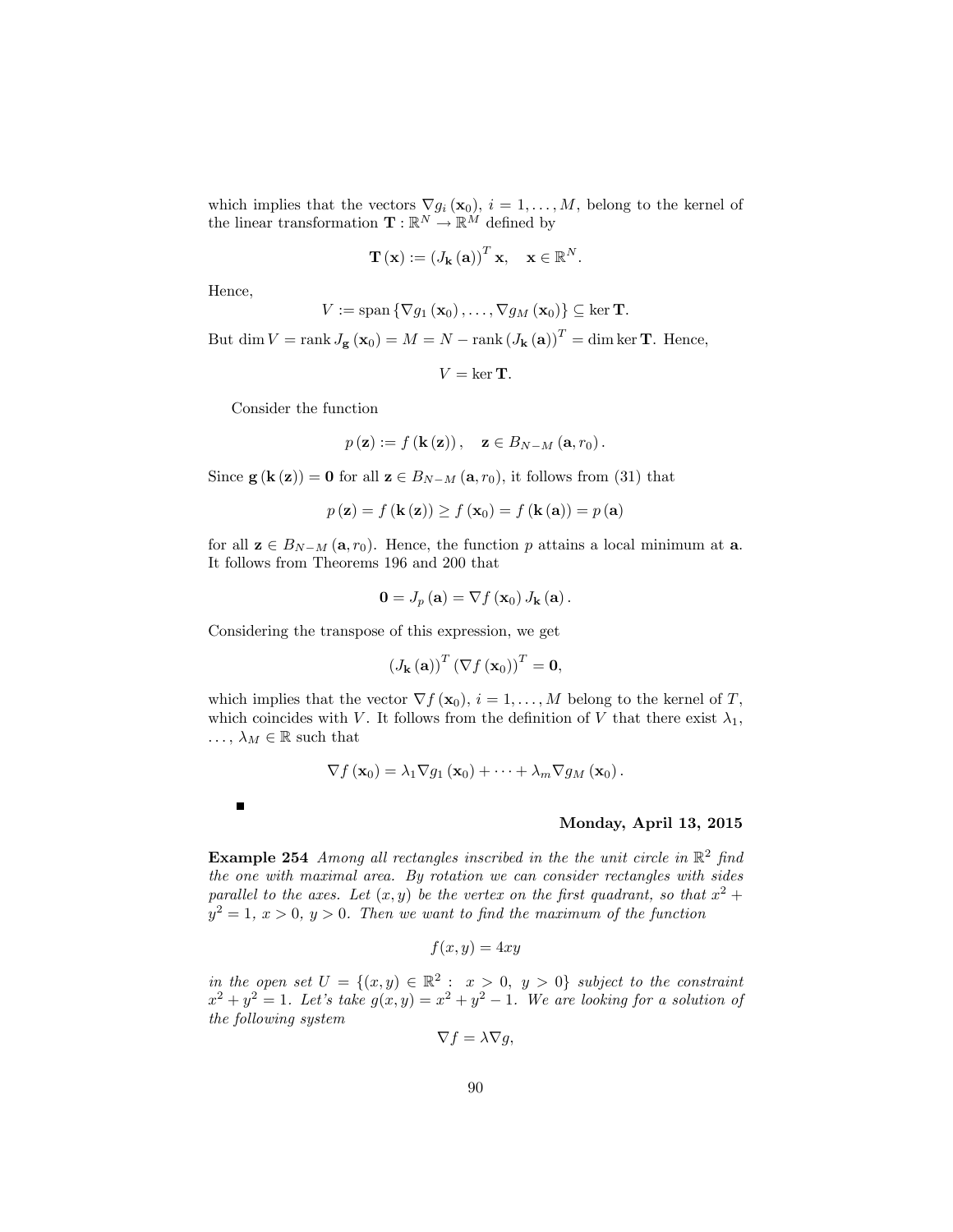subject to  $g = 0$ , that is

$$
\begin{cases}\n\frac{\partial f}{\partial x}(x,y) - \lambda \frac{\partial g}{\partial x}(x,y) = 0, \\
\frac{\partial f}{\partial y}(x,y) - \lambda \frac{\partial g}{\partial y}(x,y) = 0, \\
g(x,y) = 0,\n\end{cases}
$$

that is,

$$
\begin{cases}\n4y - \lambda 2x = 0, \\
4x - \lambda 2y = 0, \\
x^2 + y^2 - 1 = 0.\n\end{cases}
$$

We get

$$
\begin{cases}\n2y = \lambda x, \\
2x = \lambda y, \\
x^2 + y^2 - 1 = 0.\n\end{cases}
$$

so multiplying the first two equations we get  $4xy = \lambda^2 xy$ , and since  $x > 0$ ,  $y > 0$ , we have that  $4 = \lambda^2$ , so  $\lambda = \pm 2$ . If  $\lambda = 2$  we get  $x = y$ , so  $\left(\frac{\sqrt{2}}{2}, \frac{\sqrt{2}}{2}\right)$  $\big)$ , while if  $\lambda = -2$  we get  $x = -y$ , which is not allowed since we are in U.

But how do we know  $\left(\frac{\sqrt{2}}{2}, \frac{\sqrt{2}}{2}\right)$ is a solution? The set  $U$  is open.

Consider the set  $K = \{(x, y): x \ge 0, y \ge 0, x^2 + y^2 = 1\}$ . This set is closed and bounded, and so  $K$  is compact. By the Weierstrass theorem the function  $g$ has a lobal minimum and a global maximum in K. If either  $x = 0$  or  $y = 0$ , we get  $g = 0$ , which gives a global minimum. Thus the global maximum must be in U, and so it must be at the point  $\left(\frac{\sqrt{2}}{2},\frac{\sqrt{2}}{2}\right)$ .

Could we solve this problem without Lagrange multipliers? Use polar coordinates to write  $(x, y) = (\cos \theta, \sin \theta)$ . Then we are looking for the maximum of the function

$$
h(\theta) = 4\cos\theta\sin\theta = 2\sin(2\theta)
$$

in  $(0, \frac{\pi}{2}).$ 

**Example 255** Given a point  $x_0 \in \mathbb{R}^N$ , find

 $dist(\mathbf{x}_0, S_{N-1}),$ 

where  $S_{N-1} := \partial B(0,1)$  is the unit sphere in  $\mathbb{R}^N$ . Note that

dist
$$
(x_0, S_{N-1})
$$
 = inf $\{ ||x_0 - x|| : x \in S_{N-1} \}$   
= inf $\{ ||x_0 - x|| : ||x|| = 1 \}$ .

To simplify our life, we can square everything, so we are looking for the minimum of the function

$$
f(\boldsymbol{x}) = \left\|\boldsymbol{x}_0 - \boldsymbol{x}\right\|^2
$$

subject to the constraint  $||x||^2 = 1$ . Take  $g(x) := ||x||^2 - 1$ . Since  $S_{N-1}$  is closed and bounded and f is countinuous, by the Weierstrass theorem f has a global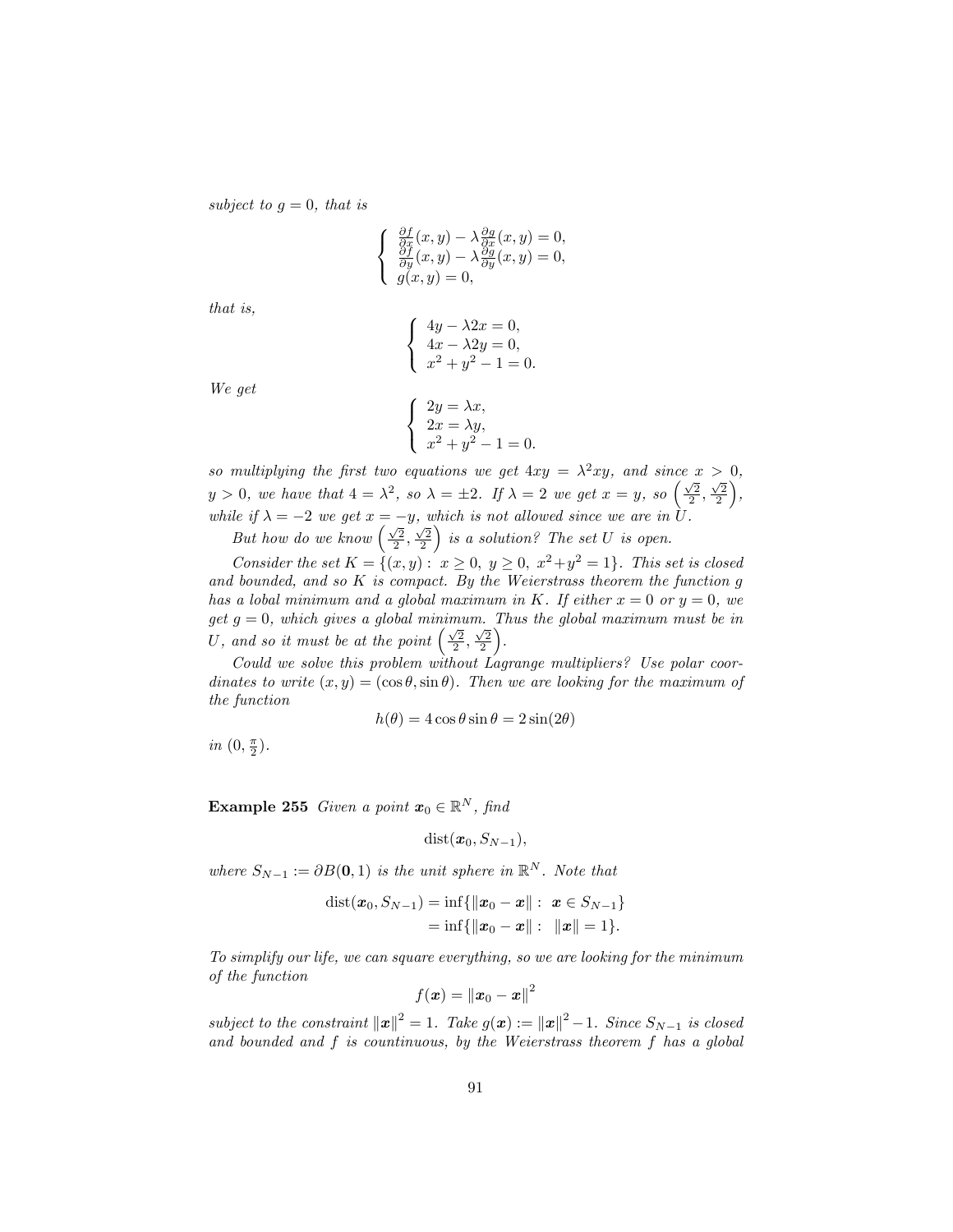minimum and a global maximum in  $S_{N-1}$ . Thus, we can apply the theorem on Lagrange multipliers. We are looking for a solution of the following system

$$
\nabla f = \lambda \nabla g,
$$

subject to  $g = 0$ , that is

$$
\begin{cases} \frac{\partial f}{\partial x_i}(\boldsymbol{x}) - \lambda \frac{\partial g}{\partial x_i}(\boldsymbol{x}) = 0, \quad i = 1, \ldots, N, \\ g(\boldsymbol{x}) = 0. \end{cases}
$$

We have

$$
\begin{cases} 2(x_i - x_{0,i}) - 2\lambda x_i = 0, \quad i = 1, \dots, N, \\ ||x||^2 = 1, \end{cases}
$$

that is,

$$
\begin{cases}\n(1-\lambda)x_i = x_{0,i}, & i = 1,\ldots,N, \\
\|\boldsymbol{x}\|^2 = 1,\n\end{cases}\n\Leftrightarrow\n\begin{cases}\n(1-\lambda)\boldsymbol{x} = \boldsymbol{x}_0, \\
\|\boldsymbol{x}\|^2 = 1.\n\end{cases}
$$

If  $x_0 = 0$ , then  $\lambda = 1$ , and so every point on the sphere is at maximum distance from **0**. If  $x_0 \neq \mathbf{0}$ , then  $\lambda \neq 1$ , and so  $\mathbf{x} = \frac{1}{1-\lambda}x_0$ . Plugging this into  $\|\mathbf{x}\|^2 = 1$ , we get

$$
1 = \frac{1}{(1 - \lambda)^2} ||\mathbf{x}_0||^2 \quad \Leftrightarrow \quad (1 - \lambda)^2 = ||\mathbf{x}_0||^2
$$

which gives  $\lambda = 1 \pm ||\mathbf{x}_0||$ , and in turn

$$
\boldsymbol{x} = \pm \frac{1}{\|\boldsymbol{x}_0\|} \boldsymbol{x}_0.
$$

The closest point to  $x_0$  will be  $\frac{1}{\|x_0\|}x_0$  and the furthest  $-\frac{1}{\|x_0\|}x_0$ , as we expected.

Example 256 (Eigenvalues of a symmetric matrix)  $\emph{Consider an $N \times N$}$ matrix

$$
A = \left( \begin{array}{ccc} a_{1,1} & \cdots & a_{1,N} \\ \vdots & & \vdots \\ a_{N,1} & \cdots & a_{N,N} \end{array} \right)
$$

and let

$$
f(\boldsymbol{x}) := (A\mathbf{x}, \mathbf{x}) = \sum_{j=1}^N \sum_{k=1}^N a_{j,k} x_j x_k.
$$

Let's find the points of minimum and maximum of  $f$  over the unit sphere  $S_{N-1} := \partial B(0,1)$ . Since  $S_{N-1}$  is closed and bounded and f is countinuous, by the Weierstrass theorem f has a global minimum and a global maximum in  $S_{N-1}$ . Let

$$
f(\mathbf{v}_1)=\max\left\{f\left(\mathbf{x}\right): \,\|\mathbf{x}\|=1\right\}.
$$

Take  $g(\boldsymbol{x}) := ||\boldsymbol{x}||^2 - 1$ . Thus, we can apply the theorem on Lagrange multipliers. We are looking for a solution of the following system

$$
\nabla f = \lambda \nabla g,
$$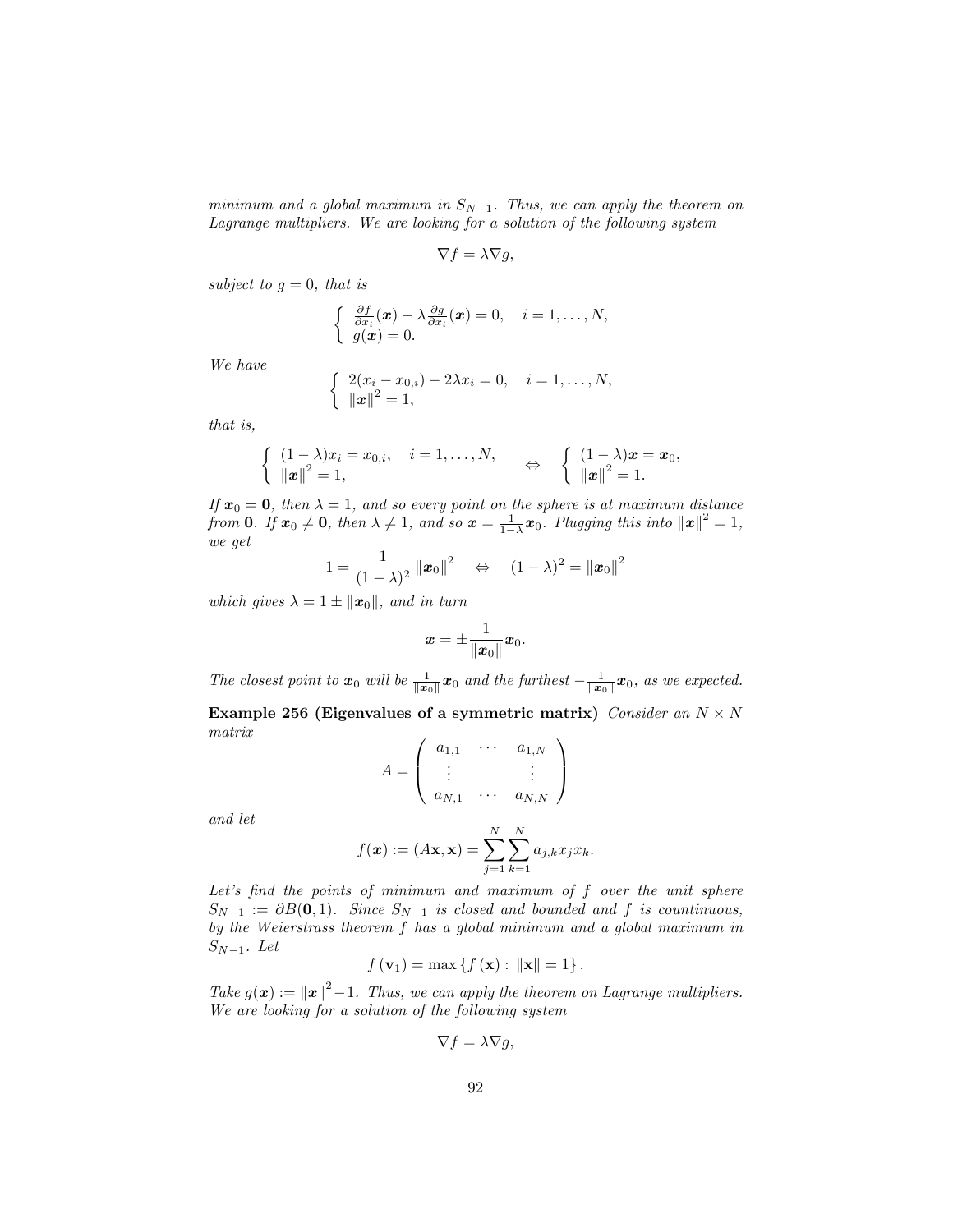subject to  $g = 0$ , that is

$$
\begin{cases}\n\frac{\partial f}{\partial x_i}(\boldsymbol{x}) - \lambda \frac{\partial g}{\partial x_i}(\boldsymbol{x}) = 0, \quad i = 1, \ldots, N, \\
g(\boldsymbol{x}) = 0.\n\end{cases}
$$

Synce A is symmetric, we have

$$
\frac{\partial f}{\partial x_i}(\mathbf{x}) = \sum_{j=1}^N \sum_{k=1}^N a_{j,k} \delta_{i,j} x_k + \sum_{j=1}^N \sum_{k=1}^N a_{j,k} x_j \delta_{i,k}
$$

$$
= \sum_{k=1}^N a_{i,k} x_k + \sum_{j=1}^N a_{j,i} x_j = 2 \sum_{k=1}^N a_{i,k} x_k
$$

and so we get

$$
\begin{cases} 2\sum_{k=1}^{N} a_{i,k}x_k - \lambda 2x_i = 0, \quad i = 1, \dots, N, \\ ||x||^2 - 1 = 0, \end{cases}
$$

that is

$$
\begin{cases}\nAx = \lambda x, \\
\|x\|^2 - 1 = 0.\n\end{cases}
$$

Since  $v_1$  is a point of constrained maximum, by the Lagrange multipliers theorem there exist  $\mu_1 \in \mathbb{R}$  such that

$$
Av_1=\mu_1\boldsymbol{v}_1,
$$

which shows that A has one real eigenvalue with eigenvector  $v_1$ . Moreover, since  $\|\bm{v}_1\|^2 = 1$ , we have

$$
f(\mathbf{v}_1) = (A\mathbf{v}_1, \mathbf{v}_1) = \mu_1 \mathbf{v}_1 \cdot \mathbf{v}_1 = \mu_1,
$$

and so

$$
\mu_1 = f(\mathbf{v}_1) = \max \left\{ (A\mathbf{x}, \mathbf{x}) : ||\mathbf{x}|| = 1 \right\}.
$$

#### Wednesday, April 15, 2015

Example 257 (Eigenvalues of a symmetric matrix, continued) Next assume by induction that n eigenvalues and n orthonormal eigenvectors  $v_1, \ldots,$  $v_n$  have been been found, with  $n < N-1$ . Let's find the minimum and maximum of f over the set

$$
K_n:=\{\boldsymbol{x}\in S_{N-1}:\ \boldsymbol{x}\cdot\boldsymbol{v}_1=\cdots=\boldsymbol{x}\cdot\boldsymbol{v}_n=0\}.
$$

The set  $K_n$  is closed and bounded, and so again by the Weierstrass theorem  $f$ has a global minimum and a global maximum in  $K_n$ . Let  $\mathbf{v}_{n+1} \in K_n$  be such that

$$
f(\mathbf{v}_{n+1}) = \max\left\{f(\mathbf{x}): K_n\right\}.
$$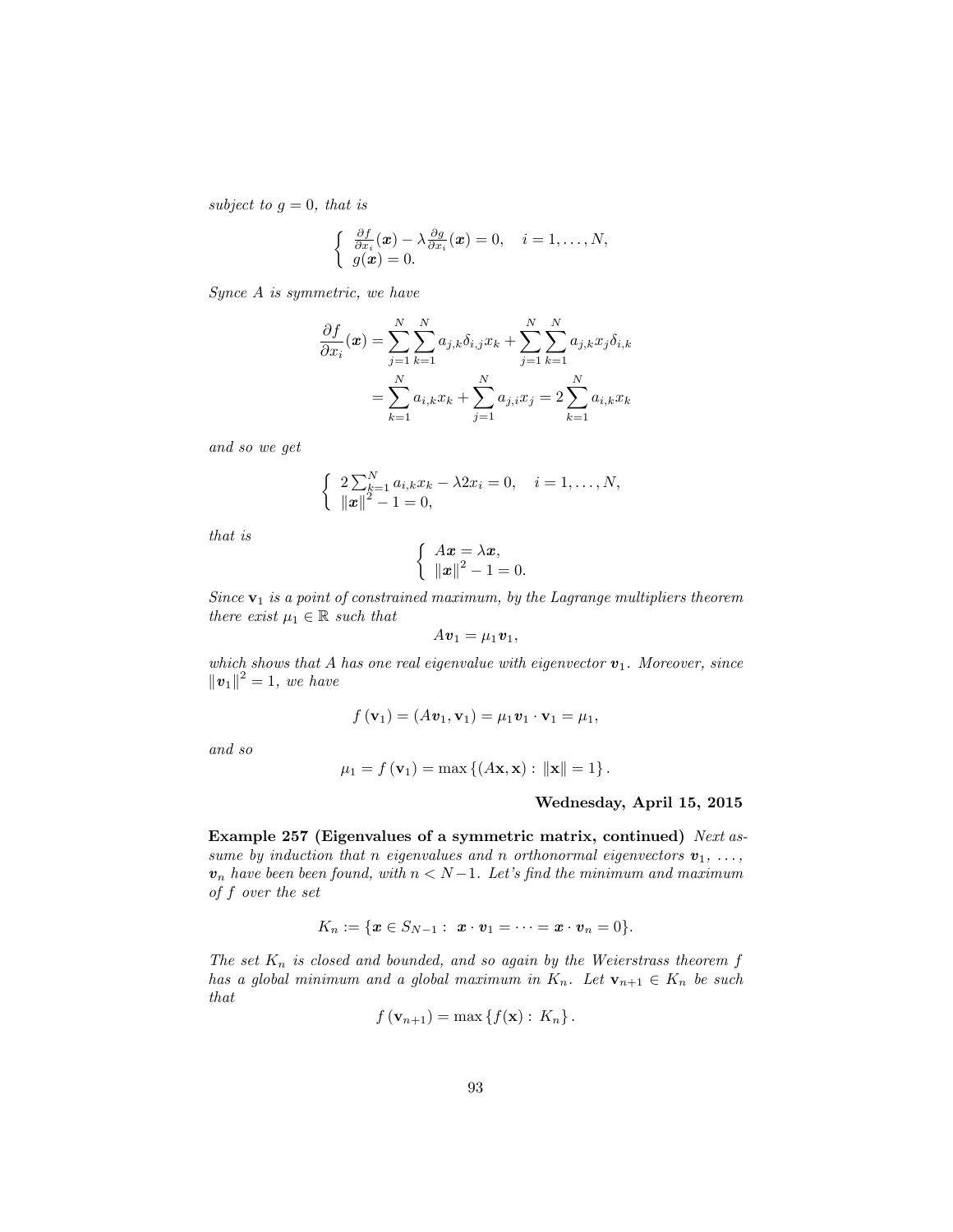Take  $g_{n+1}(\boldsymbol{x}) := ||\boldsymbol{x}||^2 - 1$  and  $g_i(\boldsymbol{x}) := 2\boldsymbol{x} \cdot \boldsymbol{v}_i$ ,  $i = 1, \ldots, n$ . Then we can apply the theorem on Lagrange multipliers. We are looking for a solution of the following system

$$
\nabla f = \lambda_1 \nabla g_1 + \cdots + \lambda_{n+1} \nabla g_{n+1},
$$

subject to  $g_1 = 0, \ldots,$  and  $g_2 = 0$  We will get

$$
\begin{cases}\nAx = \lambda_1 \mathbf{v}_1 + \cdots + \lambda_n \mathbf{v}_n + \lambda_{n+1} x \\
x \cdot \mathbf{v}_1 = \cdots = x \cdot \mathbf{v}_n = 0, \\
\|\mathbf{x}\|^2 - 1 = 0,\n\end{cases}
$$

Since  $\mathbf{v}_{n+1}$  is a point of constrained maximum, by the Lagrange multipliers theorem there exist  $\lambda_1, \lambda_{n+1} \in \mathbb{R}$  such that

$$
A\mathbf{v}_{n+1} = \lambda_1\mathbf{v}_1 + \lambda_2\mathbf{v}_1 + \cdots + \lambda_{n+1}\mathbf{v}_{n+1}.
$$

Taking the inner product with  $\mathbf{v}_i$  gives

$$
0 + \cdots + \lambda_i 1 + \cdots + 0 = \lambda_1 \mathbf{v}_1 \cdot \mathbf{v}_i + \cdots + \lambda_i \mathbf{v}_i \cdot \mathbf{v}_i + \cdots + \lambda_{n+1} \mathbf{v}_{n+1} \cdot \mathbf{v}_i
$$
  
=  $(A\mathbf{v}_{n+1}) \cdot \mathbf{v}_i$   
=  $\mathbf{v}_{n+1} \cdot (A\mathbf{v}_i) = \mathbf{v}_{n+1} \cdot (\mu_i \mathbf{v}_i) = \mu_i (\mathbf{v}_{n+1} \cdot \mathbf{v}_i) = 0,$ 

and so  $\lambda_i = 0$  and  $Av_{n+1} = \lambda_{n+1}v_{n+1}$ . Thus  $v_{n+1}$  is a second eigenvector. Moreover, since  $\left\|\bm{v}_{n+1}\right\|^2 = 1$ , we have

$$
f(\mathbf{v}_{n+1}) = (A\mathbf{v}_{n+1}, \mathbf{v}_{n+1}) = \mu_{n+1}\mathbf{v}_{n+1} \cdot \mathbf{v}_{n+1} = \mu_{n+1},
$$

and so

$$
\mu_{n+1} = f(\mathbf{v}_{n+1}) = \max \{ (A\mathbf{x}, \mathbf{x}) : ||\mathbf{x}|| = 1, \mathbf{x} \cdot \mathbf{v}_1 = \cdots = 0 \}.
$$

Inductively, if  $v_1, \ldots, v_n$  are orthonormal eigenvectors, with  $1 \leq n \leq N$ , let find the minimum and maximum of f over the set

$$
K_n := \{ \pmb{x} \in S_{N-1} : \ \pmb{x} \cdot \pmb{v}_1 = \cdots = \pmb{x} \cdot \pmb{v}_n = 0 \}.
$$

In this way we can find  $N-1$  eigenvectors. To find the last one, we consider a unit vector  $v_N$  which is orthogonal to all other vectors  $v_1, \ldots, v_N$ . Reasoning as before, taking the inner product with  $v_i$  gives

$$
A\mathbf{v}_N\cdot\mathbf{v}_i=\mathbf{v}_N\cdot(A\mathbf{v}_i)=\mathbf{v}_N\cdot(\mu_i\mathbf{v}_i)=\mu_i(\mathbf{v}_N\cdot\mathbf{v}_i)=0,
$$

which shows that  $A\mathbf{v}_N$  is orthogonal to  $\mathbf{v}_i$  for all  $i = 1, \ldots, N - 1$ , Hence,  $A\mathbf{v}_N$  is parallel to  $\mathbf{v}_N$  and so  $A\mathbf{v}_N = \lambda_N \mathbf{v}_N$  for some  $\lambda_N \in \mathbb{R}$ .

### 17 Integration

Given N bounded intervals  $I_1, \ldots, I_N \subset \mathbb{R}$ , a rectangle in  $\mathbb{R}^N$  is a set of the form

$$
R:=I_1\times\cdots\times I_N.
$$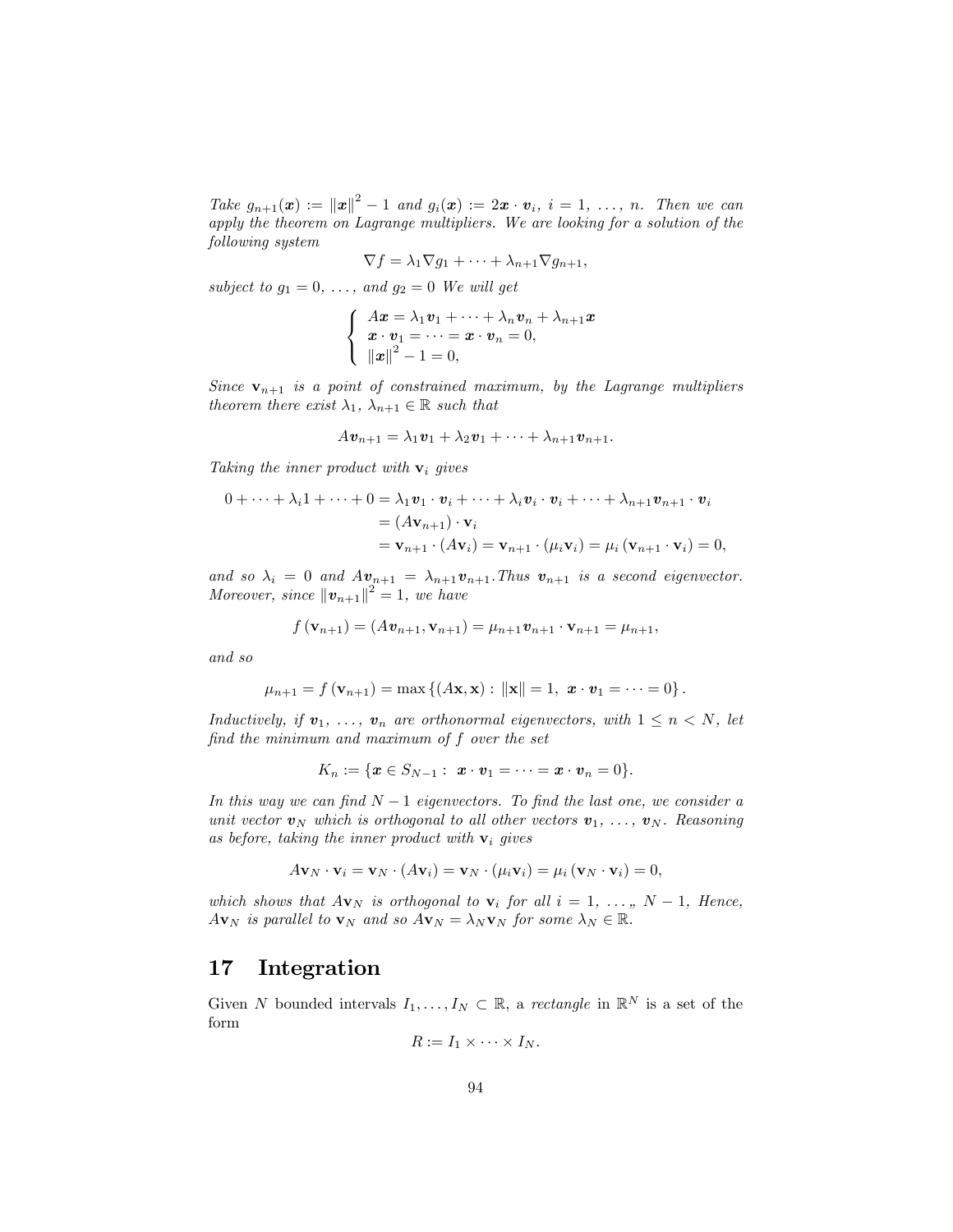The elementary measure of a rectangle is given by

$$
\operatorname{meas} R := \operatorname{length} I_1 \cdot \cdots \cdot \operatorname{length} I_N,
$$

where if  $I_n$  has endpoints  $a_n \leq b_n$ , then we set length  $I_n := b_n - a_n$ . To highlight the dependence on  $N$ , we will use the notation meas<sub>N</sub>.

Remark 258 Note that the intersection of two rectangles is still a rectangle. We will use this fact a lot in what follows.

Given a rectangle R, by a partition  $P$  of R we mean a finite set of rectangles  $R_1, \ldots, R_n$  such that  $R_i \cap R_j = \emptyset$  if  $i \neq j$  and

$$
R = \bigcup_{i=1}^{n} R_i.
$$

**Exercise 259** Let  $R \subset \mathbb{R}^N$  be a rectangle and let  $\mathcal{P} = \{R_1, \ldots, R_n\}$  be a partition of R. Prove that

$$
\operatorname{meas} R = \sum_{i=1}^{n} \operatorname{meas} R_{i}.
$$

Hint: Use induction on N.

Given any bounded set  $E \subset \mathbb{R}^N$ , if we want to measure E a natural idea is to approximate  $E$  with rectangles. If we approximate  $E$  from the outside, we have two possible choices

$$
\operatorname{meas}_1 E := \inf \left\{ \sum_{i=1}^n \operatorname{meas} R_i : R_i \operatorname{rectangles}, \bigcup_{i=1}^n \operatorname{meas} R_i \supseteq E, n \in \mathbb{N} \right\}
$$

and

$$
\operatorname{meas}_{2} E := \inf \left\{ \sum_{i=1}^{\infty} \operatorname{meas} R_{i} : R_{i} \operatorname{rectangles}, \bigcup_{i=1}^{\infty} \operatorname{meas} R_{i} \supseteq E \right\}.
$$
 (32)

The next example shows that  $meas<sub>1</sub>$  and  $meas<sub>2</sub>$  are different in general.

**Example 260** Let  $E := [0,1] \cap \mathbb{Q}$ . The set E is countable, so we can write E as

$$
E = \{r_n : n \in \mathbb{Q}\}.
$$

If  $I_1, \ldots, I_m$  are intervals that cover E then these intervals cover [0,1] (exercise). Hence,

$$
\sum_{i=1}^{m} \text{length } I_i \ge 1
$$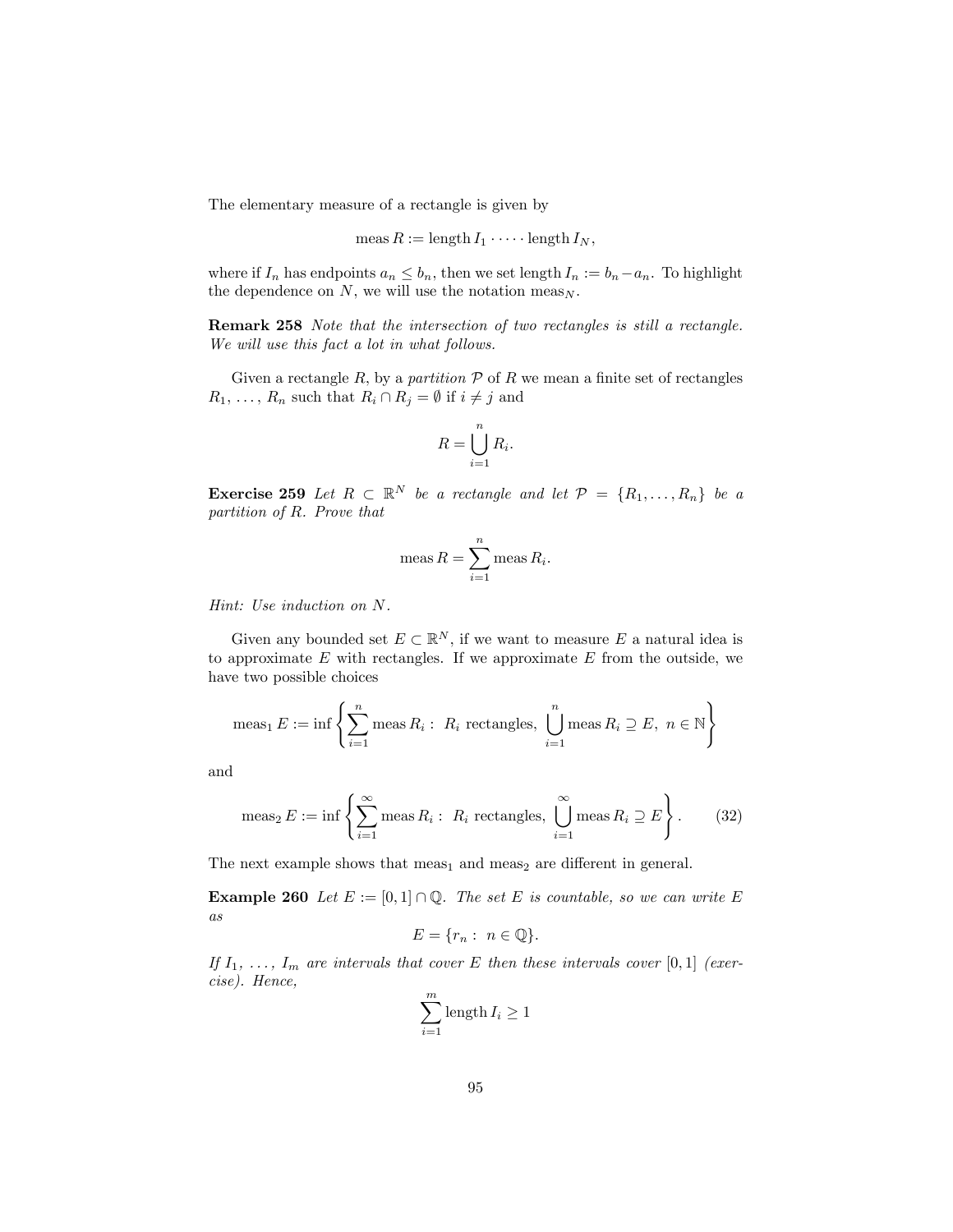and so meas<sub>1</sub>  $E \ge 1$ . Taking  $I = [0, 1]$  shows that meas<sub>1</sub>  $E = 1$ . On the other hand, taking  $I_n = \{r_n\}$ , then  $E = \bigcup_{i=1}^{\infty} I_i$  and so

$$
\operatorname{meas}_2 E \le \sum_{i=1}^{\infty} \operatorname{length} I_i = 0,
$$

which shows that  $meas<sub>2</sub> E = 0$ .

We will see that meas<sub>1</sub> is used to define the Peano–Jordan measure and Riemann's integration, while meas<sub>2</sub> is used to define the Lebesgue measure and Lebesgue's integration.

**Remark 261** Note that in meas<sub>2</sub> we could use infinite sums provided we only consider open rectangles.

Friday, April 17, 2015

Carnival

Monday, April 20, 2015

**Definition 262** A set  $E \subset \mathbb{R}^N$  is called a pluri-rectangle if it can be written as a finite union of rectangles.

**Exercise 263** Prove that a pluri-rectangle can be written as a finite union of disjoint rectangles.

Given a bounded set  $E \subset \mathbb{R}^N$ , the *Peano-Jordan inner measure* of E is given by

 $meas_i E := \sup \{ \text{meas } P : P \text{ pluri-rectangle}, E \supseteq P \},$ 

while the *Peano-Jordan outer measure* of  $E$  is given by

 $meas<sub>o</sub> E := inf{meas P : P pluri-rectangle, E \subseteq P}.$ 

We say that E is Peano-Jordan measurable if meas<sub>i</sub>  $E = \text{meas}_0 E$  and we call the common value the *Peano-Jordan measure*. We write meas  $E := \text{meas}_i E =$ meas<sub>0</sub>  $E$ .

**Remark 264** Note that a rectangle is Peano-Jordan measurable and its Peano-Jordan measure coincides with its elementary measure (see Remark 275).

**Remark 265** If  $E, F \subset \mathbb{R}^N$  are two Peano-Jordan measurable sets, with  $E \subseteq$ F, then

meas  $E \leq$  meas  $F$ .

**Exercise 266** Prove that if  $E \subset \mathbb{R}^N$  and  $F \subset \mathbb{R}^N$  are Peano-Jordan measurable and R is a rectangle containing E, then  $E \cup F$ ,  $E \cap F$ ,  $R \setminus E$  are Peano-Jordan measurable.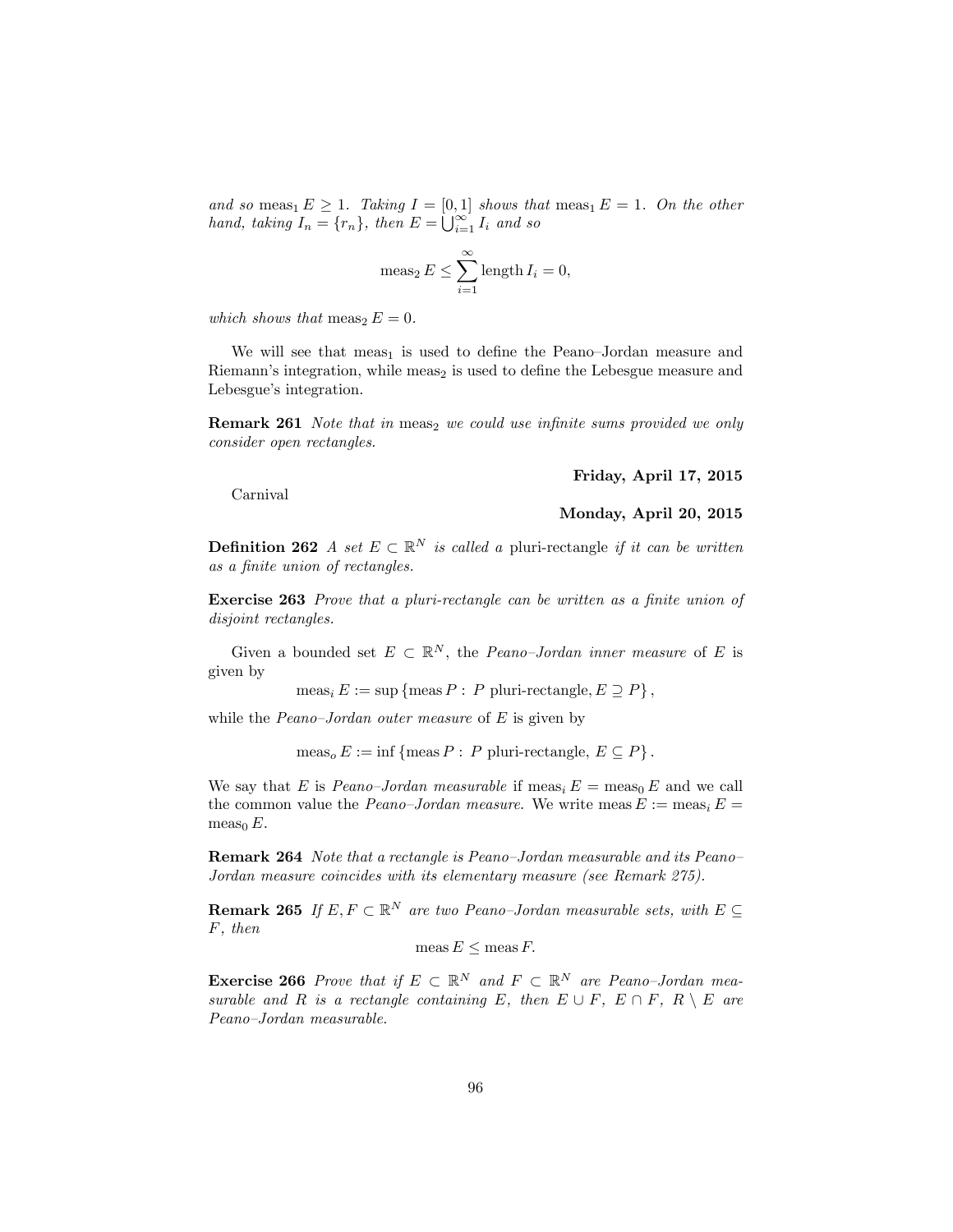**Exercise 267** Prove that if  $E_1, \ldots, E_n \subset \mathbb{R}^N$  are Peano-Jordan measurable and pairwise disjoint, then

$$
\operatorname{meas}\left(\bigcup_{i=1}^n E_i\right) = \sum_{i=1}^n \operatorname{meas} E_i.
$$

**Exercise 268** Prove that if  $E_1, \ldots, E_n \subset \mathbb{R}^N$  are Peano-Jordan measurable and  $E \subseteq \bigcup_{i=1}^{n} E_i$  is Peano-Jordan measurable, then

$$
\operatorname{meas} E \le \sum_{i=1}^n \operatorname{meas} E_i.
$$

**Exercise 269** Let  $E \subseteq \mathbb{R}^N$ , let  $\mathbf{x} \in E$ , let  $\mathbf{y} \in \mathbb{R}^N \setminus E$ . Prove that the segment S joining  $\bf{x}$  and  $\bf{y}$  intersects  $\partial E$ .

**Theorem 270** A bounded set  $E \subset \mathbb{R}^N$  is Peano-Jordan measurable if and only if its boundary is Peano-Jordan measurable and it has Peano-Jordan measure zero.

**Proof.** We begin by observing that if P is a pluri-rectangle, then meas  $\partial P = 0$ (why?), and so

$$
\operatorname{meas} P = \operatorname{meas} \overline{P} = \operatorname{meas} P^{\circ}.
$$

**Step 1:** Assume that  $E \subset \mathbb{R}^N$  is Peano-Jordan measurable and let R be a rectangle containing E. Since

$$
meas_i E = meas_0 E,
$$

for every  $\varepsilon > 0$  there exist a pluri-rectangle  $P_1$  contained in E and and a plurirectangle  $P_2$  containing  $E$  such that

$$
0 \le \operatorname{meas} P_2 - \operatorname{meas} P_1 \le \varepsilon.
$$

Hence,

meas 
$$
(\overline{P_2} \setminus P_1^\circ)
$$
 = meas  $\overline{P_2}$  - meas  $P_1^\circ$   
= meas  $P_2$  - meas  $P_1 \le \varepsilon$ .

Note that  $P_2 \setminus P_1^{\circ}$  is still a pluri-rectangle (exercise) and since

$$
\overline{E} \subseteq \overline{P_2}, \quad P_1^{\circ} \subseteq E^{\circ},
$$

we have that

$$
\partial E = \overline{E} \setminus E^{\circ} \subseteq \overline{P_2} \setminus P_1^{\circ}.
$$

Hence,

$$
0 \le \sup \{ \text{meas } P : P \text{ pluri-rectangle}, \partial E \supseteq P \}
$$
  

$$
\le \inf \{ \text{meas } P : P \text{ pluri-rectangle}, \partial E \subseteq P \} \le \text{meas } (\overline{P_2} \setminus P_1^{\circ}) \le \varepsilon,
$$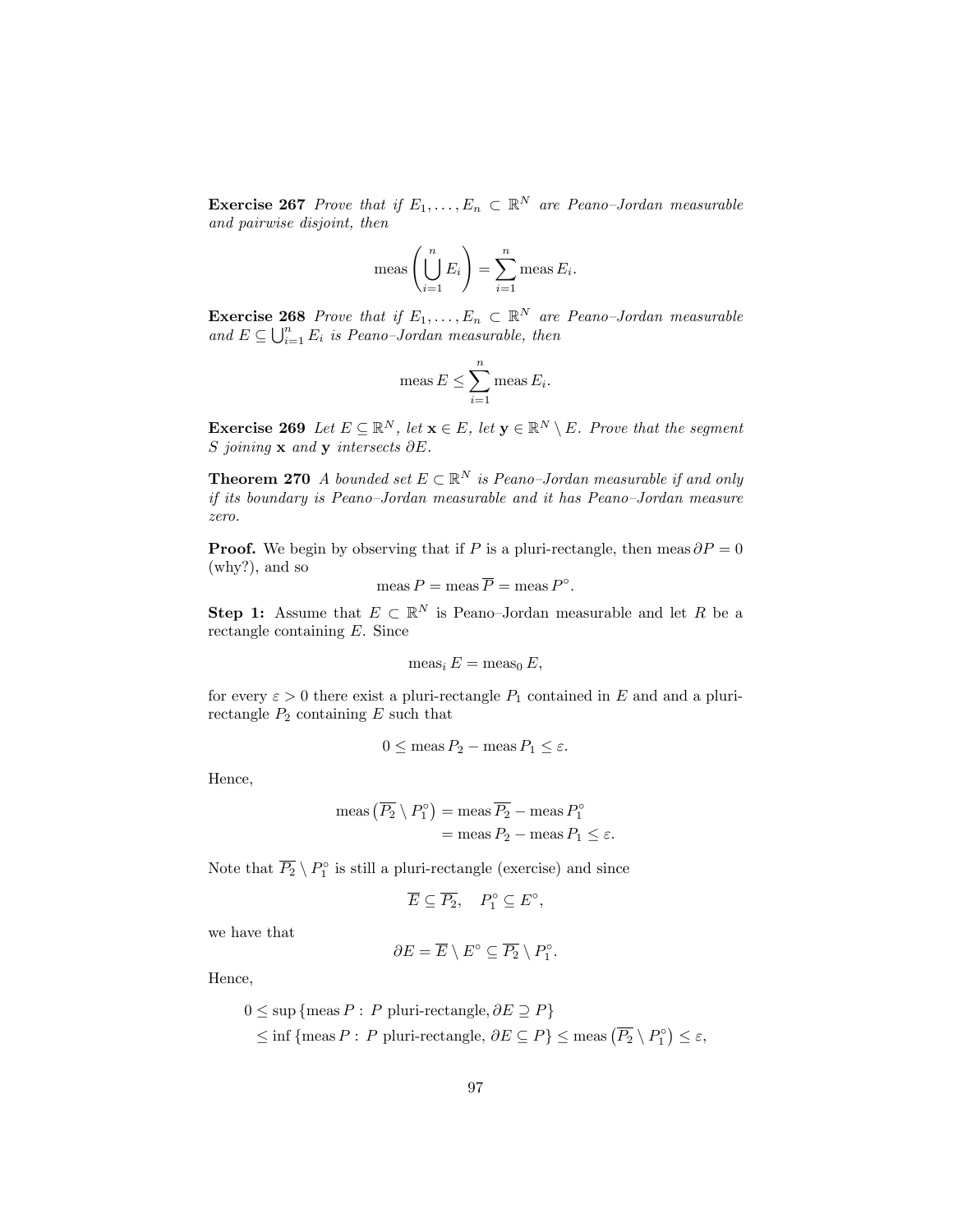which, by letting  $\varepsilon \to 0^+$ , implies that

$$
0 = \sup \{ \text{meas } P : P \text{ pluri-rectangle}, \partial E \supseteq P \}
$$
  
= 
$$
\inf \{ \text{meas } P : P \text{ pluri-rectangle}, \partial E \subseteq P \} = 0.
$$

It follows that  $\partial E$  is Peano-Jordan measurable with measure zero. **Step 2:** Assume that  $\partial E \subset \mathbb{R}^N$  is Peano-Jordan measurable with measure zero. Since E is bounded, so is  $\overline{E}$  and so there exists a rectangle R containing  $\overline{E}$ . Since meas  $\partial E = 0$  by the previous theorem there exists a a pluri-rectangle P containing  $\partial E$  such that

$$
\operatorname{meas} P \le \varepsilon.
$$

The set  $R \setminus P$  is a pluri-rectangle and thus we can write it as disjoint unions of rectangles,

$$
R \setminus P = \bigcup_{i=1}^{n} R_i.
$$

Let  $P_1$  be the pluri-rectangle given by the union of all the rectangles  $R_i$  that are contained in E, so that  $P_1 \subseteq E$ . Let  $P_2 := P \cup P_1$ . We claim that

$$
E\subseteq P_2.
$$

Fix  $x \in E$ . If x does not belong to  $P_2$ , then in particular it cannot belong to P and so it belongs to  $R \setminus P$ . Hence, there exists  $R_i$  such that  $\mathbf{x} \in R_i$ . But then  $R_i$  must be contained in E. Indeed, if not, then there exists  $y \in R_i \cap (R \setminus E)$ . It follows by Exercise 269 that the segment  $S$  joining  $x$  and  $y$  must contained a point on the boundary of  $\partial E$ , which is a contradiction since the segment S is contained in  $R_i$  and  $R_i$  does not intersect  $P \supset \partial E$ . This proves the claim.

Since the claim holds, for every  $\varepsilon > 0$  we have found a pluri-rectangle  $P_1$ contained in  $E$  and and a pluri-rectangle  $P_2$  is containing  $E$  such that

$$
0 \le \operatorname{meas} P_2 - \operatorname{meas} P_1 \le \varepsilon.
$$

It follows by the previous theorem that E is Peano-Jordan measurable.  $\blacksquare$ 

Wednesday, April 22, 2015

Given a rectangle R and two partitions  $P$  and  $Q$  of R, we say that  $Q$  is a refinement of  $P$ , if each rectangle of  $Q$  is contained in some rectangle of  $P$ .

Next we define the integral of a bounded function. Consider first the case in which f is nonnegative. Let  $R \subset \mathbb{R}^N$  be a rectangle and let  $f : R \to [0, \infty)$  be a bounded function. The integral of  $f$  should measure the set

$$
S_f := \{ (\mathbf{x}, y) \in R \times [0, \infty) : 0 \le y \le f(\mathbf{x}) \}.
$$

Thus it makes sense to define the upper Riemann integral of  $f$  as the outer Peano–Jordan measure of  $S_f$  in  $\mathbb{R}^{N+1}$ , that is,

$$
\overline{\int_{R} f(\mathbf{x}) dx} = \text{meas}_{o,N+1}(S_f). \tag{33}
$$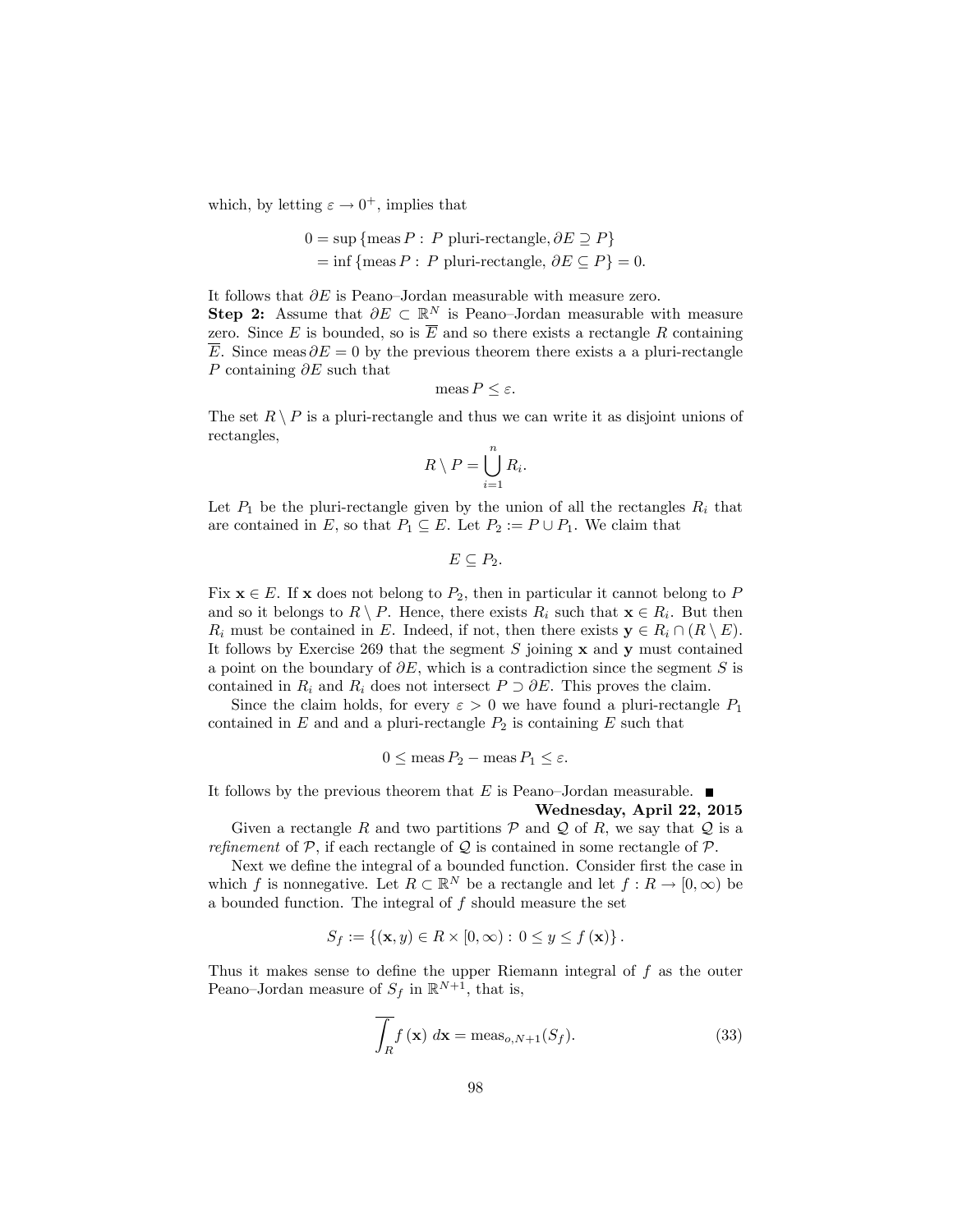Similarly, we could define the lower Riemann integral of  $f$  as the inner Peano-Jordan measure of  $S_f$  in  $\mathbb{R}^{N+1}$ , that is,

$$
\int_{R} f(\mathbf{x}) \, d\mathbf{x} = \text{meas}_{i,N+1}(S_f). \tag{34}
$$

Now consider a pluri-rectangle  $Q \subset \mathbb{R}^{N+1}$  which contains  $S_f$ . Then we can write

$$
Q = \bigcup_{i=1}^{m} Q_i,
$$

where  $Q_i$  are disjoint rectangles. By considering a refinement of the  $Q_i$ , without loss of generality, we can assume that  $Q_i = R_i \times I_i$ , where  $R_i \subset \mathbb{R}^N$ ,  $I_i$  is an interval, and the rectangles  $R_i$  are pairwise disjoint. Also, without loss of generality we can put together all the rectangles  $Q_j = R_j \times I_j$  which have the same base  $R_i$ . Thus we can assume that the rectangles  $Q_i$  are of the form  $Q_i = R_i \times [l_i, M_i]$ , where  $l_i \leq 0$ . Note that since  $S_f \subset R \times [0, \infty)$ , necessarily,  $M_i \geq \sup\nolimits_{R_i \cap R} f.$ 

Define  $R'_i := R_i \cap R$ ,  $Q'_i := R'_i \times [0, \sup_{R'_i} f],$  and

$$
Q' := \bigcup_{i=1}^m Q'_i,
$$

Since  $S_f \subset R \times [0, \infty)$ , we have that  $Q'$  is still a pluri-rectangle which contains  $S_f$ , and so

$$
\overline{\int_{R} f(\mathbf{x}) \, d\mathbf{x}} \leq \sum_{i=1}^{m} \sup_{R_{i}'} f \operatorname{meas}_{N} R_{i}' = \operatorname{meas}_{N+1}(Q') \leq \operatorname{meas}_{N+1}(Q).
$$

Thus, we have shown that

$$
\overline{\int_{R} f(\mathbf{x}) d\mathbf{x}} = \inf \left\{ \sum_{i=1}^{m} \sup_{R_{i}} f \operatorname{meas}_{N} R_{i} : R_{i} \text{ are a partition of } R, m \in \mathbb{N} \right\}.
$$
\n(35)

In many books the right-hand side is used as a definition for the upper Riemann integral. Note that it makes sense also for functions which takes negatives values. We will use this as a definition.

**Definition 271** Given a rectangle R and a bounded function  $f: R \to \mathbb{R}$ , the upper Riemann integral  $\overline{f_R} f(\mathbf{x}) dx$  of f is defined as in (35).

Another way to look at the upper Riemann integral is to use step functions.

**Definition 272** Let  $R \subset \mathbb{R}^N$  be a rectangle. A function  $s : R \to \mathbb{R}$  is called a step function if there exists a partition  $R_1, \ldots, R_n$  of R such that s is constant on each rectangle  $R_i$  of the partition, that is, there exist  $c_1, \ldots, c_n \in \mathbb{R}$  such that  $s(\mathbf{x}) = c_i$  for all  $\mathbf{x} \in R_i$ ,  $i = 1, \ldots, n$ .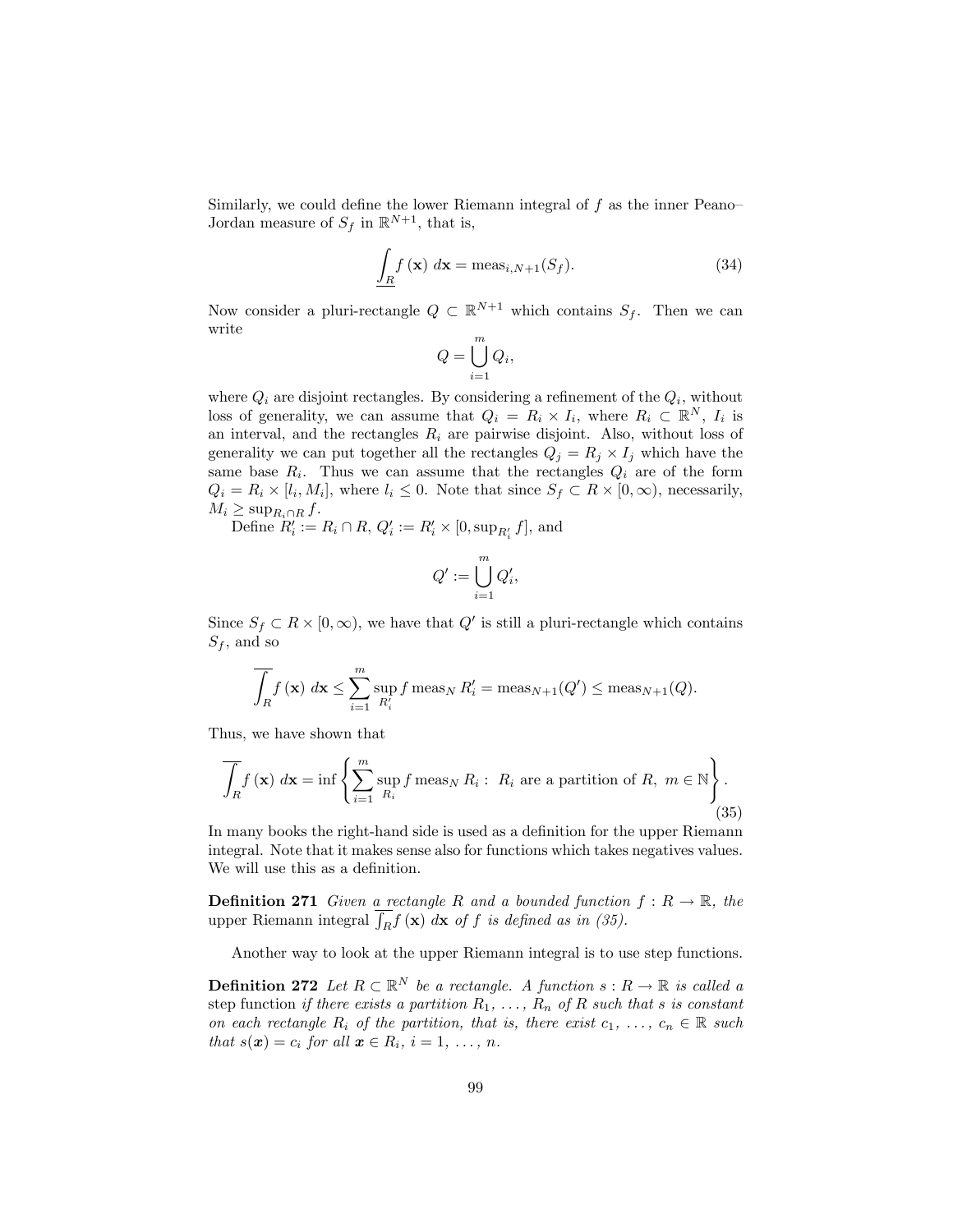The Riemann integral of a step function is defined by

$$
\int_{R} s(\mathbf{x}) \, d\mathbf{x} := \sum_{i=1}^{m} c_{i} \operatorname{meas}_{N} R_{i}.
$$

It follows from the discussion above that the upper integral of a bounded function  $f$  can be written as

$$
\overline{\int_{R} f(\mathbf{x}) \, d\mathbf{x}} = \inf \left\{ \int_{R} s(\mathbf{x}) \, d\mathbf{x} : s \text{ step function, } f \le s \right\}.
$$
 (36)

Now let's look at the lower integral. Consider a pluri-rectangle  $Q \subset \mathbb{R}^{N+1}$ which is contained in  $S_f$ . Then we can write

$$
Q = \bigcup_{i=1}^{m} Q_i,
$$

where  $Q_i$  are disjoint rectangles. By considering a refinement of the  $Q_i$ , without loss of generality, we can assume that  $Q_i = R_i \times I_i$ , where  $R_i \subset \mathbb{R}^N$ ,  $I_i$  is an interval, and the rectangles  $R_i$  are pairwise disjoint. Also, without loss of generality we can put together all the rectangles  $Q_j = R_j \times I_j$  which have the same base  $R_i$ . Thus we can assume that the rectangles  $Q_i$  are of the form  $Q_i = R_i \times [l_i, m_i]$ . Since  $Q \subset S_f \subset R \times [0, \infty)$ , necessarily,  $R_i \subseteq R$ ,  $l_i \geq 0$ ,  $m_i \leq \inf_{R_i} f$ .

Define  $Q'_i := R_i \times [0, \inf_{R_i} f],$  and

$$
Q':=\bigcup_{i=1}^m Q'_i,
$$

Then  $S_f \supseteq Q' \supseteq Q$ , and so

$$
\underline{\int_{R} f(\mathbf{x}) \, d\mathbf{x}} \ge \sum_{i=1}^{m} \inf_{R'_i} f \operatorname{meas}_{N} R'_i = \operatorname{meas}_{N+1}(Q') \ge \operatorname{meas}_{N+1}(Q).
$$

Thus, we have shown that

$$
\underline{\int_{R} f(\mathbf{x}) \, d\mathbf{x}} = \sup \left\{ \sum_{i=1}^{m} \inf_{R_i} f \operatorname{meas}_{N} R_i : R_i \text{ are a partition of } R, \ m \in \mathbb{N} \right\}. \tag{37}
$$

In many books the right-hand side is used as a definition for the lower Riemann integral. Note that it makes sense also for functions which takes negatives values.

**Definition 273** Given a rectangle R and a bounded function  $f: R \to \mathbb{R}$ , the lower Riemann integral  $\int_R f(\mathbf{x}) d\mathbf{x}$  of f is defined as in (37).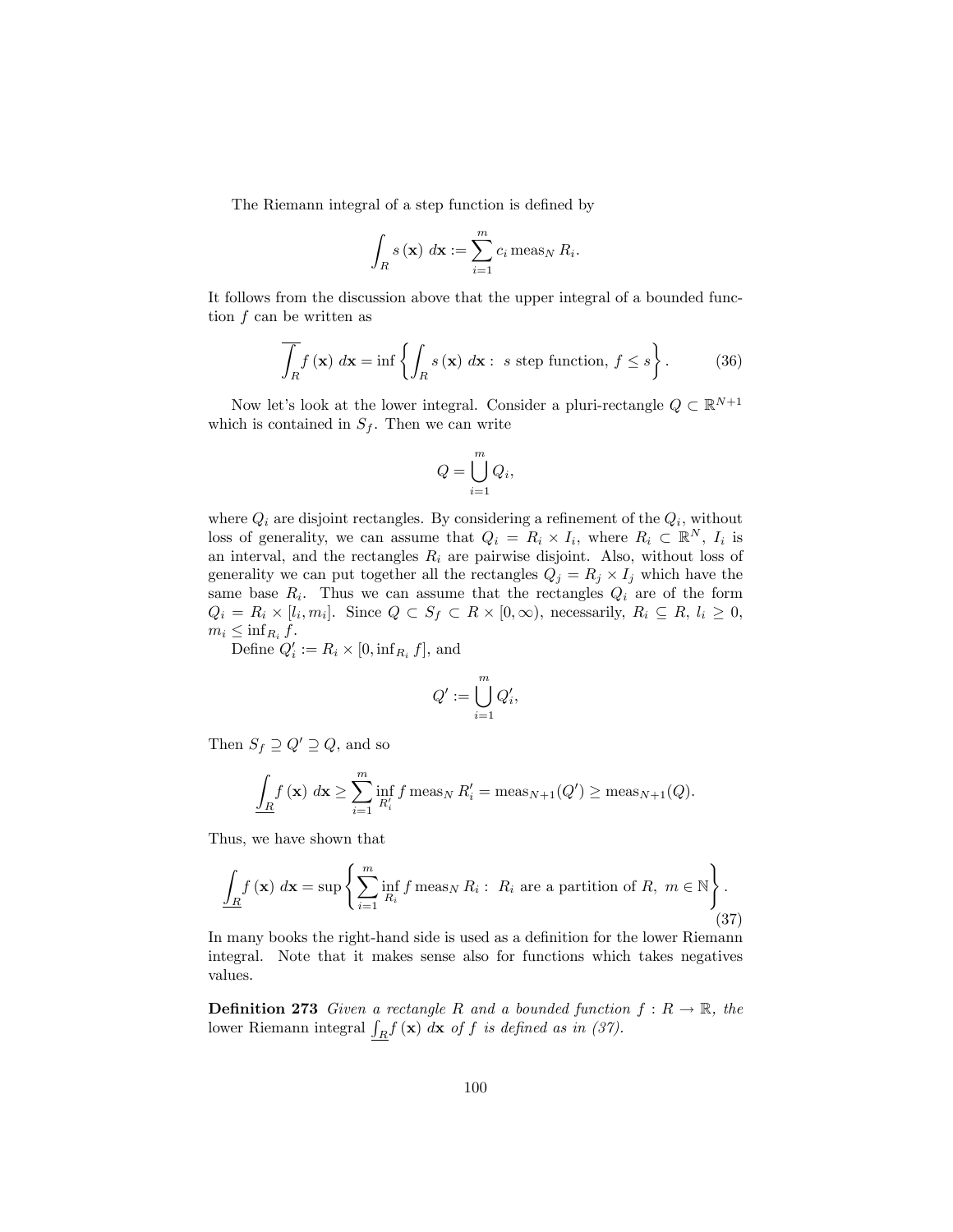Observe that

$$
\underline{\int_{R} f(\mathbf{x}) \, d\mathbf{x}} = \sup \left\{ \int_{R} s(\mathbf{x}) \, d\mathbf{x} : s \text{ step function, } f \ge s \right\}.
$$

**Definition 274** Given a rectangle R and a bounded function  $f: R \to \mathbb{R}$ , we say that  $f$  is Riemann integrable over  $R$  if the lower and upper integral coincide. We call the common value the Riemann integral of  $f$  over  $R$  and we denote it by  $\int_R f(\mathbf{x}) d\mathbf{x}$ . Thus, for a Riemann integrable function,

$$
\int_{R} f(\mathbf{x}) \, d\mathbf{x} := \underline{\int_{R} f(\mathbf{x}) \, d\mathbf{x}} = \overline{\int_{R} f(\mathbf{x}) \, d\mathbf{x}}.
$$

**Remark 275** Note that the function  $f = 1$  is Riemann integrable over a rectangle R and

$$
\int_R 1 \, dx = \text{meas } R.
$$

We can also define the Riemann integral over bounded sets  $E$ . Given a bounded set  $E \subset \mathbb{R}^N$ , let R be a rectangle containing E. We say that function  $f: E \to \mathbb{R}$  is *Riemann integrable over* E if the function

$$
g(\mathbf{x}) := \begin{cases} f(\mathbf{x}) & \text{if } \mathbf{x} \in R \\ 0 & \text{if } \mathbf{x} \in R \setminus E \end{cases}
$$

is Riemann integrable over  $R$  and we define the *Riemann integral of f over*  $E$ to be

$$
\int_{E} f(\mathbf{x}) \, d\mathbf{x} := \int_{R} g(\mathbf{x}) \, d\mathbf{x}.
$$

Exercise 276 Prove the previous definition does not depend on the choice of the particular rectangle R containing E.

Note that in the discussion above we have proved the following important theorems.

**Theorem 277** Let  $R \subset \mathbb{R}^N$  be a rectangle and let  $f : R \to [0, \infty)$  be a bounded function. Then

$$
\int_{R} f(\mathbf{x}) \, d\mathbf{x} = \mathrm{meas}_{o,N+1}(S_f), \quad \underline{\int_{R} f(\mathbf{x}) \, d\mathbf{x}} = \mathrm{meas}_{i,N+1}(S_f).
$$

In particular, f is Riemann integrable over R if and only if the set  $S_f$  is Peano-Jordan measurable in  $\mathbb{R}^{N+1}$  and in this case

$$
\operatorname{meas}_{N+1} S_f = \int_R f(\mathbf{x}) \, d\mathbf{x}.
$$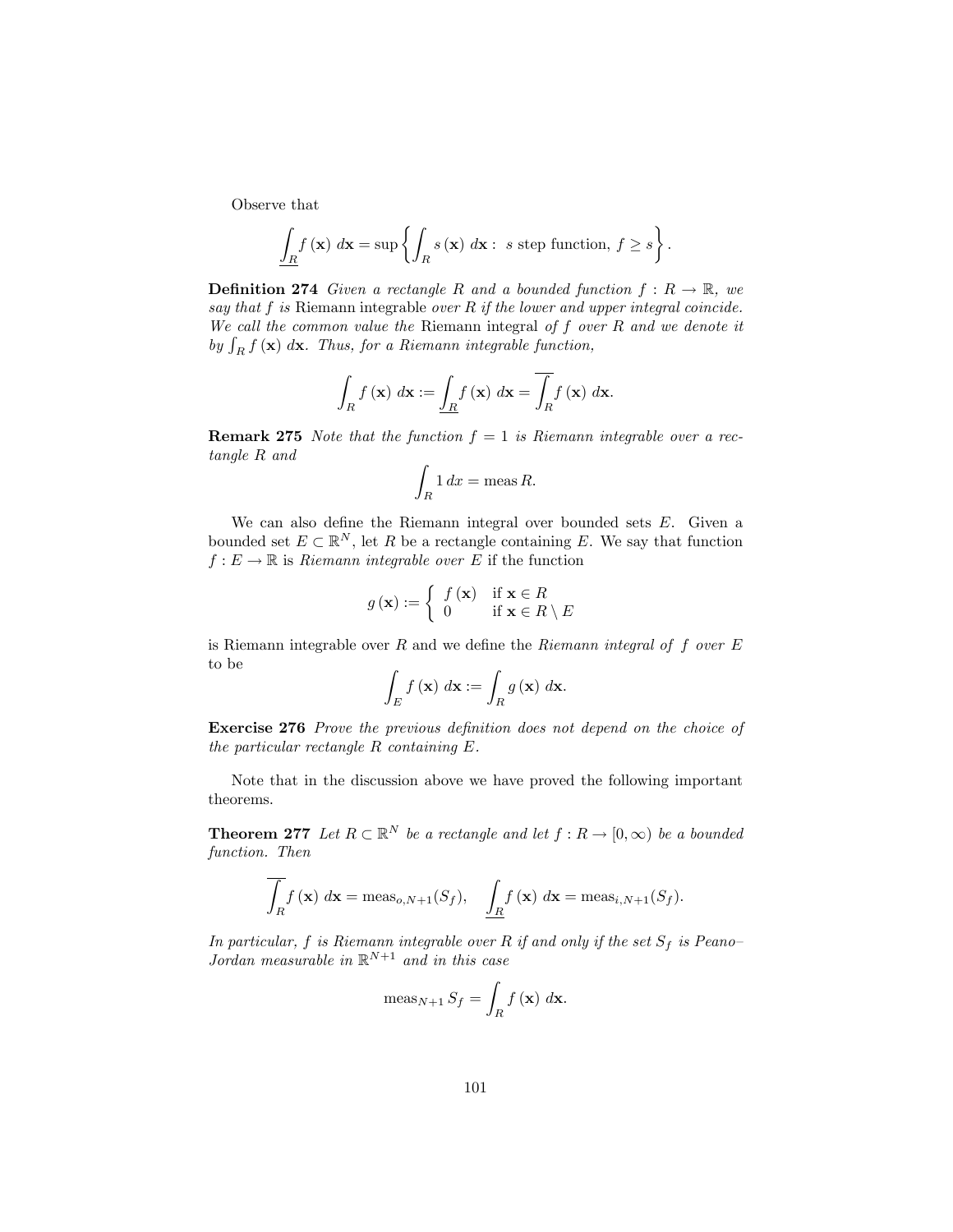**Remark 278** With a similar proof one can show that if  $R \subset \mathbb{R}^N$  is a rectangle and  $f: R \to \mathbb{R}$  is a bounded function, with  $f(\mathbf{x}) \geq c$  for all  $\mathbf{x} \in R$ . Then f is Riemann integrable over R if and only if the set

$$
T_f := \{ (\mathbf{x}, y) \in R \times [c, \infty) : c \le y \le f(\mathbf{x}) \}
$$

is Peano-Jordan measurable in  $\mathbb{R}^{N+1}$  and in this case

$$
\operatorname{meas}_{N+1} T_f = \int_R \left( f\left(\mathbf{x}\right) - c \right) \, d\mathbf{x}.
$$

**Theorem 279** Let  $R \subset \mathbb{R}^N$  be a rectangle and let  $f : R \to [0, \infty)$  be a bounded function. Then

$$
\int_{R} f(\mathbf{x}) \, d\mathbf{x} = \inf \left\{ \int_{R} s(\mathbf{x}) \, d\mathbf{x} : s \text{ step function, } f \le s \right\}
$$

and

$$
\int_{R} f(\mathbf{x}) \, d\mathbf{x} = \sup \left\{ \int_{R} s(\mathbf{x}) \, d\mathbf{x} : s \text{ step function, } f \ge s \right\}
$$

:

The following theorem characterizes Riemann integrable functions.

**Theorem 280** Given a rectangle R, a bounded function  $f: R \to \mathbb{R}$  is Riemann integrable if and only if the set of its discontinuity points has Lebesgue measure zero (see (32)).

**Proof.** We will skip this proof.  $\blacksquare$ 

In view of the previous theorem, we have the following.

**Corollary 281** Given a rectangle R, a bounded continuous function  $f: R \to \mathbb{R}$ is Riemann integrable.

**Remark 282** If R is a closed rectangle and  $f: R \to \mathbb{R}$  is continuous, then we do not need to assume that  $f$  is bounded. Indeed, since  $R$  is closed and bounded, it is sequentially compact, and so by the Weierstrass theorem f is bounded.

Corollary 283 Given  $f : [a, b] \to \mathbb{R}$ ,

- (i) if  $f$  is continuous, then  $f$  is Riemann integrable,
- $(ii)$  if  $f$  is monotone, then  $f$  is Riemann integrable.

**Proof.** If f is continuous, then by the Weierstrass theorem it is bounded, and thus by the previous theorem it is Riemann integrable.

If f is monotone, then it is bounded from below by  $\min \{f(a), f(b)\}\$ and from above by max  $\{f(a), f(b)\}.$  Moreover, by Theorem 138 its set of discontinuity points is at most countable. Since a countable set has Lebesgue measure zero, it follows from the previous theorem that f is Riemann integrable.  $\blacksquare$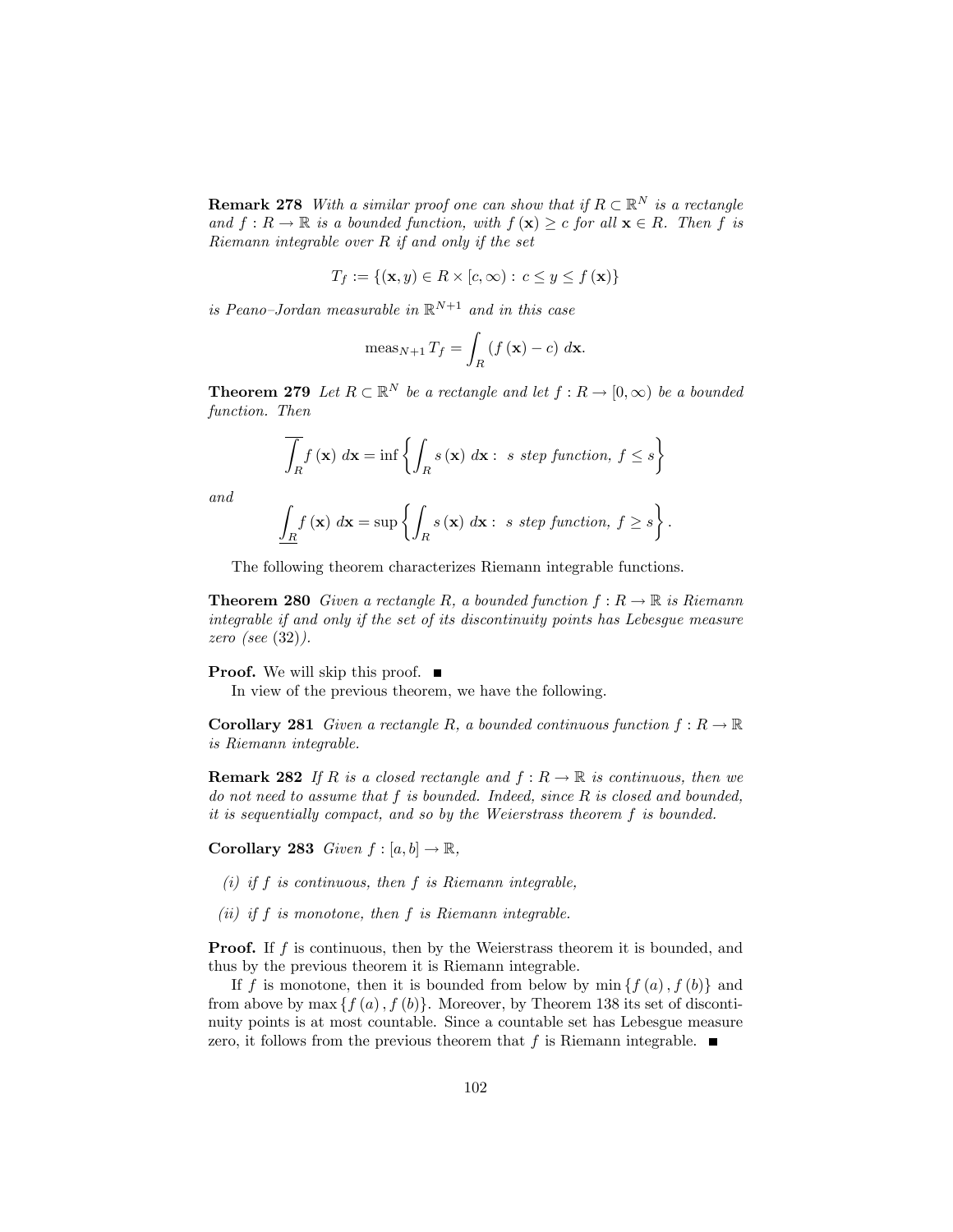Example 284 Some examples of functions that are Riemann integrable and others that are not.

(i) The function

$$
f(x) = \begin{cases} \sin \frac{1}{x} & \text{if } 0 < x \le 1, \\ 0 & \text{if } x = 0, \end{cases}
$$

is Riemann integrable over  $[0, 1]$ , since it is bounded and discontinuous only at  $x = 0$ .

(ii) The function

$$
f(x) = \begin{cases} 1 & \text{if } x = \frac{1}{n} \text{ for some } n \in \mathbb{N}, \\ 0 & \text{otherwise}, \end{cases}
$$

is Riemann integrable over  $[0, 1]$ , since it is bounded and its set of discontinuity points is

$$
E = \left\{ \frac{1}{n} \right\}_n \cup \left\{ 0 \right\},\
$$

which is countable.

(iii) The function

$$
f(x) = \begin{cases} 1 & \text{if } x \in \mathbb{Q}, \\ 0 & \text{otherwise}, \end{cases}
$$

is bounded but not Riemann integrable over  $[0, 1]$ , since it is bounded and its set of discontinuity points is  $[0, 1]$ .

**Exercise 285** Consider the function  $g : [0, 1] \rightarrow [0, 1]$  defined by

$$
g(x) := \begin{cases} 0 & \text{if } x \text{ is irrational,} \\ \frac{1}{p} & \text{if } x = \frac{p}{q} \text{ with } p, q \in \mathbb{N} \text{ relatively prime, } 0 < p < q, \\ 1 & \text{if } x = 0 \text{ or } x = 1. \end{cases}
$$

- (i) Prove that g is discontinuous at every rational point of  $[0, 1]$ .
- (ii) Prove that g is continuous at every irrational point of  $[0, 1]$ .
- (iii) Prove that g is Riemann integrable.

Friday, April 24, 2015

Corrections Homework #9.

#### Monday, April 27, 2015

**Exercise 286 (Important)** Let  $R \subset \mathbb{R}^N$  be a rectangle, let  $f : R \to \mathbb{R}$  be a bounded function, let  $\mathcal{P} = \{R_1, \ldots, R_n\}$  be a partition of R and let  $\mathcal{P} =$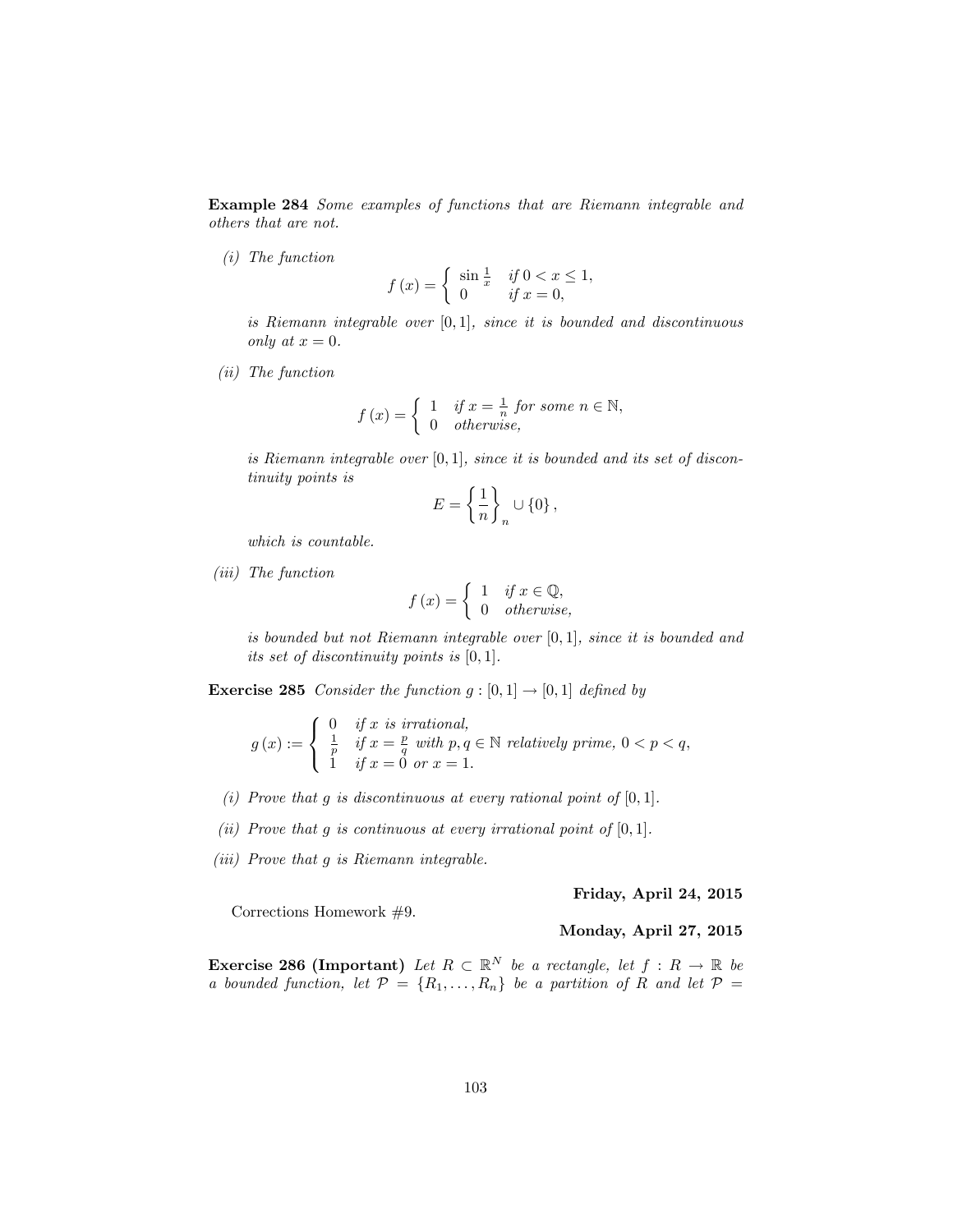${R_1, \ldots, R_n}$  be a partition of R and let  $\mathcal{Q} = {S_1, \ldots, S_m}$  be a refinement of P. Prove that

$$
\sum_{i=1}^{n} \text{meas } R_i \inf_{\mathbf{x} \in R_i} f(\mathbf{x}) \le \sum_{j=1}^{m} \text{meas } S_j \inf_{\mathbf{x} \in S_j} f(\mathbf{x}),
$$
  

$$
\sum_{j=1}^{m} \text{meas } S_j \sup_{\mathbf{x} \in S_j} f(\mathbf{x}) \le \sum_{i=1}^{n} \text{meas } R_i \sup_{\mathbf{x} \in R_i} f(\mathbf{x}).
$$

**Exercise 287** Given a rectangle R, consider a bounded function  $f: R \to \mathbb{R}$ . Prove that

$$
\operatorname{meas} R \inf_{\mathbf{x}\in R} f(\mathbf{x}) \leq \underline{\int_{R} f(\mathbf{x}) \, d\mathbf{x}} \leq \overline{\int_{R} f(\mathbf{x}) \, d\mathbf{x}} \leq \operatorname{meas} R \sup_{\mathbf{x}\in R} f(\mathbf{x}).
$$

Let  $R \subset \mathbb{R}^N$  be a rectangle and let  $f : R \to \mathbb{R}$  be a bounded function. To simplify the notation, given a partition  $\mathcal{P} = \{R_1, \ldots, R_n\}$  of R, we define the lower and upper sums of  $f$  for the partition  $P$  respectively by

$$
L(f, \mathcal{P}) := \sum_{i=1}^{n} \text{meas } R_i \inf_{\mathbf{x} \in R_i} f(\mathbf{x}),
$$

$$
U(f, \mathcal{P}) := \sum_{i=1}^{n} \text{meas } R_i \sup_{\mathbf{x} \in R_i} f(\mathbf{x}).
$$

Thus we can rewrite the lower and upper Riemann integrals as

$$
\frac{\int_{R} f(\mathbf{x}) d\mathbf{x} = \sup \{ L(f, \mathcal{P}) : \mathcal{P} \text{ partition of } R \},\
$$

$$
\overline{\int_{R} f(\mathbf{x}) d\mathbf{x}} = \inf \{ U(f, \mathcal{P}) : \mathcal{P} \text{ partition of } R \}.
$$

The next theorem is very important in exercises. It allows to calculate triple, double, etc.. integrals by integrating one variable at a time.

**Theorem 288 (Repeated Integration)** Let  $S \subset \mathbb{R}^N$  and  $T \subset \mathbb{R}^M$  be rectangles, let  $f : S \times T \to \mathbb{R}$  be Riemann integrable and assume that for every  $\mathbf{x} \in S$ , the function  $\mathbf{y} \in T \mapsto f(\mathbf{x}, \mathbf{y})$  is Riemann integrable. Then the function  $\mathbf{x} \in S \mapsto \int_T f(\mathbf{x}, \mathbf{y}) \, d\mathbf{y}$  is Riemann integrable and

$$
\int_{S\times T} f(\mathbf{x}, \mathbf{y}) d(\mathbf{x}, \mathbf{y}) = \int_{S} \left( \int_{T} f(\mathbf{x}, \mathbf{y}) d\mathbf{y} \right) d\mathbf{x}.
$$
 (38)

Similarly, if for every  $y \in T$ , the function  $x \in S \mapsto f(x, y)$  is Riemann integrable, then the function  $\mathbf{y} \in T \mapsto \int_S f(\mathbf{x}, \mathbf{y}) d\mathbf{x}$  is Riemann integrable and

$$
\int_{S\times T} f(\mathbf{x}, \mathbf{y}) d(\mathbf{x}, \mathbf{y}) = \int_{T} \left( \int_{S} f(\mathbf{x}, \mathbf{y}) d\mathbf{x} \right) d\mathbf{y}.
$$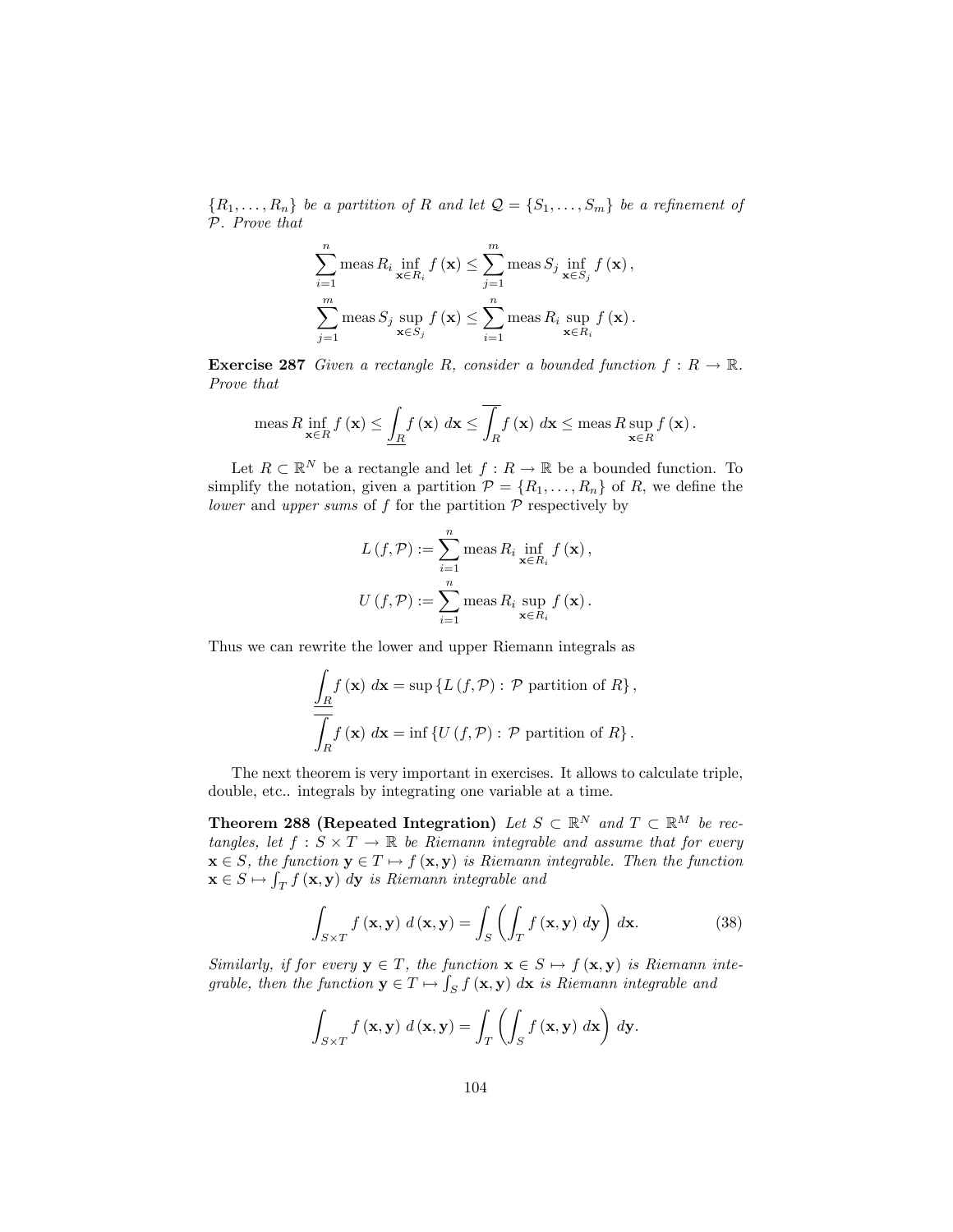**Proof.** Let  $R := S \times T$ . Let  $P$  and  $Q$  be two partitions of R. Construct a refinement (exercise)  $\mathcal{P}' = \{R_1, \ldots, R_n\}$  of  $\mathcal{P}$  and  $\mathcal{Q}$  with the property that each rectangle  $R_k$  can be written as  $R_k = S_i \times T_j$ , where  $\mathcal{P}_N = \{S_1, \ldots, S_m\}$ and  $\mathcal{P}_M = \{T_1, \ldots, T_\ell\}$  are partitions of S and T, respectively. Using the fact that

$$
\operatorname{meas}_{N+M} R_k = \operatorname{meas}_{N+M} (S_i \times T_j) = \operatorname{meas}_N S_i \operatorname{meas}_M T_j,
$$

and Exercise 286 we have

$$
L(f, \mathcal{P}) \leq L(f, \mathcal{P}') = \sum_{i=1}^{m} \sum_{j=1}^{\ell} \text{meas}_{N} S_{i} \text{ meas}_{M} T_{j} \text{ inf}_{\mathbf{x} \in S_{i} \mathbf{y} \in T_{j}} f(\mathbf{x}, \mathbf{y})
$$
  
\n
$$
\leq \sum_{i=1}^{m} \text{meas}_{N} S_{i} \text{ inf}_{\mathbf{x} \in S_{i}} \sum_{j=1}^{\ell} \text{meas}_{M} T_{j} \text{ inf}_{\mathbf{y} \in T_{j}} f(\mathbf{x}, \mathbf{y})
$$
  
\n
$$
\leq \sum_{i=1}^{m} \text{meas}_{N} S_{i} \text{ inf}_{\mathbf{x} \in S_{i}} \int_{T} f(\mathbf{x}, \mathbf{y}) d\mathbf{y} \leq \int_{S} \left( \int_{T} f(\mathbf{x}, \mathbf{y}) d\mathbf{y} \right) d\mathbf{x}
$$
  
\n
$$
\leq \int_{S} \left( \int_{T} f(\mathbf{x}, \mathbf{y}) d\mathbf{y} \right) d\mathbf{x} \leq \sum_{i=1}^{m} \text{meas}_{N} S_{i} \text{ sup}_{\mathbf{x} \in S_{i}} \int_{T} f(\mathbf{x}, \mathbf{y}) d\mathbf{y}
$$
  
\n
$$
\leq \sum_{i=1}^{m} \text{meas}_{N} S_{i} \text{ sup}_{\mathbf{x} \in S_{i}} \sum_{j=1}^{\ell} \text{meas}_{M} T_{j} \text{ sup}_{\mathbf{y} \in T_{j}} f(\mathbf{x}, \mathbf{y})
$$
  
\n
$$
\leq \sum_{i=1}^{m} \sum_{j=1}^{\ell} \text{meas}_{N} S_{i} \text{ meas}_{M} T_{j} \text{ sup}_{\mathbf{x} \in S_{i}} \text{ sup}_{\mathbf{y} \in T_{j}} f(\mathbf{x}, \mathbf{y})
$$
  
\n
$$
= U(f, \mathcal{P}') \leq U(f, \mathcal{Q}),
$$

which shows that

$$
L(f,\mathcal{P}) \leq \underline{\int_{S}} \left( \int_{T} f(\mathbf{x}, \mathbf{y}) \, d\mathbf{y} \right) \, d\mathbf{x} \leq \overline{\int_{S}} \left( \int_{T} f(\mathbf{x}, \mathbf{y}) \, d\mathbf{y} \right) \, d\mathbf{x} \leq U(f, \mathcal{Q}).
$$

Taking the supremum over all partitions  $P$  of  $R$ , we get

$$
\frac{\int_{S\times T} f(\mathbf{x}, \mathbf{y}) d(\mathbf{x}, \mathbf{y}) \le \underline{\int_{S} \left( \int_{T} f(\mathbf{x}, \mathbf{y}) d\mathbf{y} \right) d\mathbf{x}}}{\le \overline{\int_{S} \left( \int_{T} f(\mathbf{x}, \mathbf{y}) d\mathbf{y} \right) d\mathbf{x}} \le U(f, Q).
$$

Taking the infimum over all partitions  $\mathcal Q$  of  $R$ , we get

$$
\underline{\int_{S\times T} f(\mathbf{x}, \mathbf{y}) d(\mathbf{x}, \mathbf{y})} \leq \underline{\int_{S} \left( \int_{T} f(\mathbf{x}, \mathbf{y}) d\mathbf{y} \right) d\mathbf{x}} \leq \overline{\int_{S} \left( \int_{T} f(\mathbf{x}, \mathbf{y}) d\mathbf{y} \right) d\mathbf{x}} \leq \overline{\int_{S\times T} f(\mathbf{x}, \mathbf{y}) d(\mathbf{x}, \mathbf{y})}.
$$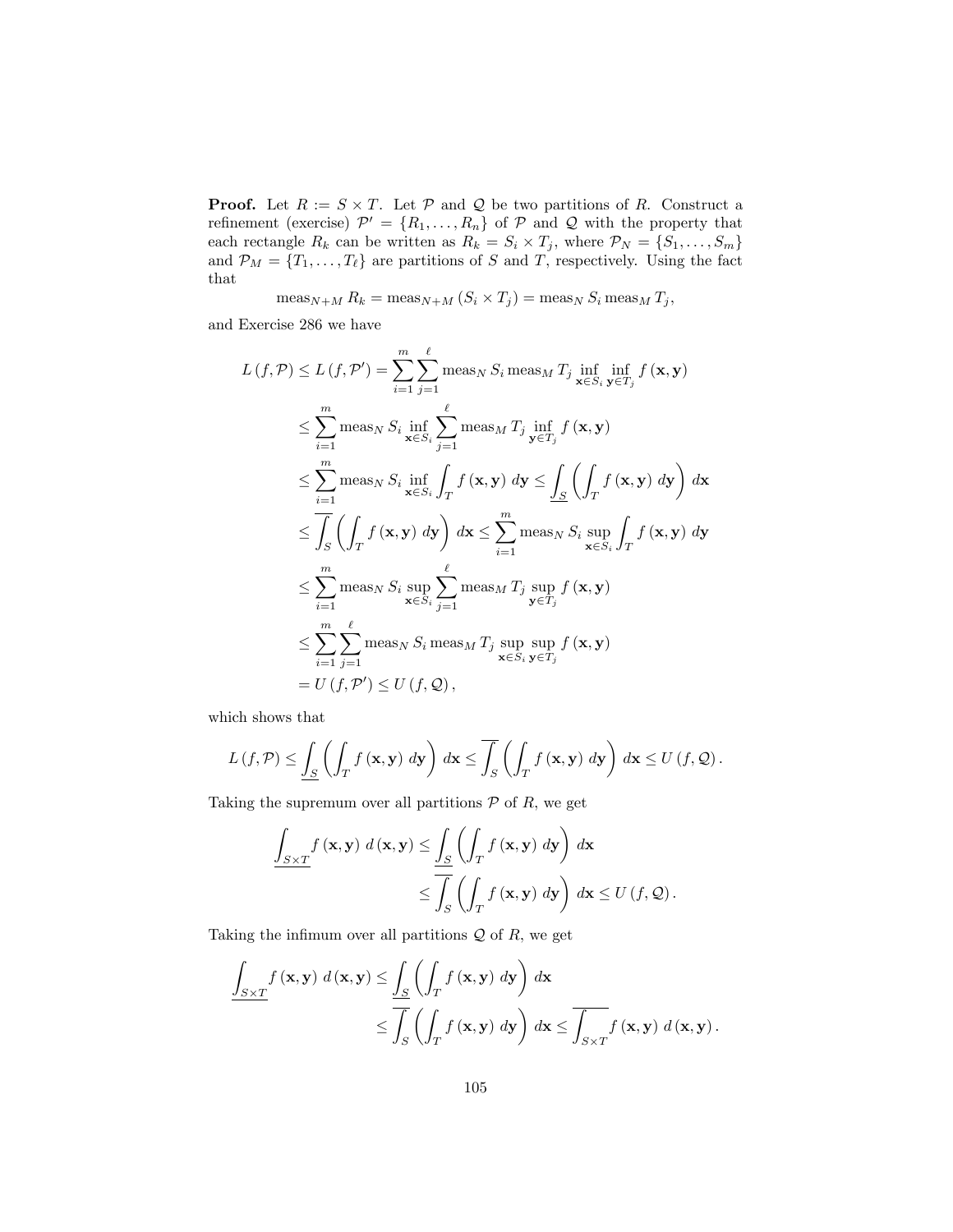Since  $f$  is Riemann integrable, it follows that

$$
\int_{S\times T} f(\mathbf{x}, \mathbf{y}) d(\mathbf{x}, \mathbf{y}) = \underline{\int_{S} \left( \int_{T} f(\mathbf{x}, \mathbf{y}) d\mathbf{y} \right) d\mathbf{x}} = \overline{\int_{S} \left( \int_{T} f(\mathbf{x}, \mathbf{y}) d\mathbf{y} \right) d\mathbf{x}},
$$

which implies that the function  $\mathbf{x} \in S \mapsto \int_T f(\mathbf{x}, \mathbf{y}) d\mathbf{y}$  is Riemann integrable and that  $(38)$ .

Remark 289 Note that if in Theorem 288 we remove the hypothesis that for every  $\mathbf{x} \in S$ , the function  $\mathbf{y} \in T \mapsto f(\mathbf{x}, \mathbf{y})$  is Riemann integrable, we can still prove that the functions  $\mathbf{x} \in S \mapsto \int_T f(\mathbf{x}, \mathbf{y}) d\mathbf{y}$  and  $\mathbf{x} \in S \mapsto \overline{\int_T} f(\mathbf{x}, \mathbf{y}) d\mathbf{y}$  are Riemann integrable with

$$
\int_{S \times T} f(\mathbf{x}, \mathbf{y}) d(\mathbf{x}, \mathbf{y}) = \int_{S} \left( \underbrace{\int_{T} f(\mathbf{x}, \mathbf{y}) d\mathbf{y}}_{= \int_{S} \left( \overline{\int_{T} f(\mathbf{x}, \mathbf{y}) d\mathbf{y}} \right) d\mathbf{x} \right)
$$

The proof is similar to the one of Theorem 288 and we leave it as an exercise. In turn,

$$
\int_{S} \left( \overline{\int_{T}} f\left(\mathbf{x}, \mathbf{y}\right) d\mathbf{y} - \underline{\int_{T} f\left(\mathbf{x}, \mathbf{y}\right) d\mathbf{y}} \right) d\mathbf{x} = 0.
$$

Since  $\overline{\int_T} f(\mathbf{x}, \mathbf{y}) d\mathbf{y} - \underline{\int_T} f(\mathbf{x}, \mathbf{y}) d\mathbf{y} \geq 0$ , it follows from Exercise ?? that there exists a set  $E \subseteq S$  of Lebesgue measure zero such that

$$
\int_{T} f(\mathbf{x}, \mathbf{y}) \, d\mathbf{y} - \underline{\int_{T} f(\mathbf{x}, \mathbf{y})} \, d\mathbf{y} = 0
$$

for all  $\mathbf{x} \in S \setminus E$ . Thus, for every  $\mathbf{x} \in S \setminus E$ , the function  $\mathbf{y} \in T \mapsto f(\mathbf{x}, \mathbf{y})$  is Riemann integrable.

The following example shows that without assuming that  $f$  is Riemann integrable, the previous theorem fails.

**Example 290** Let  $f : [0,1] \times [0,1] \rightarrow \mathbb{R}$  be defined by

$$
f(x,y) := \begin{cases} 1 & \text{if there exist } p \ge 2 \text{ prime and } m, n \in \mathbb{N} \\ & \text{such that } (x,y) = \left(\frac{m}{p}, \frac{n}{p}\right), \\ 0 & \text{otherwise.} \end{cases}
$$

Let E be the set of all  $(x, y) \in [0, 1] \times [0, 1]$  for which there exist  $p \ge 2$  prime and  $m, n \in \mathbb{N}$  such that  $(x, y) = \left(\frac{m}{p}, \frac{n}{p}\right)$  . Using the density of the rationals and of the irrationals, it can be shown that both E and  $([0,1] \times [0,1]) \setminus E$  are dense in  $[0,1] \times [0,1]$ . Hence, the set of discontinuity points of f is  $[0,1] \times [0,1]$ . Thus,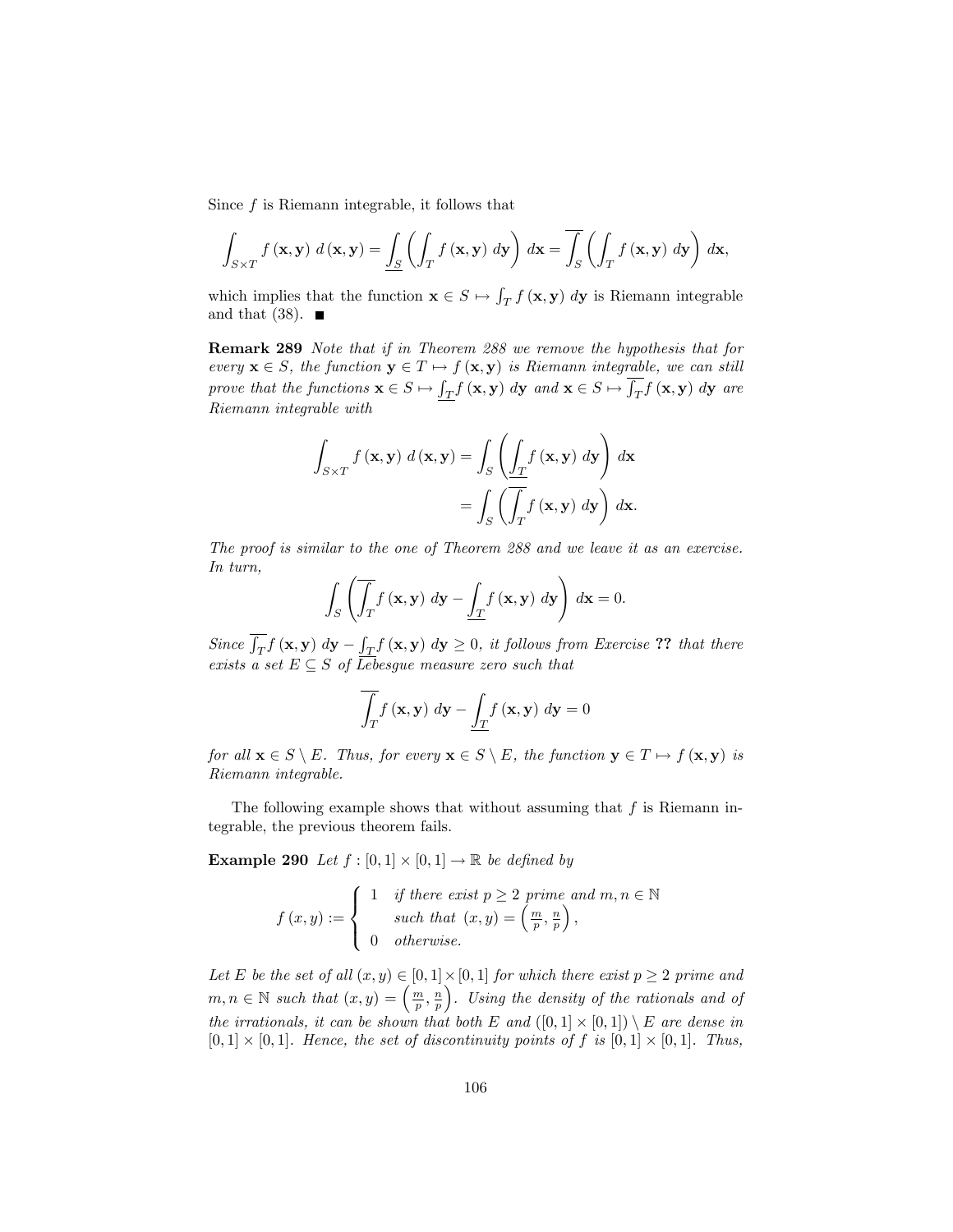f is not Riemann integrable. On the other hand, if we fix  $x \in [0,1]$  and we consider the function  $f(x, \cdot)$ , then we have the following two cases. If  $x = \frac{m}{p}$ for some  $p \geq 2$  prime and some  $m \in \mathbb{N}$ , then

$$
f(x,y) = \begin{cases} 1 & \text{if } y \in \left\{\frac{1}{p}, \dots, \frac{p-1}{p}, \frac{p}{p}\right\}, \\ 0 & otherwise. \end{cases}
$$

Thus  $f(x, \cdot)$  is only discontinuous at a finite number of points and so it is Riemann integrable in [0; 1] with

$$
\int_0^1 f(x, y) dy = 0.
$$

In the second case, x cannot be written in the form  $\frac{m}{p}$  for some  $p \geq 2$  prime and some  $m \in \mathbb{N}$ . In this case  $f(x, y) = 0$  for all  $y \in [0, 1]$  and so again  $\int_0^1 f(x, y) dy = 0$ , which shows that

$$
\int_0^1 \left( \int_0^1 f(x, y) \, dy \right) \, dy = \int_0^1 0 \, dy = 0
$$

and similarly,

$$
\int_0^1 \left( \int_0^1 f(x, y) \, dx \right) \, dx = \int_0^1 0 \, dx = 0.
$$

So the iterated integrals exist and are equal, but the integral  $\int_{[0,1] \times [0,1]} f(x,y) d(x,y)$ does not exist.

The following example shows that the fact that  $f : S \times T \to \mathbb{R}$  be Riemann integrable does not imply that for every  $\mathbf{x} \in S$ , the function  $\mathbf{y} \in T \mapsto f(\mathbf{x}, \mathbf{y})$ is Riemann integrable.

**Example 291** Let  $f : [0,1] \times [0,1] \rightarrow \mathbb{R}$  be defined by

$$
f(x,y) := \begin{cases} 1 & \text{if } y \in [0,1] \cap \mathbb{Q} \text{ and } x = \frac{1}{2}, \\ 0 & \text{otherwise.} \end{cases}
$$

The function f is discontinuous only on the segment  $\{\frac{1}{2}\}\times [0,1]$ , which has Lebesgue measure zero. Hence, f is Riemann integrable in  $[0,1] \times [0,1]$ . On the other hand, if we fix  $x = \frac{1}{2}$  and we consider the function  $g(y) = f(\frac{1}{2}, y)$ ,  $y \in [0, 1]$ , we have that g is discontinuous at every  $y \in [0, 1]$ , and so g is not Riemann integrable in  $[0, 1]$ .

**Exercise 292** Calculate  $\int_{[0,1] \times [0,1]} f(x,y) d(x,y)$  in two different ways, where

$$
f(x,y) := x \sin(x+y).
$$

Wednesday, April 29, 2015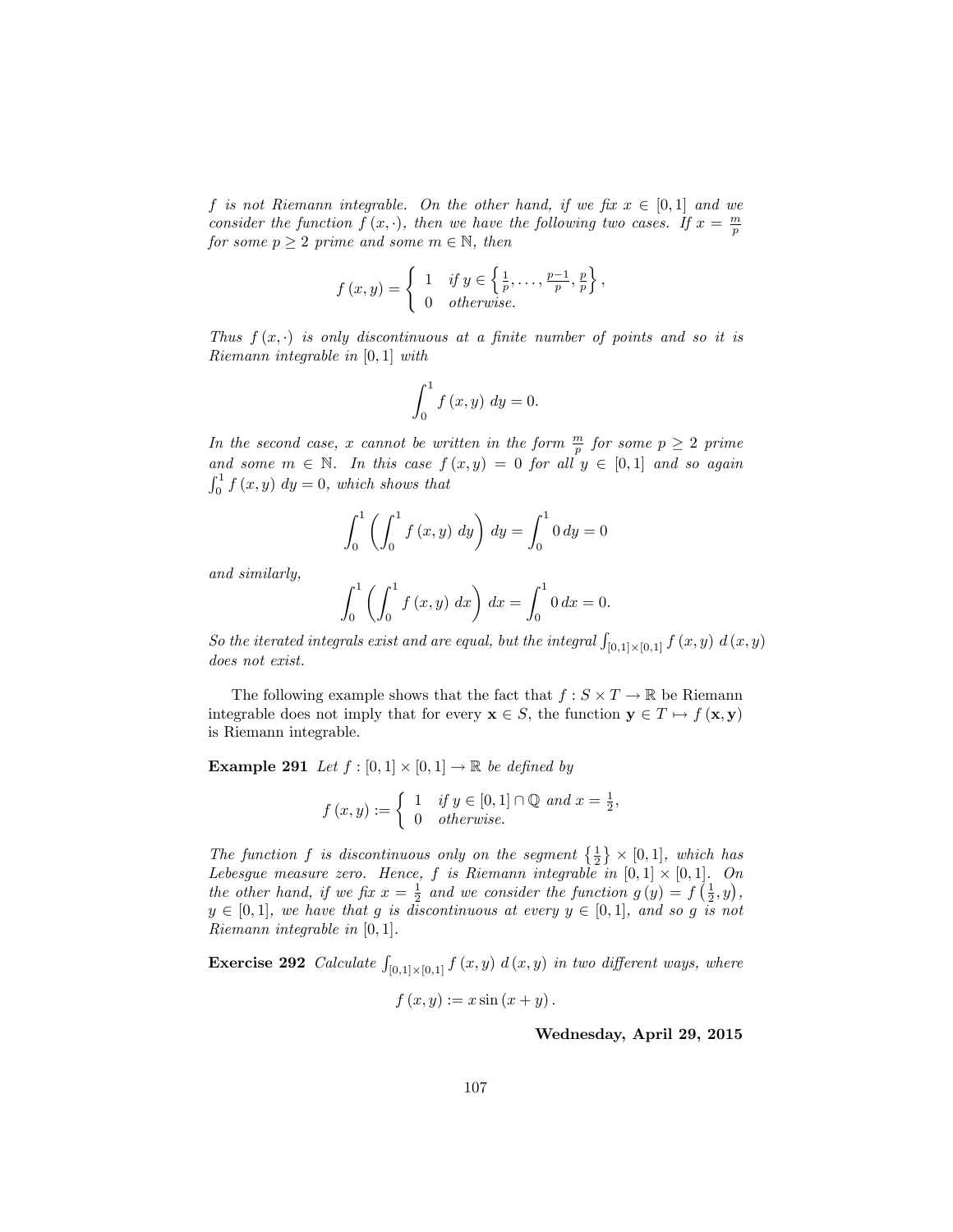**Definition 293** Given a bounded set  $E \subset \mathbb{R}^N$ , let R be a rectangle containing E. We say that function  $f : E \to \mathbb{R}$  is Riemann integrable over E if the function

$$
g(\mathbf{x}) := \begin{cases} f(\mathbf{x}) & \text{if } \mathbf{x} \in R \\ 0 & \text{if } \mathbf{x} \in R \setminus E \end{cases}
$$

is Riemann integrable over  $R$  and we define the Riemann integral of  $f$  over  $E$ to be

$$
\int_{E} f(\mathbf{x}) \, d\mathbf{x} := \int_{R} g(\mathbf{x}) \, d\mathbf{x}.
$$

Exercise 294 Prove the previous definition does not depend on the choice of the particular rectangle  $R$  containing  $E$ .

**Exercise 295** Given two sets  $E, F \subseteq \mathbb{R}^N$ , prove that

$$
\partial (E \setminus F) \subseteq \partial E \cup \partial F
$$

**Corollary 296** Let  $R \subset \mathbb{R}^N$  be a rectangle, let  $\alpha : R \to \mathbb{R}$  and  $\beta : R \to \mathbb{R}$  be two Riemann integrable functions, with  $\alpha(\mathbf{x}) \leq \beta(\mathbf{x})$  for all  $\mathbf{x} \in R$ , let

$$
E := \{ (\mathbf{x}, y) \in R \times \mathbb{R} : \alpha (\mathbf{x}) \leq y \leq \beta (\mathbf{x}) \},
$$

and let  $f : E \to \mathbb{R}$  be a bounded continuous function. Then f is Riemann integrable over E and

$$
\int_{E} f(\mathbf{x}, y) d(\mathbf{x}, y) = \int_{R} \left( \int_{\alpha(\mathbf{x})}^{\beta(\mathbf{x})} f(\mathbf{x}, y) dy \right) d\mathbf{x}.
$$

**Proof.** Consider a rectangle  $R \times [a, b]$  containing E and let

$$
g\left(\mathbf{x},y\right):=\left\{\begin{array}{ll}f\left(\mathbf{x},y\right)&\text{if }\left(\mathbf{x},y\right)\in E,\\0&\text{if }\left(\mathbf{x},y\right)\in\left(R\times\left[a,b\right]\right)\setminus E.\end{array}\right.
$$

We need to show that g is Riemann integrable over  $R \times [a, b]$ . Hence, we need to look at the set of discontinuity points of  $g$ . Since  $g$  is continuous in  $E$ , we have that the discontinuity points of  $g$  are on the boundary of  $E$ . Thus, we need to show that  $\partial E$  has Lebesgue measure zero in  $\mathbb{R}^{N+1}$ . We will show more, namely that it has Peano-Jordan measure zero in  $\mathbb{R}^{N+1}$ . Let  $c \in \mathbb{R}$  be such that  $\alpha(\mathbf{x}) \geq c$  for all  $\mathbf{x} \in R$ . Then

$$
E = \{ (\mathbf{x}, y) \in R \times [c, \infty) : c \leq y \leq \beta(\mathbf{x}) \} \setminus \{ (\mathbf{x}, y) \in R \times [c, \infty) : c \leq y < \alpha(\mathbf{x}) \} \\
 = T_{\beta} \setminus T_{\alpha}.
$$

By the previous exercise,  $\partial E \subseteq \partial T_{\alpha} \cup \partial T_{\beta}$  and since  $\partial T_{\alpha}$  and  $\partial T_{\beta}$  have Peano-Jordan measure zero in  $\mathbb{R}^{N+1}$  in view of the previous corollary, it follows that  $\partial E$  has Peano-Jordan measure zero in  $\mathbb{R}^{N+1}$ . This shows that g is Riemann integrable over  $R \times [a, b]$ .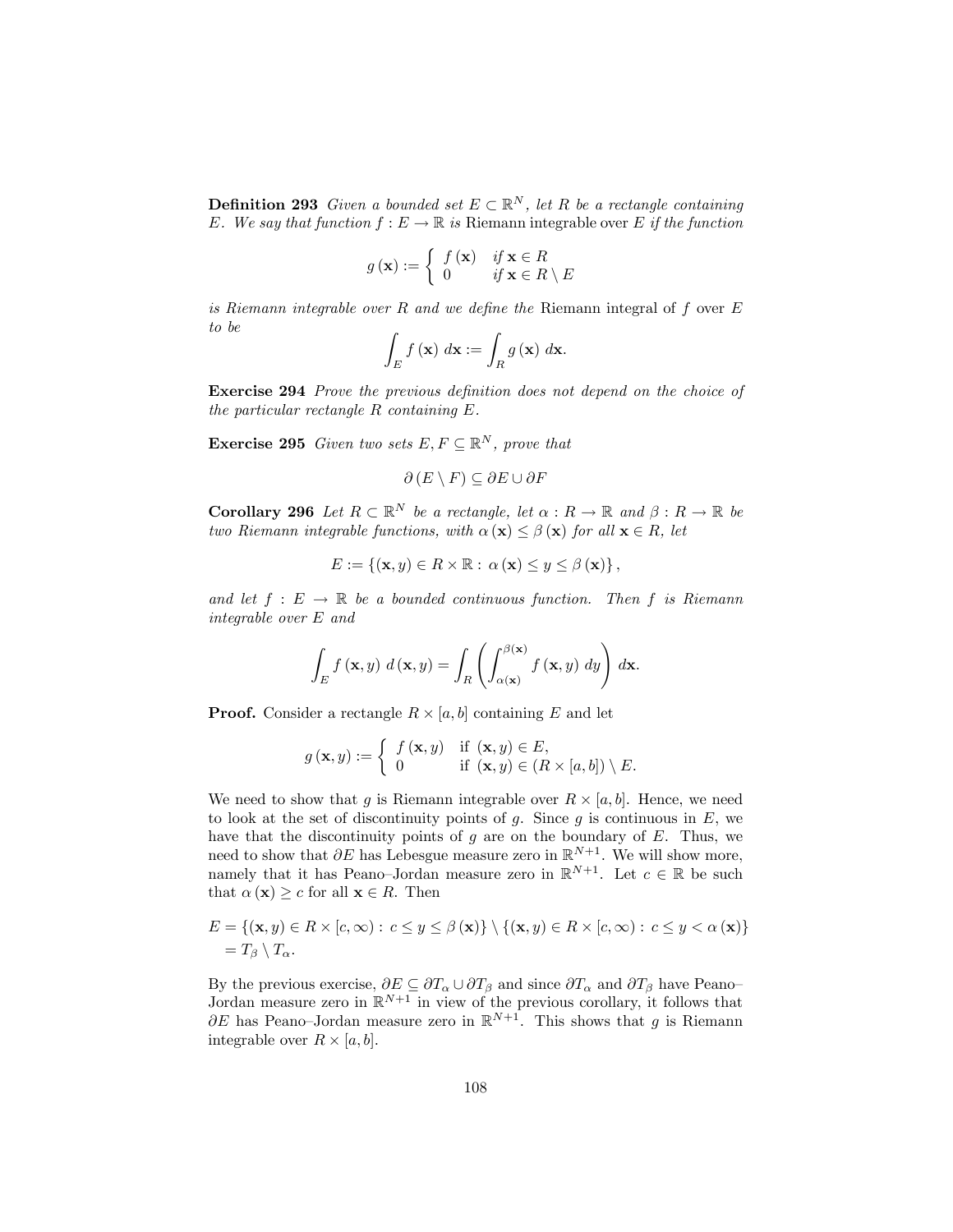For every  $\mathbf{x} \in R$ , the function

$$
y \in [a, b] \mapsto g(\mathbf{x}, y) = \begin{cases} 0 & \text{if } y > \beta(\mathbf{x}), \\ f(\mathbf{x}, y) & \text{if } \alpha(\mathbf{x}) \le y \le \beta(\mathbf{x}), \\ 0 & \text{if } y < \alpha(\mathbf{x}), \end{cases}
$$

is Riemann integrable since it is discontinuous at most at the two points  $y =$  $\alpha(\mathbf{x})$  and  $y = \beta(\mathbf{x})$ . Hence, by Theorem 288, the function  $\mathbf{x} \in R \mapsto \int_{[a,b]} g(\mathbf{x}, y) dy$ is Riemann integrable and

$$
\int_{R\times[a,b]} g(\mathbf{x},y) d(\mathbf{x},y) = \int_{R} \left( \int_{[a,b]} g(\mathbf{x},y) dy \right) d\mathbf{x}
$$

$$
= \int_{R} \left( \int_{\alpha(\mathbf{x})}^{\beta(\mathbf{x})} f(\mathbf{x},y) dy \right) d\mathbf{x}.
$$

This completes the proof. ■

**Remark 297** If  $\alpha$  and  $\beta$  are continuous, then the set of discontinuity points of g is given by the union of the graphs of  $\alpha$  and  $\beta$ , but if  $\alpha$  and  $\beta$  are discontinuous, then the set of discontinuity points of  $g$  is larger (why?).

Next we discuss some properties of Riemann integration.

**Proposition 298** Given a rectangle R, let  $f, g : R \to \mathbb{R}$  be Riemann integrable.

(i) If  $\lambda \in \mathbb{R}$ , then  $\lambda f$  is Riemann integrable and

$$
\int_{R} \lambda f(\mathbf{x}) \, d\mathbf{x} = \lambda \int_{R} f(\mathbf{x}) \, d\mathbf{x}.\tag{39}
$$

(ii) The functions  $f + g$  and  $fg$  are Riemann integrable and

$$
\int_{R} \left( f\left(\mathbf{x}\right) + g\left(\mathbf{x}\right) \right) \, d\mathbf{x} = \int_{R} f\left(\mathbf{x}\right) \, d\mathbf{x} + \int_{R} g\left(\mathbf{x}\right) \, d\mathbf{x}.\tag{40}
$$

(iii) If  $f \leq g$ , then

$$
\int_{R} f(\mathbf{x}) \, d\mathbf{x} \le \int_{R} g(\mathbf{x}) \, d\mathbf{x}.
$$

(iv) The function  $|f|$  is Riemann integrable and

$$
\left| \int_{R} f(\mathbf{x}) \, d\mathbf{x} \right| \leq \int_{R} |f(\mathbf{x})| \, d\mathbf{x}.
$$

**Proof.** We only prove (ii). Since the set of discontinuities points of  $f + g$  and  $fg$  is contained in the union of the sets of discontinuities points of  $f$  and  $g$ , using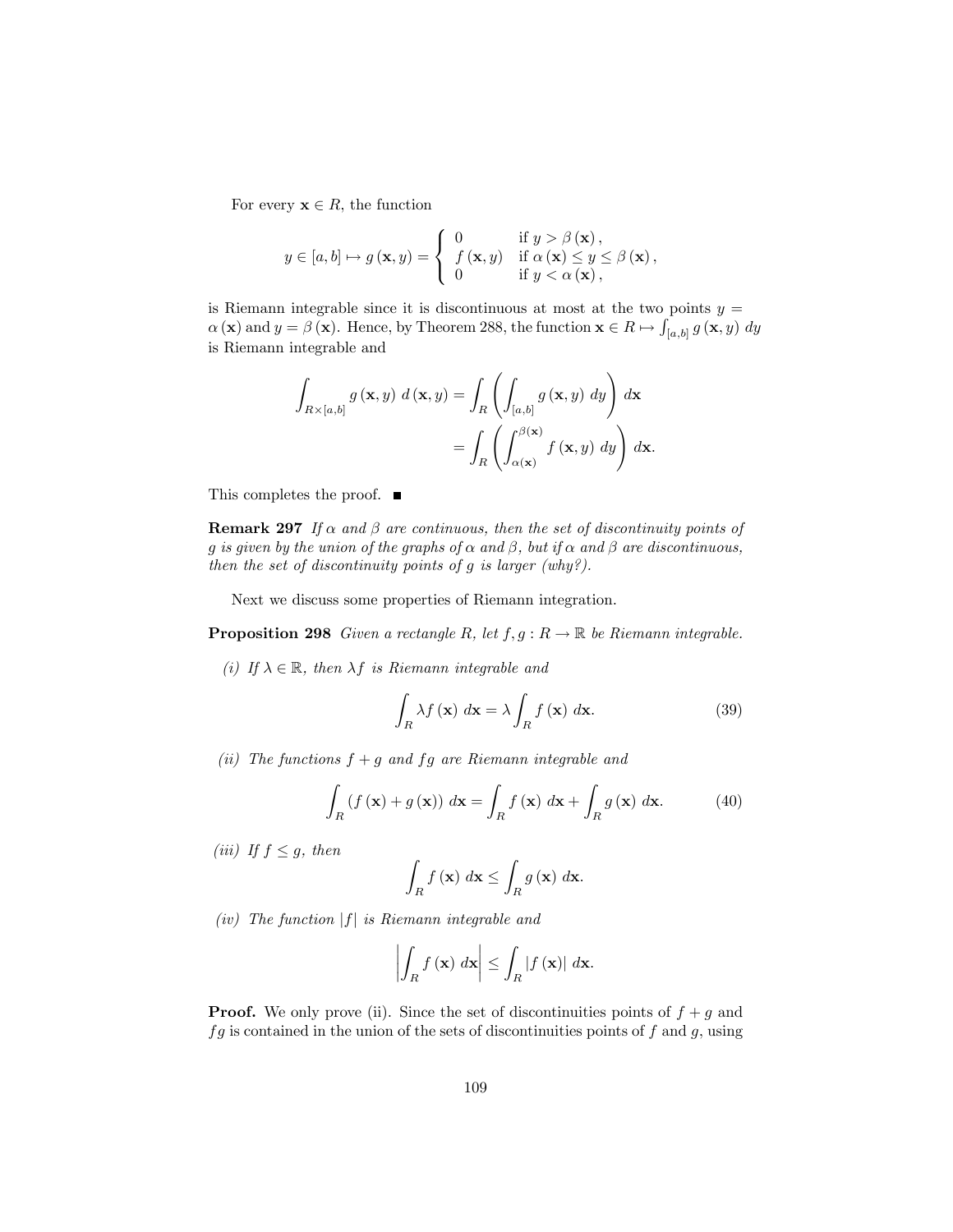the fact that the finite union of sets of Lebesgue measure zero still has measure zero, it follows that the functions  $f + g$  and  $fg$  are Riemann integrable.

To prove (40), let  $P$  and  $Q$  be two partitions of R and construct a refinement  $S$  of both  $P$  and  $Q$ . Using the fact that

$$
\inf_{E} f + \inf_{E} g \le \inf_{E} \left( f + g \right),\,
$$

and Exercise 286 we have

$$
L(f, \mathcal{P}) + L(g, \mathcal{Q}) \le L(f, \mathcal{S}) + L(g, \mathcal{S})
$$
  
 
$$
\le L(f + g, \mathcal{S}) \le \underline{\int_{R}} (f(\mathbf{x}) + g(\mathbf{x})) d\mathbf{x}.
$$

Taking the supremum over all partitions  $P$  of R, we get

$$
\underline{\int_{R} f(\mathbf{x}) \, d\mathbf{x} + L(g, \mathcal{Q})} \leq \underline{\int_{R} (f(\mathbf{x}) + g(\mathbf{x})) \, d\mathbf{x}}.
$$

Taking the supremum over all partitions  $Q$  of  $R$ , we get

$$
\underline{\int_{R} f(\mathbf{x}) dx + \underline{\int_{R} g(\mathbf{x}) dx \leq \underline{\int_{R} (f(\mathbf{x}) + g(\mathbf{x})) dx.} \tag{41}
$$

Similarly, let  $P$  and  $Q$  be two partitions of R and construct a refinement  $S$ of both  $P$  and  $Q$ . Using the fact that

$$
\sup_{E} (f+g) \le \sup_{E} f + \sup_{E} g,
$$

and Exercise 286 we have

$$
\overline{\int_{R} (f(\mathbf{x}) + g(\mathbf{x}))} d\mathbf{x} \le U(f + g, S) \le U(f, S) + U(g, S)
$$
  

$$
\le U(f, \mathcal{P}) + U(g, \mathcal{Q}).
$$

Taking the infimum over all partitions  $P$  of R, we get

$$
\overline{\int_{R} (f(\mathbf{x}) + g(\mathbf{x}))} d\mathbf{x} \le \overline{\int_{R} f(\mathbf{x})} d\mathbf{x} + U(g, Q).
$$

Taking the infimum over all partitions  $\mathcal Q$  of R, we get

$$
\int_{R} \left( f\left(\mathbf{x}\right) + g\left(\mathbf{x}\right) \right) d\mathbf{x} \le \int_{R} f\left(\mathbf{x}\right) d\mathbf{x} + \int_{R} g\left(\mathbf{x}\right) d\mathbf{x}.\tag{42}
$$

Combining (41) and (42) and Exercise 287 we obtain

$$
\frac{\int_{R} f(\mathbf{x}) d\mathbf{x} + \int_{R} g(\mathbf{x}) d\mathbf{x} \le \frac{\int_{R} (f(\mathbf{x}) + g(\mathbf{x})) d\mathbf{x}}{\int_{R} (f(\mathbf{x}) + g(\mathbf{x})) d\mathbf{x} \le \int_{R} f(\mathbf{x}) d\mathbf{x} + \int_{R} g(\mathbf{x}) d\mathbf{x}}.
$$

Since  $f$  and  $g$  are Riemann integrable, it follows that the left and right hand side of the previous inequalities are the same and so (40) holds.  $\blacksquare$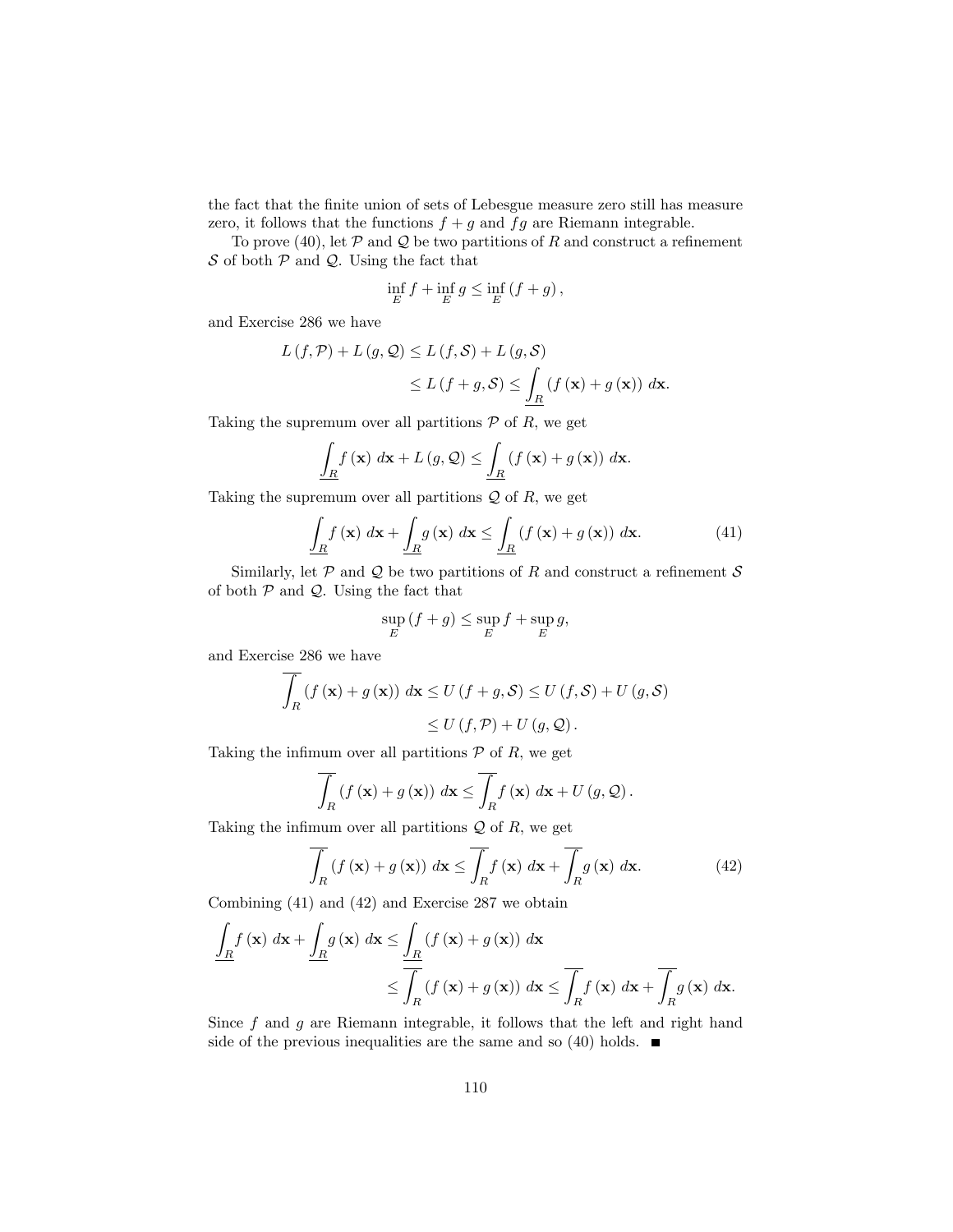**Exercise 299** Give an example of a bounded function  $f: R \to \mathbb{R}$  such that  $|f|$ is Riemann integrable over R, but f is not.

## Friday, May 1, 2015

**Exercise 300** Consider a bounded function  $f : [a, b] \to \mathbb{R}$ . Prove that for every constant  $C \in \mathbb{R}$ ,

$$
\frac{\int_{a}^{b} (f(x) + C) dx = \frac{\int_{a}^{b} f(x) dx + C(b - a),}{\int_{a}^{b} (f(x) + C) dx = \frac{\int_{a}^{b} f(x) dx + C(b - a).
$$

**Proposition 301** Consider a bounded function  $f : [a, b] \to \mathbb{R}$  and let  $c \in (a, b)$ . Then

$$
\underline{\int_{a}^{b} f(x) dx} = \underline{\int_{a}^{c} f(x) dx} + \underline{\int_{c}^{b} f(x) dx},
$$
\n(43)

$$
\int_{a}^{b} f(x) dx = \overline{\int_{a}^{c}} f(x) dx + \int_{c}^{b} f(x) dx.
$$
 (44)

**Proof.** To highlight the dependence of the interval I where the lower and upper sums are taken, we write  $L(f, P, I)$  and  $U(f, P, I)$ . Let  $P = \{x_0, \ldots, x_n\}$  be a partition of  $[a, b]$ . Consider the new partition  $P' = P \cup \{c\}$  (note that if c is already in P, then  $P' = P$ ). Let  $P_1 := P' \cap [a, c]$  and  $P_2 := P' \cap [c, b]$ . Then  $P_1$ is a partition of  $[a, c]$  and  $P_2$  is a partition of  $[c, b]$ . Hence,

$$
\frac{\int_{a}^{c} f(x) dx + \int_{c}^{b} f(x) dx \ge L(f, P_{1}, [a, c]) + L(f, P_{2}, [c, b])}{\sum_{c} L(f, P', [a, b]) \ge L(f, P, [a, b])},
$$

where in the last inequality we have used Exercise 286. Taking the supremum over all partitions  $P$  of  $[a, b]$ , we get

$$
\underline{\int_{a}^{c} f(x) dx + \underline{\int_{c}^{b} f(x) dx} \ge \underline{\int_{a}^{b} f(x) dx} = \sup_{P \text{ partition of } [a,b]} L(f, P, [a, b]). (45)
$$

To prove the opposite inequality, fix  $\varepsilon > 0$ . Using the definition of supremum, we may find a partition  $P_1^{\varepsilon}$  of  $[a, c]$  and a partition  $P_2^{\varepsilon}$  of  $[c, b]$  such that

$$
L(f, P_1^{\varepsilon}, [a, c]) \ge \underline{\int_a^c f(x) dx - \varepsilon},
$$
  

$$
L(f, P_2^{\varepsilon}, [c, b]) \ge \underline{\int_c^b f(x) dx - \varepsilon}.
$$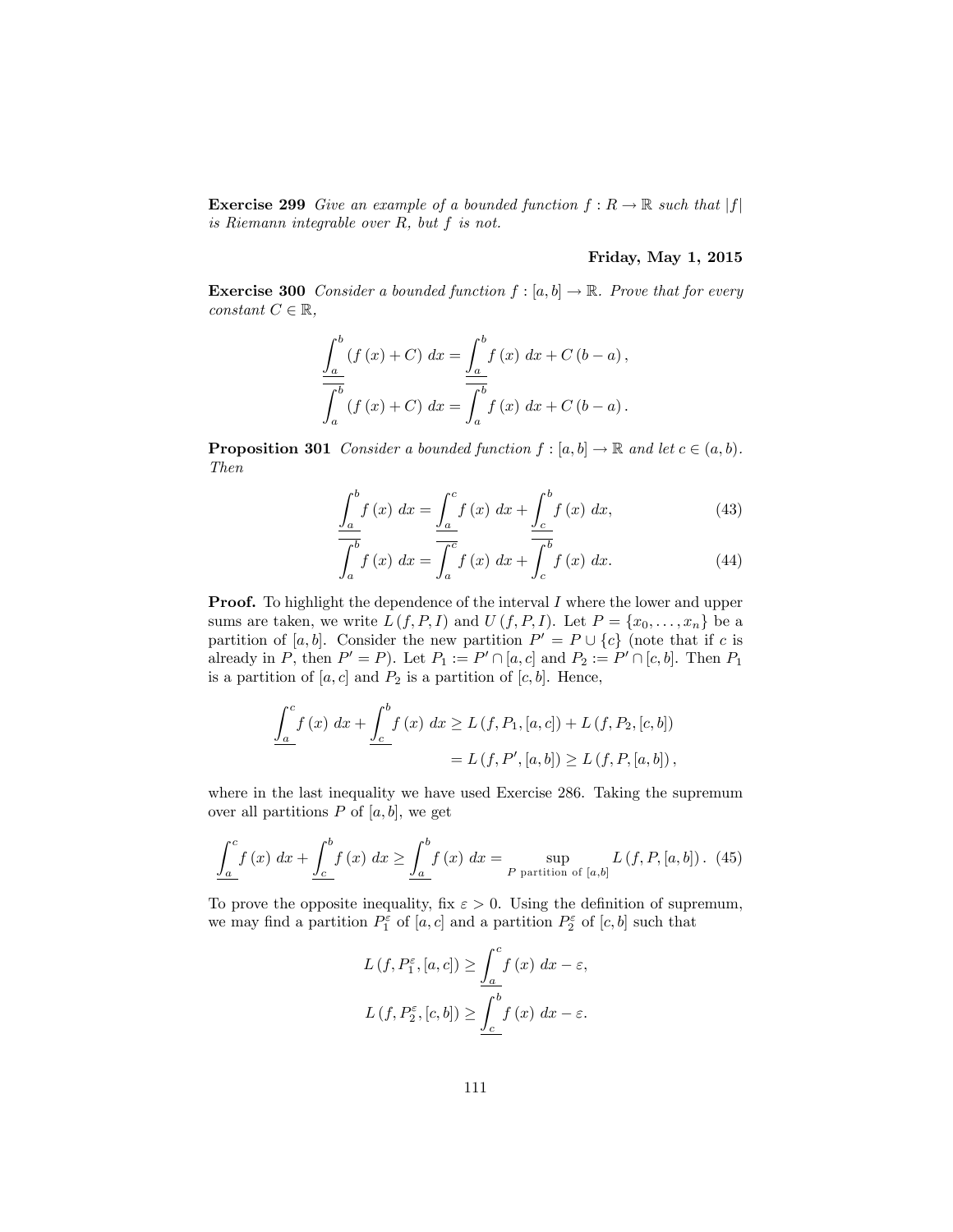Then  $P^{\varepsilon} := P_1^{\varepsilon} \cup P_2^{\varepsilon}$  is a partition of  $[a, b]$  and so  $P_2$  is a partition of  $[c, b]$ . Hence,

$$
\underline{\int_{a}^{b} f(x) dx \ge L(f, P^{\varepsilon}, [a, b]) = L(f, P^{\varepsilon}_{1}, [a, c]) + L(f, P^{\varepsilon}_{2}, [c, b])}
$$

$$
\ge \underline{\int_{a}^{c} f(x) dx + \underline{\int_{c}^{b} f(x) dx - 2\varepsilon}.
$$

Letting  $\varepsilon \to 0^+$  and using also (45), we obtain (43). The proof of (44) is similar and we omit it.

Theorem 302 (Fundamental Theorem of Calculus, I) Consider a bounded function  $f : [a, b] \to \mathbb{R}$  and let

$$
F(x) := \begin{cases} \int_a^x f(y) dy & \text{if } a < x \le b, \\ 0 & \text{if } x = a, \end{cases} \qquad G(x) := \begin{cases} \int_a^x f(y) dy & \text{if } a < x \le b, \\ 0 & \text{if } x = a. \end{cases}
$$

Then F and G are differentiable at every point  $x_0 \in [a, b]$  at which f is continuous, with

$$
F'(x_0) = G'(x_0) = f(x_0).
$$

**Proof.** Assume that f is continuous at  $x_0 \in [a, b]$ . We consider the case  $x_0 \in (a, b)$  (the cases  $x_0 = a$  and  $x_0 = b$ ) are simpler. We want to prove that

$$
\lim_{x \to x_0} \frac{F(x) - F(x_0)}{x - x_0} = f(x_0).
$$

For  $h \neq 0$  consider the different quotient

$$
\frac{F(x) - F(x_0)}{x - x_0} - f(x_0) = \begin{cases} \frac{1}{x - x_0} \int_{x_0}^x (f(y) - f(x_0)) dy & \text{if } x > x_0, \\ -\frac{1}{x - x_0} \int_{x_0}^{x_0} (f(y) - f(x_0)) dy & \text{if } x < x_0, \end{cases}
$$

where we have used (43) and Exercise 300. Since f is continuous at  $x_0$ , given  $\varepsilon > 0$  there exists  $\delta = \delta(x_0, \varepsilon) > 0$  such that

$$
\left|f\left(x\right)-f\left(x_0\right)\right| \leq \varepsilon
$$

for all  $x \in [a, b]$  with  $|x - x_0| \le \delta$ . Take  $|x - x_0| \le \delta$ . Then for  $x > x_0$  (the case  $x < x_0$  is similar), by Exercise 287, we have

$$
-\varepsilon \leq \frac{x - x_0}{x - x_0} \inf_{y \in [x_0, x]} (f(y) - f(x_0)) \leq \frac{1}{x - x_0} \int_{x_0}^x (f(y) - f(x_0)) dy
$$
  

$$
\leq \frac{x - x_0}{x - x_0} \sup_{y \in [x_0, x]} (f(y) - f(x_0)) \leq \varepsilon,
$$

which shows that

$$
\left|\frac{F(x) - F(x_0)}{x - x_0} - f(x_0)\right| \le \varepsilon.
$$

This concludes the proof. ■